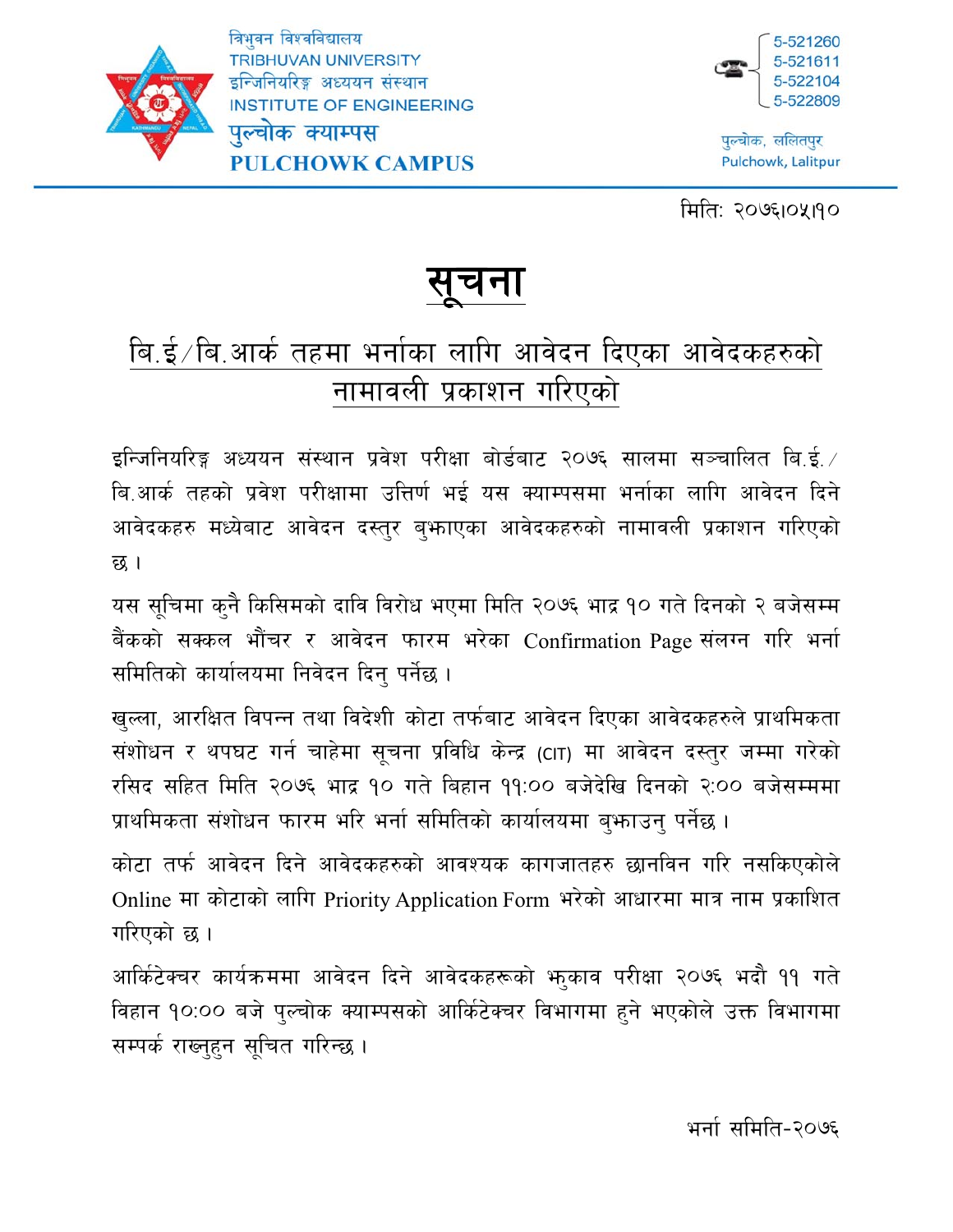- 1. Civil Engineering Regular (1)
- 2. Civil Engineering Full Fee (2)
- 3. Architecture Regular (3)
- 4. Architecture Full Fee (4)
- 5. Electrical Engineering Regular (5)
- 6. Electrical Engineering Full Fee (6)
- 7. Electronics... Engineering Regular (7)
- 8. Electronics... Engineering Full Fee (8)
- 9. Mechanical Engineering Regular (9)
- 10. Mechanical Engineering Full Fee (10)
- 11. Computer Engineering Regular (11)
- 12. Computer Engineering Full Fee (12)
- 13. Aerospace Engineering Regular (27)
- 14. Aerospace Engineering Full Fee (28)
- 15. Chemical Engineering Regular (29)
- 16. Chemical Engineering Full Fee (30)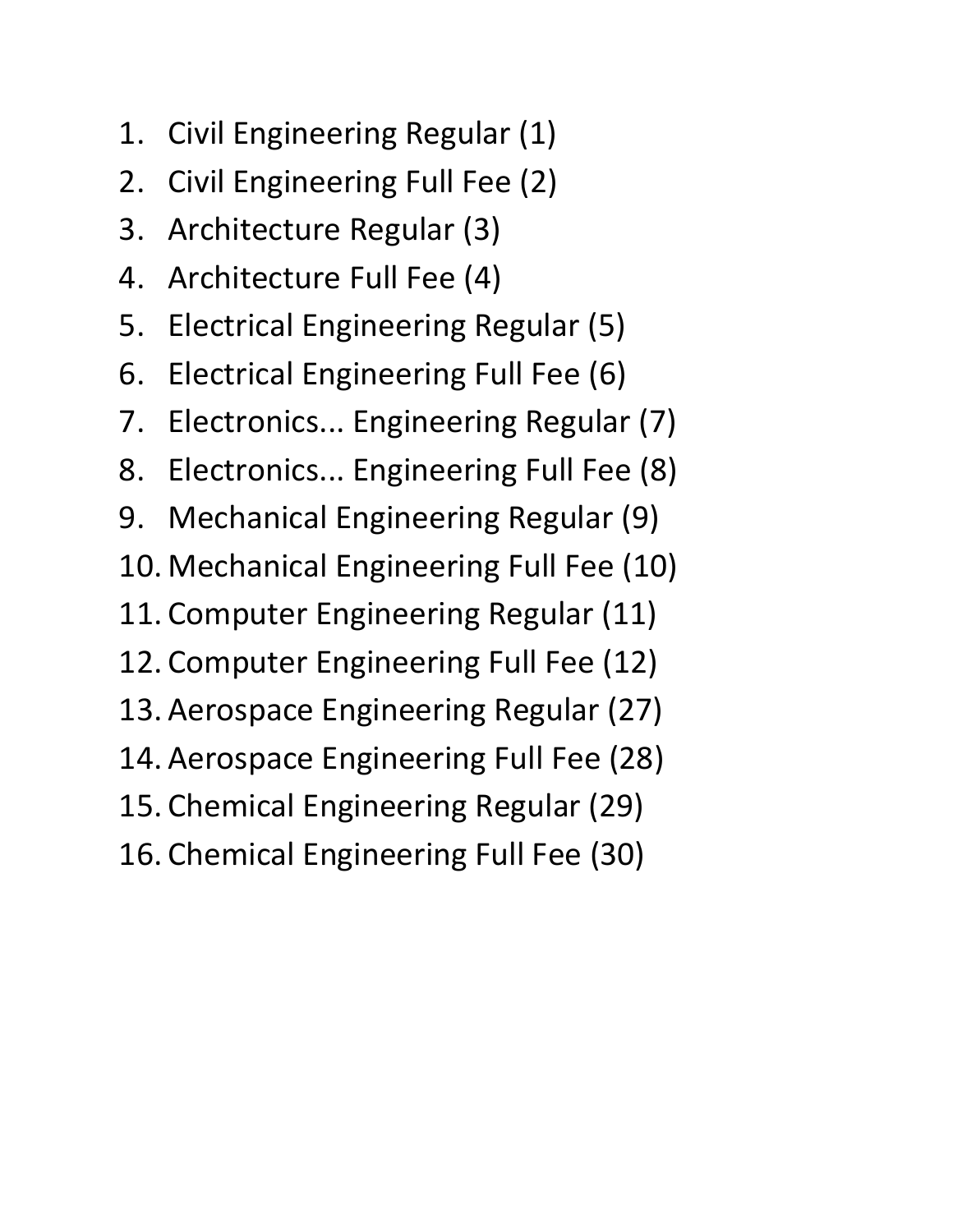| S.N. | Roll No Applicant Name    | Gender District       |                  |                         |                         |                  |                |                |   |  |  |  |  | Rank  p1  p2  p3  p4  p5  p6  p7  p8  p9  p10  p11  p12  p13  p14  Quota Group |
|------|---------------------------|-----------------------|------------------|-------------------------|-------------------------|------------------|----------------|----------------|---|--|--|--|--|--------------------------------------------------------------------------------|
|      | 3 NISCHAL SHRESTHA        | Male                  | Ilam             |                         | 46 27 9                 |                  |                |                |   |  |  |  |  | Open                                                                           |
| 2    | 6 ASHMITA DANGOL          |                       | Female Lalitpur  | 3243                    | $\overline{4}$          |                  |                |                |   |  |  |  |  | Open                                                                           |
| 3    | 8 SONIA GAIRE             |                       | Female Rupandehi | 4714 28 30              |                         |                  |                |                |   |  |  |  |  | Open                                                                           |
| 4    | 10 ROHAN MAHARJAN         | Male                  | Kathmandu        | 480                     | $\overline{2}$          |                  |                |                |   |  |  |  |  | Open                                                                           |
| 5    | 12 BIJITA PARAJULI        |                       | Female Kathmandu | 418                     | $\overline{\mathbf{3}}$ | $\overline{4}$   | $\overline{2}$ |                |   |  |  |  |  | Open                                                                           |
| 6    | 17 SUBI KANDEL            |                       | Female Kathmandu | 1499                    | $\overline{4}$          |                  |                |                |   |  |  |  |  | Open                                                                           |
| 7    | 21 NISHCHAL SHRESTHA      | Male                  | Chitawan         | 1137                    | $\overline{2}$          |                  |                |                |   |  |  |  |  | Open                                                                           |
| 8    | 22 ISHAN PAUDEL           | Male                  | Parbat           | 748                     | $\overline{3}$          | $\overline{4}$   |                |                |   |  |  |  |  | Open                                                                           |
| 9    | 23 PRAMISH PAUDEL         | Male                  | Makwanpur        | 112 11 12               |                         |                  | $\overline{7}$ |                |   |  |  |  |  | Open                                                                           |
| 10   | <b>24 AMIT KUMAR KARN</b> | Male                  | Mahottari        | 3372                    | $\overline{4}$          |                  |                |                |   |  |  |  |  | Open                                                                           |
| 11   | 34 RIDDHI SHAH            | Female <b>I</b> Parsa |                  | 4476                    | $\overline{\mathbf{3}}$ | $\overline{4}$   |                |                |   |  |  |  |  | Open                                                                           |
| 12   | 37 DIWAKAR KHATIWADA      | Male                  | Sindhuli         | 568                     | $\mathbf{1}$            | $\overline{2}$   |                | 910            | 5 |  |  |  |  | Open                                                                           |
| 13   | 38 PRADEEP BHATTARAI      | Male                  | Terhathum        | 153                     | $1\vert$                | $\overline{2}$   |                |                |   |  |  |  |  | Open                                                                           |
| 14   | 43 PRASHANNA PANDIT       | Male                  | Tanahun          | 2035                    |                         | 2 28             | $\overline{3}$ | $\overline{4}$ |   |  |  |  |  | Open                                                                           |
| 15   | 47 PRASHANT ARYAL         | Male                  | Gulmi            | 1056 12                 |                         |                  |                |                |   |  |  |  |  | Open                                                                           |
| 16   | 48 SANTOSH ARYAL          | Male                  | Syangja          | 282                     | $1\overline{ }$         | $\overline{2}$   |                |                |   |  |  |  |  | Open                                                                           |
| 17   | 51 ASHISH POUDEL          | Male                  | Kaski            | 166                     | $1\vert$                | $\overline{2}$   |                |                |   |  |  |  |  | Open                                                                           |
| 18   | 55 KALASH HUMAGAIN        | Male                  | Kavrepalanchok   | 983                     | $\overline{2}$          |                  |                |                |   |  |  |  |  | Open                                                                           |
| 19   | 56 DHIRAJ KUMAR SAH       | Male                  | Saptari          | $\overline{1972}$ 11 12 |                         |                  |                |                |   |  |  |  |  | Open                                                                           |
| 20   | 58 BINIT SHAKYA           | Male                  | Lalitpur         | 1011                    | 8                       | 6                |                |                |   |  |  |  |  | Open                                                                           |
| 21   | 59 UMANG JOSHI            | Male                  | Kailali          | 119                     | 1                       | $\mathbf 2$      |                |                |   |  |  |  |  | Open                                                                           |
| 22   | 60 DIPAK BISHWAKARMA      | Male                  | Rautahat         | 1672                    | 5                       | $6 \overline{6}$ |                |                |   |  |  |  |  | Open                                                                           |
| 23   | 61 ABHISHEK SHARMA        | Male                  | Parbat           |                         | 34 11                   | $\overline{7}$   |                |                |   |  |  |  |  | Open                                                                           |
| 24   | 63 ABINASH GAUTAM         | Male                  | Arghakhanchi     | 469                     |                         |                  | 2 27 28        | 8              |   |  |  |  |  | Open                                                                           |
| 25   | 65 JINIYAS SHAH           | Male                  | Mahottari        | 1052 27 28              |                         |                  |                | 910            |   |  |  |  |  | Open                                                                           |
| 26   | 67 NANDAN SINGH           | Male                  | <b>Bara</b>      | 408 12                  |                         | $\overline{7}$   |                |                |   |  |  |  |  | Open                                                                           |
| 27   | 67 NANDAN SINGH           | Male                  | Bara             | 408                     | 11                      | $\overline{7}$   |                |                |   |  |  |  |  | <b>Reserverd Quota</b>                                                         |
| 28   | 68 ANISH SHRESTHA         | Male                  | Lamjung          | 66                      | $\vert$ 1               |                  |                |                |   |  |  |  |  | Open                                                                           |
| 29   | 69 PRASHANT POKHREL       | Male                  | Dang             | 274                     | $\mathbf{1}$            | $\mathbf 2$      |                |                |   |  |  |  |  | Open                                                                           |
| 30   | 71 NISCHAL GIRI           | Male                  | Dang             | 203                     | $\mathbf{1}$            | $\overline{2}$   |                |                |   |  |  |  |  | Open                                                                           |
| 31   | 72 AAYUSHMA BARAL         | Female                | Kaski            | 18                      | 1                       |                  |                |                |   |  |  |  |  | Open                                                                           |
| 32   | 75 SANDESH DHUNGANA       | Male                  | Chitawan         |                         | 36 11                   |                  |                |                |   |  |  |  |  | Open                                                                           |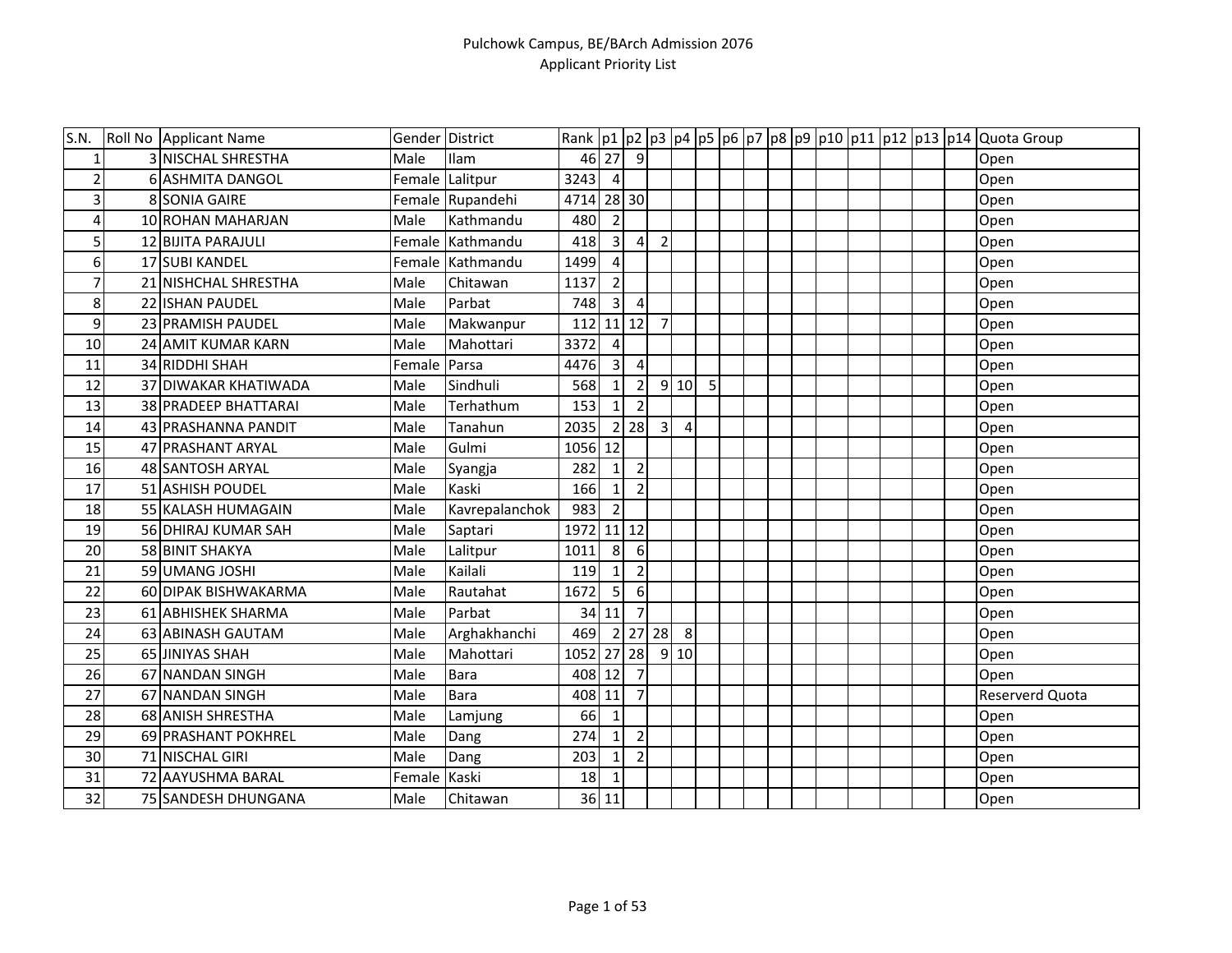| 33 | 76 RASHMI KOIRALA           | Female Kaski |                  | 316             | 1                |                | 2 12           |                |                         |                |                |  |  |  | Open                 |
|----|-----------------------------|--------------|------------------|-----------------|------------------|----------------|----------------|----------------|-------------------------|----------------|----------------|--|--|--|----------------------|
| 34 | 77 BIBESANA THAPA CHHETRI   |              | Female Rupandehi | 582             | 1                |                | 2 11 12 27 28  |                |                         |                | $\overline{3}$ |  |  |  | Open                 |
| 35 | 78 SAMIR PAUDYAL            | Male         | Kathmandu        | $375$ 12        |                  | 1              | $\overline{2}$ |                |                         |                |                |  |  |  | Open                 |
| 36 | 79 NISHESH BISTA            | Male         | Dailekh          | 2219 28         |                  |                |                |                |                         |                |                |  |  |  | Open                 |
| 37 | 83 ACHYUT PARAJULI          | Male         | Myagdi           | 1019            |                  | 2 12           |                |                |                         |                |                |  |  |  | Open                 |
| 38 | 84 KSHITIJ BASNET           | Male         | Sunsari          | 629             | $6 \overline{6}$ |                |                |                |                         |                |                |  |  |  | Open                 |
| 39 | 93 PRATIK KHANAL            | Male         | Gorkha           | 1186            |                  | 2 12           |                |                |                         |                |                |  |  |  | Open                 |
| 40 | 96 YAMUNA POKHREL           | Female       | Dang             | 4539            | $1\vert$         | 9              | 5 <sup>1</sup> |                | $7$   27                |                |                |  |  |  | Reserverd Quota      |
| 41 | 100 SAGAR NEUPANE           | Male         | Rasuwa           | 586 10          |                  |                |                |                |                         |                |                |  |  |  | Open                 |
| 42 | 109 MRIGENDRA MAHARA        | Male         | Kailali          | 1049            | $\overline{2}$   |                |                |                |                         |                |                |  |  |  | Open                 |
| 43 | 112 BIVEK PANTHI            | Male         | Rupandehi        | 250 11 12       |                  |                | $\mathbf{1}$   | $\overline{2}$ | 7                       | 8              |                |  |  |  | Open                 |
| 44 | 113 SHISHIR SUNAR           | Male         | Rupandehi        | 393 12          |                  | 7              | -51            |                | 8 28                    |                |                |  |  |  | Open                 |
| 45 | 114 ROSHAN NEPAL            | Male         | Morang           | 724 10 28 29 30 |                  |                |                |                | $\overline{\mathbf{3}}$ | 4              |                |  |  |  | Open                 |
| 46 | 116 ASHISH TAMATTA          | Male         | Achham           | 1830            |                  | 111            |                |                |                         |                |                |  |  |  | Reserverd Quota      |
| 47 | 117 DIWASH POKHREL          | Male         | <b>Banke</b>     | 2683            | $\overline{4}$   |                |                |                |                         |                |                |  |  |  | Open                 |
| 48 | 118 RISHAV SUBEDI           | Male         | Rupandehi        | 538 12          |                  |                |                |                |                         |                |                |  |  |  | Open                 |
| 49 | 119 ROBINSON PUJARA         | Male         | Kanchanpur       | 1391 12         |                  |                |                |                |                         |                |                |  |  |  | Open                 |
| 50 | 123 SANDESH PRASAD PAUDEL   | Male         | Myagdi           | 1125 11 12      |                  |                | $\overline{7}$ | 8              |                         |                |                |  |  |  | Open                 |
| 51 | 124 AAKAR SHRESTHA          | Male         | Rupandehi        | 376             | $\overline{1}$   | $\overline{2}$ | $11$ $12$      |                |                         |                |                |  |  |  | Open                 |
| 52 | 126 YUGESH PAUDEL           | Male         | Tanahun          | 930             |                  |                | 2 29 30 27 28  |                |                         |                |                |  |  |  | Open                 |
| 53 | 127 SUSHIL PANDEY           | Male         | Syangja          | 460             |                  | 27 28          |                |                |                         |                |                |  |  |  | Open                 |
| 54 | 129 SANTOSH POUDEL          | Male         | Kaski            | 548             | $\overline{2}$   |                |                |                |                         |                |                |  |  |  | Open                 |
| 55 | 130 KAUSTUV KARKI           | Male         | Surkhet          | 416 12          |                  | $\overline{2}$ |                |                |                         |                |                |  |  |  | Open                 |
| 56 | 134 SAROJ KUMAR SAH         | Male         | Siraha           | 5271            | $\overline{2}$   |                |                |                |                         |                |                |  |  |  | Government Sponsored |
| 57 | 134 SAROJ KUMAR SAH         | Male         | Siraha           | 5271            | $\mathbf{1}$     |                |                |                |                         |                |                |  |  |  | Reserverd Quota      |
| 58 | 135 SAJAN BHUJEL            | Male         | Syangja          | 475             |                  | 9 10           |                |                |                         |                |                |  |  |  | Open                 |
| 59 | 138 ANKIT SHAHI             | Male         | Kathmandu        | 513 12          |                  | 8              |                |                |                         |                |                |  |  |  | Open                 |
| 60 | 140 RAJESH BASYAL           | Male         | Syangja          | 667 10          |                  |                |                |                |                         |                |                |  |  |  | Open                 |
| 61 | 144 SANDHYA ADHIKARI        | Female Kaski |                  | 2949            | $\overline{4}$   |                |                |                |                         |                |                |  |  |  | Open                 |
| 62 | 145 BABIN BABU BHATTARAI    | Male         | Kaski            | 732             | $\overline{2}$   |                |                |                |                         |                |                |  |  |  | Open                 |
| 63 | 149 RAHUL KUMAR JHA         | Male         | Saptari          | $\overline{2}$  | 11               |                |                |                |                         |                |                |  |  |  | Open                 |
| 64 | <b>156 AADISH BHATTARAI</b> | Male         | Kathmandu        | 234 11          |                  | 7 <sup>1</sup> |                | 112            | 8                       | $\overline{2}$ |                |  |  |  | Open                 |
| 65 | 159 DHIRAN RAI              | Male         | Sunsari          | 1290            | $\overline{2}$   |                |                |                |                         |                |                |  |  |  | Open                 |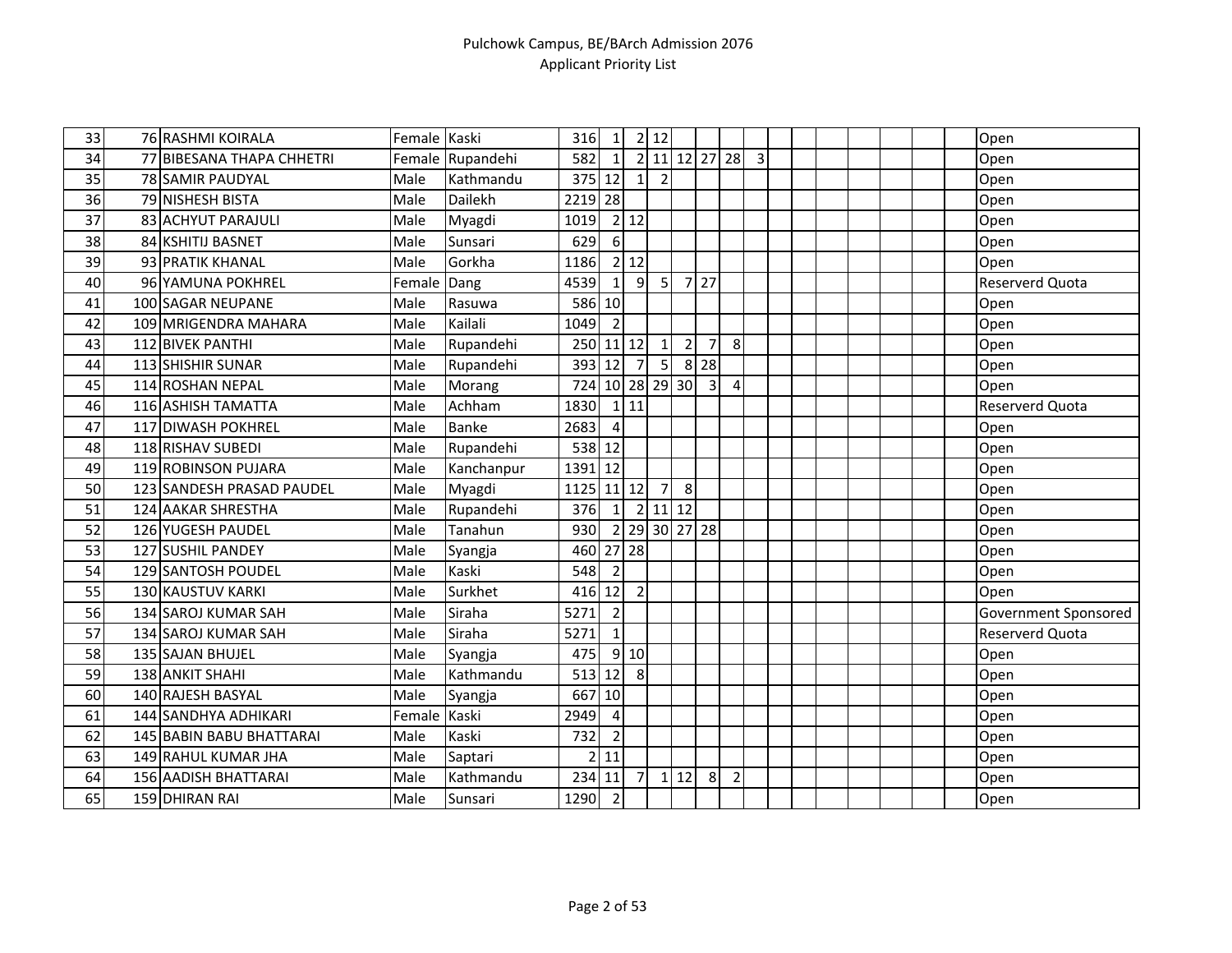| 66 | <b>160 DIWAKAR KARN</b>       | Male         | Dhanusha            | 169        | $\vert$ 1      | 5 <sub>l</sub>          |                |            |                |                |  |  |  |  | Open                   |
|----|-------------------------------|--------------|---------------------|------------|----------------|-------------------------|----------------|------------|----------------|----------------|--|--|--|--|------------------------|
| 67 | 163 KRISTIN BARAL             | Female Kaski |                     | 4942       | $\overline{2}$ |                         | 410            | 8          |                |                |  |  |  |  | Open                   |
| 68 | <b>165 YUNIKA BAJRACHARYA</b> |              | Female Kathmandu    | 558 11 12  |                |                         | 7 <sup>1</sup> | 8          |                |                |  |  |  |  | Open                   |
| 69 | <b>166 RUPAK GAUTAM</b>       | Male         | Kathmandu           | 3460       | 8              |                         |                |            |                |                |  |  |  |  | Open                   |
| 70 | 168 SANTOSH KUMAR YADAV       | Male         | Siraha              | 1507       | $\overline{2}$ |                         |                |            |                |                |  |  |  |  | Open                   |
| 71 | 169 UTSAV POUDEL              | Male         | Chitawan            | 145        |                | $1$ 11                  | $\overline{2}$ |            |                |                |  |  |  |  | Open                   |
| 72 | 171 PRATIK HADKHALE           | Male         | Lamjung             | 196 11 12  |                |                         | 7              | 8          | 1              | $\overline{2}$ |  |  |  |  | Open                   |
| 73 | <b>179 SUMIT KUMAR YADAV</b>  | Male         | Sarlahi             | 428        | 5              |                         |                |            |                |                |  |  |  |  | Open                   |
| 74 | <b>184 AVHISHEK SHRESTHA</b>  | Male         | Kathmandu           | 1301       | $\overline{2}$ |                         |                |            |                |                |  |  |  |  | Open                   |
| 75 | 187 SUDARSHAN DEVKOTA         | Male         | Kaski               | 669 12     |                |                         |                |            |                |                |  |  |  |  | Open                   |
| 76 | 190 SAUGAT SHRESTHA           | Male         | Rupandehi           | 666        | $\mathbf{1}$   | $\overline{2}$          |                |            |                |                |  |  |  |  | Open                   |
| 77 | 191 RITISHA CHALISE           | Female Gulmi |                     | 2787       |                | 4 30                    |                |            |                |                |  |  |  |  | Open                   |
| 78 | 192 GANESH B.K                | Male         | Surkhet             | 3803 11    |                | $\overline{7}$          | $\overline{9}$ | 5          | $\mathbf{1}$   |                |  |  |  |  | <b>Reserverd Quota</b> |
| 79 | 194 MAHESH DAHAL              | Male         | <b>Ilam</b>         | 4882 11    |                |                         |                |            |                |                |  |  |  |  | Open                   |
| 80 | 195 DIXANT BIKAL SAPKOTA      | Male         | Kathmandu           | 1025       |                | 9 10                    |                |            |                |                |  |  |  |  | Open                   |
| 81 | 196 MANJIL KOIRALA            | Male         | Chitawan            | 852 30     |                | 6                       |                |            |                |                |  |  |  |  | Open                   |
| 82 | 200 DHIRAJ KUMAR MANDAL       | Male         | Dhanusha            | 1421 29    |                | $\overline{2}$          |                |            |                |                |  |  |  |  | Open                   |
| 83 | 207 KISHOR GURUNG             | Male         | Kathmandu           | 756 28 30  |                |                         |                |            |                |                |  |  |  |  | Open                   |
| 84 | 209 BINAYA GIRI               | Male         | Surkhet             | 1379       | $\overline{2}$ |                         | $6$ 12 10      |            | 8              |                |  |  |  |  | Open                   |
| 85 | 211 BHUMIKA JOSHI             |              | Female Kanchanpur   | 1444       | $\overline{2}$ |                         |                |            |                |                |  |  |  |  | Open                   |
| 86 | 212 KOSHISH PANGENI           | Male         | Syangja             | 405        | $\overline{2}$ |                         |                |            |                |                |  |  |  |  | Open                   |
| 87 | 213 AAKASH BHATTARAI          | Male         | Parbat              | 268        | $\overline{2}$ |                         |                |            |                |                |  |  |  |  | Open                   |
| 88 | 214 BIMARSHA KHANAL           | Male         | Kaski               | 409 12     |                |                         |                |            |                |                |  |  |  |  | Open                   |
| 89 | 217 SHREY UPADHYAYA           | Male         | Kathmandu           | 79         | 11 12          |                         |                |            |                |                |  |  |  |  | Open                   |
| 90 | 220 CHANDRAKANT YADAV         | Male         | Saptari             | 542        | $\overline{2}$ |                         |                |            |                |                |  |  |  |  | Open                   |
| 91 | 220 CHANDRAKANT YADAV         | Male         | Saptari             | 542        |                | 1 2 9                   |                |            |                |                |  |  |  |  | <b>Reserverd Quota</b> |
| 92 | 222 MANISH DHUNGANA           | Male         | Tanahun             | 1430 10    |                | $\overline{3}$          | 4              | 6          |                |                |  |  |  |  | Open                   |
| 93 | 225 NEETIKA SAPKOTA           | Female       | Bardiya             | 777        | $1\vert$       |                         | $2$ 11 12      |            | $\overline{7}$ |                |  |  |  |  | Open                   |
| 94 | 226 ASHIM BARAL               | Male         | Kaski               | 240        | 12             | $\overline{2}$          |                |            |                |                |  |  |  |  | Open                   |
| 95 | 227 SAMUNDRA PAUDEL           | Male         | Kaski               | 431        | $\overline{2}$ |                         |                |            |                |                |  |  |  |  | Open                   |
| 96 | 228 RAJAN BABU PANTA          | Male         | Lamjung             | 30         | $\mathbf{1}$   |                         |                |            |                |                |  |  |  |  | Open                   |
| 97 | 231 SHREEJU BANJADE           |              | Female Arghakhanchi | 1383 27 28 |                |                         | $\overline{3}$ | $\sqrt{4}$ |                |                |  |  |  |  | Open                   |
| 98 | 237 MISHAN THAPA KSHETRI      | Male         | Chitawan            | 612 12     |                | $\overline{\mathbf{3}}$ |                |            |                |                |  |  |  |  | Open                   |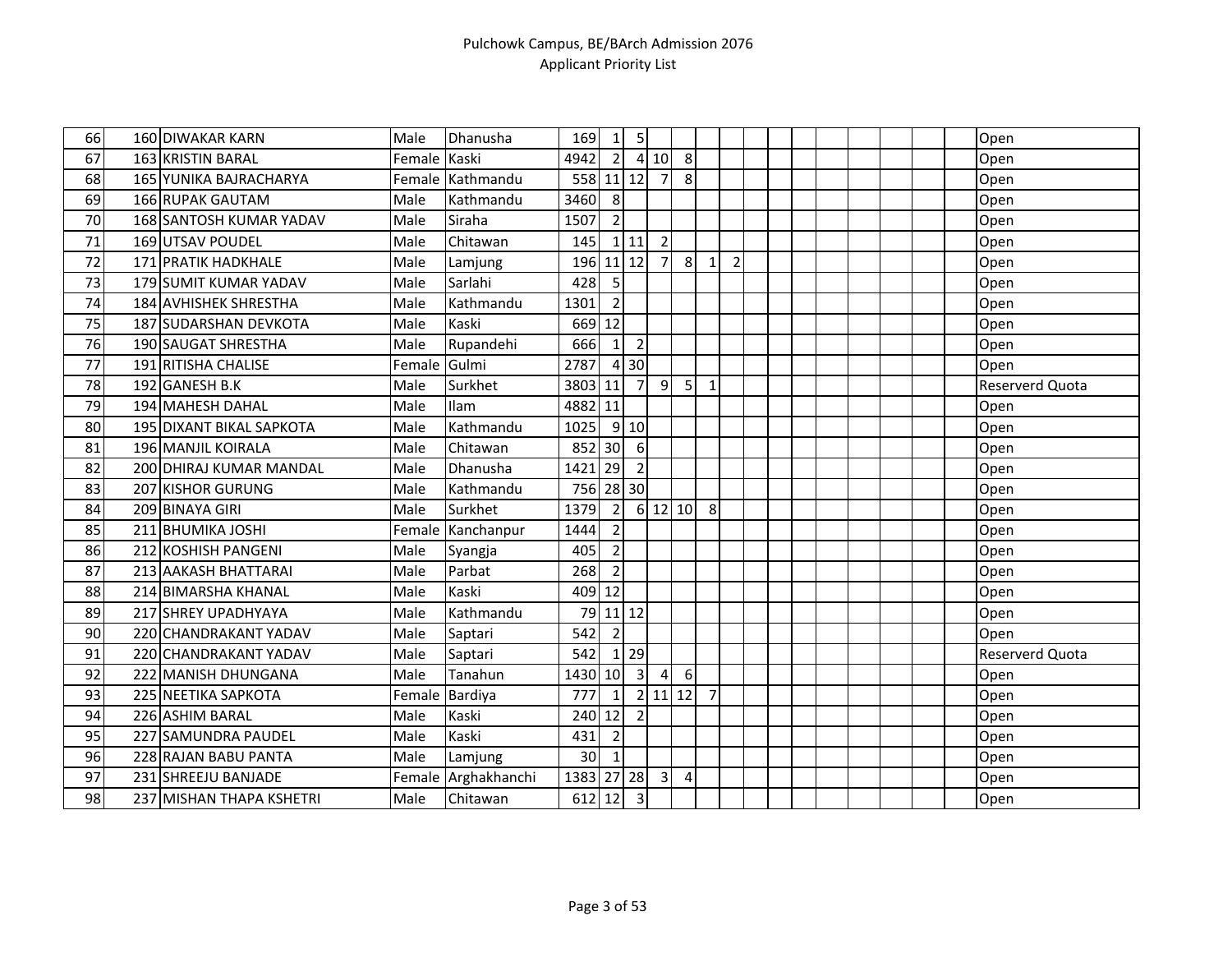| 99  | 238 ASHIM POUDEL       | Male          | Kaski             | 489        | $\overline{2}$          |                         |                         |                |  |  |  |  |  | Open             |
|-----|------------------------|---------------|-------------------|------------|-------------------------|-------------------------|-------------------------|----------------|--|--|--|--|--|------------------|
| 100 | 241 ADIT RAJ CHALISE   | Male          | Kathmandu         | 942        |                         | 29 30                   |                         |                |  |  |  |  |  | Open             |
| 101 | 242 TANYA RASHI        | Female Siraha |                   | 5152       | $\overline{3}$          | $\overline{4}$          | $\overline{\mathbf{1}}$ | $\overline{2}$ |  |  |  |  |  | Open             |
| 102 | 243 MANOHAR RIMAL      | Male          | Nuwakot           | 3275       | 1                       |                         |                         |                |  |  |  |  |  | <b>IOE Staff</b> |
| 103 | 249 AMIT SHRESTHA      | Male          | Kathmandu         | 186        |                         | $11$ 12                 |                         |                |  |  |  |  |  | Open             |
| 104 | 250 NIRAJ KUMAR THAKUR | Male          | Dhanusha          | 793        | $\overline{7}$          | 8                       |                         |                |  |  |  |  |  | Open             |
| 105 | 253 RAKSHAK K.C        | Male          | Kaski             | 273        | $\mathbf{1}$            | $\overline{2}$          |                         |                |  |  |  |  |  | Open             |
| 106 | 260 SAMIKSHYA RAI      | Female        | Khotang           | 1403       | $\overline{2}$          | 8                       | 6                       |                |  |  |  |  |  | Open             |
| 107 | 266 PRAYAG MAN MANE    | Male          | Sunsari           | 425        |                         | 712                     | 8                       |                |  |  |  |  |  | Open             |
| 108 | 280 BIPUL BAINWAR      | Male          | Siraha            | 137        | 11                      |                         | 112                     | $\overline{2}$ |  |  |  |  |  | Open             |
| 109 | 284 SANATAN KAFLE      | Male          | Syangja           | 246        |                         | $11$ 12                 |                         |                |  |  |  |  |  | Open             |
| 110 | 290 PUJA CHAND         |               | Female Kanchanpur | 1063       | $\overline{3}$          | $\overline{a}$          |                         |                |  |  |  |  |  | Open             |
| 111 | 291 BIMAL BHUSAL       | Male          | Arghakhanchi      | 454        |                         | 2 12                    |                         | $9$ 28         |  |  |  |  |  | Open             |
| 112 | 295 SANJAY K.C         | Male          | Kaski             | 313        | 7                       | 5                       | 8                       |                |  |  |  |  |  | Open             |
| 113 | 297 ANISH NEUPANE      | Male          | Kathmandu         | 69         |                         | 111                     |                         |                |  |  |  |  |  | Open             |
| 114 | 300 IESHA DEVKOTA      |               | Female Gorkha     | 1680       | $\overline{\mathbf{4}}$ |                         |                         |                |  |  |  |  |  | Open             |
| 115 | 302 BANDANA NEUPANE    | Female Banke  |                   | 967        | $\overline{2}$          | $\overline{\mathbf{3}}$ | $\Delta$                |                |  |  |  |  |  | Open             |
| 116 | 303 ANUPAMA GAIHRE     |               | Female Rupandehi  | 2695 28 30 |                         |                         |                         |                |  |  |  |  |  | Open             |
| 117 | 314 MALIKA POKHREL     |               | Female Kathmandu  | 1352 11    |                         |                         |                         |                |  |  |  |  |  | <b>IOE Staff</b> |
| 118 | 314 MALIKA POKHREL     |               | Female Kathmandu  | 1352       | $\overline{7}$          | 8                       | $\overline{3}$          | 4              |  |  |  |  |  | Open             |
| 119 | 315 NIRAJAN SHRESTHA   | Male          | Nawalparasi       | 1067       |                         | $10$   29               | 8                       |                |  |  |  |  |  | Open             |
| 120 | 318 PRINCE PANTA       | Male          | Kathmandu         | 8          | $\overline{9}$          |                         |                         |                |  |  |  |  |  | Open             |
| 121 | 319 SURAJ PATHAK       | Male          | Nawalparasi       |            | 11                      |                         |                         |                |  |  |  |  |  | Open             |
| 122 | 320 SAKAR HADA         | Male          | Bhaktapur         | 593        | $\overline{2}$          |                         |                         |                |  |  |  |  |  | Open             |
| 123 | 323 PRAMILA DANGI      | Female        | <b>Banke</b>      | 4587       | 10                      | 6                       |                         |                |  |  |  |  |  | Open             |
| 124 | 339 YUBARAJ KUNWAR     | Male          | Lamjung           | 794        | 6                       |                         |                         |                |  |  |  |  |  | Open             |
| 125 | 340 BIKASH SUBEDI      | Male          | Makwanpur         | 1191       | $\overline{7}$          | 6                       |                         |                |  |  |  |  |  | Open             |
| 126 | 348 SOPHIYA BISTA      | Female        | Bhaktapur         | 2621       | 12                      | 8                       |                         |                |  |  |  |  |  | Open             |
| 127 | 354 BHAWANA SHRESTHA   | Female Kaski  |                   | 3880       | $\overline{4}$          |                         |                         |                |  |  |  |  |  | Open             |
| 128 | 358 SHISHIR SAPKOTA    | Male          | Gulmi             | 540        | 12                      | $\overline{2}$          |                         |                |  |  |  |  |  | Open             |
| 129 | 370 BINAYA NEUPANE     | Male          | Lamjung           | 833        | $\mathbf{1}$            | $\mathbf 2$             |                         |                |  |  |  |  |  | Open             |
| 130 | 371 GAURAV KHANAL      | Male          | Syangja           | 261        |                         | $27$ 12                 | 7                       | 8              |  |  |  |  |  | Open             |
| 131 | 375 ASEEM GODAR        | Male          | Palpa             | 238        | $1\vert$                | $\overline{2}$          |                         |                |  |  |  |  |  | Open             |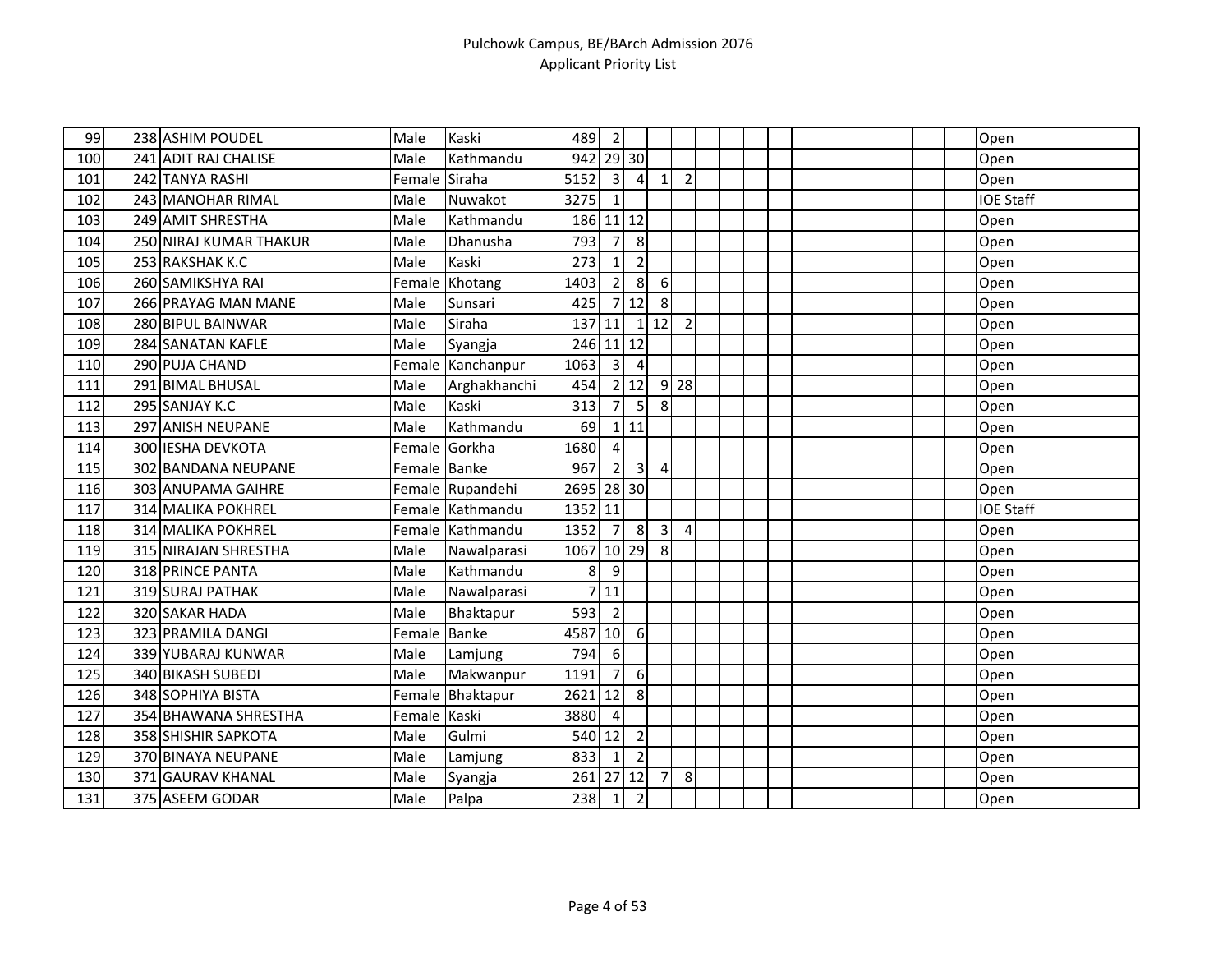| 132 | 377 SUJATA RAI             |              | Female Kavrepalanchok | 1398 | $6 \mid$                | $\overline{\mathbf{3}}$ | $\overline{4}$          | 8                |       |         |  |  |  | Open |
|-----|----------------------------|--------------|-----------------------|------|-------------------------|-------------------------|-------------------------|------------------|-------|---------|--|--|--|------|
| 133 | 379 KRISHNA SHRESTHA       | Male         | Morang                | 403  | 5                       |                         |                         |                  |       |         |  |  |  | Open |
| 134 | 380 HEMANTA ADHIKARI       | Male         | Dhading               | 124  | $\mathbf{1}$            | $\overline{2}$          |                         |                  |       |         |  |  |  | Open |
| 135 | 382 ANUJ RAYAMAJHI         | Male         | Nawalparasi           | 524  | 12                      | 8                       | $\overline{2}$          |                  |       |         |  |  |  | Open |
| 136 | 389 SAROJ DHUNGANA         | Male         | Parbat                | 309  | $\mathbf{1}$            | $\overline{5}$          |                         |                  |       |         |  |  |  | Open |
| 137 | 395 ROSHAN SHARMA          | Male         | <b>Baglung</b>        | 297  | $\mathbf{1}$            |                         |                         |                  |       |         |  |  |  | Open |
| 138 | 396 BISWAS GHIMIRE         | Male         | Chitawan              | 127  | $\mathbf{1}$            | $\overline{2}$          |                         |                  |       |         |  |  |  | Open |
| 139 | 403 SANGITA KHATRI CHHETRI | Female       | <b>Banke</b>          | 5085 | 6                       |                         |                         |                  |       |         |  |  |  | Open |
| 140 | 410 PRABIN POKHAREL        | Male         | Parbat                | 576  | $\overline{2}$          |                         |                         |                  |       |         |  |  |  | Open |
| 141 | 412 AAROGYA RANJIT SHARMA  | Male         | Kathmandu             | 882  | 10                      |                         |                         |                  |       |         |  |  |  | Open |
| 142 | 415 APAR PAUDEL            | Male         | Syangja               | 315  | $\mathbf{1}$            |                         | $2$   12                |                  | 910   |         |  |  |  | Open |
| 143 | 420 RAJEEV YADAV           | Male         | Rautahat              | 1688 |                         |                         | 2 12 28                 |                  |       |         |  |  |  | Open |
| 144 | <b>423 SUNIL ADHIKARI</b>  | Male         | Chitawan              | 67   | 11                      |                         | $7$   27                |                  |       |         |  |  |  | Open |
| 145 | 424 SAMIR CHAPAGAIN        | Male         | Chitawan              | 275  | $\overline{7}$          | 8                       |                         |                  |       |         |  |  |  | Open |
| 146 | 425 ABHISHEK KUMAR SHAH    | Male         | Mahottari             | 1943 | $11$ 12                 |                         |                         |                  |       |         |  |  |  | Open |
| 147 | 430 BHUMIKA LAMICHHANE     | Female       | Nawalparasi           | 5890 |                         | 29 30                   |                         |                  |       |         |  |  |  | Open |
| 148 | 432 ANKIT ACHARYA          | Male         | Kathmandu             | 1856 | 28                      | 8                       |                         |                  |       |         |  |  |  | Open |
| 149 | 438 SIMONCE BABU KAFLE     | Male         | Syangja               | 358  | $1\vert$                | $\overline{2}$          | 5                       |                  |       |         |  |  |  | Open |
| 150 | 441 SUDARSHAN POUDEL       | Male         | Kaski                 | 737  |                         | 9 10                    |                         |                  |       |         |  |  |  | Open |
| 151 | 445 BISWAS PANDIT          | Male         | Kaski                 | 1207 |                         | $11$   $12$             | $\mathbf 1$             | $\overline{2}$   |       |         |  |  |  | Open |
| 152 | 447 NIKESH ACHARYA         | Male         | <b>Baglung</b>        | 894  |                         | 9 10                    | $\overline{7}$          | 8                |       |         |  |  |  | Open |
| 153 | 453 GAURAV BHATTARAI       | Male         | Lalitpur              | 633  | $\overline{2}$          |                         | 910                     | $6 \overline{6}$ |       |         |  |  |  | Open |
| 154 | 458 PARAS PUJARA           | Male         | Bajhang               | 577  | $\overline{7}$          |                         | 2 12                    |                  |       |         |  |  |  | Open |
| 155 | 459 BIJAY POUDEL           | Male         | Tanahun               | 16   | $\mathbf{1}$            |                         |                         |                  |       |         |  |  |  | Open |
| 156 | 470 SAURAV BHATTARAI       | Male         | Kathmandu             | 176  | $1\vert$                | $\overline{2}$          |                         |                  |       |         |  |  |  | Open |
| 157 | 478 PRABIN ARYAL           | Male         | Rupandehi             | 121  |                         | 1 11                    | $\overline{7}$          |                  |       |         |  |  |  | Open |
| 158 | 479 MRIDUL NEUPANE         | Male         | Bhaktapur             | 75   | 27                      |                         | 9 11                    |                  |       |         |  |  |  | Open |
| 159 | 482 BISHAL GHIMIRE         | Male         | Lalitpur              | 624  | $\overline{2}$          |                         | 9 10                    | 5                | 6     |         |  |  |  | Open |
| 160 | 493 RAJU KUMAR YADAV       | Male         | Sarlahi               | 762  | 12                      |                         |                         |                  |       |         |  |  |  | Open |
| 161 | 504 SHRISH SHARMA          | Male         | Nawalparasi           | 430  | 5 <sup>1</sup>          | $\overline{7}$          | $6 \overline{6}$        |                  | 8 1 2 | 2 10 28 |  |  |  | Open |
| 162 | 505 YOJANA RANABHAT        | Female Kaski |                       | 1400 | 3                       | $\overline{2}$          | 6                       | 4                |       |         |  |  |  | Open |
| 163 | 507 SATKAR ADHIKARY        | Male         | Tanahun               | 115  |                         | $11$   12               | $\overline{\mathbf{1}}$ |                  |       |         |  |  |  | Open |
| 164 | 512 AMRIT BHUSAL           | Male         | Arghakhanchi          | 2248 | $\overline{\mathbf{3}}$ | $\overline{\mathbf{4}}$ |                         |                  |       |         |  |  |  | Open |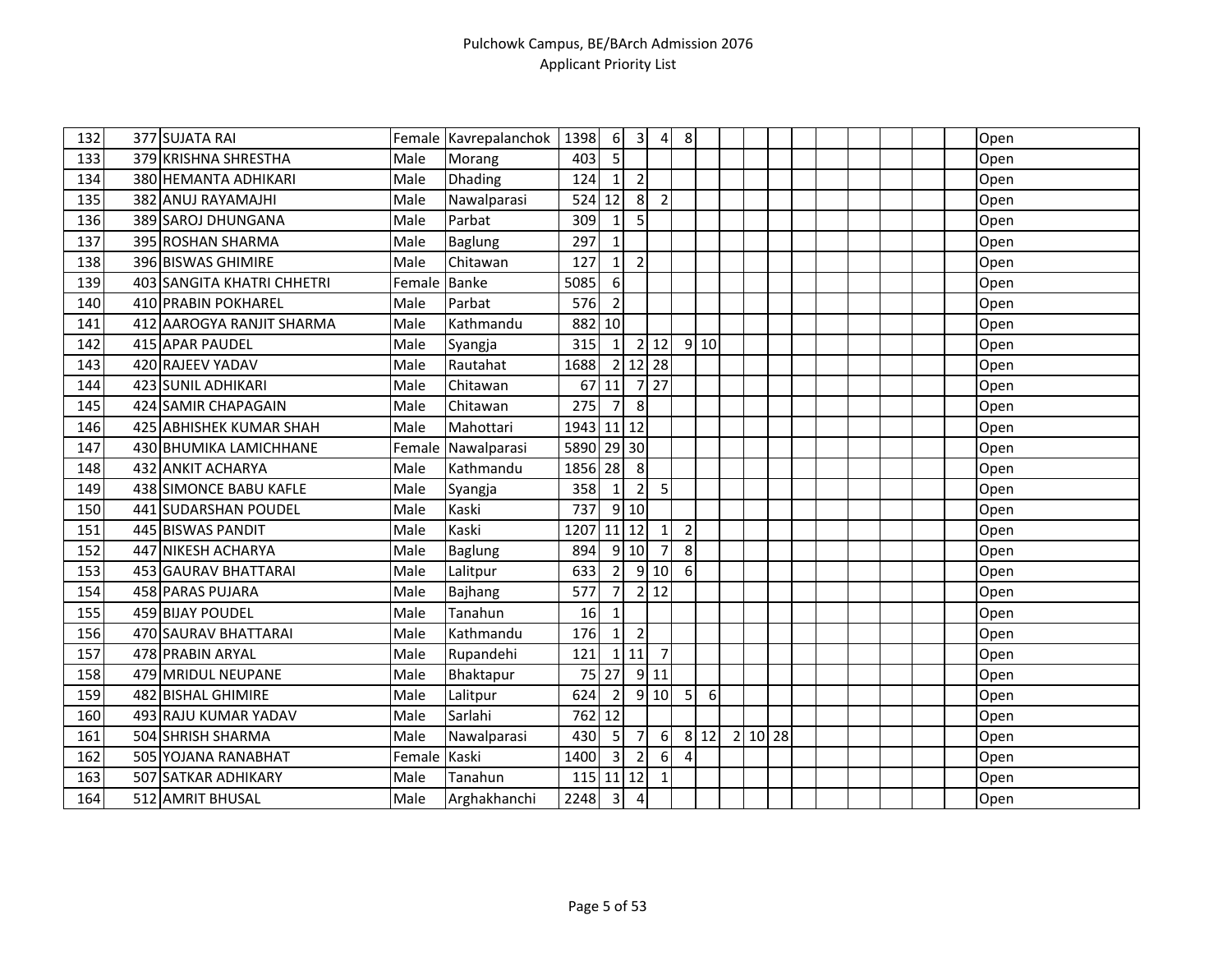| 165 | 513 ARBIN SIGDEL           | Male   | Kathmandu        | 2675      |                         | 8 10                    |                   |                |   |      |  |  |  | Open            |
|-----|----------------------------|--------|------------------|-----------|-------------------------|-------------------------|-------------------|----------------|---|------|--|--|--|-----------------|
| 166 | 515 NABINA PATHAK          |        | Female Dhading   | 1134      |                         | 111                     |                   |                |   |      |  |  |  | Open            |
| 167 | 518 SUBEKSHYA DANI         |        | Female Kathmandu | 754       | $1\vert$                | $\overline{2}$          | 5                 | $\overline{7}$ | 6 | 8 10 |  |  |  | Open            |
| 168 | 520 BIPIN BHANDARI         | Male   | Syangja          | 502       | $\overline{2}$          |                         |                   |                |   |      |  |  |  | Open            |
| 169 | 522 SUVAM PIYA             | Male   | Tanahun          | 5253      | $\overline{2}$          |                         |                   |                |   |      |  |  |  | Open            |
| 170 | 525 BISHAL SAH             | Male   | <b>Bara</b>      | 4503      |                         | 30 10                   |                   |                |   |      |  |  |  | Open            |
| 171 | 527 BISHWASH PANERU        | Male   | Nuwakot          | 1272      |                         | 4 30                    |                   |                |   |      |  |  |  | Open            |
| 172 | 536 RAKESH KUMAR ISHWAR    | Male   | Dhanusha         | 5647      | 6 <sup>1</sup>          | $\overline{2}$          |                   |                |   |      |  |  |  | Open            |
| 173 | 538 AAYUSH WAGLE           | Male   | Tanahun          | 3282      | $\overline{\mathbf{4}}$ |                         |                   |                |   |      |  |  |  | Open            |
| 174 | 546 BISHWASH BHANDARI      | Male   | Syangja          | 741       | $\overline{2}$          |                         |                   |                |   |      |  |  |  | Open            |
| 175 | 547 MANOJ PATHAK           | Male   | Dhading          | 684       | $1\vert$                | $\overline{2}$          |                   |                |   |      |  |  |  | Open            |
| 176 | <b>550 SANTOSH POKHREL</b> | Male   | Syangja          | 427       | $\overline{9}$          |                         |                   |                |   |      |  |  |  | Open            |
| 177 | 553 AVISHEK JAISWAL        | Male   | <b>Bara</b>      | 1243      |                         | 6 10                    |                   |                |   |      |  |  |  | Open            |
| 178 | 553 AVISHEK JAISWAL        | Male   | Bara             | 1243      | $1\vert$                |                         | $3 \overline{27}$ |                |   |      |  |  |  | Reserverd Quota |
| 179 | 561 KSHITIZ POKHREL        | Male   | Kaski            | 162       | $\mathbf{1}$            | $\overline{2}$          |                   |                |   |      |  |  |  | Open            |
| 180 | 564 TIKAHARU SHARMA        | Male   | Chitawan         | 32        |                         | $11$ 12                 |                   |                |   |      |  |  |  | Open            |
| 181 | 566 BIJAY ACHARYA          | Male   | Rasuwa           | 1268 10   |                         |                         |                   |                |   |      |  |  |  | Open            |
| 182 | 569 BIRAJ PANDEY           | Male   | Nawalparasi      | 3         | $\mathbf{1}$            |                         |                   |                |   |      |  |  |  | Open            |
| 183 | 570 SANJEEV ACHARYA        | Male   | Dang             | 1311      | $\overline{3}$          | $\overline{4}$          |                   |                |   |      |  |  |  | Open            |
| 184 | 573 PUJAN PARIYAR          | Male   | Tanahun          | 1888      | $\overline{5}$          | 9                       |                   |                |   |      |  |  |  | Reserverd Quota |
| 185 | 576 PRADEEP ADHIKARI       | Male   | Chitawan         | 47        | $\mathbf{1}$            |                         |                   |                |   |      |  |  |  | Open            |
| 186 | 577 AASTHA RISAL           |        | Female Kathmandu | 2702      | $\overline{4}$          |                         |                   |                |   |      |  |  |  | Open            |
| 187 | 578 BISHWAMBHAR DAHAL      | Male   | Kathmandu        | 543       | $\overline{7}$          | 8 <sup>°</sup>          | 6                 |                |   |      |  |  |  | Open            |
| 188 | 588 ASHISH SHAH            | Male   | Sunsari          | 1950 12   |                         |                         | $2 \overline{30}$ | 8              |   |      |  |  |  | Open            |
| 189 | 591 BILOM JOSHI            | Male   | Kailali          | 1638      | $\overline{2}$          |                         |                   |                |   |      |  |  |  | Open            |
| 190 | 595 SNEHA POUDEL           | Female | Morang           | 531       |                         | 9 10                    | $\overline{7}$    | 8              |   |      |  |  |  | Open            |
| 191 | 598 ROMIK GOSAI            | Male   | Bhaktapur        | 803       | $6 \mid$                |                         |                   |                |   |      |  |  |  | Open            |
| 192 | 599 SANGAM PAUDEL          | Male   | Kavrepalanchok   | 106       | 1 <sup>1</sup>          | $\overline{2}$          |                   |                |   |      |  |  |  | Open            |
| 193 | 602 SANTOSH POUDEL         | Male   | Kaski            | 1589      | $11$ 12                 |                         |                   |                |   |      |  |  |  | Open            |
| 194 | 604 RUJAL SAYAJU           | Male   | Bhaktapur        | 1014      | 6                       |                         |                   |                |   |      |  |  |  | Open            |
| 195 | 606 SAUGAT POUDEL          | Male   | Tanahun          | 841       | $\overline{2}$          | $\overline{\mathbf{3}}$ | $\overline{4}$    |                |   |      |  |  |  | Open            |
| 196 | 608 SWASTAB ACHARYA        | Male   | <b>Bara</b>      | 49        |                         | $11$   12               | 7                 | $\mathbf{1}$   |   |      |  |  |  | Open            |
| 197 | 614 KUNAL JAISWAL          | Male   | Rautahat         | 1031 10 6 |                         |                         |                   |                |   |      |  |  |  | Open            |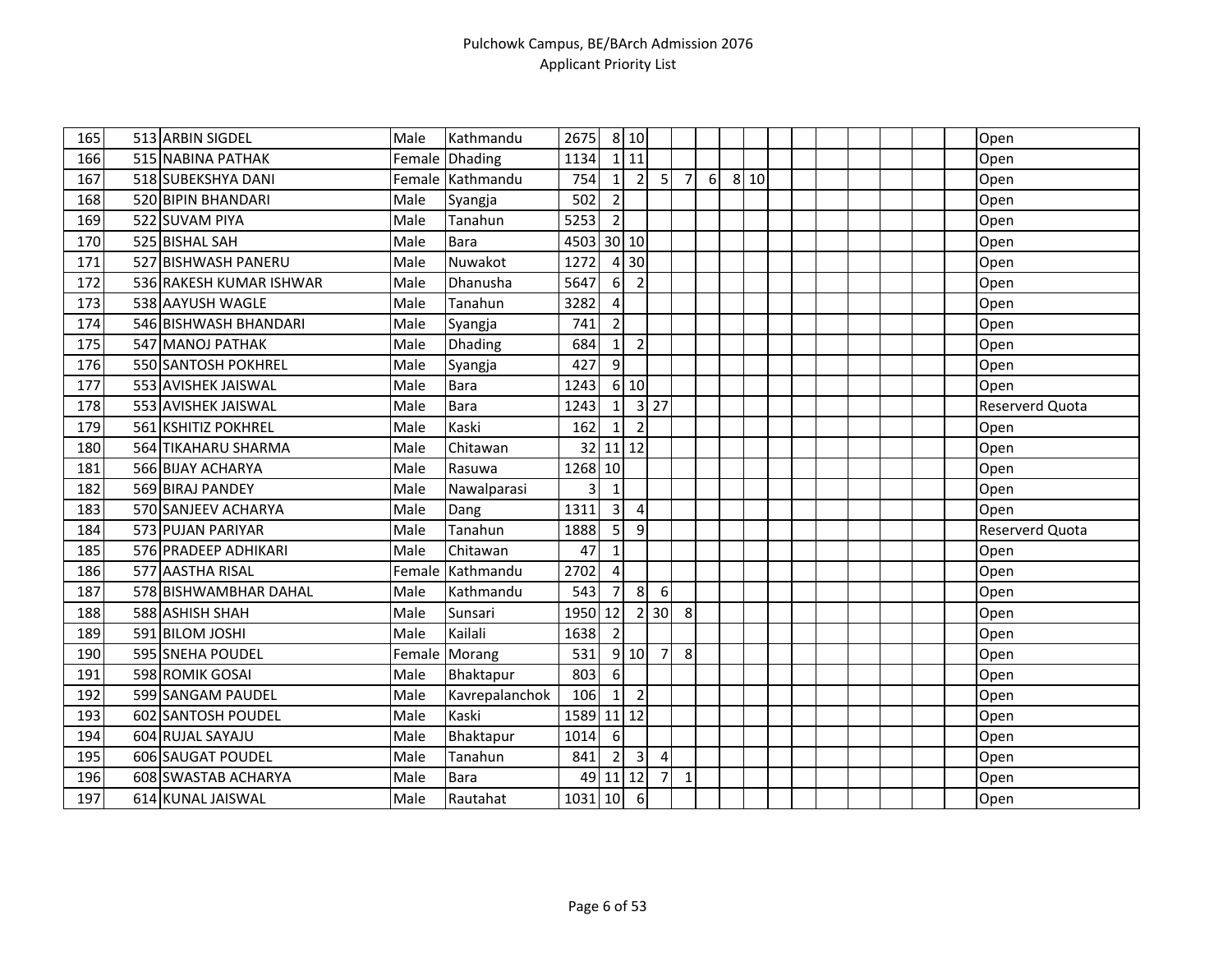| 198 | 615 PAWAN MAJHI            | Male         | Sarlahi         | 272     | 1                       | $\overline{2}$ |                |                |                |                |  |  |  |  | Open                 |
|-----|----------------------------|--------------|-----------------|---------|-------------------------|----------------|----------------|----------------|----------------|----------------|--|--|--|--|----------------------|
| 199 | 625 PRAJWAL DAHAL          | Male         | Morang          | 1509    |                         | 9 10           |                |                |                |                |  |  |  |  | Open                 |
| 200 | 635 ARNIMA SHAHI           | Female       | Doti            | 1521    | $\overline{\mathbf{3}}$ | $\overline{4}$ |                |                |                |                |  |  |  |  | Open                 |
| 201 | 638 BIDUR PANTHEE          | Male         | Gulmi           | 151     | $\mathbf{1}$            | $\overline{2}$ |                |                |                |                |  |  |  |  | Open                 |
| 202 | 645 ROUNAK JHA             | Male         | Saptari         | 64      |                         | $11 \mid 12$   | $\mathbf{1}$   |                |                |                |  |  |  |  | Open                 |
| 203 | 646 AKANKSHA GIRI          |              | Female Morang   | 711     | $\overline{7}$          | 8              |                |                |                |                |  |  |  |  | Open                 |
| 204 | 647 ANISH SHRESTHA         | Male         | Kavrepalanchok  | 1481    | $\overline{3}$          | $\overline{4}$ |                |                |                |                |  |  |  |  | Open                 |
| 205 | 649 SUBHASH CHAUDHARY      | Male         | Saptari         | 767     | $\overline{2}$          |                |                |                |                |                |  |  |  |  | Open                 |
| 206 | 652 NIYAT SAPKOTA          | Male         | Chitawan        | 824     | 28 10                   |                |                |                |                |                |  |  |  |  | Open                 |
| 207 | 654 DHAN BAHADUR RAJBANSHI | Male         | Jhapa           | 730     | $\overline{2}$          |                |                |                |                |                |  |  |  |  | Government Sponsored |
| 208 | 654 DHAN BAHADUR RAJBANSHI | Male         | Jhapa           | 730 27  |                         |                |                |                |                |                |  |  |  |  | Open                 |
| 209 | 654 DHAN BAHADUR RAJBANSHI | Male         | Jhapa           | 730     |                         | 111            | $\overline{7}$ |                | $9$   27       |                |  |  |  |  | Reserverd Quota      |
| 210 | 660 BHUWAN GHIMIRE         | Male         | Arghakhanchi    | 2456 28 |                         |                |                |                |                |                |  |  |  |  | Open                 |
| 211 | 663 SUSHIL DHAKAL          | Male         | Dhading         | 501     | 12                      | 7 <sup>1</sup> | 8              |                |                |                |  |  |  |  | Open                 |
| 212 | 679 PRAJWAL TIMSINA        | Male         | Jhapa           | 321     | $5\phantom{.}$          | $6 \mid$       | $\overline{7}$ | 8              | $\overline{2}$ |                |  |  |  |  | Open                 |
| 213 | 680 JEENITA GNAWALI        | Female Palpa |                 | 1538    | $\overline{2}$          |                |                |                |                |                |  |  |  |  | Open                 |
| 214 | 681 APURBA PAUDEL          | Female Kaski |                 | 559     | 12                      |                |                |                |                |                |  |  |  |  | Open                 |
| 215 | 686 ANMOL JAMAR KATTEL     | Male         | Sunsari         | 839     |                         | 2 10           |                |                |                |                |  |  |  |  | Open                 |
| 216 | 689 AMRIT KAFLE            | Male         | Rupandehi       | 398 12  |                         | $\mathbf{1}$   |                | 9 10           | $\overline{2}$ | $\overline{7}$ |  |  |  |  | Open                 |
| 217 | 692 SUMAN BHUJEL           | Male         | Kaski           | 385 12  |                         | $1\vert$       | 27             | $\overline{2}$ |                |                |  |  |  |  | Open                 |
| 218 | 693 SAUGAT BARAL           | Male         | Bardiya         | 1322    | $\overline{4}$          |                |                |                |                |                |  |  |  |  | Open                 |
| 219 | 698 LIZA SHRESTHA          |              | Female Lalitpur | 227     |                         | $11$   12      | $\overline{3}$ | $\sqrt{4}$     |                |                |  |  |  |  | Open                 |
| 220 | 699 PRAMESH SHRESTHA       | Male         | Okhaldhunga     | 202     | $\overline{7}$          |                | 812            | $\overline{2}$ |                |                |  |  |  |  | Open                 |
| 221 | 700 JOSEPH THAPA MAGAR     | Male         | Gorkha          | 1146    | 8                       |                |                |                |                |                |  |  |  |  | Open                 |
| 222 | 706 SHISHIR GAUTAM         | Male         | Arghakhanchi    | 1809    | 8                       |                |                |                |                |                |  |  |  |  | Open                 |
| 223 | 717 ANUBHAV KHANAL         | Male         | Kathmandu       | 178     | $11$ 12                 |                | 7 <sup>1</sup> | 8              |                |                |  |  |  |  | Open                 |
| 224 | 722 ANKUSH CHAUDHARY       | Male         | Saptari         | 1336    | $\overline{\mathbf{3}}$ | 4              | $\overline{2}$ | 27             |                |                |  |  |  |  | Open                 |
| 225 | 724 KAUSTUB NIRAULA        | Male         | Dhanusha        | 1041    | 8                       |                |                |                |                |                |  |  |  |  | Open                 |
| 226 | 734 DIPU DAHAL             | Male         | Chitawan        | 1438    | 12                      | 8              |                |                |                |                |  |  |  |  | Open                 |
| 227 | 739 SANDIP LAMSAL          | Male         | Bardiya         | 715     | 6                       |                |                |                |                |                |  |  |  |  | Open                 |
| 228 | 740 SUBASH TAMANG LAMA     | Male         | Kailali         | 71      | $\mathbf{1}$            |                |                |                |                |                |  |  |  |  | Open                 |
| 229 | 741 SACHET ADHIKARI        | Male         | Chitawan        | 1348    |                         | $28$ 12        |                |                |                |                |  |  |  |  | Open                 |
| 230 | 745 DEEPAK KUMAR PURI      | Male         | Parsa           | 904     | 6                       |                |                |                |                |                |  |  |  |  | Open                 |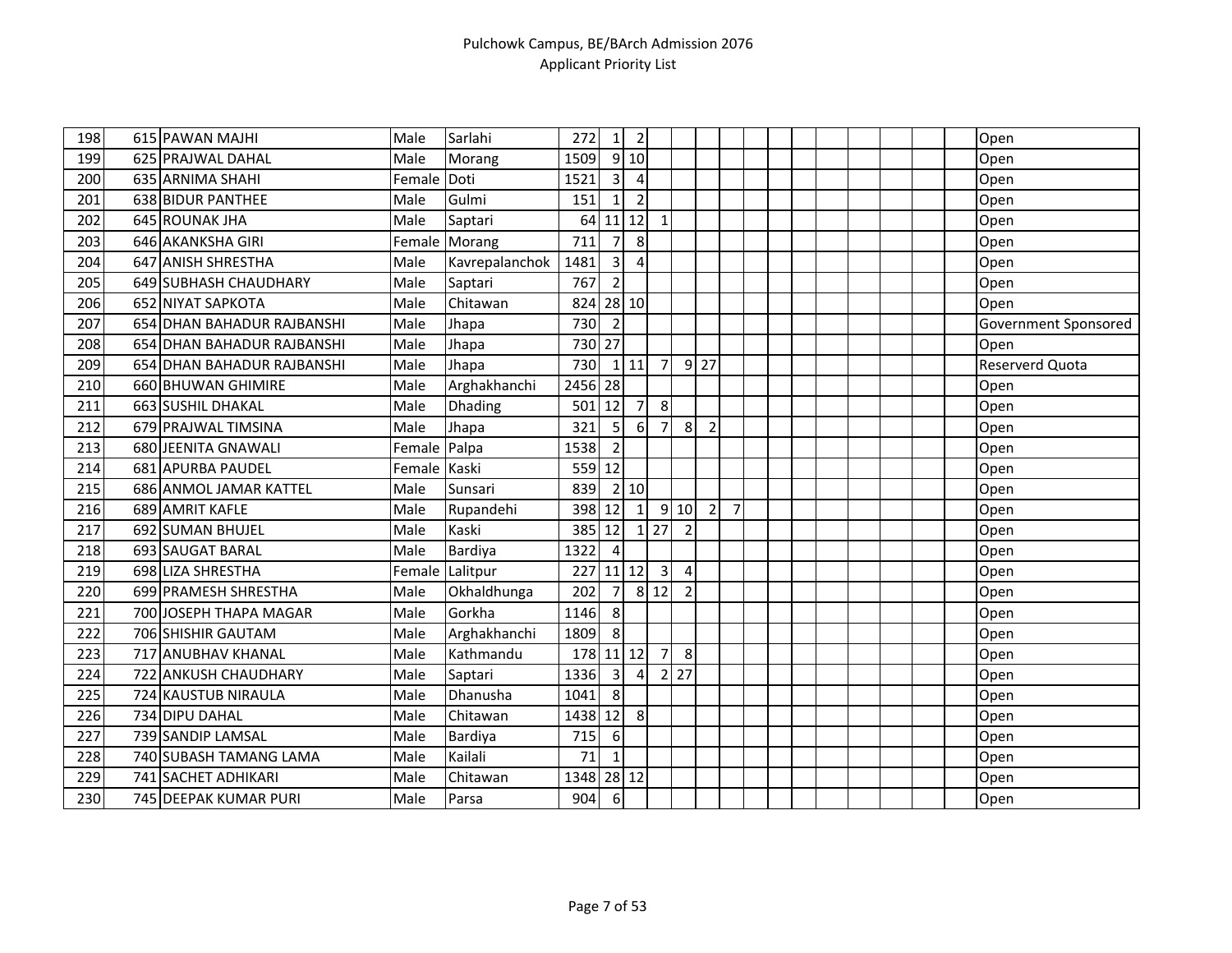| 231 | 748 BINITA ALE               |               | Female Rupandehi | 2444 28 30   |                |                  | $6 \mid$       |                |        |                |      |   |  |  | Open            |
|-----|------------------------------|---------------|------------------|--------------|----------------|------------------|----------------|----------------|--------|----------------|------|---|--|--|-----------------|
| 232 | 754 NITESH KUMAR SINGH       | Male          | Sarlahi          | 1073         | $\infty$       |                  |                |                |        |                |      |   |  |  | Open            |
| 233 | 756 RISHAV BHATTARAI         | Male          | Kailali          | 105 11 12    |                |                  |                |                |        |                |      |   |  |  | Open            |
| 234 | 757 SHILPA SUBEDI            | Female Kaski  |                  | 1876         | 6              |                  |                |                |        |                |      |   |  |  | Open            |
| 235 | 761 SUSMITA REGMI            | Female Parbat |                  | 419          | 1 <sup>1</sup> | $\mathbf 2$      |                |                |        |                |      |   |  |  | Open            |
| 236 | 772 KESHAV RAJ ACHARYA       | Male          | Rupandehi        | 364          | $\overline{2}$ | 5 <sup>1</sup>   | 6              |                |        |                |      |   |  |  | Open            |
| 237 | 777 BALKISHUN KEWAT          | Male          | Rupandehi        | 434          |                | 2 12             |                |                |        |                |      |   |  |  | Open            |
| 238 | 777 BALKISHUN KEWAT          | Male          | Rupandehi        | 434          |                | $1$   11         | 5 <sub>l</sub> |                | $9$ 29 | $\overline{7}$ |      |   |  |  | Reserverd Quota |
| 239 | 780 AJAYA SUBEDI             | Male          | Parbat           | 516          | 2 <sup>1</sup> | 8                |                |                |        |                |      |   |  |  | Open            |
| 240 | 782 PRABIN ACHARYA           | Male          | Rupandehi        | 1466 10      |                |                  |                |                |        |                |      |   |  |  | Open            |
| 241 | 785 SOPHI KHATRI             | Female        | Kavrepalanchok   | 448          | $\mathbf{1}$   | $\mathbf 2$      |                |                |        |                |      |   |  |  | Open            |
| 242 | 786 SAJAN REGMI              | Male          | Parbat           | 299          |                | 7 11             | 8              |                |        |                |      |   |  |  | Open            |
| 243 | 797 PILOT KHADKA             | Male          | Kathmandu        | 672          | $\,8\,$        |                  |                |                |        |                |      |   |  |  | Open            |
| 244 | 802 HUKUM RAWAL              | Male          | Kailali          | 277          | 1 <sup>1</sup> | $\mathbf 2$      |                |                |        |                |      |   |  |  | Open            |
| 245 | 810 PRAMISH ARYAL            | Male          | Kathmandu        | 24           | 11             |                  |                |                |        |                |      |   |  |  | Open            |
| 246 | 829 ABINASH KSHATRI          | Male          | Kaski            | 598          | 5              | 6                |                |                |        |                |      |   |  |  | Open            |
| 247 | 830 SAURAV KUNWAR            | Male          | Rupandehi        | 207          |                | $11$ 12          | 7 <sup>1</sup> | 8              |        |                |      |   |  |  | Open            |
| 248 | 831 MILAN BAN                | Male          | Jhapa            | 2011 28 30   |                |                  |                |                |        |                |      |   |  |  | Open            |
| 249 | 835 KAILASH PANTHA           | Male          | Rupandehi        | 459 12       |                | $\overline{2}$   | $\overline{7}$ | 8 <sup>1</sup> |        | 9 10 27 28     |      | 6 |  |  | Open            |
| 250 | 836 BIJAY PAUDEL             | Male          | Nawalparasi      | 361          |                | 27 28            |                |                |        |                |      |   |  |  | Open            |
| 251 | 837 KUSHAL SHARMA KOIRALA    | Male          | Syangja          | 440          |                | 27 28            |                | 9 10           |        |                |      |   |  |  | Open            |
| 252 | 839 KRITIK PANDEY            | Male          | Kathmandu        | 420          |                | 2 12             | 7              | 8              | 5      | 9              | 6 10 |   |  |  | Open            |
| 253 | 840 PRIYANKA KAUSHIK CHHETRI |               | Female Kathmandu | 1185         | $\overline{4}$ |                  |                |                |        |                |      |   |  |  | Open            |
| 254 | 843 SHREEJAN SATYAL          | Male          | Kavrepalanchok   |              | 21 11          |                  |                |                |        |                |      |   |  |  | Open            |
| 255 | 844 TRIVENI MALLA            |               | Female Jajarkot  | 1128 28      |                | $\overline{3}$   | $\overline{4}$ |                |        |                |      |   |  |  | Open            |
| 256 | 845 TEJ RAJ PANERU           | Male          | Doti             | 508          | $\overline{2}$ |                  |                |                |        |                |      |   |  |  | Open            |
| 257 | 846 SAUGAT PAUDEL            | Male          | Kaski            | 1959 12      |                |                  |                |                |        |                |      |   |  |  | Open            |
| 258 | 847 CHIRAG REGMI             | Male          | Panchthar        | 1047         | 10             | $\overline{2}$   |                |                |        |                |      |   |  |  | Open            |
| 259 | 848 SHISHIR ACHARYA          | Male          | Dang             | 986          | $\overline{2}$ |                  |                |                |        |                |      |   |  |  | Open            |
| 260 | 850 SUDHA JHA                |               | Female Kathmandu | 4208 30      |                | $6 \overline{6}$ |                |                |        |                |      |   |  |  | Open            |
| 261 | 852 NIMESH CHAULAGAIN        | Male          | Kathmandu        | 675 28 27 30 |                |                  |                | $\overline{2}$ |        |                |      |   |  |  | Open            |
| 262 | 859 SUJAL MAHARJAN           | Male          | Kathmandu        | 1045 12      |                |                  |                |                |        |                |      |   |  |  | Open            |
| 263 | 862 BIMLENDRA KUMAR YADAV    | Male          | Rautahat         | 736 9 10 27  |                |                  |                |                |        |                |      |   |  |  | Open            |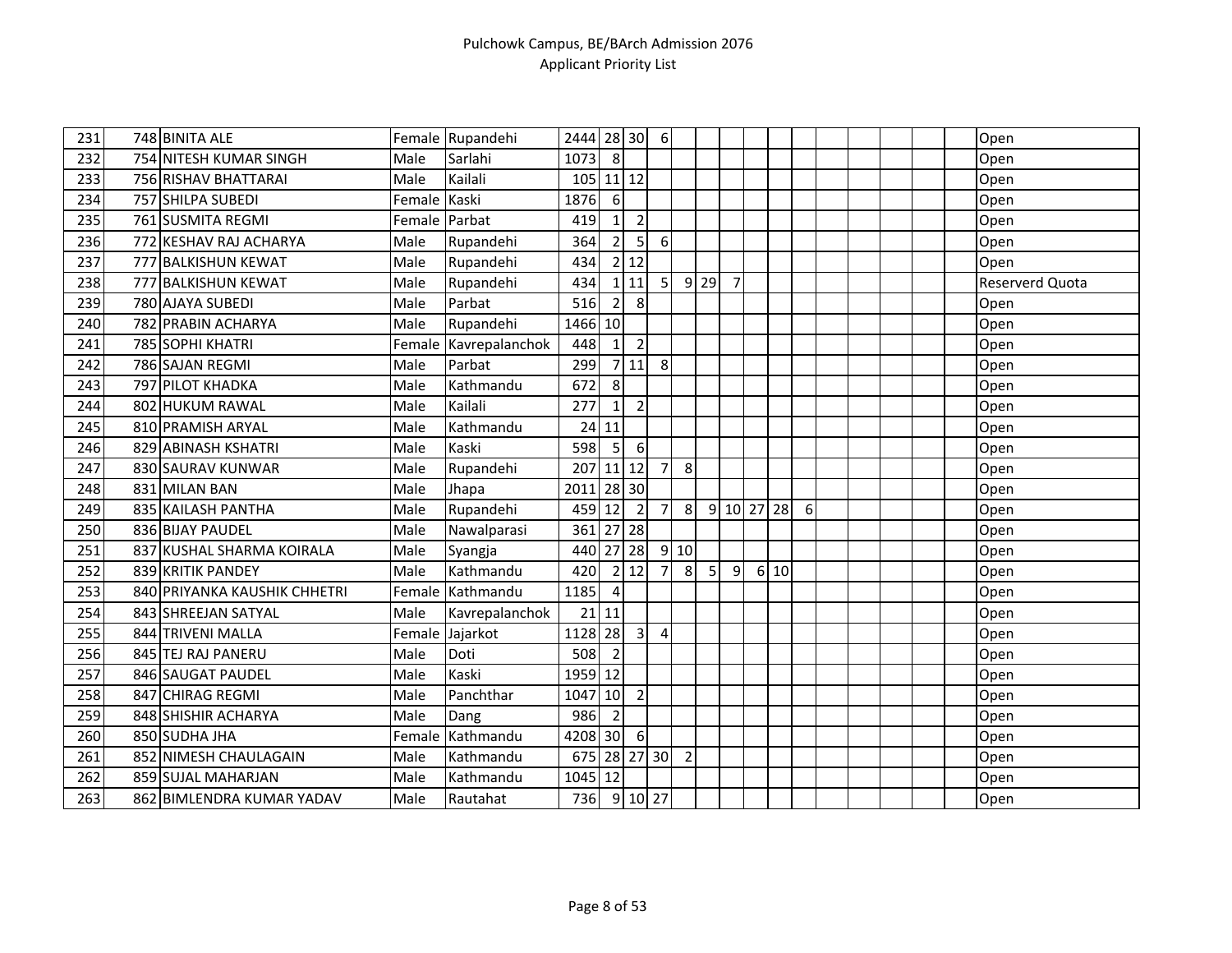| 264 | 865 AYUSH KARN           | Male   | Mahottari      | 5335 10 28     |                 |                |                |                |                |   |           |                |   |  |  | Open             |
|-----|--------------------------|--------|----------------|----------------|-----------------|----------------|----------------|----------------|----------------|---|-----------|----------------|---|--|--|------------------|
| 265 | 866 RAMJTAN KUMAR YADAV  | Male   | Dhanusha       | 1576           | $\overline{3}$  |                | 4 28           |                |                |   |           |                |   |  |  | Open             |
| 266 | 873 UTSAV REGMI          | Male   | Kathmandu      | 1648 11 12     |                 |                | $\vert$ 1      | $\overline{2}$ |                |   |           |                |   |  |  | Open             |
| 267 | 878 ARYA SHAKYA          | Male   | Lalitpur       | 949 12         |                 |                |                |                |                |   |           |                |   |  |  | Open             |
| 268 | 880 INDRAJIT KUMAR SAH   | Male   | Siraha         | 1762           |                 | 6 10           |                |                |                |   |           |                |   |  |  | Open             |
| 269 | 881 RUPESH BUDHA         | Male   | Kalikot        | 2262           |                 | 111            |                |                |                |   |           |                |   |  |  | Reserverd Quota  |
| 270 | 884 SAMIKSHA DHAKAL      | Female | Kathmandu      | 1034           | 27 28           |                | $\mathbf{1}$   |                | 2 11           |   | $9$ 12 10 | $\overline{7}$ | 8 |  |  | Open             |
| 271 | 886 JEEVAN KOIRI         | Male   | Nawalparasi    | 2045 11        |                 | $\overline{7}$ | $\mathbf 1$    | 5              | 9              | 3 |           |                |   |  |  | Reserverd Quota  |
| 272 | 893 PRIYA SAH            | Female | Parsa          | 6559           | $\overline{a}$  |                |                |                |                |   |           |                |   |  |  | Open             |
| 273 | 895 AAKASH MANDAL        | Male   | Kailali        | 286            | $\mathbf{1}$    | $\overline{2}$ | 9              |                |                |   |           |                |   |  |  | Open             |
| 274 | 899 SAYOUSH SUBEDI       | Male   | Pyuthan        | 182            | 11 12           |                | $\mathbf{1}$   | $\overline{2}$ |                |   |           |                |   |  |  | Open             |
| 275 | 904 NIVA SHRESTHA        | Female | Lalitpur       | 638            | $\mathbf{1}$    | $\overline{2}$ |                |                |                |   |           |                |   |  |  | Open             |
| 276 | 909 SRIJAN POKHREL       | Male   | Sunsari        | 1843 11        |                 |                |                |                |                |   |           |                |   |  |  | <b>IOE Staff</b> |
| 277 | 909 SRIJAN POKHREL       | Male   | Sunsari        | 1843 11 12     |                 |                |                |                |                |   |           |                |   |  |  | Open             |
| 278 | 911 SAURAV PHUYAL        | Male   | Kathmandu      | 58             | $\mathbf{1}$    |                |                |                |                |   |           |                |   |  |  | Open             |
| 279 | 917 ISHAN PRASAD BANJARA | Male   | Sindhupalchok  | $\overline{4}$ | $\mathbf{1}$    |                |                |                |                |   |           |                |   |  |  | Open             |
| 280 | 926 KRITI SAPKOTA        | Female | Kavrepalanchok | 1492           | $1\overline{ }$ | $\overline{2}$ |                |                |                |   |           |                |   |  |  | Open             |
| 281 | 931 BIPLAV SHARMA        | Male   | Parbat         | 15             | $\mathbf{1}$    | $\mathsf{S}$   | $\overline{7}$ |                |                |   |           |                |   |  |  | Open             |
| 282 | 933 BIGYAN THAPA         | Male   | Chitawan       | 1163 11        |                 |                |                |                |                |   |           |                |   |  |  | <b>IOE Staff</b> |
| 283 | 933 BIGYAN THAPA         | Male   | Chitawan       | 1163           | $\overline{7}$  | 8 <sup>°</sup> |                | $\overline{2}$ | 5 <sup>1</sup> | 6 |           |                |   |  |  | Open             |
| 284 | 934 HRISHAV KHADKA       | Male   | Kaski          | 320            | $11$ 12         |                | $\mathbf{1}$   | $\overline{2}$ |                |   |           |                |   |  |  | Open             |
| 285 | 941 AVISHEK PAUDEL       | Male   | Dang           | 190            | $1\vert$        | $\overline{2}$ |                |                |                |   |           |                |   |  |  | Open             |
| 286 | 942 RAM BAHADUR SIRPALI  | Male   | Rukum          | 5744           |                 | 111            |                |                |                |   |           |                |   |  |  | Open             |
| 287 | 948 AARYAN GAUTAM        | Male   | Kaski          | 1794           | 28 10           |                |                |                |                |   |           |                |   |  |  | Open             |
| 288 | 949 TIRTHA POKHREL       | Male   | Syangja        | 1669           | 8               |                |                |                |                |   |           |                |   |  |  | Open             |
| 289 | 951 AMRIT POUDEL         | Male   | Chitawan       | 136 11 12      |                 |                |                |                |                |   |           |                |   |  |  | Open             |
| 290 | 963 SUYAN SHRESTHA       | Male   | Kathmandu      | 1081           | 12              | $\overline{2}$ |                |                |                |   |           |                |   |  |  | Open             |
| 291 | 965 SANDIP TRIPATHI      | Male   | Kaski          | 335            | 27 28           |                |                | 2 10           |                |   |           |                |   |  |  | Open             |
| 292 | 967 AYUSH RAJ SHRESTHA   | Male   | Siraha         | 455            | $\mathbf{1}$    | $\overline{2}$ |                |                |                |   |           |                |   |  |  | Open             |
| 293 | 969 MANISH AWASTHI       | Male   | Baitadi        | 41             | $\mathbf{1}$    |                |                |                |                |   |           |                |   |  |  | Open             |
| 294 | 971 BIBEK PAUDEL         | Male   | Parbat         | 1560           | $\overline{4}$  |                |                |                |                |   |           |                |   |  |  | Open             |
| 295 | 972 SUSHANT RIMAL        | Male   | Parbat         | 2379           | $\overline{2}$  |                |                |                |                |   |           |                |   |  |  | Open             |
| 296 | 975 BAL KRISHNA SAPKOTA  | Male   | Myagdi         | 800            | $\vert$ 1       | $\overline{2}$ |                |                |                |   |           |                |   |  |  | Open             |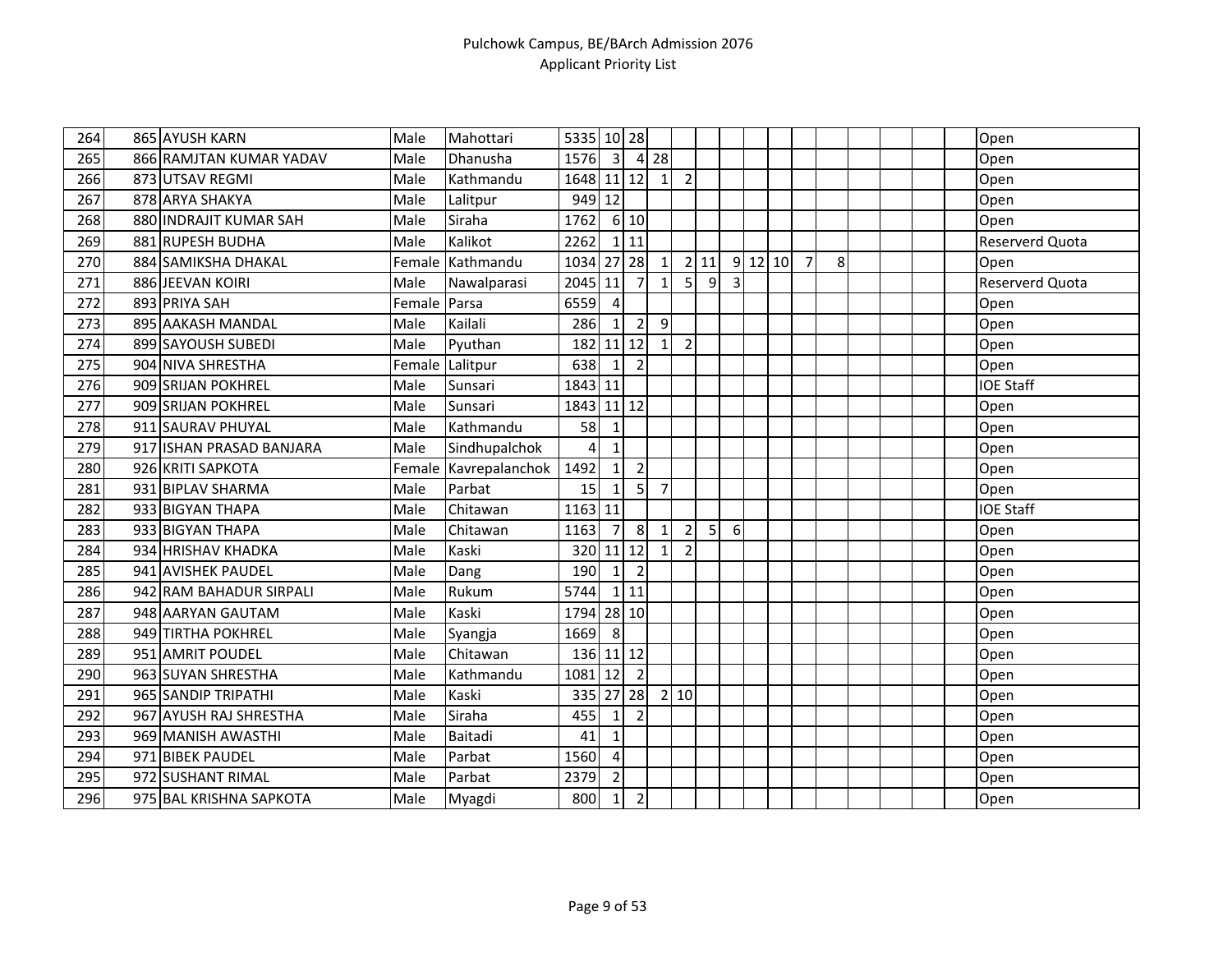| 297 | 976 SAROJ RAJ JOSHI    | Male         | Baitadi          | 1540           | $6 \overline{6}$        |                         | 8 30           |                |  |  |  |  |  | Open            |
|-----|------------------------|--------------|------------------|----------------|-------------------------|-------------------------|----------------|----------------|--|--|--|--|--|-----------------|
| 298 | 977 PRASHANT BHANDARI  | Male         | Gulmi            | 237            | $\mathbf{1}$            | $\overline{2}$          |                |                |  |  |  |  |  | Open            |
| 299 | 980 MOHIT POKHAREL     | Male         | Saptari          | 389 11 12      |                         |                         | $\overline{7}$ | 8 <sup>1</sup> |  |  |  |  |  | Open            |
| 300 | 983 ONYX DHAKAL        | Male         | Gorkha           | 630 10         |                         | $\overline{9}$          |                |                |  |  |  |  |  | Open            |
| 301 | 989 SUYOG ADHIKARI     | Male         | Kathmandu        | 764            | 11                      |                         | 712            | 8 <sup>°</sup> |  |  |  |  |  | Open            |
| 302 | 990 MINGMA DIKI SHERPA |              | Female Taplejung | 1378           | $\mathbf{1}$            | $\overline{3}$          | $\overline{2}$ | $\overline{4}$ |  |  |  |  |  | Open            |
| 303 | 990 MINGMA DIKI SHERPA |              | Female Taplejung | 1378           | $\mathbf{1}$            | $\overline{\mathbf{3}}$ |                |                |  |  |  |  |  | Reserverd Quota |
| 304 | 991 NIRAJAN BEKOJU     | Male         | Bhaktapur        | 5 <sub>l</sub> | 11                      |                         |                |                |  |  |  |  |  | Open            |
| 305 | 994 ARUN SUBEDI        | Male         | Baglung          | 325 12         |                         |                         |                |                |  |  |  |  |  | Open            |
| 306 | 1001 BIPLOV NEPAL      | Male         | Nuwakot          | 214            | $\mathbf{1}$            | $\overline{2}$          |                |                |  |  |  |  |  | Open            |
| 307 | 1005 SANDESH DHITAL    | Male         | Tanahun          | 820 12 27      |                         |                         |                |                |  |  |  |  |  | Open            |
| 308 | 1005 SANDESH DHITAL    | Male         | Tanahun          | 820 11         |                         |                         |                |                |  |  |  |  |  | Reserverd Quota |
| 309 | 1013 AABHA THAPA       |              | Female Sindhuli  | 1594           | $\overline{4}$          | $6\overline{6}$         |                |                |  |  |  |  |  | Open            |
| 310 | 1014 SEBIKA NEPAL      |              | Female Lalitpur  | 1714           | $\overline{2}$          |                         |                |                |  |  |  |  |  | Open            |
| 311 | 1018 BIMAL BHATTARAI   | Male         | Achham           | 2326           | $\mathbf{1}$            |                         |                |                |  |  |  |  |  | Reserverd Quota |
| 312 | 1019 ALIJA SUBEDI      | Female Kaski |                  | 1729           | $\mathbf{1}$            |                         |                |                |  |  |  |  |  | Reserverd Quota |
| 313 | 1022 ANJU CHHETRI      |              | Female Rupandehi | 771            |                         | $11$ 12                 | $\overline{7}$ | 8              |  |  |  |  |  | Open            |
| 314 | 1023 BHAWANA ARYAL     |              | Female Syangja   | 1388           | $\overline{\mathbf{3}}$ |                         | 412            |                |  |  |  |  |  | Open            |
| 315 | 1027 SAMIR SHRESTHA    | Male         | Chitawan         | 352            |                         | 9 10                    | $\overline{7}$ |                |  |  |  |  |  | Open            |
| 316 | 1035 DIKSHYA PARAJULI  |              | Female Rupandehi | 1271           | 12                      | $\overline{7}$          |                |                |  |  |  |  |  | Open            |
| 317 | 1053 KUMUD PANDEY      | Male         | Arghakhanchi     | 494            | $\overline{3}$          |                         |                |                |  |  |  |  |  | Open            |
| 318 | 1056 ZISHAN SIDDIQUE   | Male         | Morang           | 982 28         |                         |                         |                |                |  |  |  |  |  | Open            |
| 319 | 1058 DIPESH SIMKHADA   | Male         | <b>Dhading</b>   | 1033 28 10     |                         |                         |                |                |  |  |  |  |  | Open            |
| 320 | 1059 LINA TILIJA       | Female       | Myagdi           | 2103           | $\overline{4}$          |                         |                |                |  |  |  |  |  | Open            |
| 321 | 1068 DIPAK KUMAR SHAH  | Male         | Morang           | 1660           |                         | $11$ 12                 | 7              | 8              |  |  |  |  |  | Open            |
| 322 | 1073 AASHISH KUMAR SAH | Male         | Dhanusha         | 519 12         |                         | $\overline{7}$          | 8 <sup>1</sup> |                |  |  |  |  |  | Open            |
| 323 | 1075 DEEPAK POUDEL     | Male         | Kaski            | 341            | $\overline{7}$          | $\overline{9}$          |                |                |  |  |  |  |  | Open            |
| 324 | 1081 RITUAL THAPA      |              | Female Rupandehi | 2193           |                         | 4 10                    |                |                |  |  |  |  |  | Open            |
| 325 | 1084 GRISHMA DHAKAL    |              | Female Chitawan  | 4403           |                         | 910                     |                |                |  |  |  |  |  | Open            |
| 326 | 1085 ASHUTOSH ADHIKARI | Male         | Salyan           | 2848           |                         | 2 12                    |                | 8 10           |  |  |  |  |  | Open            |
| 327 | 1086 LAXMI UPADHYAY    |              | Female Chitawan  | 2463           | $\overline{2}$          | $\mathbf{1}$            | $\overline{3}$ |                |  |  |  |  |  | Open            |
| 328 | 1093 MONIKA SAH        |              | Female Dhanusha  | 1642           | 12                      | $\overline{2}$          | $6 \mid$       |                |  |  |  |  |  | Open            |
| 329 | 1097 POOJA BANIYA      |              | Female Rupandehi | 1913           | $\overline{\mathbf{3}}$ | $\pmb{4}$               |                |                |  |  |  |  |  | Open            |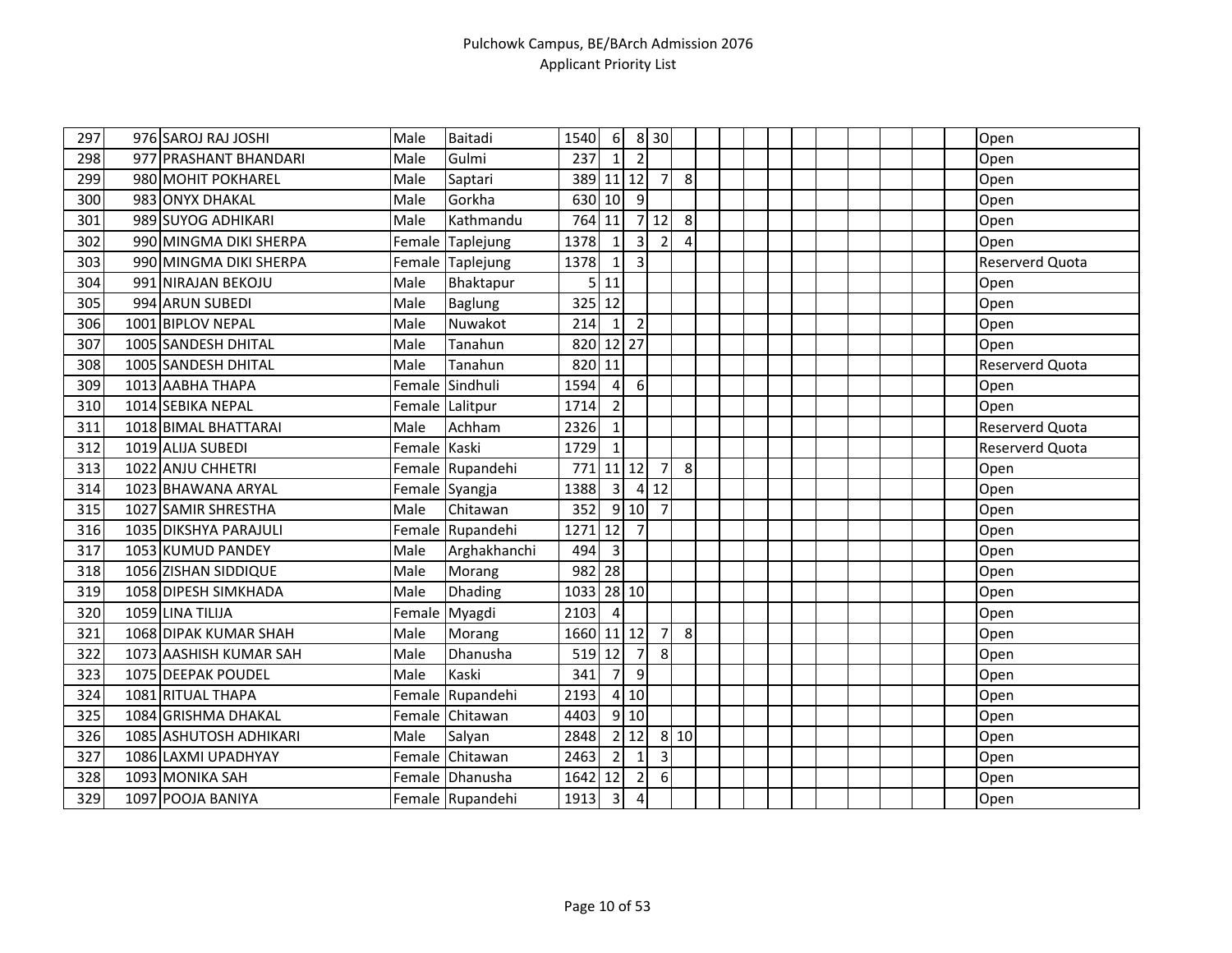| 330 | 1098 PRAKRITI JHA            |                | Female Mahottari     | 1549    | 5                       | 9                          |                | 6 10           |  |  |  |  |  | Open                 |
|-----|------------------------------|----------------|----------------------|---------|-------------------------|----------------------------|----------------|----------------|--|--|--|--|--|----------------------|
| 331 | 1102 SANIM KUMAR KHATRI      | Male           | Lalitpur             | 185     | $\overline{7}$          |                            | $8$ 27         |                |  |  |  |  |  | Open                 |
| 332 | 1105 KRIPA SHRESTHA          |                | Female Syangja       | 521     | $\mathbf{1}$            | $\overline{2}$             | $\overline{3}$ | $\overline{4}$ |  |  |  |  |  | Open                 |
| 333 | 1109 SUDEEP KARKI            | Male           | Rupandehi            | 1617 10 |                         |                            |                |                |  |  |  |  |  | Open                 |
| 334 | 1111 BHUPENDRA TAMANG        | Male           | Morang               | 1117    | 5                       | $\mathsf{3}$               |                |                |  |  |  |  |  | Reserverd Quota      |
| 335 | 1117 UJWAL MAKHASHYA         | Male           | Bhaktapur            | 164     | 9                       | $1\vert$                   | 5 <sub>l</sub> |                |  |  |  |  |  | Open                 |
| 336 | 1119 RIYA PANT               | Female         | Kanchanpur           | 5118 12 |                         | $\overline{2}$             |                |                |  |  |  |  |  | Open                 |
| 337 | 1121 SANDEEP KUMAR CHAUDHARY | Male           | Saptari              | 2472 27 |                         |                            |                |                |  |  |  |  |  | <b>IOE Staff</b>     |
| 338 | 1122 ANJANA KUMARI SHARMA    | Female Saptari |                      | 5331    | $\overline{\mathbf{3}}$ | $\overline{4}$             |                |                |  |  |  |  |  | Open                 |
| 339 | 1128 SAURABH DHAKAL          | Male           | Bara                 | 662     | 12                      | $\overline{2}$             |                |                |  |  |  |  |  | Open                 |
| 340 | 1129 SAMEER SHRESTHA         | Male           | Tanahun              | 328 12  |                         | $\overline{2}$             |                |                |  |  |  |  |  | Open                 |
| 341 | 1136 SHIRSHAK TIWARI         | Male           | Gorkha               | 507     |                         | $11$ 12                    |                |                |  |  |  |  |  | Open                 |
| 342 | 1142 ASMITA BASTOLA          | Female         | Sunsari              | 687     | $\mathbf{1}$            | $\overline{2}$             |                |                |  |  |  |  |  | Open                 |
| 343 | 1150 DHIRENDRA SHAHI         | Male           | Jajarkot             | 5139    | $\overline{2}$          |                            |                |                |  |  |  |  |  | Government Sponsored |
| 344 | 1153 APEKSHYA SHAKYA         | Female         | Lalitpur             | 5153    | $\overline{2}$          | $6 \overline{6}$           |                | 8 12           |  |  |  |  |  | Open                 |
| 345 | 1155 ANU ARYAL               | Female Gulmi   |                      | 845     | 5                       | $\overline{7}$             | 8 <sup>1</sup> |                |  |  |  |  |  | Open                 |
| 346 | 1156 RAKESH KUMAR YADAV      | Male           | Siraha               | 1847    |                         | 9 10                       |                |                |  |  |  |  |  | Open                 |
| 347 | 1157 SURAJ SHARMA            | Male           | Mahottari            | 1389 12 |                         | 6                          |                |                |  |  |  |  |  | Open                 |
| 348 | 1159 PRATIBHA CHAUDHARY      | Female Saptari |                      | 4812    | $\overline{3}$          | $\overline{7}$             |                |                |  |  |  |  |  | Open                 |
| 349 | 1164 DANISH YASIN            | Male           | Sunsari              | 222     | $\mathbf{1}$            | $\overline{2}$             | 5 <sub>l</sub> | 9              |  |  |  |  |  | Open                 |
| 350 | 1165 BISHAL KAFLE            | Male           | Nawalparasi          | 759     | 6                       |                            |                |                |  |  |  |  |  | Open                 |
| 351 | 1172 SWASTIKA PARIYAR        | Female Kaski   |                      | 2614 30 |                         |                            |                |                |  |  |  |  |  | Open                 |
| 352 | 1175 RANJIT MAHATO DHANGAR   | Male           | <b>Bara</b>          | 1782    |                         | $1$ 11                     |                |                |  |  |  |  |  | Reserverd Quota      |
| 353 | 1179 ASHISH SHARMA           | Male           | Syangja              | 37      | $\mathbf{1}$            |                            |                |                |  |  |  |  |  | Open                 |
| 354 | 1183 SAGAR SHARMA            | Male           | Nawalparasi          | 141     | 1 <sup>1</sup>          | $\overline{2}$             |                |                |  |  |  |  |  | Open                 |
| 355 | 1189 AMBIKA SHRESTHA         |                | Female Sankhuwasabha | 2083    | $\overline{2}$          |                            |                |                |  |  |  |  |  | Open                 |
| 356 | 1190 ABINDRA SHAKYA          | Male           | Lalitpur             | 964     | 12                      |                            |                |                |  |  |  |  |  | Open                 |
| 357 | 1191 PRASIDDHA BHAKTA KHAWAS | Male           | Morang               | 148     |                         | $11 \mid 12$               | $1\vert$       | $\overline{2}$ |  |  |  |  |  | Open                 |
| 358 | 1196 PRAMOD CHAUDHARY        | Male           | Kapilbastu           | 643     | $\overline{2}$          |                            |                |                |  |  |  |  |  | Open                 |
| 359 | 1197 SANJEEV JOSHI           | Male           | Darchula             | 99      | $\mathbf{1}$            |                            |                |                |  |  |  |  |  | Open                 |
| 360 | 1198 AAYUSHMA BHATTARAI      | Female Gulmi   |                      | 1329    | $\overline{3}$          | $\overline{4}$             |                |                |  |  |  |  |  | Open                 |
| 361 | 1201 ANJILA KHADKA           | Female         | Dolakha              | 2222    |                         | $4 \overline{\smash{)}28}$ |                |                |  |  |  |  |  | Open                 |
| 362 | 1209 ABISHEK CHAUDHARI       | Male           | Morang               | 329     |                         | 9 10                       |                |                |  |  |  |  |  | Open                 |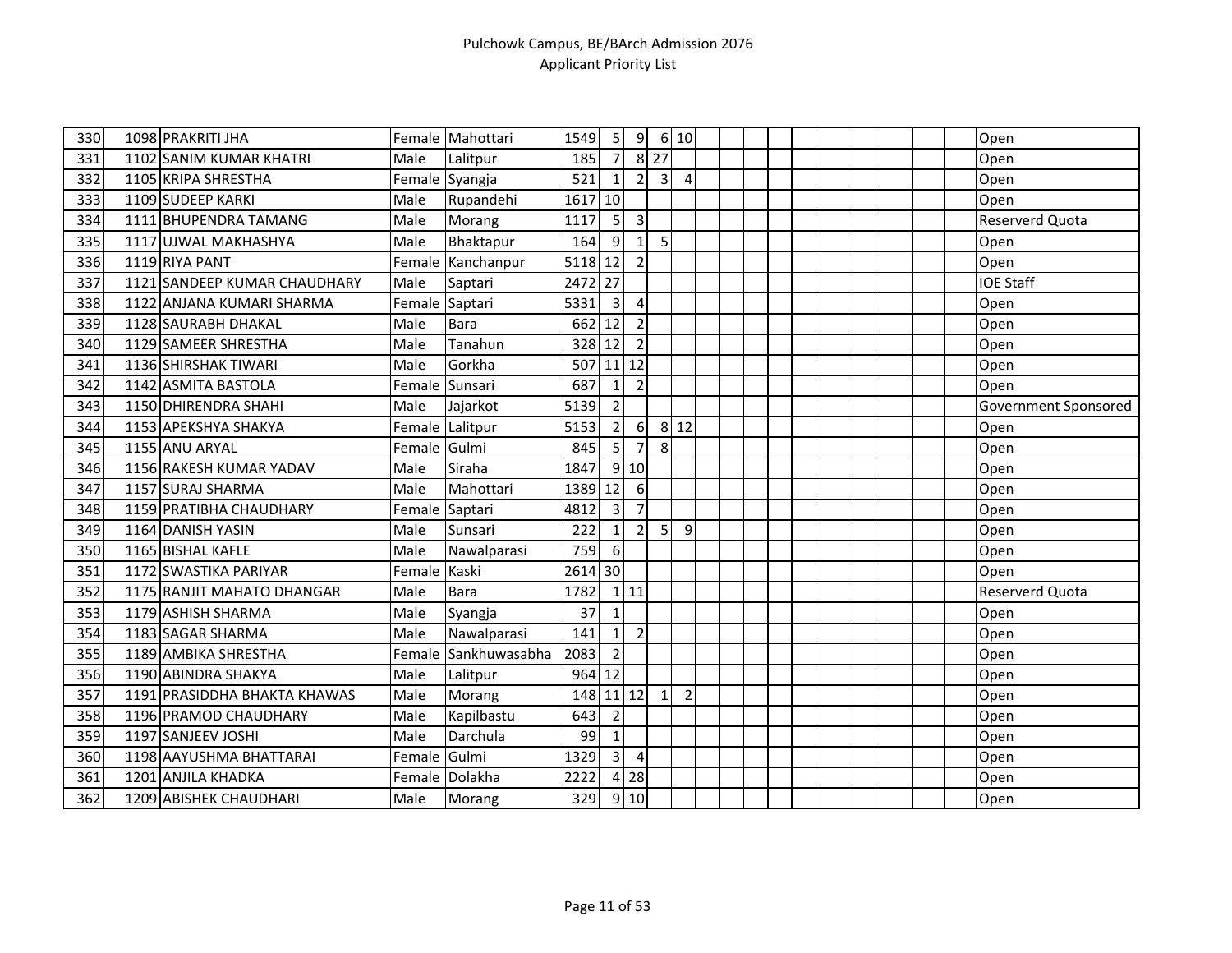| 363 | 1216 NEHA ADHIKARI        |               | Female Kathmandu      | 5221       | $11$ 12                 |                         |                |                |                |   |      |  |  |  | Open                   |
|-----|---------------------------|---------------|-----------------------|------------|-------------------------|-------------------------|----------------|----------------|----------------|---|------|--|--|--|------------------------|
| 364 | 1218 PERISHA TAMRAKAR     |               | Female Lalitpur       | 997        | $\overline{\mathbf{3}}$ | $\overline{4}$          |                |                |                |   |      |  |  |  | Open                   |
| 365 | 1220 APEKSHYA GHIMIRE     | Female Jhapa  |                       | 6969 28    |                         |                         |                |                |                |   |      |  |  |  | Open                   |
| 366 | 1221 PUJAN SHARMA         | Male          | Parbat                | 3752 12    |                         |                         |                |                |                |   |      |  |  |  | Open                   |
| 367 | 1223 ABHISHEK POUDEL      | Male          | Kaski                 | 1440       | 8                       | $\overline{4}$          |                |                |                |   |      |  |  |  | Open                   |
| 368 | 1230 UMA SHANKAR SINGH    | Male          | Siraha                | 817        |                         | 6 10                    | $\overline{2}$ |                |                |   |      |  |  |  | Open                   |
| 369 | 1234 PRASIS POUDEL        | Male          | Chitawan              | 1715       | $\overline{4}$          |                         | $2$ 12 10      |                | 6              | 8 |      |  |  |  | Open                   |
| 370 | 1235 ANKITA BHUJEL        |               | Female Kavrepalanchok | 5502       |                         | $1$   11                |                |                |                |   |      |  |  |  | Reserverd Quota        |
| 371 | 1238 SWIKRITI K C         |               | Female Lalitpur       | 1974       | $\overline{3}$          | $\overline{4}$          |                |                |                |   |      |  |  |  | Open                   |
| 372 | 1242 AMBIKA SUNAR         |               | Female Gorkha         | 5654       | $\overline{2}$          |                         |                |                |                |   |      |  |  |  | Government Sponsored   |
| 373 | 1242 AMBIKA SUNAR         |               | Female Gorkha         | 5654       | $\mathbf{1}$            |                         |                |                |                |   |      |  |  |  | Open                   |
| 374 | 1244 BIVEK RAYMAJHI       | Male          | Saptari               | 975        | $\overline{2}$          |                         | 6 10           |                |                |   |      |  |  |  | Open                   |
| 375 | 1250 SULAV CHAPAGAIN      | Male          | Nawalparasi           | 1280       | $\mathbf{1}$            |                         |                |                |                |   |      |  |  |  | <b>Reserverd Quota</b> |
| 376 | 1263 MANISHA YADAV        |               | Female Mahottari      | 5768       | $\mathbf{1}$            |                         |                |                |                |   |      |  |  |  | <b>Reserverd Quota</b> |
| 377 | 1265 PRIYA CHAUDHARY      |               | Female Dhanusha       | 1281       | $\overline{3}$          |                         | 4 10 29        |                |                |   |      |  |  |  | Open                   |
| 378 | 1273 SAMIKSHA TAMANG      |               | Female Lamjung        | 2461       | $\overline{3}$          | $\overline{4}$          |                |                |                |   |      |  |  |  | Open                   |
| 379 | 1275 DEEPA BHATTARAI      |               | Female Gorkha         | 2414       | 6                       |                         |                |                |                |   |      |  |  |  | Open                   |
| 380 | 1277 KUSHAL SUBEDI        | Male          | Nawalparasi           |            | 39 11                   | $\mathbf{1}$            |                |                |                |   |      |  |  |  | Open                   |
| 381 | 1282 RIKESH KUMAR SHAH    | Male          | Mahottari             | 1497       | 12                      | $\overline{2}$          |                | 6 11           |                |   |      |  |  |  | Open                   |
| 382 | 1284 RABIN SHRESTHA       | Male          | Kavrepalanchok        | 613        | 1                       | $\overline{2}$          |                |                |                |   |      |  |  |  | Open                   |
| 383 | 1285 PRAKASH CHAULAGAIN   | Male          | Sindhupalchok         | 22         | 11                      |                         |                |                |                |   |      |  |  |  | Open                   |
| 384 | 1287 ANKIT RAJ RIJAL      | Male          | Jhapa                 | 2017 28    |                         |                         |                |                |                |   |      |  |  |  | Open                   |
| 385 | 1291 KUNDAN CHAUDHARY     | Male          | Rautahat              | 3365       | $\mathbf{1}$            |                         | $9$ 11         |                |                |   |      |  |  |  | Reserverd Quota        |
| 386 | 1298 SACHIN SIGDEL        | Male          | Nuwakot               | 4071       | 10 30                   |                         |                |                |                |   |      |  |  |  | Open                   |
| 387 | 1307 RABIN CHAUDHARY      | Male          | Chitawan              | 775        |                         | 6 10 12                 |                |                |                |   |      |  |  |  | Open                   |
| 388 | 1310 RIYA SHRESTHA        | Female        | Kavrepalanchok        | 319        | $1\overline{ }$         | $\overline{2}$          |                |                |                |   |      |  |  |  | Open                   |
| 389 | 1320 SULAV SIGDEL         | Male          | Palpa                 | 292        | $\mathbf{1}$            | 5                       |                |                |                |   |      |  |  |  | Open                   |
| 390 | 1327 SHRISTI SHRESTHA     | Female Parbat |                       | 1437       | $\overline{2}$          |                         |                |                |                |   |      |  |  |  | Open                   |
| 391 | 1328 BENJU KIRAN PARAJULI | Female Jhapa  |                       | 1818       | $\overline{4}$          |                         |                |                |                |   |      |  |  |  | Open                   |
| 392 | 1340 MILAN DHUNGANA       | Male          | Nawalparasi           | 298        | $\overline{7}$          |                         |                |                |                |   |      |  |  |  | Open                   |
| 393 | 1342 AMBIKA JOSHI         |               | Female Achham         | 1897       | $\mathbf{1}$            | $\overline{\mathbf{3}}$ | 5 <sub>l</sub> | 9              | $\overline{2}$ | 4 | 6 10 |  |  |  | Open                   |
| 394 | 1343 VIKASH ADHIKARI      | Male          | Sarlahi               | 1733 30 28 |                         |                         |                |                |                |   |      |  |  |  | Open                   |
| 395 | 1347 SUMIT ARYAL          | Male          | Syangja               | 212 11 12  |                         |                         | $\overline{7}$ | 8 <sup>°</sup> |                |   |      |  |  |  | Open                   |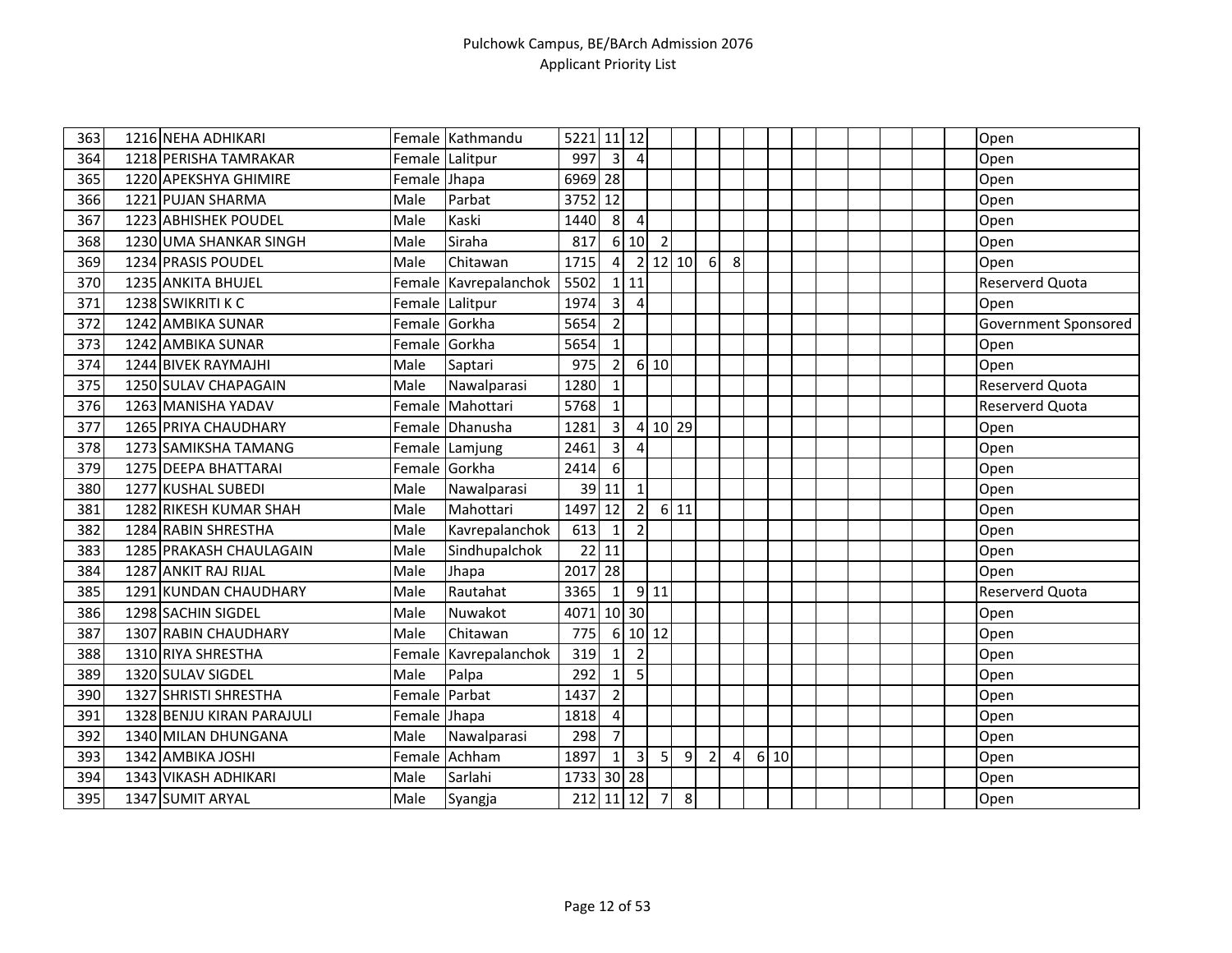| 396 | 1349 BIKASH JOSHI             | Male          | Kailali          | 25        | $\mathbf 1$    |                 |                   |                  |            |   |  |  |  | Open            |
|-----|-------------------------------|---------------|------------------|-----------|----------------|-----------------|-------------------|------------------|------------|---|--|--|--|-----------------|
| 397 | 1355 KESHAR BAHADUR SANJEL    | Male          | Makwanpur        | 1288      | 29             |                 | $2 \overline{27}$ | $6\,$            |            |   |  |  |  | Open            |
| 398 | 1375 VIVEK SHAKYA             | Male          | Kathmandu        | 534       | $\overline{2}$ | 3               |                   |                  |            |   |  |  |  | Open            |
| 399 | 1377 DIPESH YADAV             | Male          | Bara             | 2051      |                | 2 12            | 6                 |                  |            |   |  |  |  | Open            |
| 400 | 1380 SAKAR JOSHI              | Male          | Kathmandu        | 813       | $\overline{7}$ | 8               | 12                |                  |            |   |  |  |  | Open            |
| 401 | 1381 TARUN CHAUDHARY          | Male          | Bardiya          | 1334      | $\mathbf{1}$   | $\overline{2}$  | 28                | $6 \overline{6}$ |            |   |  |  |  | Open            |
| 402 | 1387 AABHUSAN ARYAL           | Male          | Kathmandu        | 359       | 11 12          |                 | $\overline{7}$    | 8                |            |   |  |  |  | Open            |
| 403 | 1388 ABHISHEK DEO             | Male          | Saptari          | 1259      | $6 \mid$       | 8               |                   |                  |            |   |  |  |  | Open            |
| 404 | 1390 KISHAN DHAKAL            | Male          | Kaski            | 83        | 11             | $\mathbf{1}$    | $\overline{7}$    |                  |            |   |  |  |  | Open            |
| 405 | 1391 AYUS ACHARYA             | Male          | Jhapa            | 318       |                | 212             | $\overline{7}$    | 8                |            |   |  |  |  | Open            |
| 406 | 1393 LUNA ACHARYA             | Female        | Lalitpur         | 1092      | $\overline{4}$ | $\overline{2}$  | 28                |                  |            |   |  |  |  | Open            |
| 407 | 1406 KALAM PARIYAR            | Male          | Kailali          | 229       | 1              |                 |                   |                  |            |   |  |  |  | Open            |
| 408 | 1406 KALAM PARIYAR            | Male          | Kailali          | 229       | $\mathbf{1}$   |                 |                   |                  |            |   |  |  |  | Reserverd Quota |
| 409 | 1408 KSHITISH CHANDRA DEVKOTA | Male          | Rautahat         | 1010      |                | $27$   28       |                   | 9 10             |            |   |  |  |  | Open            |
| 410 | 1410 YUGESH PRASHAD BHATT     | Male          | Kanchanpur       | 989       | $\overline{2}$ | 8               |                   |                  |            |   |  |  |  | Open            |
| 411 | 1411 BISHAL ADHIKARI          | Male          | Kavrepalanchok   | 1079 10   |                |                 |                   |                  |            |   |  |  |  | Open            |
| 412 | 1420 BISHAL KHAND THAKURI     | Male          | Nawalparasi      | 6         | 11             |                 |                   |                  |            |   |  |  |  | Open            |
| 413 | 1426 SMRITI KARKI             |               | Female Kathmandu | 120 11 12 |                |                 |                   |                  |            |   |  |  |  | Open            |
| 414 | 1428 ISHANI MALLA             |               | Female Bhaktapur | 3455      |                | 1 11            |                   |                  |            |   |  |  |  | Reserverd Quota |
| 415 | 1432 REJEE SHILPAKAR          |               | Female Bhaktapur | 2924      | $\overline{3}$ |                 |                   |                  |            |   |  |  |  | Reserverd Quota |
| 416 | 1434 SUJANA ACHARYA           |               | Female Lalitpur  | 1723      |                | 412             |                   |                  |            |   |  |  |  | Open            |
| 417 | 1436 BINIT JHA                | Male          | Saptari          | 509       | $\overline{9}$ |                 |                   |                  |            |   |  |  |  | Open            |
| 418 | 1441 BIJAY KUMAR MAHATO       | Male          | Dhanusha         | 3444      | 8              | 6               |                   |                  |            |   |  |  |  | Open            |
| 419 | 1445 YAMUNA BHURTEL           | Female        | Jhapa            | 4694      | 30             | $\overline{2}$  |                   |                  |            |   |  |  |  | Open            |
| 420 | 1446 UDAY CHANDRA MAHARA      | Male          | Dhanusha         | 2944      | $\mathbf{1}$   | $\mathsf{S}$    | $\overline{9}$    |                  |            |   |  |  |  | Reserverd Quota |
| 421 | 1455 ANIL SUYAL               | Male          | Lamjung          | 1213 10   |                |                 |                   |                  |            |   |  |  |  | Open            |
| 422 | 1459 SAMIRA KHAREL            | Female Jhapa  |                  | 1728      | 12             | 9               |                   |                  | 8 10 27 28 | 6 |  |  |  | Open            |
| 423 | 1472 PRIYANKA SHAKYA          |               | Female Kathmandu | 2419      | $\overline{4}$ |                 |                   |                  |            |   |  |  |  | Open            |
| 424 | 1474 SANGAM RANA MAGAR        | Male          | Tanahun          | 857       | 5 <sup>1</sup> | $\mathbf 1$     |                   |                  |            |   |  |  |  | Reserverd Quota |
| 425 | 1476 SANKALPA POUDEL          | Male          | Chitawan         | 40        | $\mathbf{1}$   |                 |                   |                  |            |   |  |  |  | Open            |
| 426 | 1478 BIRENDRA KUMAR YADAV     | Male          | Siraha           | 5542      | $\mathbf{1}$   | 5               |                   |                  |            |   |  |  |  | Reserverd Quota |
| 427 | 1479 SHREE KRISHNA KHATRI     | Male          | Lamjung          | 205       | $\mathbf{1}$   |                 |                   |                  |            |   |  |  |  | Open            |
| 428 | 1482 JEENA SHRESTHA           | Female Gorkha |                  | 465       | $\overline{2}$ | $1\overline{ }$ |                   | 9 10             |            |   |  |  |  | Open            |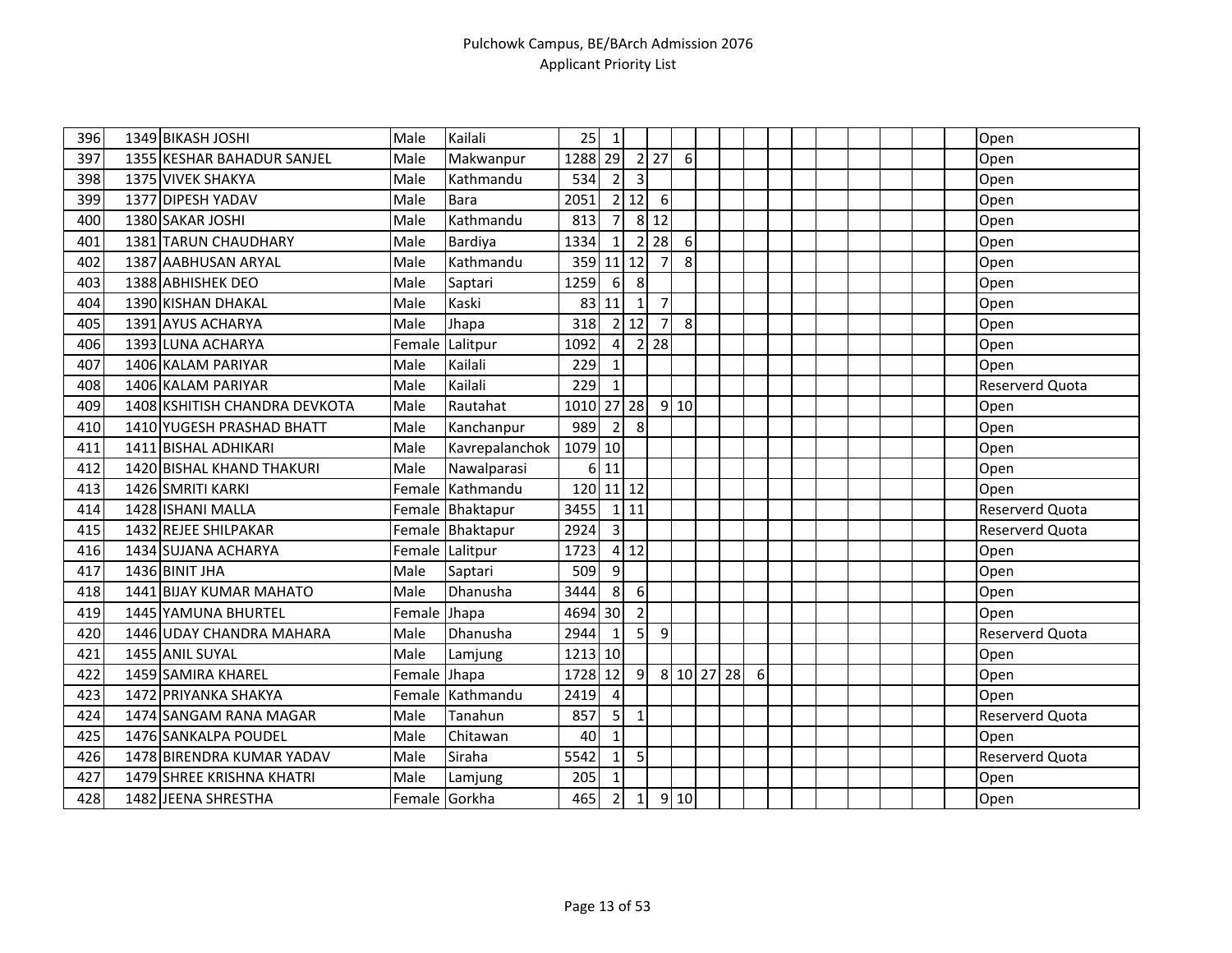| 429 | 1507 RISHAN KUMAR MANDAL     | Male        | Dhanusha         | 5025    | $\overline{2}$          | $6 \overline{6}$        |                         |                |           |                |    |              |  |  |  | Open                   |
|-----|------------------------------|-------------|------------------|---------|-------------------------|-------------------------|-------------------------|----------------|-----------|----------------|----|--------------|--|--|--|------------------------|
| 430 | 1509 RUPENDRA KUMAR YADAV    | Male        | Siraha           | 5913    | 9                       |                         |                         |                |           |                |    |              |  |  |  | Reserverd Quota        |
| 431 | 1511 ROJAN SHRESTHA          | Male        | Gorkha           | 1332 28 |                         |                         |                         |                |           |                |    |              |  |  |  | Open                   |
| 432 | 1514 SHUSHANT POUDEL         | Male        | Sunsari          | 221     | 11                      | 7                       |                         |                | $9$ 27 12 | 5 <sup>1</sup> | 29 | $\mathbf{1}$ |  |  |  | Open                   |
| 433 | 1523 SANSKAR ADHIKARI        | Male        | Sunsari          | 220     | $\mathbf{1}$            | $\overline{2}$          |                         |                |           |                |    |              |  |  |  | Open                   |
| 434 | 1527 DHIRAJ CHAUDHARY        | Male        | Kailali          | 1915    | $\overline{4}$          |                         |                         |                |           |                |    |              |  |  |  | Open                   |
| 435 | 1531 RAJEEV PAUDEL           | Male        | Tanahun          | 165 12  |                         | $\mathbf 1$             | $\overline{2}$          |                |           |                |    |              |  |  |  | Open                   |
| 436 | 1536 RUPESH KUMAR YADAV      | Male        | Siraha           | 1408    |                         | 2 10                    |                         |                |           |                |    |              |  |  |  | Open                   |
| 437 | 1541 ARJUN DHAKAL            | Male        | Okhaldhunga      | 317     | $\overline{2}$          | 5 <sub>l</sub>          | $6 \mid$                |                |           |                |    |              |  |  |  | Open                   |
| 438 | 1548 GARIMA JOSHI            | Female Bara |                  | 2548    | 4                       |                         |                         |                |           |                |    |              |  |  |  | Open                   |
| 439 | 1549 ARJUN KUMAR SAH         | Male        | Saptari          | 591     | $\overline{2}$          |                         |                         |                |           |                |    |              |  |  |  | Open                   |
| 440 | 1551 AMIT PATEL              | Male        | Rautahat         | 1498    | $\overline{2}$          |                         | 6 10                    |                |           |                |    |              |  |  |  | Open                   |
| 441 | 1559 SAILESH KUMAR SAH       | Male        | Saptari          | 1216    | $\overline{3}$          | $\overline{4}$          |                         |                |           |                |    |              |  |  |  | Open                   |
| 442 | 1571 KRIPA SHARMA            |             | Female Makwanpur | 5999    | $\overline{2}$          |                         |                         |                |           |                |    |              |  |  |  | Government Sponsored   |
| 443 | 1576 LAXMI GHARTI MAGAR      | Male        | Rukum            | 3940 27 |                         |                         | 9 11                    | $\overline{7}$ |           |                |    |              |  |  |  | Open                   |
| 444 | 1576 LAXMI GHARTI MAGAR      | Male        | Rukum            | 3940 27 |                         |                         |                         |                |           |                |    |              |  |  |  | Reserverd Quota        |
| 445 | 1577 KARAN KANDEL            | Male        | Chitawan         | 520     | $\overline{2}$          |                         |                         |                |           |                |    |              |  |  |  | Open                   |
| 446 | 1585 MAMITA KATWAL           |             | Female Khotang   | 4877    | $\vert$ 1               |                         |                         |                |           |                |    |              |  |  |  | Reserverd Quota        |
| 447 | 1586 RAMESH PARIYAR          | Male        | Myagdi           | 1759    | 6                       |                         | 8 10                    |                |           |                |    |              |  |  |  | Open                   |
| 448 | 1588 SHASHI KUMAR YADAV      | Male        | Saptari          | 1138    | 12                      | 8                       |                         |                |           |                |    |              |  |  |  | Open                   |
| 449 | 1592 SUJIT SAH BANIYA        | Male        | Dhanusha         | 377     |                         |                         | $9$ 27 10 28            |                |           |                |    |              |  |  |  | Open                   |
| 450 | 1595 MARCOS ADHIKARI         | Male        | Kathmandu        | 601     |                         | 2 12                    | 8                       |                |           |                |    |              |  |  |  | Open                   |
| 451 | 1609 MUKESH KUMAR SAH        | Male        | Rautahat         | 491     | $\mathbf{1}$            | $\overline{2}$          | 27                      |                |           |                |    |              |  |  |  | Open                   |
| 452 | <b>1610 SUNIL CHAULAGAIN</b> | Male        | Jumla            | 1164    | $\mathbf{1}$            |                         |                         |                |           |                |    |              |  |  |  | <b>Reserverd Quota</b> |
| 453 | 1615 MAUSHAM DEV SUNAR       | Male        | <b>Banke</b>     | 766     | 9                       |                         | 5 10                    |                |           |                |    |              |  |  |  | Open                   |
| 454 | 1618 PRANISH BHAGAT          | Male        | Morang           | 2227    | 12                      | $\mathbf 2$             |                         |                |           |                |    |              |  |  |  | Open                   |
| 455 | 1625 NITESH MANDAL           | Male        | Saptari          | 167     | $\mathbf{1}$            | $\overline{2}$          |                         |                |           |                |    |              |  |  |  | Open                   |
| 456 | 1628 SHREYA TULADHAR         | Female      | Lalitpur         | 2381    | $\overline{\mathbf{3}}$ | $\overline{\mathbf{4}}$ |                         |                |           |                |    |              |  |  |  | Open                   |
| 457 | 1631 MUKUND SHAH             | Male        | Dhanusha         | 1253    | $\overline{7}$          | 5                       |                         |                |           |                |    |              |  |  |  | Open                   |
| 458 | 1633 BIKALPA KHATRI          | Male        | Tanahun          | 367     | 2 <sup>1</sup>          | 5 <sup>1</sup>          | $6 \mid$                |                |           |                |    |              |  |  |  | Open                   |
| 459 | 1635 ASHIM POKHAREL          | Male        | Gulmi            | 2292    |                         | 29 27                   |                         |                |           |                |    |              |  |  |  | Open                   |
| 460 | 1636 SMARICA KHAREL          | Female      | Dhading          | 1196    | 1 <sup>1</sup>          | $\overline{2}$          | $\overline{\mathbf{3}}$ | $\overline{4}$ |           |                |    |              |  |  |  | Open                   |
| 461 | 1638 ASHISH ACHARYA          | Male        | Kaski            | 362 12  |                         |                         |                         |                |           |                |    |              |  |  |  | Open                   |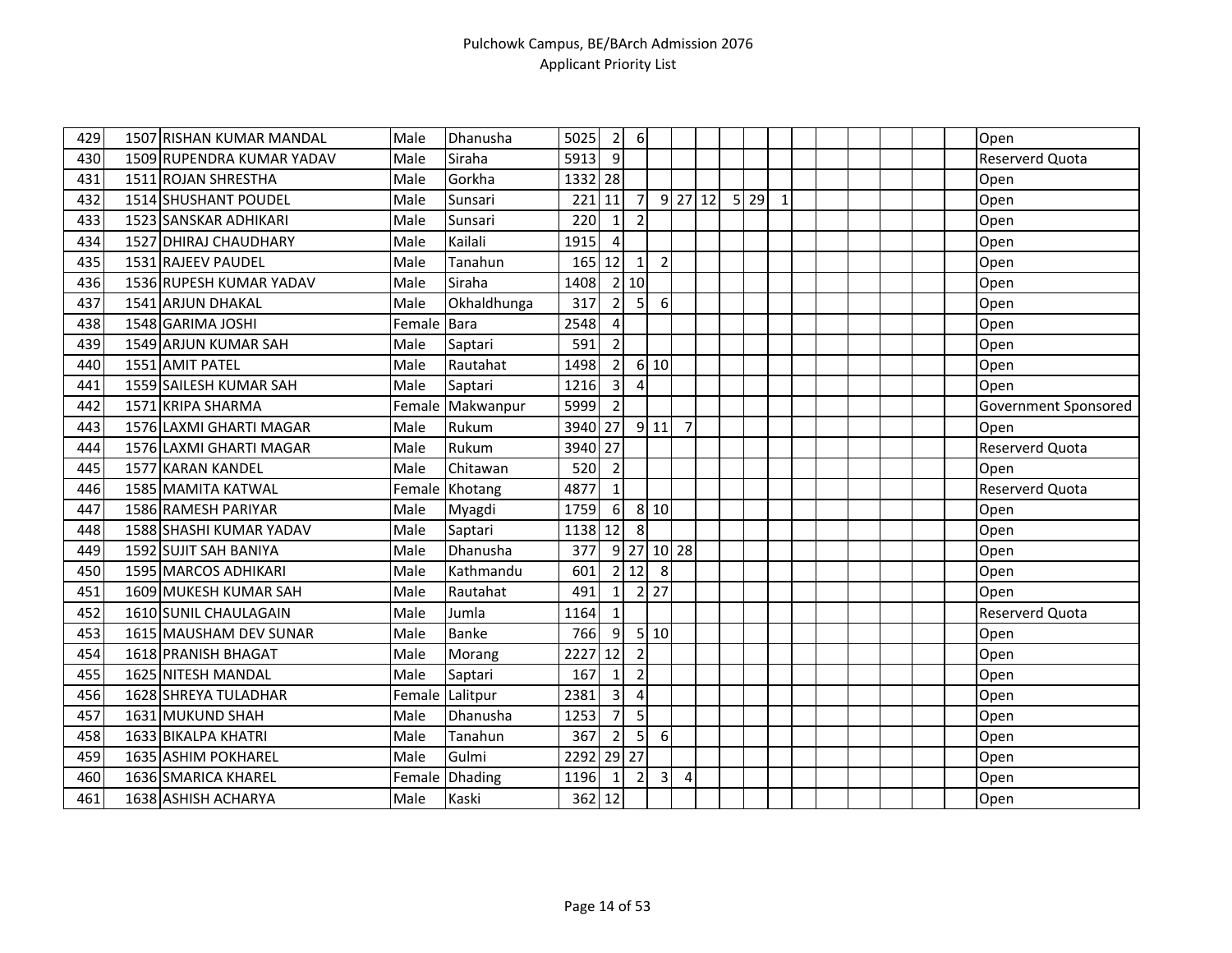| 462 | 1643 KARAN BHATTARAI          | Male           | Rupandehi        | 195       | $1\vert$       | $\overline{2}$    |                |   |      |  |  |  |  | Open                   |
|-----|-------------------------------|----------------|------------------|-----------|----------------|-------------------|----------------|---|------|--|--|--|--|------------------------|
| 463 | 1648 SMRITI PAUDYAL           | Female         | Ilam             | 5814      |                | 6 12              |                |   |      |  |  |  |  | Open                   |
| 464 | 1655 PRAVASH KOIRALA          | Male           | Morang           | 4873 28   |                |                   |                |   |      |  |  |  |  | Open                   |
| 465 | 1661 KRISHA SHARMA            | Female         | Makwanpur        | 2439 28   |                |                   |                |   |      |  |  |  |  | Government Sponsored   |
| 466 | 1661 KRISHA SHARMA            |                | Female Makwanpur | 2439      | 27             | 9                 |                |   |      |  |  |  |  | Open                   |
| 467 | 1663 SWARUP DAHAL             | Male           | Jhapa            | 753       |                |                   | 3 12 10        |   |      |  |  |  |  | Open                   |
| 468 | 1664 SUDIP MAINALI            | Male           | Kathmandu        | 547 10    |                |                   |                |   |      |  |  |  |  | Open                   |
| 469 | 1666 UJJWAL BHANDARI          | Male           | Rupandehi        | 560       | $\overline{2}$ |                   |                |   |      |  |  |  |  | Open                   |
| 470 | 1666 UJJWAL BHANDARI          | Male           | Rupandehi        | 560       | $\mathbf{1}$   |                   |                |   |      |  |  |  |  | <b>Reserverd Quota</b> |
| 471 | 1669 SUYOGYA SHAKYA           | Male           | Kathmandu        | 958       | $\overline{a}$ |                   | $8$   27       |   |      |  |  |  |  | Open                   |
| 472 | 1672 HIKMAT BAHADUR SHAHI     | Male           | Achham           | 5663      |                | $1 \overline{28}$ |                |   |      |  |  |  |  | Open                   |
| 473 | 1673 NARENDRA RAJ JOSHI       | Male           | Bajhang          | 355       | $\mathbf{1}$   |                   |                |   |      |  |  |  |  | Open                   |
| 474 | 1673 NARENDRA RAJ JOSHI       | Male           | Bajhang          | 355       | $\mathbf{1}$   |                   |                |   |      |  |  |  |  | Reserverd Quota        |
| 475 | 1683 SUJAN LAMICHHANE         | Male           | Lalitpur         | 962       |                | 2 12              |                |   |      |  |  |  |  | Open                   |
| 476 | 1684 ANJANA SHRESTHA          | Female         | Tanahun          | 2743      | $1\vert$       | $\mathbf{3}$      |                |   |      |  |  |  |  | Reserverd Quota        |
| 477 | 1692 DEEYA RANI JHA           | Female Sarlahi |                  | 860       | $\overline{3}$ | $\overline{4}$    |                |   |      |  |  |  |  | Open                   |
| 478 | 1694 REJISHA PRADHAN          |                | Female Lalitpur  | 640       | 12             |                   | 910            | 6 | 8    |  |  |  |  | Open                   |
| 479 | 1700 PRANAB RATNA GUBHAJU     | Male           | Rupandehi        | 155 11 12 |                |                   | $\overline{7}$ | 8 |      |  |  |  |  | Open                   |
| 480 | 1701 SURAJ KABIRATH           | Male           | Sunsari          | 874 11 12 |                |                   |                |   |      |  |  |  |  | Open                   |
| 481 | 1705 SURYA NARAYAN CHAUDHARY  | Male           | Udayapur         | 2968 11   |                | 9                 | $\mathbf{1}$   |   |      |  |  |  |  | <b>Reserverd Quota</b> |
| 482 | 1715 PURNA BAHADUR ROKA MAGAR | Male           | Rolpa            | 3283      | 5              | $\overline{7}$    | $\mathbf{1}$   |   | 9 11 |  |  |  |  | Reserverd Quota        |
| 483 | 1717 PRAJWOL PRADHAN          | Male           | Parbat           | 346 12    |                | $\overline{7}$    | 8 <sup>1</sup> |   |      |  |  |  |  | Open                   |
| 484 | 1718 KRISHNA KUMAR SHARMA     | Male           | Mahottari        | 2073      |                | $9$   27          |                |   |      |  |  |  |  | Reserverd Quota        |
| 485 | 1721 ANISHA DHAKAL            | Female         | Chitawan         | 2332      | 4              |                   |                |   |      |  |  |  |  | Open                   |
| 486 | 1722 PRASHANT HUZDAR          | Male           | Saptari          | 885       | 27             |                   |                |   |      |  |  |  |  | Open                   |
| 487 | 1725 MANISH DHIMAL            | Male           | Jhapa            | 2266      |                | 6 28              |                |   |      |  |  |  |  | Open                   |
| 488 | 1734 VESHRAJ PANGENI          | Male           | Syangja          | 1409      | 6              | 8                 |                |   |      |  |  |  |  | Open                   |
| 489 | 1741 BIVEK SHIWAKOTI          | Male           | Jhapa            | 546       | 12             | $\overline{7}$    | 8 <sup>l</sup> | 6 |      |  |  |  |  | Open                   |
| 490 | 1744 PRASHANT GIRI            | Male           | Jhapa            | 68        | 27             | $\mathbf{1}$      |                |   |      |  |  |  |  | Open                   |
| 491 | 1756 NABIN GAUTAM             | Male           | Terhathum        | 116       | $\mathbf{1}$   | $\overline{2}$    |                |   |      |  |  |  |  | Open                   |
| 492 | 1757 DIBYA GHIMIRE            |                | Female Nuwakot   | 2598 12   |                |                   |                |   |      |  |  |  |  | Open                   |
| 493 | 1757 DIBYA GHIMIRE            |                | Female Nuwakot   | 2598 11   |                |                   |                |   |      |  |  |  |  | Reserverd Quota        |
| 494 | 1759 NISHA MAHARA             | Female Kailali |                  | 2711      | $\overline{4}$ |                   |                |   |      |  |  |  |  | Open                   |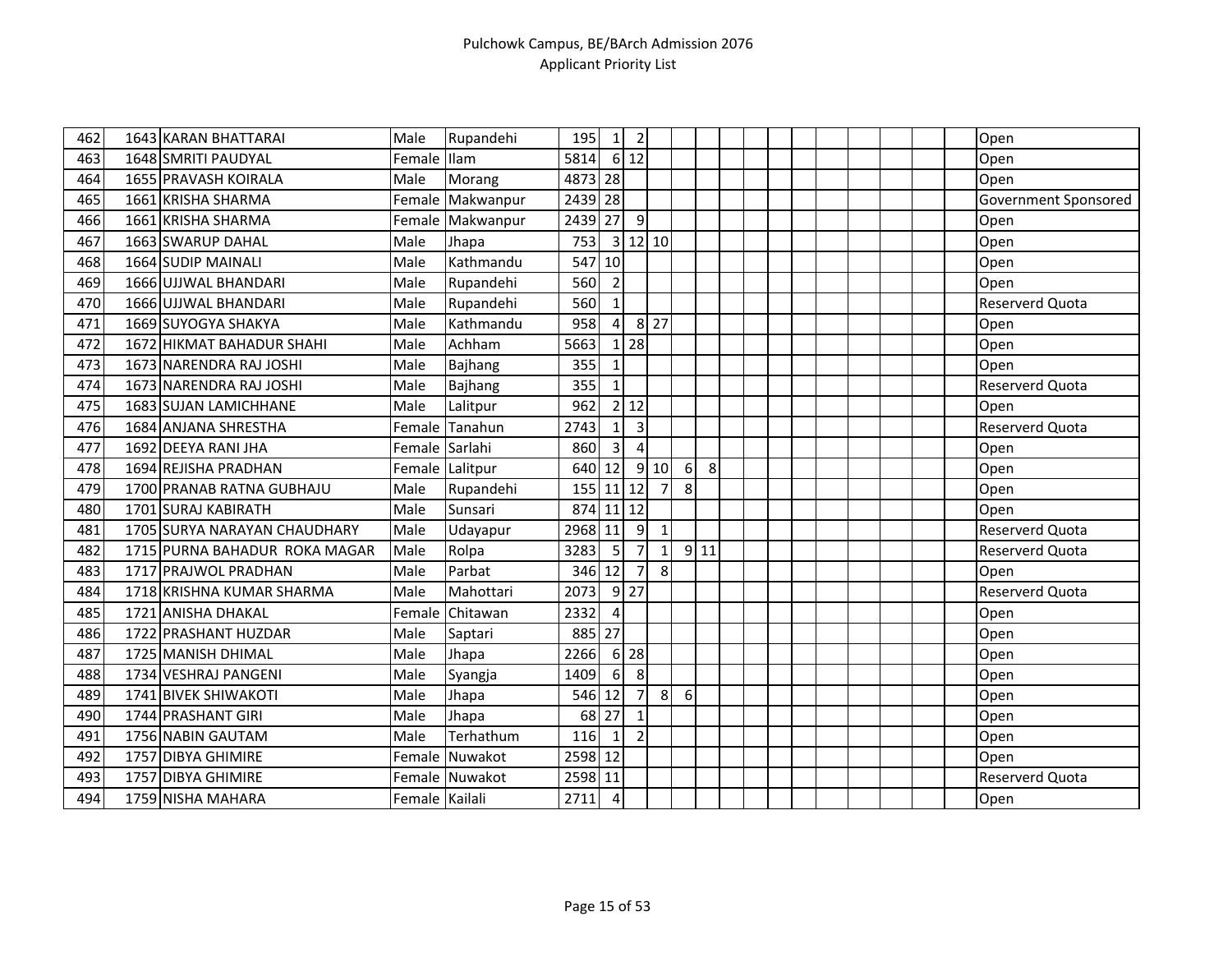| 495 | 1765 SULAV GAIRE          | Male   | Palpa          | 1153       | 8                       |                |                |                |                |    |      |  |  |  | Open                   |
|-----|---------------------------|--------|----------------|------------|-------------------------|----------------|----------------|----------------|----------------|----|------|--|--|--|------------------------|
| 496 | 1776 SHISHIR MISHRA       | Male   | Jhapa          | 1472 28    |                         |                |                |                |                |    |      |  |  |  | Open                   |
| 497 | 1786 PRAJWAL SHRESTHA     | Male   | Sindhupalchok  | 939 12     |                         |                |                |                |                |    |      |  |  |  | Open                   |
| 498 | 1792 SAUGAT ARYAL         | Male   | Palpa          | 2970       | 1                       |                |                |                |                |    |      |  |  |  | Reserverd Quota        |
| 499 | 1793 GANGARAM KHATRI      | Male   | Jajarkot       | 3718 12    |                         |                |                |                |                |    |      |  |  |  | Open                   |
| 500 | 1793 GANGARAM KHATRI      | Male   | Jajarkot       | 3718 11    |                         |                |                |                |                |    |      |  |  |  | Reserverd Quota        |
| 501 | 1795 MAHESH KHADKA        | Male   | Kailali        | 149        |                         | $9$ 27         |                | 112            |                |    |      |  |  |  | Open                   |
| 502 | 1799 PUSKAR NEUPANE       | Male   | Rupandehi      | 349 12     |                         | $5 \vert$      | $\mathbf{1}$   | $\overline{2}$ | $6 \mid$       |    | 9 10 |  |  |  | Open                   |
| 503 | 1800 ANMOL SHRESTHA       | Male   | <b>Dhading</b> | 3158 28 29 |                         |                |                |                |                |    |      |  |  |  | Open                   |
| 504 | 1806 SAURAV KUMAR         | Male   | Morang         | 1820       | 8                       | 6              |                |                |                |    |      |  |  |  | Open                   |
| 505 | 1811 SAURAB DAWADI        | Male   | Lamjung        |            | 73 11 12                |                | $\mathbf{1}$   |                |                |    |      |  |  |  | Open                   |
| 506 | 1811 SAURAB DAWADI        | Male   | Lamjung        |            | 73 11                   |                |                |                |                |    |      |  |  |  | <b>Reserverd Quota</b> |
| 507 | 1812 PRATIMA BASNET       | Female | Ramechhap      | 1397       | $1\vert$                | $\overline{2}$ | 5 <sup>1</sup> |                | 6 11           | 12 |      |  |  |  | Open                   |
| 508 | 1814 SUDIP KARKI          | Male   | Okhaldhunga    | 111        | 1 <sup>1</sup>          | $\overline{2}$ |                |                |                |    |      |  |  |  | Open                   |
| 509 | 1818 NABIN CHAUDHARY      | Male   | Bara           | 3905       | 9                       | $\mathbf{1}$   | 5              |                |                |    |      |  |  |  | Reserverd Quota        |
| 510 | 1819 AASHISH GYAWALI      | Male   | Gulmi          | 1371 28 30 |                         |                |                |                |                |    |      |  |  |  | Open                   |
| 511 | 1822 SOMNATH LUITEL       | Male   | Morang         | 1016       |                         | 111            |                |                |                |    |      |  |  |  | Reserverd Quota        |
| 512 | 1823 SUNIL BUDHATHOKI     | Male   | Dhading        | 3027       |                         | 1 11           |                |                |                |    |      |  |  |  | <b>Reserverd Quota</b> |
| 513 | 1825 MANOJ TAMANG         | Male   | Ramechhap      | 4061       | $\overline{2}$          |                |                |                |                |    |      |  |  |  | Open                   |
| 514 | 1827 ROSHAN NEUPANE       | Male   | Chitawan       | 50         | 11                      | $\mathbf 1$    |                |                |                |    |      |  |  |  | Open                   |
| 515 | 1834 KABIN LAMICHHANE     | Male   | Nuwakot        | 474        | $\overline{2}$          | 5              |                |                |                |    |      |  |  |  | Open                   |
| 516 | 1835 ANSHU NIRAULA        | Male   | Kathmandu      | 1132       | 5                       |                | 6 12           |                |                |    |      |  |  |  | Open                   |
| 517 | 1836 SUBEK SHARMA         | Male   | Chitawan       | 957        | 12                      | 8              |                |                |                |    |      |  |  |  | Open                   |
| 518 | 1837 KRITI SHAKYA         | Female | Lalitpur       | 1168       | $\overline{\mathbf{3}}$ | $\vert$        | $\mathbf{1}$   | $\overline{2}$ |                |    |      |  |  |  | Open                   |
| 519 | 1839 SHIRISH BARAL        | Male   | Kaski          | 1390       | 12                      | 8              |                |                |                |    |      |  |  |  | Open                   |
| 520 | 1845 SUBASH LAMICHHANE    | Male   | Kaski          | 312        | $\mathbf{1}$            | $\overline{2}$ | 9              |                |                |    |      |  |  |  | Open                   |
| 521 | 1846 ANAND JOSHI          | Male   | Dadeldhura     | 853        | $\overline{2}$          | $6 \mid$       | 8              |                |                |    |      |  |  |  | Open                   |
| 522 | 1847 SANJAY MANI POUDEL   | Male   | Kapilbastu     | 1936 30    |                         |                |                |                |                |    |      |  |  |  | Open                   |
| 523 | 1850 YUBRAJ DANGI         | Male   | <b>Bardiya</b> | 3111       | 27                      |                |                |                |                |    |      |  |  |  | Reserverd Quota        |
| 524 | 1851 BHUPENDRA CHAULAGAIN | Male   | Ramechhap      | 438 12     |                         | 7              | 8 <sup>l</sup> | $\overline{2}$ |                |    |      |  |  |  | Open                   |
| 525 | 1860 SURESH DHAMALA       | Male   | Okhaldhunga    | 344        | 12                      | $\overline{2}$ |                | 9 10           | $\overline{7}$ |    |      |  |  |  | Open                   |
| 526 | 1863 SHUBHAM BISTA        | Male   | Morang         | 3330       |                         | 8 12           |                |                |                |    |      |  |  |  | Open                   |
| 527 | 1868 SAGAR PAUDEL         | Male   | Kaski          | 72         | $\mathbf{1}$            |                |                |                |                |    |      |  |  |  | Open                   |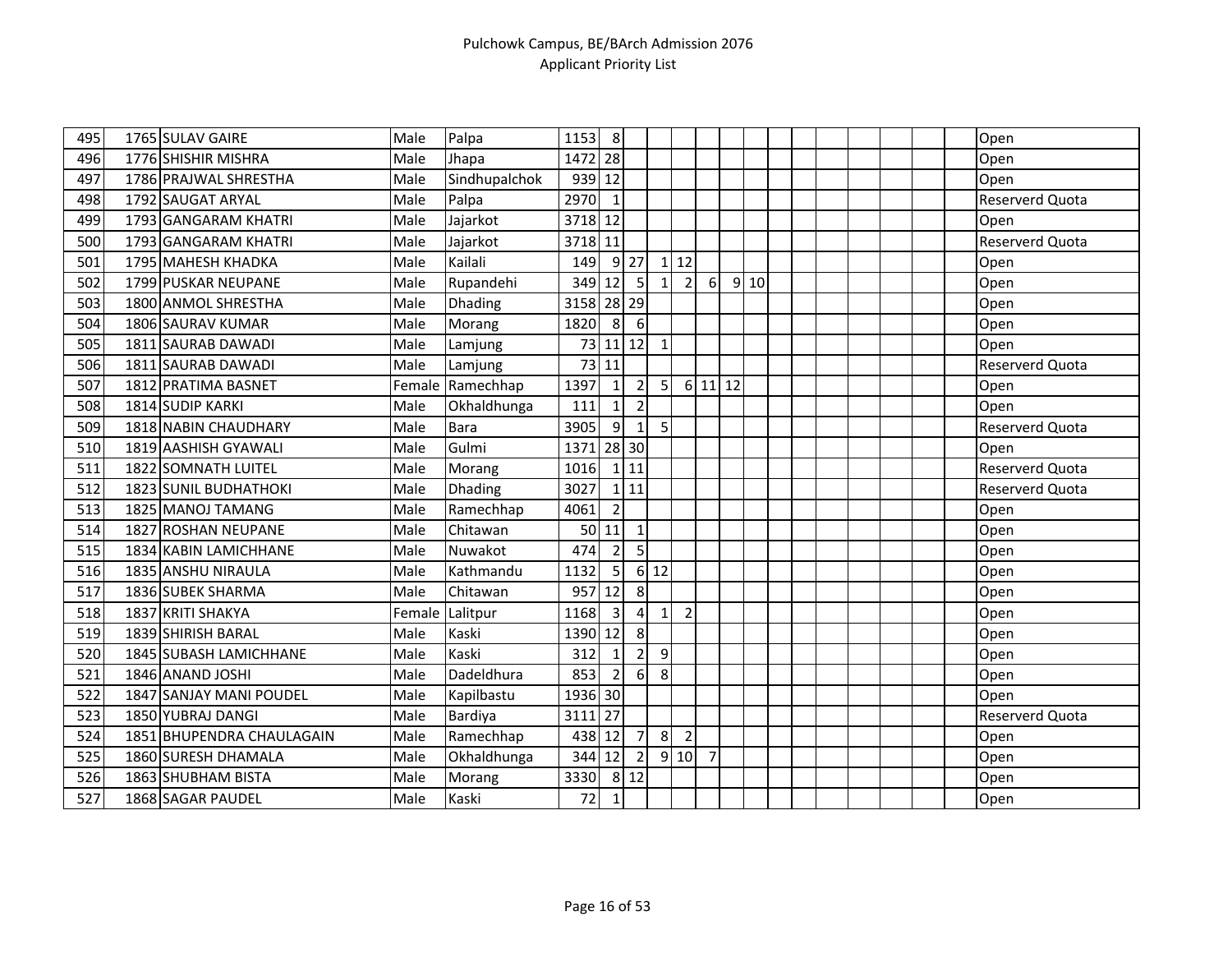| 528 | 1872 BILIP BHATTARAI     | Male   | Kathmandu    | 5048 | $\mathbf 2$    |                |                |                |      |  |  |  |  | Open                 |
|-----|--------------------------|--------|--------------|------|----------------|----------------|----------------|----------------|------|--|--|--|--|----------------------|
| 529 | 1876 SAGAR DHAKAL        | Male   | Syangja      | 1381 | $\overline{2}$ |                |                |                |      |  |  |  |  | Government Sponsored |
| 530 | 1876 SAGAR DHAKAL        | Male   | Syangja      | 1381 | $1\vert$       |                |                |                |      |  |  |  |  | <b>IOE Staff</b>     |
| 531 | 1881 SURAJ THAPA         | Male   | Lalitpur     | 44   | $\mathbf{1}$   |                |                |                |      |  |  |  |  | Open                 |
| 532 | 1884 SAMEER TIMSINA      | Male   | Nawalparasi  | 110  |                | 910            |                |                |      |  |  |  |  | Open                 |
| 533 | 1885 SACHIN SAPKOTA      | Male   | Chitawan     | 338  | 12             | $\overline{7}$ | 8              |                |      |  |  |  |  | Open                 |
| 534 | 1889 SPANDAN POUDEL      | Male   | Chitawan     | 544  | $1\vert$       | $\mathbf 2$    |                |                |      |  |  |  |  | Open                 |
| 535 | 1890 EBRAJ GURUNG        | Male   | Syangja      | 541  | 8              |                |                |                |      |  |  |  |  | Open                 |
| 536 | 1891 VIKRANT PANJIYAR    | Male   | Dhanusha     | 98   | 11             | $\overline{7}$ | 27             |                |      |  |  |  |  | Open                 |
| 537 | 1892 RITESH DAS          | Male   | Saptari      | 1231 | $\overline{2}$ |                |                |                |      |  |  |  |  | Open                 |
| 538 | 1898 SONAM KUMARI        | Female | Rautahat     | 2496 | 11             | $\overline{7}$ |                |                |      |  |  |  |  | Reserverd Quota      |
| 539 | 1899 RISHAV DEVKOTA      | Male   | Dang         | 3077 |                | $10$   12      | $6 \mid$       | 8              |      |  |  |  |  | Open                 |
| 540 | 1912 SUSHIL KAFLE        | Male   | Syangja      | 129  | $1\vert$       | 5              |                |                |      |  |  |  |  | Open                 |
| 541 | 1913 PRAJAYA PANDEY      | Male   | Kathmandu    | 284  | 1 <sup>1</sup> |                | 2 11 12        |                | 910  |  |  |  |  | Open                 |
| 542 | 1914 AVINASH KUMAR JHA   | Male   | Rautahat     | 804  | 5 <sup>1</sup> | 6              | $\overline{2}$ |                |      |  |  |  |  | Open                 |
| 543 | 1915 KANCHAN KUMARI SAH  | Female | Siraha       | 5145 | 6              | 4              |                |                |      |  |  |  |  | Open                 |
| 544 | 1917 DEEPESH UPRETI      | Male   | Dadeldhura   | 154  | $\mathbf{1}$   | $\mathbf 2$    |                |                |      |  |  |  |  | Open                 |
| 545 | 1919 PADAM BAHADUR THAPA | Male   | Rautahat     | 658  | $6 \mid$       | 5              |                |                |      |  |  |  |  | Open                 |
| 546 | 1920 SHUBHAM BHATTARAI   | Male   | Nawalparasi  | 623  | $\overline{2}$ |                |                |                |      |  |  |  |  | Open                 |
| 547 | 1923 ANUJ CHALISE        | Male   | Banke        | 163  | $\mathbf{1}$   | $\overline{2}$ |                |                |      |  |  |  |  | Open                 |
| 548 | 1931 SAGAR BHUSAL        | Male   | Arghakhanchi | 337  | $\mathbf{1}$   | $\overline{2}$ |                |                |      |  |  |  |  | Open                 |
| 549 | 1935 DIPAK BHANDARI      | Male   | Kanchanpur   | 825  | $\overline{3}$ |                |                |                |      |  |  |  |  | Open                 |
| 550 | 1937 ANISH SAPKOTA       | Male   | Chitawan     | 35   | 11             |                |                |                |      |  |  |  |  | Open                 |
| 551 | 1943 KAPIL DHUNGANA      | Male   | Nawalparasi  | 42   |                | $11$ 12        |                |                |      |  |  |  |  | Open                 |
| 552 | 1946 ASHLESHA MUKTAN     | Female | Kathmandu    | 1362 | 8 <sup>1</sup> | $6 \mid$       | $\overline{7}$ |                |      |  |  |  |  | Open                 |
| 553 | 1954 SAROJ POUDEL        | Male   | Kathmandu    | 387  | 2 <sub>l</sub> |                | 412            |                |      |  |  |  |  | Open                 |
| 554 | 1957 ABHISHEK SINGH      | Male   | Dhanusha     | 1251 |                | 28 10          |                |                |      |  |  |  |  | Open                 |
| 555 | 1960 SURENDRA RAI        | Male   | Khotang      | 118  |                | $1$ 11         |                |                |      |  |  |  |  | Open                 |
| 556 | 1966 PRATIK SITAULA      | Male   | Jhapa        | 1032 |                | 9 10           | 6              | $\overline{7}$ | 8 12 |  |  |  |  | Open                 |
| 557 | 1974 SAUGAT SHRESTHA     | Male   | Bhaktapur    | 1205 | $\overline{3}$ | $\overline{4}$ |                |                |      |  |  |  |  | Open                 |
| 558 | 1991 CSON SHIWAKOTI      | Female | Chitawan     | 3342 | $\overline{4}$ |                |                |                |      |  |  |  |  | Open                 |
| 559 | 1995 ROSHAN NIRAULA      | Male   | Taplejung    | 291  | 12             | $\overline{7}$ | 5              | 8              |      |  |  |  |  | Open                 |
| 560 | 1996 BIPUL KARNA         | Male   | Siraha       | 1591 | $\overline{4}$ |                |                |                |      |  |  |  |  | Open                 |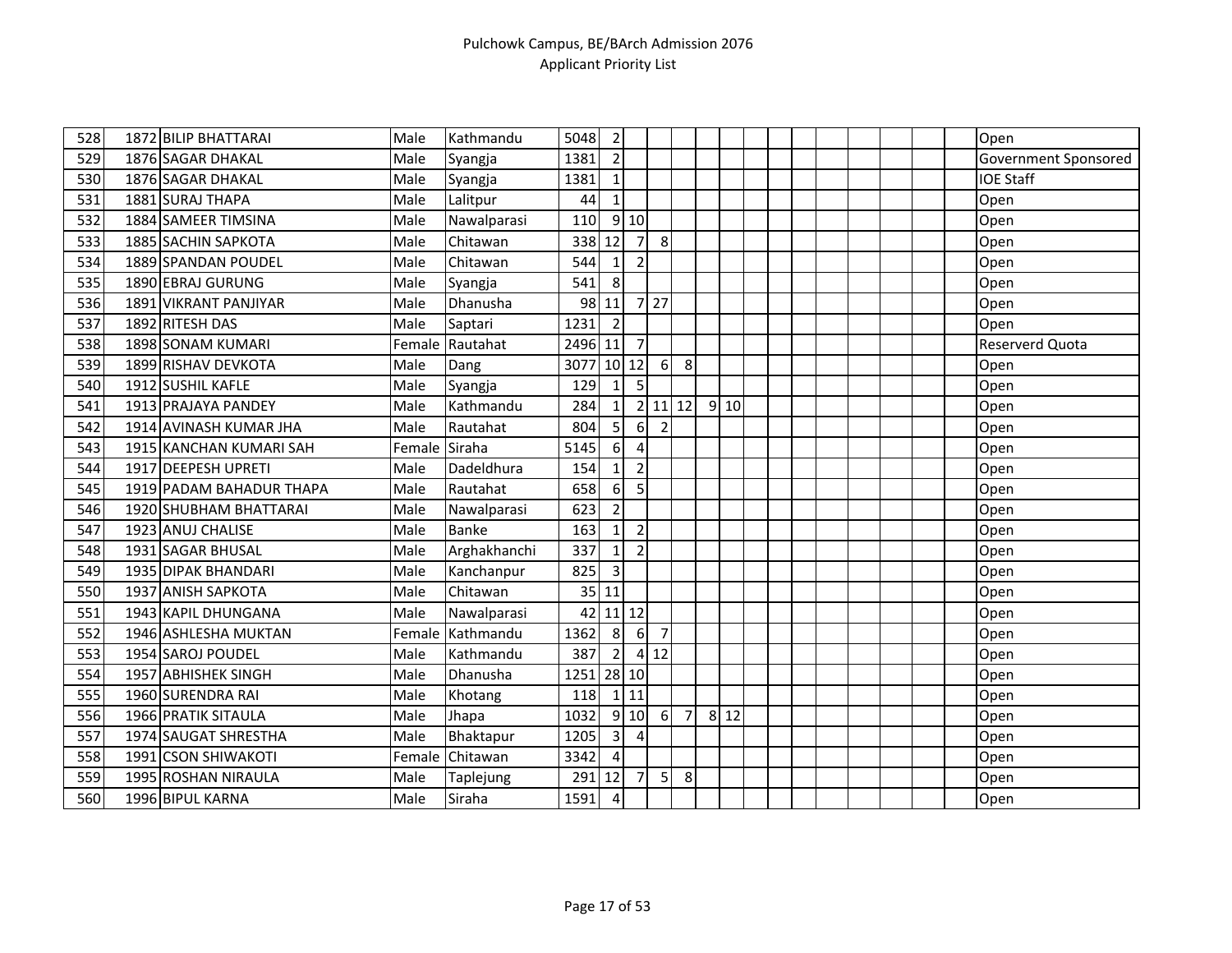| 561 | 2002 BIDHEK KHATIWADA   | Male         | Okhaldhunga      | 208     |                 |                | 9 10 12        | $\mathbf{1}$   | $\sqrt{2}$ |  |  |  |  | Open                   |
|-----|-------------------------|--------------|------------------|---------|-----------------|----------------|----------------|----------------|------------|--|--|--|--|------------------------|
| 562 | 2019 ROSHAN OJHA        | Male         | Kailali          | 1160    | 7               | 8              |                |                |            |  |  |  |  | Open                   |
| 563 | 2022 RAJAN KUMAR MANDAL | Male         | Mahottari        | 790     | $\overline{2}$  |                |                |                |            |  |  |  |  | Open                   |
| 564 | 2023 SMRITI SIGDEL      | Female       | Nawalparasi      | 2133    | 4               |                |                |                |            |  |  |  |  | Open                   |
| 565 | 2030 NAYAN SHAKYA       | Male         | Kavrepalanchok   | 211     | 1 <sup>1</sup>  |                | 2 12 27        |                |            |  |  |  |  | Open                   |
| 566 | 2031 RAHUL KUMAR YADAV  | Male         | Parsa            | 1161    |                 |                | 12 10 29       |                |            |  |  |  |  | Open                   |
| 567 | 2033 SWETA PRADHAN      |              | Female Kathmandu | 2853    | 8 <sup>1</sup>  | $\overline{4}$ | 6              |                |            |  |  |  |  | Open                   |
| 568 | 2049 PURNIMA MAHARA     | Female Rolpa |                  | 1254 29 |                 | 3              |                |                |            |  |  |  |  | Open                   |
| 569 | 2050 VEDANSH GUPTA      | Male         | Siraha           | 2586 28 |                 |                | 2 12           |                |            |  |  |  |  | Open                   |
| 570 | 2065 SANGEETA SHARMA    | Female       | Okhaldhunga      | 1361    | $1\vert$        | $\overline{2}$ | 5              | 6              |            |  |  |  |  | Open                   |
| 571 | 2069 NEHA SHAH          |              | Female Sunsari   | 822     | 12              | $\overline{7}$ | 8 <sup>1</sup> | $\overline{2}$ |            |  |  |  |  | Open                   |
| 572 | 2075 ABHINASH PATEL     | Male         | Dhanusha         | 906     | 12              | $\overline{2}$ |                | 8 10           |            |  |  |  |  | Open                   |
| 573 | 2082 DEEPESH GURAGAIN   | Male         | Terhathum        | 3260    | $1\vert$        |                |                |                |            |  |  |  |  | Reserverd Quota        |
| 574 | 2088 AKASH SUYAL        | Male         | Kanchanpur       | 1631 28 |                 | 4              |                |                |            |  |  |  |  | Open                   |
| 575 | 2090 SULOV RAJ SHRESTHA | Male         | <b>Banke</b>     | 1144    | $\overline{2}$  | $\overline{3}$ |                |                |            |  |  |  |  | Open                   |
| 576 | 2092 PALISTHA KASAJU    | Female       | Bhaktapur        | 3559    | $\sqrt{4}$      |                |                |                |            |  |  |  |  | Open                   |
| 577 | 2098 SIJAN BHATTARAI    | Male         | Rupandehi        | 1085    | 12              | $\overline{2}$ | 8              |                |            |  |  |  |  | Open                   |
| 578 | 2101 DEVRAJ PARAJULI    | Male         | Sindhupalchok    | 280     | $\overline{7}$  |                | 8 1 2          |                |            |  |  |  |  | Open                   |
| 579 | 2102 DEEPA MALLA        | Female       | Nawalparasi      | 1429    | $\overline{4}$  |                |                |                |            |  |  |  |  | Open                   |
| 580 | 2103 JAGAT BISHWAKARMA  | Male         | Sunsari          | 3384    |                 | $10$   28      |                |                |            |  |  |  |  | Open                   |
| 581 | 2103 JAGAT BISHWAKARMA  | Male         | Sunsari          | 3384    |                 | $9$   27       |                |                |            |  |  |  |  | <b>Reserverd Quota</b> |
| 582 | 2109 BIKASH TIMILSINA   | Male         | Kaski            | 442     | $1\vert$        |                | 2 12           |                |            |  |  |  |  | Open                   |
| 583 | 2111 SUJAN DHAKAL       | Male         | Chitawan         | 433     | 10              | $\overline{2}$ | 9              |                |            |  |  |  |  | Open                   |
| 584 | 2115 HIKMAT SHARMA      | Male         | Jumla            | 4653    |                 | 4 30           |                |                |            |  |  |  |  | Open                   |
| 585 | 2116 MONIKA GURUNG      | Female       | Chitawan         | 1246    | 27 <sup>1</sup> | 28             | $\overline{3}$ | $\overline{4}$ |            |  |  |  |  | Open                   |
| 586 | 2117 SUDIP TIWARI       | Male         | Kaski            | 264     | $\overline{1}$  | $\overline{2}$ |                | 8 10           |            |  |  |  |  | Open                   |
| 587 | 2125 BHABISHYA POKHAREL | Male         | Gulmi            | 679     | $\overline{3}$  | 4              |                |                |            |  |  |  |  | Open                   |
| 588 | 2129 SNEHA BHATTARAI    | Female       | Mahottari        | 2520    | $\vert$         | 8              |                |                |            |  |  |  |  | Open                   |
| 589 | 2131 SAMUNDRA SAPKOTA   | Male         | Chitawan         | 628     | $1\vert$        | $\overline{2}$ |                |                |            |  |  |  |  | Open                   |
| 590 | 2135 BHUM BAHADUR THAPA | Male         | Tanahun          | 497     | 12              | $\overline{2}$ | 8              |                |            |  |  |  |  | Open                   |
| 591 | 2138 SUMESH SHRESTHA    | Male         | Kathmandu        | 4039    | 11              |                |                |                |            |  |  |  |  | Open                   |
| 592 | 2140 SMITH CHAUDHARY    | Male         | Kanchanpur       | 1314    |                 | $9$ 10         |                |                |            |  |  |  |  | Open                   |
| 593 | 2148 LOKESH SAPKOTA     | Male         | Dolakha          | 869     |                 | 6 12           |                |                |            |  |  |  |  | Open                   |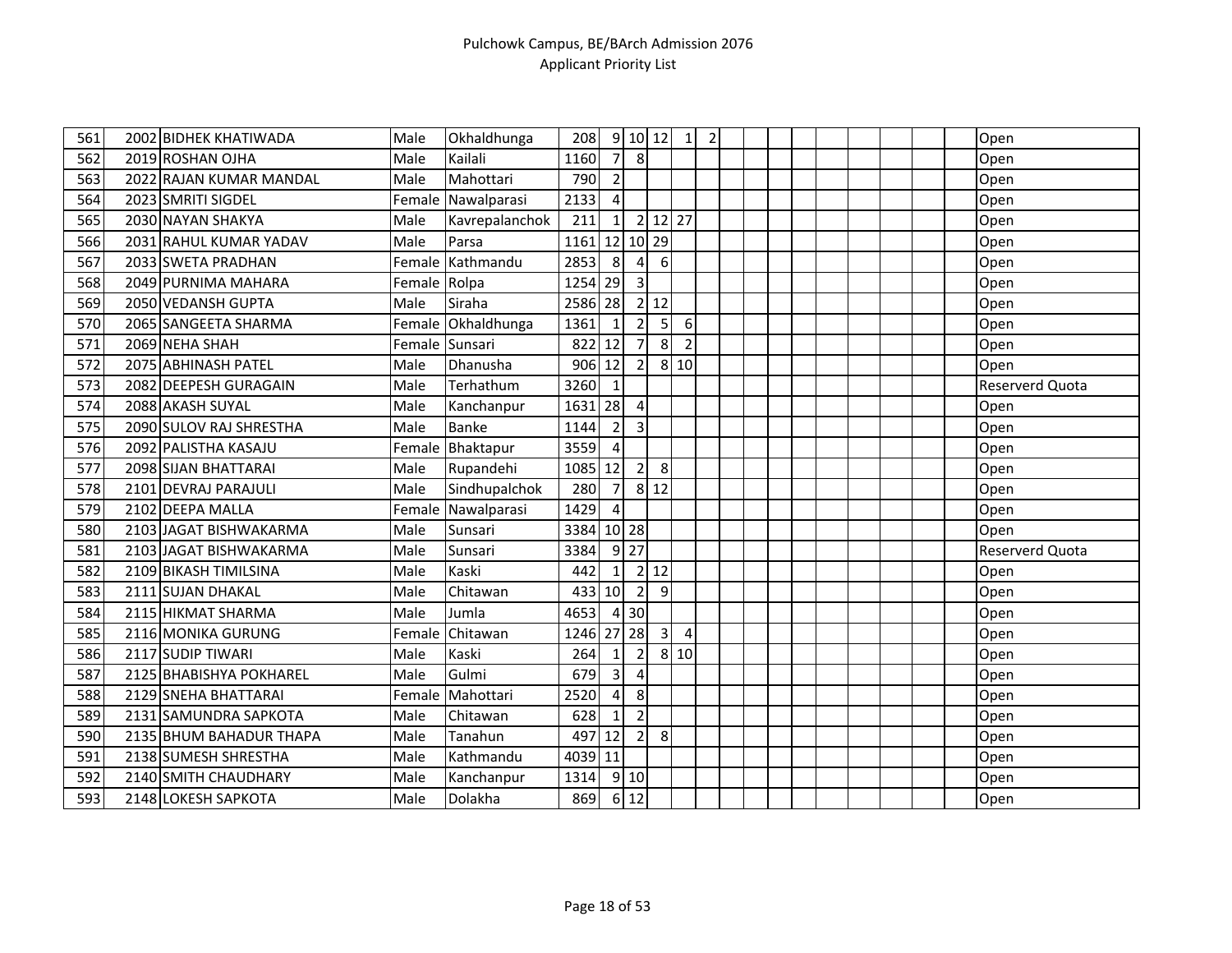| 594 | 2149 RACHANA SUBEDI       | Female Jhapa |                | 876     | 5               | $6 \overline{6}$ |                | 9 10           |                |   |                |   |   |    |   |   |  | Open            |
|-----|---------------------------|--------------|----------------|---------|-----------------|------------------|----------------|----------------|----------------|---|----------------|---|---|----|---|---|--|-----------------|
| 595 | 2154 ARUN LAMSAL          | Male         | <b>Dhading</b> | 528     | $\mathbf{1}$    | $\overline{9}$   |                | 2 10           |                |   |                |   |   |    |   |   |  | Open            |
| 596 | 2160 ABIRAL ADHIKARI      | Male         | Tanahun        | 51      |                 | 111              |                |                |                |   |                |   |   |    |   |   |  | Open            |
| 597 | 2161 SULAV GIRI           | Male         | Rupandehi      | 657     | 12              |                  |                |                |                |   |                |   |   |    |   |   |  | Open            |
| 598 | 2167 ROHIT SHRESTHA       | Male         | Kathmandu      | 415     | 9               |                  |                |                |                |   |                |   |   |    |   |   |  | Open            |
| 599 | 2169 TRIBHUWAN BHATTA     | Male         | Kanchanpur     | 786 12  |                 |                  |                |                |                |   |                |   |   |    |   |   |  | Open            |
| 600 | 2173 MAHENDRA GIRI        | Male         | Rupandehi      | 1711 10 |                 |                  |                |                |                |   |                |   |   |    |   |   |  | Open            |
| 601 | 2176 ANUZ KARN            | Male         | Parsa          | 327     | $\mathbf{3}$    | 4                |                |                |                |   |                |   |   |    |   |   |  | Open            |
| 602 | 2181 SURAJ PHEWDIN        | Male         | Jhapa          | 410     | $\overline{9}$  |                  |                |                |                |   |                |   |   |    |   |   |  | Open            |
| 603 | 2182 SANDHYA KHANAL       | Female       | Kaski          | 266     | $\vert$ 1       | $\overline{2}$   |                |                |                |   |                |   |   |    |   |   |  | Open            |
| 604 | 2185 MILISH DHUNGEL       | Male         | Morang         | 1645 10 |                 |                  |                |                |                |   |                |   |   |    |   |   |  | Open            |
| 605 | 2194 DEEPAK KUMAR SAH     | Male         | Saptari        | 1737    | 28              |                  |                |                |                |   |                |   |   |    |   |   |  | Open            |
| 606 | 2200 HIMAL K.C.           | Male         | Kathmandu      | 87      | $\mathbf{1}$    |                  |                |                |                |   |                |   |   |    |   |   |  | Open            |
| 607 | 2201 NIKET MANDAL         | Male         | Siraha         | 1823    |                 | $1$ 11           | 5 <sub>l</sub> | $\overline{7}$ | $\overline{9}$ |   |                |   |   |    |   |   |  | Reserverd Quota |
| 608 | 2204 NABIN TIMILSINA      | Male         | Parbat         | 1796 10 |                 |                  |                |                |                |   |                |   |   |    |   |   |  | Open            |
| 609 | 2205 DAKSHESH THAPA       | Male         | Kathmandu      | 602     |                 | $11$ 12          | 8              | 28             |                |   |                |   |   |    |   |   |  | Open            |
| 610 | 2217 AASHUTOSH LEKHAK     | Male         | Baitadi        | 1209    |                 | 111              |                | $2$ 12         | 5 <sup>1</sup> | 6 | $\overline{7}$ | 8 | 9 | 10 | 3 | 4 |  | Open            |
| 611 | 2222 DARSHAN KHADKA       | Male         | Rukum          | 114     | $1\overline{ }$ | $\overline{2}$   |                |                |                |   |                |   |   |    |   |   |  | Open            |
| 612 | 2241 ROCHAK ADHIKARI      | Male         | Jhapa          | 139     | $\mathbf{1}$    | $\overline{2}$   |                |                |                |   |                |   |   |    |   |   |  | Open            |
| 613 | 2247 ABINASH YADAV        | Male         | Dhanusha       | 653     | $\overline{2}$  |                  |                |                |                |   |                |   |   |    |   |   |  | Open            |
| 614 | 2257 JEEVAN BHATTARAI     | Male         | Dailekh        | 223     | $\mathbf{1}$    | $\overline{2}$   |                |                |                |   |                |   |   |    |   |   |  | Open            |
| 615 | 2264 ASHISH SAPKOTA       | Male         | Nawalparasi    | 1065    | 8               |                  |                |                |                |   |                |   |   |    |   |   |  | Open            |
| 616 | 2272 BIRAT DUWADI         | Male         | Chitawan       | 390     |                 | 910              |                |                |                |   |                |   |   |    |   |   |  | Open            |
| 617 | 2273 SURAMYA POKHAREL     | Male         | Morang         | 866     | 8               |                  |                |                |                |   |                |   |   |    |   |   |  | Open            |
| 618 | 2274 BHUWAN BAHADUR KARKI | Male         | Sindhuli       | 573     | $\mathbf{1}$    | $\overline{2}$   |                |                |                |   |                |   |   |    |   |   |  | Open            |
| 619 | 2275 PARIKSHIT PARDHE     | Male         | Dang           | 150     | $1\overline{ }$ |                  |                | 2 11 12 27     |                |   |                |   |   |    |   |   |  | Open            |
| 620 | 2276 YUBARAJ KARKI        | Male         | Okhaldhunga    | 90      |                 | 111              | 2              | $\overline{7}$ |                |   |                |   |   |    |   |   |  | Open            |
| 621 | 2277 TULSI DHOBI          | Male         | Nawalparasi    | 1841    | 4               |                  |                |                |                |   |                |   |   |    |   |   |  | Open            |
| 622 | 2286 NISHAN GNAWALI       | Male         | Gulmi          | 2684    |                 | 2 12             |                |                |                |   |                |   |   |    |   |   |  | Open            |
| 623 | 2289 SUPRIYA BHUJU        | Female       | Bhaktapur      | 1531    | $\overline{4}$  |                  |                |                |                |   |                |   |   |    |   |   |  | Open            |
| 624 | 2301 AGRIYA SAGAR PANDIT  | Male         | Parsa          | 353     | $\mathbf{1}$    |                  |                |                |                |   |                |   |   |    |   |   |  | Open            |
| 625 | 2302 BIGYAPTI BASHYAL     |              | Female Syangja | 180     |                 | $11$ 12          | 5 <sub>l</sub> | 6              |                |   |                |   |   |    |   |   |  | Open            |
| 626 | 2303 BHUWAN PANDEY        | Male         | Palpa          | 395     | $\mathbf{1}$    | $\overline{2}$   | 7              |                | 8 10           |   |                |   |   |    |   |   |  | Open            |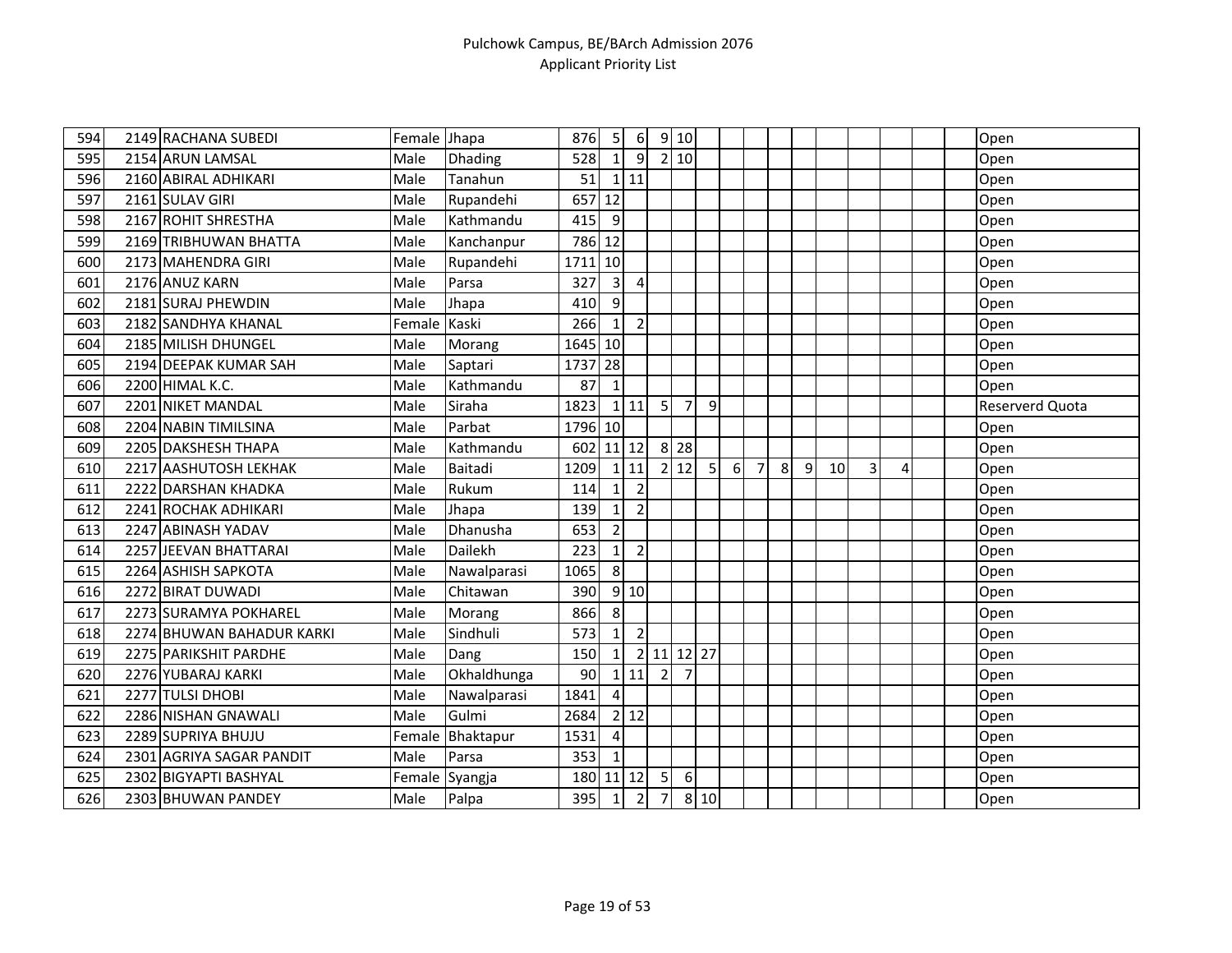| 627 | 2311 ISHWOR SHRESTHA        | Male   | Sindhupalchok    | 476        | 5                       | 6              |                |                |                |      |  |  |  |  | Open                 |
|-----|-----------------------------|--------|------------------|------------|-------------------------|----------------|----------------|----------------|----------------|------|--|--|--|--|----------------------|
| 628 | 2312 BIBEK RIJAL            | Male   | Arghakhanchi     | 799        | $\overline{3}$          |                |                |                |                |      |  |  |  |  | Open                 |
| 629 | 2315 SHUBHAM REGMI          | Male   | Dang             | 1537       | $\overline{\mathbf{3}}$ | $\overline{4}$ |                |                |                |      |  |  |  |  | Open                 |
| 630 | 2331 EROS KUIKEL            | Male   | Makwanpur        | 80         |                         | $11$   12      |                |                |                |      |  |  |  |  | Open                 |
| 631 | 2335 SONY THAPA MAGAR       | Female | <b>Baglung</b>   | 1944       | $1\vert$                | $\overline{2}$ |                | 910            |                |      |  |  |  |  | Open                 |
| 632 | 2356 RAJ KUMAR DHAKAL       | Male   | Nuwakot          | 575        |                         | 5 12           | $6 \mid$       |                |                |      |  |  |  |  | Open                 |
| 633 | 2357 PRABIN SHARMA POUDEL   | Male   | Chitawan         | 493 12     |                         |                | $7$   27       | $\overline{9}$ |                | 8 10 |  |  |  |  | Open                 |
| 634 | 2359 SEJAL MAHARJAN         | Female | Kathmandu        | 1839       | 4                       | 8 <sup>1</sup> | 28             |                |                |      |  |  |  |  | Open                 |
| 635 | 2363 BIDHATA POUDEL         | Male   | Syangja          | 134        | $1\overline{ }$         | $\overline{2}$ |                |                |                |      |  |  |  |  | Open                 |
| 636 | 2365 SUNIL MANANDHAR        | Male   | Kathmandu        | 200        | 9                       |                | $5 \ 11 \ 10$  |                |                | 6 12 |  |  |  |  | Open                 |
| 637 | 2366 KRISHNA SUBEDI         | Male   | Kaski            | 1233       |                         | 910            |                |                |                |      |  |  |  |  | Open                 |
| 638 | 2370 BIPIN KC               | Male   | Makwanpur        | 345        | $\mathbf{1}$            | 9              | 5 <sub>l</sub> |                |                |      |  |  |  |  | Open                 |
| 639 | 2372 SACHIN ACHARYA         | Male   | Arghakhanchi     | 38         |                         | $11$ 12        |                |                |                |      |  |  |  |  | Open                 |
| 640 | 2378 AASHISH ADHIKARI       | Male   | Palpa            | 399        | $\overline{2}$          |                |                |                |                |      |  |  |  |  | Open                 |
| 641 | 2383 SURAJ KUMAR CHAURASIYA | Male   | Parsa            | 1500       |                         | $12$ 10        |                |                |                |      |  |  |  |  | Open                 |
| 642 | 2384 JUNI KIRAN SAH         | Female | Dhanusha         | 625        | 27                      | $\overline{7}$ | $\overline{1}$ | 29             | $\overline{2}$ | 8    |  |  |  |  | Open                 |
| 643 | 2386 KSHITIZ POUDEL         | Male   | Chitawan         | 146        |                         | $11 12$        | 27             | 9              | $\mathbf{1}$   |      |  |  |  |  | Open                 |
| 644 | 2389 MADAN MOHAN CHAUDHARY  | Male   | Sarlahi          | 912        | $\overline{2}$          | 6              |                |                |                |      |  |  |  |  | Open                 |
| 645 | 2394 ROSHAN RIJAL           | Male   | Dhading          | 210        | 11                      | 5 <sup>1</sup> |                | 12 27          |                |      |  |  |  |  | Open                 |
| 646 | 2399 AMRIT BHUSAL           | Male   | Dolpa            | 199        | $\mathbf{1}$            | $\overline{2}$ | $\overline{7}$ |                |                |      |  |  |  |  | Open                 |
| 647 | 2403 DEEPIKA ADHIKARI       | Female | Kathmandu        | 3015 28 12 |                         |                |                |                |                |      |  |  |  |  | Open                 |
| 648 | 2408 DHIRAJ ACHARYA         | Male   | Lalitpur         | 1896       |                         | 1 11           |                |                |                |      |  |  |  |  | Reserverd Quota      |
| 649 | 2414 SUSHIL PHUYAL          | Male   | Jhapa            | 584        | 6                       |                |                |                |                |      |  |  |  |  | Open                 |
| 650 | 2417 SIDDANTA POUDEL        | Male   | Syangja          | 23         | $\mathbf{1}$            |                |                |                |                |      |  |  |  |  | Open                 |
| 651 | 2419 ANJU NAGARKOTI         |        | Female Kathmandu | 4552       | $\overline{3}$          |                |                |                |                |      |  |  |  |  | <b>IOE Staff</b>     |
| 652 | 2419 ANJU NAGARKOTI         |        | Female Kathmandu | 4552       | $\overline{3}$          | $\overline{4}$ |                |                |                |      |  |  |  |  | Open                 |
| 653 | 2419 ANJU NAGARKOTI         |        | Female Kathmandu | 4552       | $\overline{3}$          |                |                |                |                |      |  |  |  |  | Reserverd Quota      |
| 654 | 2420 SHASHANK GHIMIRE       | Male   | Tanahun          | 627        | 8                       | 6              |                |                |                |      |  |  |  |  | Open                 |
| 655 | 2425 ARBIND KUMAR YADAV     | Male   | Sunsari          | 655        |                         | 910            |                |                |                |      |  |  |  |  | Open                 |
| 656 | 2427 AAYAM ADHIKARI         | Male   | Rupandehi        | 1217 12    |                         |                |                |                |                |      |  |  |  |  | Open                 |
| 657 | 2429 RAJAN CHAUDHARY        | Male   | Dhanusha         | 647        |                         | $11$ 12        |                |                |                |      |  |  |  |  | Open                 |
| 658 | 2431 PRABIN BOHARA          | Male   | Ramechhap        | 607        | 12                      |                |                |                |                |      |  |  |  |  | Open                 |
| 659 | 2433 SURENDRA PRASAD MAHATO | Male   | Siraha           | 4958       | $\overline{2}$          |                |                |                |                |      |  |  |  |  | Government Sponsored |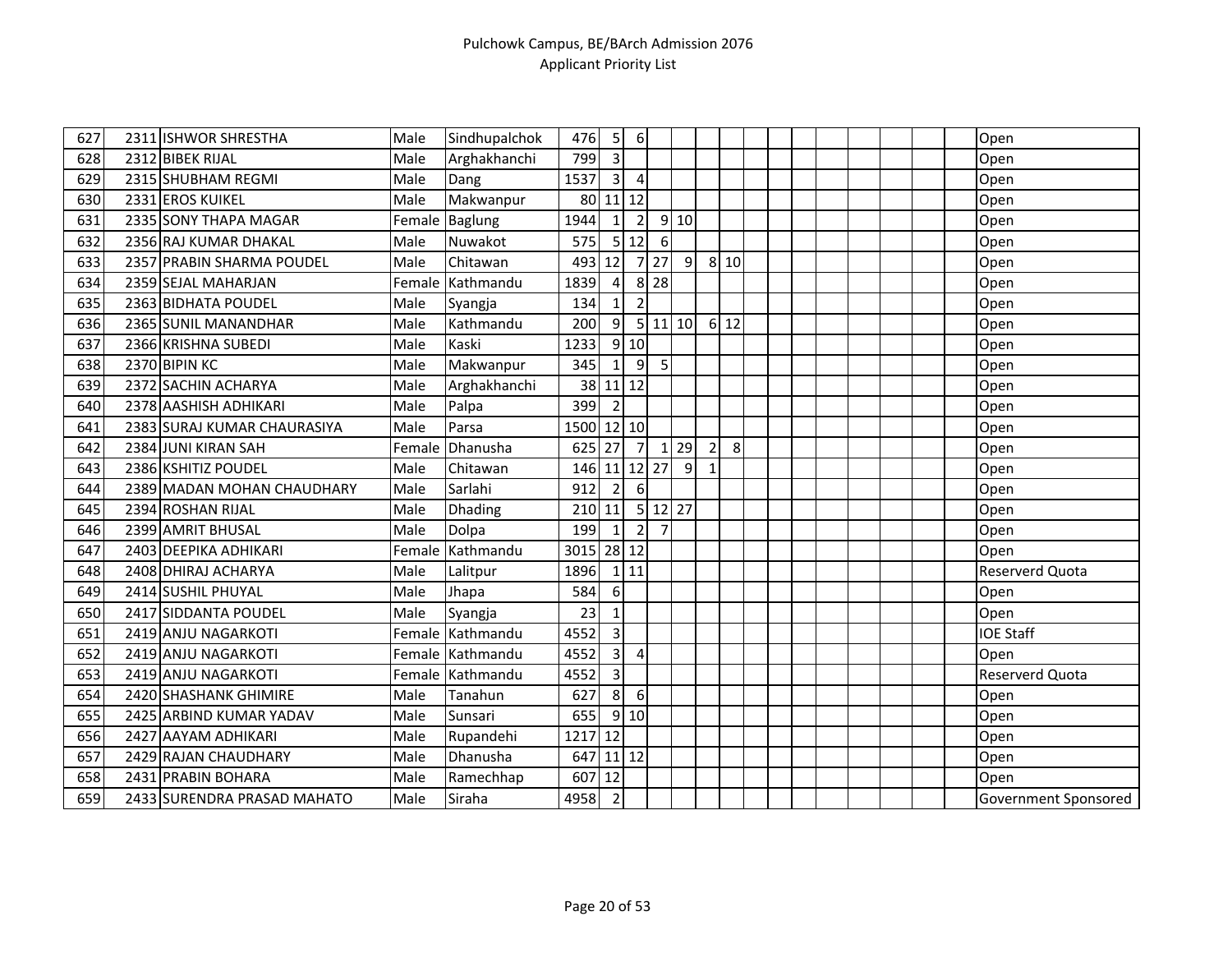| 660 | 2433 SURENDRA PRASAD MAHATO | Male | Siraha           | 4958       | 6              |                         |                |      |  |  |  |  |  | Open            |
|-----|-----------------------------|------|------------------|------------|----------------|-------------------------|----------------|------|--|--|--|--|--|-----------------|
| 661 | 2435 ABHILEKH GAUTAM        | Male | Nawalparasi      | 3884       |                | 1 29 11                 |                |      |  |  |  |  |  | Open            |
| 662 | 2438 SURAJ SINGTAN          | Male | Lalitpur         | 532        | $\mathbf{1}$   |                         | 2 11 12        |      |  |  |  |  |  | Open            |
| 663 | 2439 ASUTOSH KRISHNA SEDAI  | Male | Jhapa            | 1798 28    |                |                         |                |      |  |  |  |  |  | Open            |
| 664 | 2440 BIDHAN YADAV           | Male | Sarlahi          | 204        | $\mathbf{1}$   |                         | $2$ 12         |      |  |  |  |  |  | Open            |
| 665 | 2443 RIJAN POKHREL          | Male | Morang           | 837        | 9              | $\overline{5}$          | $\overline{7}$ |      |  |  |  |  |  | Open            |
| 666 | 2444 BISHESH GIRI           | Male | Okhaldhunga      | 175        | $1\vert$       | $\mathbf 2$             |                |      |  |  |  |  |  | Open            |
| 667 | 2445 SANDIP SHARMA          | Male | Syangja          | 1001       | $\overline{a}$ | $\overline{\mathbf{3}}$ | $6 \mid$       | 8    |  |  |  |  |  | Open            |
| 668 | 2446 ADHIP BHATTARAI        | Male | Chitawan         | 691        | 12             |                         |                |      |  |  |  |  |  | Open            |
| 669 | 2451 ISHWORI NEUPANE        |      | Female Nuwakot   | 3661       | $\overline{2}$ | 8                       |                |      |  |  |  |  |  | Open            |
| 670 | 2459 PAARIT POKHAREL        | Male | Syangja          | 249        |                | 712                     | 8              |      |  |  |  |  |  | Open            |
| 671 | 2460 KRIPA THAPA            |      | Female lTanahun  | 2540 30 10 |                |                         | 4              |      |  |  |  |  |  | Open            |
| 672 | 2470 SHUBIN POKHREL         | Male | Kathmandu        | 2507       | 12             |                         |                |      |  |  |  |  |  | Open            |
| 673 | 2472 SITAL MAHARJAN         |      | Female Kathmandu | 807        | $\overline{2}$ |                         |                |      |  |  |  |  |  | Open            |
| 674 | 2477 LAXMAN BHATTA          | Male | Doti             | 968        | $\overline{3}$ |                         |                |      |  |  |  |  |  | Open            |
| 675 | 2482 MANOJ GODAR            | Male | Rupandehi        | 188        | $\mathbf{1}$   |                         | $5$   27       |      |  |  |  |  |  | Open            |
| 676 | 2484 PRIYANK RAJ ACHARYA    | Male | Kathmandu        | 901        |                | 8 2 8                   |                | 6 30 |  |  |  |  |  | Open            |
| 677 | 2491 KABIN BHANDARI         | Male | Morang           | 1516 11 12 |                |                         |                |      |  |  |  |  |  | Open            |
| 678 | 2494 MANDIP DHUNGANA        | Male | Kaski            | 126        | $\mathbf{1}$   | $\overline{2}$          |                |      |  |  |  |  |  | Open            |
| 679 | 2495 VICKEY PANDEY          | Male | Dhanusha         | 615        | $\overline{2}$ | $6 \mid$                | 8              |      |  |  |  |  |  | Open            |
| 680 | 2498 SHRAWAN OJHA           | Male | Kailali          | 713        | $\overline{2}$ |                         |                |      |  |  |  |  |  | Open            |
| 681 | 2504 PUJAN POKHAREL         | Male | Gorkha           | $526$ 12   |                |                         |                |      |  |  |  |  |  | Open            |
| 682 | 2506 NISHAR ARJYAL          | Male | Morang           | 131 11 12  |                |                         | 5              |      |  |  |  |  |  | Open            |
| 683 | 2507 SAMIT MAHARJAN         | Male | Kathmandu        | 198 11 12  |                |                         | 7              | 8    |  |  |  |  |  | Open            |
| 684 | 2508 SANTOSH THAPA          | Male | Baglung          | 1147 10    |                |                         |                |      |  |  |  |  |  | Open            |
| 685 | 2521 NABIN THAPA            | Male | Nawalparasi      | 1703 12 10 |                |                         |                |      |  |  |  |  |  | Open            |
| 686 | 2531 KUNDAN NYAUPANE        | Male | Kathmandu        | 2090 30    |                |                         |                |      |  |  |  |  |  | Open            |
| 687 | 2537 BINAYA SHARMA          | Male | Bardiya          | 567        |                | $2$ 12                  |                |      |  |  |  |  |  | Open            |
| 688 | 2538 RUPAK DARJI PARIYAR    | Male | Bardiya          | 2012       | $\vert$ 1      |                         |                |      |  |  |  |  |  | Reserverd Quota |
| 689 | 2542 SAILESH SHIWAKOTI      | Male | Dolakha          |            | 52 11          | $\overline{9}$          |                |      |  |  |  |  |  | Open            |
| 690 | 2546 BIKESH MAHARJAN        | Male | Kathmandu        | 2917       | 8              |                         |                |      |  |  |  |  |  | Open            |
| 691 | 2552 JOSEPH THAPA           | Male | Lalitpur         | 1101 12    |                | 8                       |                |      |  |  |  |  |  | Open            |
| 692 | 2554 UTSAV SHRESTHA         | Male | Kathmandu        | 2086 12    |                |                         |                |      |  |  |  |  |  | Open            |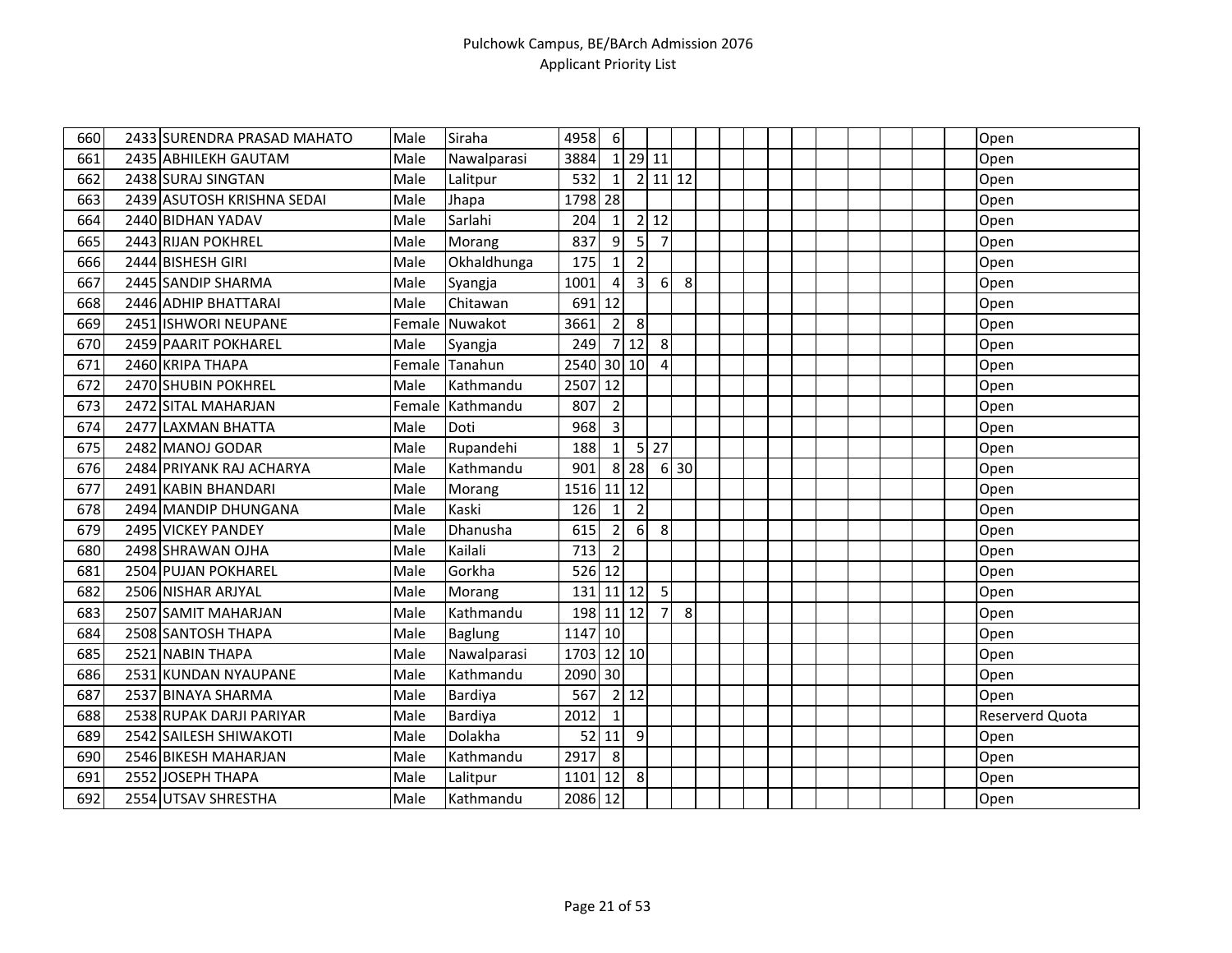| 693 | 2555 SANDIP THAPA           | Male         | Chitawan            | 2646 29 30    |                         |                |            |   |   |   |  |  |  |  | Open                   |
|-----|-----------------------------|--------------|---------------------|---------------|-------------------------|----------------|------------|---|---|---|--|--|--|--|------------------------|
| 694 | 2559 DEEPAK BHUSAL          | Male         | Dang                | 1053 28       |                         |                |            |   |   |   |  |  |  |  | Open                   |
| 695 | 2562 KUSHAL GURUNG          | Male         | Rasuwa              | 5782          | $\vert$ 1               |                |            |   |   |   |  |  |  |  | <b>Reserverd Quota</b> |
| 696 | 2563 MAHESH POUDEL          | Male         | Arghakhanchi        | 456 11 12     |                         |                |            |   |   |   |  |  |  |  | Open                   |
| 697 | 2566 PRASHANT SONI          | Male         | Parsa               | 2823          | 8                       |                |            |   |   |   |  |  |  |  | Open                   |
| 698 | 2567 DIGGAJ NIRAULA         | Male         | Makwanpur           | 671           |                         | 910            |            |   |   |   |  |  |  |  | Open                   |
| 699 | 2571 KUBER THAPA            | Male         | Sindhuli            | 1586          | $\overline{2}$          |                |            |   |   |   |  |  |  |  | Open                   |
| 700 | 2576 PRASHJEEV RAI          | Male         | Solukhumbu          | 1122 11       |                         |                |            |   |   |   |  |  |  |  | Open                   |
| 701 | 2577 BINDIRA ADHIKARI       |              | Female Rautahat     | 2822          | 12                      | 8              |            |   |   |   |  |  |  |  | Open                   |
| 702 | 2579 AMIT POUDYEL UPADHYAY  | Male         | Rupandehi           | 2705          | $\overline{4}$          |                |            |   |   |   |  |  |  |  | Open                   |
| 703 | 2580 PRANISHA RAI           | Female Ilam  |                     | 354           | $\mathbf{1}$            | $\mathbf 2$    |            |   |   |   |  |  |  |  | Open                   |
| 704 | 2582 YUKESH MAHARJAN        | Male         | Kathmandu           | 5412          | 28                      |                |            |   |   |   |  |  |  |  | Open                   |
| 705 | 2584 RAJENDRA RAJ TIMILSINA | Male         | Nawalparasi         | 478           | $\overline{2}$          |                |            |   |   |   |  |  |  |  | Open                   |
| 706 | 2586 BARSHA CHAUHAN         | Female Jhapa |                     | 248           | 1 <sup>1</sup>          | $\overline{2}$ |            |   |   |   |  |  |  |  | Open                   |
| 707 | 2588 MANUSH GIRI            | Male         | Kailali             | 512           |                         |                | 9 10 27 28 |   |   |   |  |  |  |  | Open                   |
| 708 | 2591 SNEHA SUBEDI           | Female       | Chitawan            | 4118          |                         | 27 28          |            |   |   |   |  |  |  |  | Open                   |
| 709 | 2592 AMRIT SHRESTHA         | Male         | Jhapa               | 1927          | $\overline{4}$          |                |            |   |   |   |  |  |  |  | Open                   |
| 710 | 2594 MECON JOSHI            | Male         | Palpa               | 557           | $6 \overline{6}$        |                | 2 10       | 5 | 9 | 8 |  |  |  |  | Open                   |
| 711 | 2597 ABHINEET K. C          | Male         | Dang                | 1486          | $\overline{2}$          |                |            |   |   |   |  |  |  |  | Open                   |
| 712 | 2601 ANIJ ANGDEMBE          | Male         | Panchthar           | 5505 10       |                         |                |            |   |   |   |  |  |  |  | Government Sponsored   |
| 713 | 2601 ANIJ ANGDEMBE          | Male         | Panchthar           | 5505 10       |                         |                |            |   |   |   |  |  |  |  | Open                   |
| 714 | 2604 SHILA PAKHRIN TAMANG   |              | Female Dolakha      | 2153          | $\mathbf{1}$            |                |            |   |   |   |  |  |  |  | Open                   |
| 715 | 2610 RUPESH GHIMIRE         | Male         | Bardiya             | 1006          | 8                       |                |            |   |   |   |  |  |  |  | Open                   |
| 716 | 2614 ADITYA KHANAL          | Male         | Kathmandu           |               | 60 11 12                |                |            |   |   |   |  |  |  |  | Open                   |
| 717 | 2615 NIKESH KAZI LEPCHA     | Male         | Ilam                | 413           | $\overline{7}$          | 8              |            |   |   |   |  |  |  |  | Open                   |
| 718 | 2618 RASHMI GYAWALI         |              | Female Arghakhanchi | 2867          | 4                       |                |            |   |   |   |  |  |  |  | Open                   |
| 719 | 2619 SWODESH SHARMA         | Male         | Kathmandu           | 158           | 5                       | $\mathbf{1}$   | 6          |   |   |   |  |  |  |  | Open                   |
| 720 | 2620 DILIP KUMAR MAHATO     | Male         | Dhanusha            | 3286          | $\overline{3}$          |                |            |   |   |   |  |  |  |  | Open                   |
| 721 | 2624 AAYUSHI TAMANG         |              | Female Dhading      | 511           | $\overline{3}$          | $\overline{4}$ |            |   |   |   |  |  |  |  | Open                   |
| 722 | 2626 BISHAL BK              | Male         | <b>Baglung</b>      | 3914          |                         | 1 11           |            |   |   |   |  |  |  |  | Reserverd Quota        |
| 723 | 2629 JYOTSANA ADHIKARI      |              | Female Sunsari      | 1982          | $\overline{2}$          |                |            |   |   |   |  |  |  |  | Open                   |
| 724 | 2633 MD. SHOAIB ANSARI      | Male         | Morang              | 1245 27 28 12 |                         |                |            |   |   |   |  |  |  |  | Open                   |
| 725 | 2641 DEEPIKA RAI            |              | Female Makwanpur    | 2265          | $\overline{\mathbf{3}}$ | $\overline{a}$ | 6          |   |   |   |  |  |  |  | Open                   |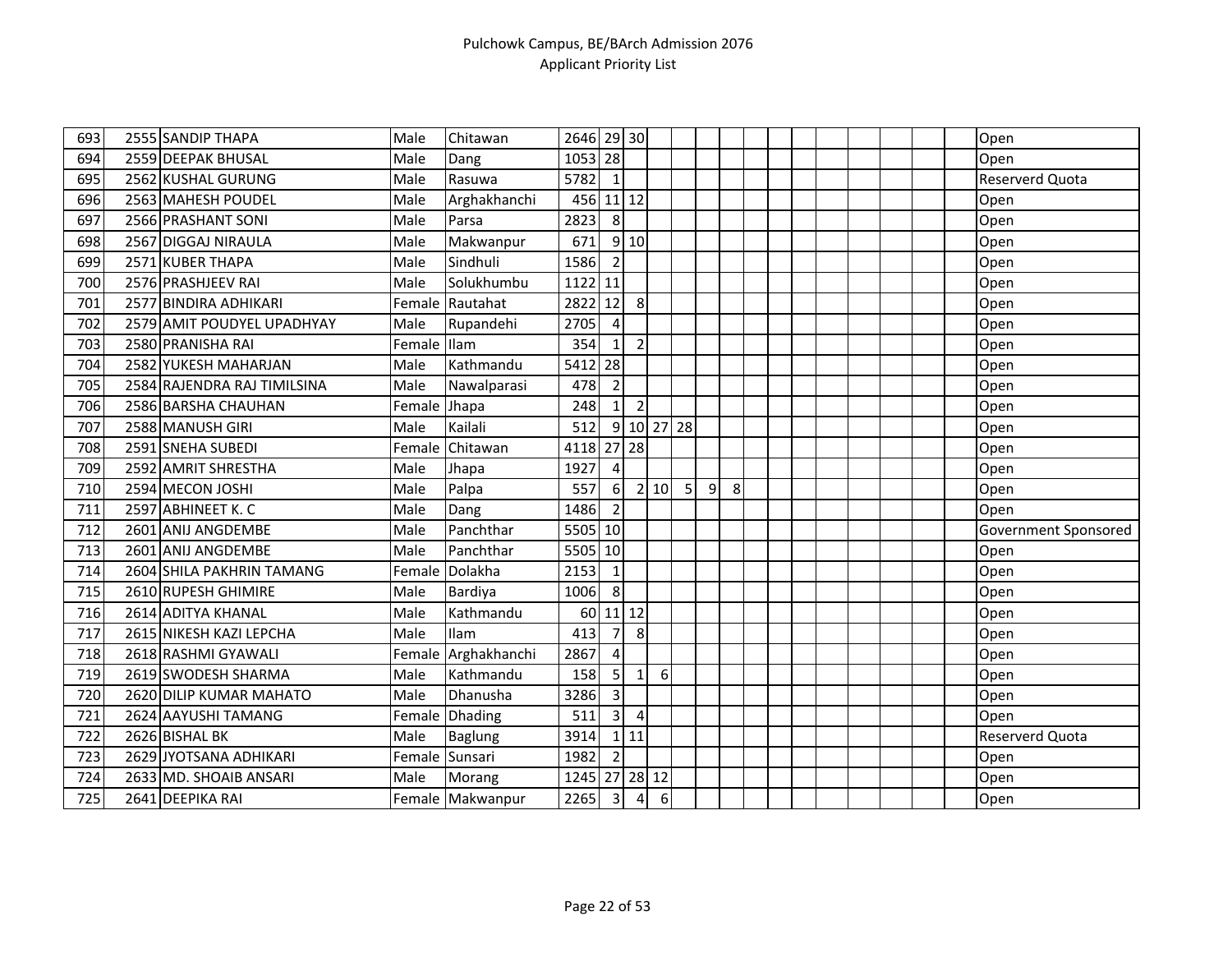| 726 | 2652 PAWAN SHRESTHA          | Male   | Arghakhanchi     | 96        |                | 9 10                    |                |                  |  |  |  |  |  | Open            |
|-----|------------------------------|--------|------------------|-----------|----------------|-------------------------|----------------|------------------|--|--|--|--|--|-----------------|
| 727 | 2654 SANDESH CHAPAGAIN       | Male   | Baglung          | 3089 30   |                |                         |                |                  |  |  |  |  |  | Open            |
| 728 | 2658 RAJU BASNET             | Male   | Okhaldhunga      | 424       | $\overline{3}$ |                         | 4 12           | $\overline{2}$   |  |  |  |  |  | Open            |
| 729 | 2662 SARTHAK PANDEY          | Male   | Kailali          | 171       |                |                         | 27 28 12       |                  |  |  |  |  |  | Open            |
| 730 | 2663 SAGUN TRIPATHI          | Male   | Kaski            | 1805 28   |                |                         |                |                  |  |  |  |  |  | Open            |
| 731 | 2666 SAMRIDDHI RAJBHANDARI   | Female | Lalitpur         | 924       | $\overline{3}$ | $\overline{4}$          |                |                  |  |  |  |  |  | Open            |
| 732 | 2671 SUBHAM CHAPAGAIN        | Male   | Morang           | 172       |                | 7 11                    | 5              |                  |  |  |  |  |  | Open            |
| 733 | 2675 SAMRIDHI SINGH          |        | Female Kathmandu | 4189      | $\overline{2}$ | 4                       | 5 <sup>1</sup> | $\boldsymbol{6}$ |  |  |  |  |  | Open            |
| 734 | 2676 ASHISH UPADHAYA SHARMA  | Male   | Kathmandu        | 101       | 1 <sup>1</sup> | $\overline{2}$          |                |                  |  |  |  |  |  | Open            |
| 735 | 2684 PRAHAR BASNET           | Male   | Chitawan         | 1858 10   |                |                         |                |                  |  |  |  |  |  | Open            |
| 736 | 2688 SAUGAT KARKI            | Male   | Lalitpur         | 2418      | $\overline{2}$ |                         |                |                  |  |  |  |  |  | Open            |
| 737 | 2689 SASHAKTA KHAREL         | Male   | Kathmandu        | 552       |                |                         | 2 12 28        |                  |  |  |  |  |  | Open            |
| 738 | 2704 AAYUSH REGMI            | Male   | Parbat           | 592       | 8              |                         |                |                  |  |  |  |  |  | Open            |
| 739 | 2707 ANUSHA DHUNGANA         |        | Female Ramechhap | 676       | 2 <sup>1</sup> | $\overline{\mathbf{3}}$ | $\overline{4}$ |                  |  |  |  |  |  | Open            |
| 740 | 2709 ADARSHA CHALISE         | Male   | Sindhupalchok    | 535       | $\mathbf{1}$   | $\overline{2}$          | 5 <sub>l</sub> | 6                |  |  |  |  |  | Open            |
| 741 | 2718 PRAYAS SILWAL           | Male   | Kathmandu        | 1356      |                | 8 1 2                   |                |                  |  |  |  |  |  | Open            |
| 742 | 2721 SAMYAK SHRESTHA         | Male   | Kathmandu        | 53        |                |                         |                |                  |  |  |  |  |  | Open            |
| 743 | 2729 SUMIT KUMAR GUPTA       | Male   | Rautahat         | 599 11 12 |                |                         | $\overline{7}$ | 8                |  |  |  |  |  | Open            |
| 744 | 2732 RABINDRA SHAHU          | Male   | Darchula         | 784       | $\overline{2}$ |                         |                |                  |  |  |  |  |  | Open            |
| 745 | 2736 SAROJ BELBASE           | Male   | Dang             | 308       | 9              |                         | $2$ 12 10      |                  |  |  |  |  |  | Open            |
| 746 | 2741 SHANKAR KUMAR YADAV     | Male   | Siraha           | 3182      | 28             |                         |                |                  |  |  |  |  |  | Open            |
| 747 | 2743 LALAN KUMAR SAH         | Male   | Mahottari        | 1989      | 6              |                         |                |                  |  |  |  |  |  | Open            |
| 748 | 2745 RASHU SHRESTHA          | Female | Gorkha           | 2109      | 11             | $\overline{7}$          |                |                  |  |  |  |  |  | Reserverd Quota |
| 749 | 2755 BIBHA DEVKOTA           | Female | Dang             | 2141      | $\overline{4}$ | $\overline{2}$          | 12             | 8                |  |  |  |  |  | Open            |
| 750 | 2757 DIPAK KHATRI THAPA      | Male   | Baglung          | 305       |                | $2$   12                | 9              |                  |  |  |  |  |  | Open            |
| 751 | 2782 DIWAS SHRESTHA          | Male   | Pyuthan          | 1228      | $\overline{2}$ |                         |                |                  |  |  |  |  |  | Open            |
| 752 | 2789 NITESH BHATTA           | Male   | Kailali          | 2367      | $\overline{3}$ | 4                       |                |                  |  |  |  |  |  | Open            |
| 753 | 2793 PRABIN POUDEL           | Male   | Nawalparasi      | 619       | $\overline{2}$ |                         |                |                  |  |  |  |  |  | Open            |
| 754 | 2795 SANTOSH KUMAR ROKAYA    | Male   | Kailali          | 792       | $\mathbf{1}$   | $\overline{2}$          |                |                  |  |  |  |  |  | Open            |
| 755 | 2796 AACHAL KUMARI           |        | Female Dhanusha  | 712 11    |                | $\mathbf{3}$            |                |                  |  |  |  |  |  | Open            |
| 756 | 2804 BISHWA PREM PANGENI     | Male   | Rupandehi        | 2061      | 10             |                         |                |                  |  |  |  |  |  | Open            |
| 757 | 2805 SIDDHANTA KISHOR SUBEDI | Male   | Dhankuta         | 674       |                | 6 10                    |                |                  |  |  |  |  |  | Open            |
| 758 | 2806 JAYANTI KUMARI SAH      |        | Female Dhanusha  | 3263      | $\overline{2}$ |                         |                |                  |  |  |  |  |  | Open            |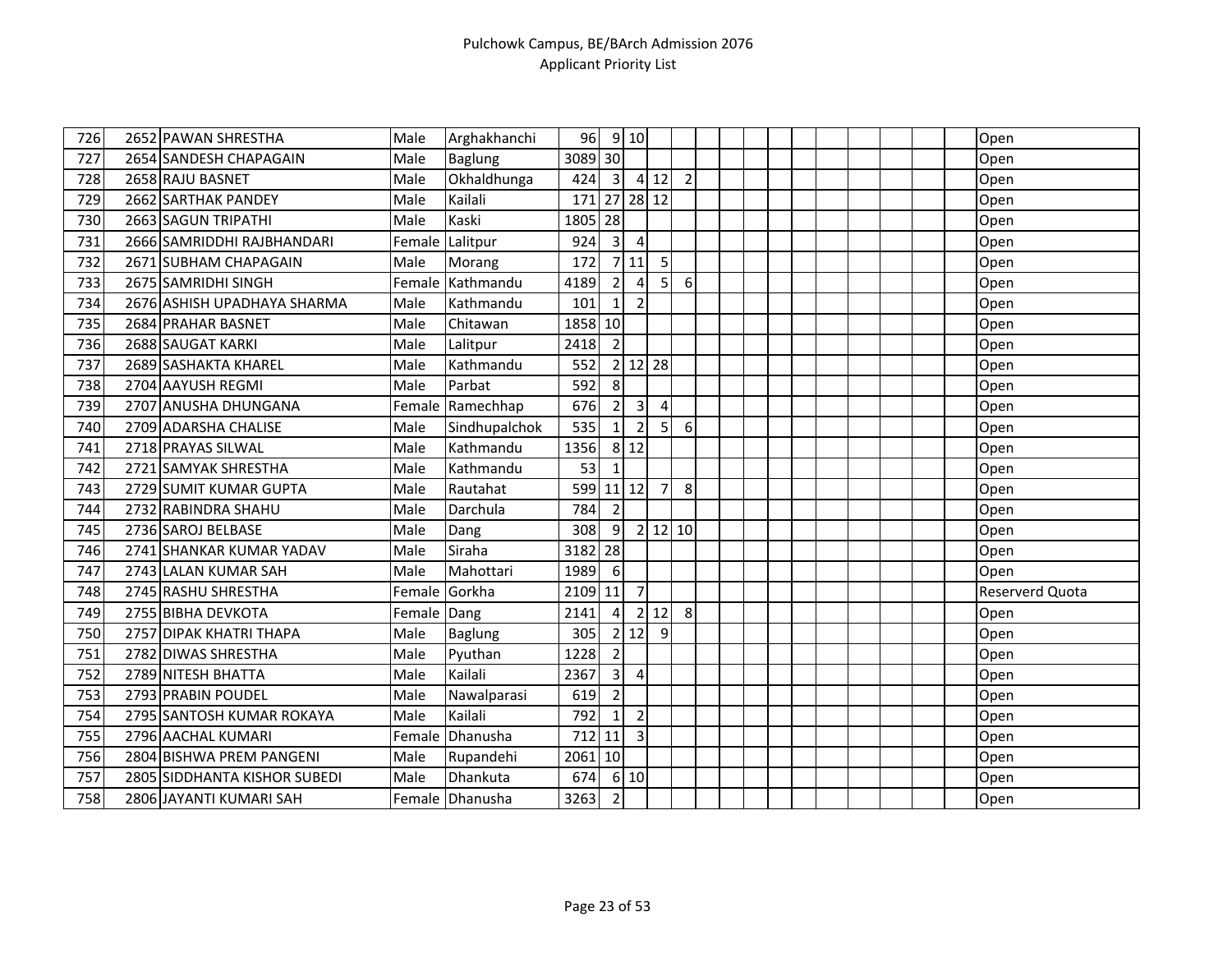| 759 | 2808 NAMRATA YADAV            | Female Sarlahi |                  | 529          | $1\vert$        | $\overline{2}$    |                |   |                |                |    |   |   |   |  |  | Open            |
|-----|-------------------------------|----------------|------------------|--------------|-----------------|-------------------|----------------|---|----------------|----------------|----|---|---|---|--|--|-----------------|
| 760 | 2831 ISPANDAN THAPA CHETTRY   | Male           | Siraha           | 191          | $\mathbf{1}$    | $\overline{2}$    |                |   |                |                |    |   |   |   |  |  | Open            |
| 761 | 2833 MANOJ JOSHI              | Male           | Kanchanpur       | 257          | 5 <sup>1</sup>  | 6                 |                |   |                |                |    |   |   |   |  |  | Open            |
| 762 | 2842 KUNDAN CHAUDHARY         | Male           | Mahottari        | 810          | $\mathbf{1}$    | $\mathbf 2$       |                |   |                |                |    |   |   |   |  |  | Open            |
| 763 | 2843 JAGADISH POKHAREL        | Male           | Kathmandu        | 537          | $\overline{3}$  |                   |                |   |                |                |    |   |   |   |  |  | Open            |
| 764 | 2846 SUJIT THAPA MAGAR        | Male           | Nuwakot          | 4201         |                 | $8$   28          |                |   |                |                |    |   |   |   |  |  | Open            |
| 765 | 2847 ANUP TIMSINA             | Male           | Jhapa            | 348          |                 | 2 12              | 9              |   |                |                |    |   |   |   |  |  | Open            |
| 766 | 2857 MIN BAHADUR NIDAL        | Male           | Dadeldhura       | 370          | $\mathbf{1}$    | 5                 | 7 <sup>1</sup> | 9 | $\overline{2}$ | 6              |    |   |   |   |  |  | Open            |
| 767 | 2860 SABAL MAHARJAN           | Male           | Lalitpur         | 3547         | 12              | 8                 |                |   |                |                |    |   |   |   |  |  | Open            |
| 768 | 2870 LIL BAHADUR KHATRI THAPA | Male           | Baglung          | 339          | $\overline{2}$  | 9                 | 5              |   |                |                |    |   |   |   |  |  | Open            |
| 769 | 2874 PRABHASH POKHREL         | Male           | Kathmandu        | 525 11 12 27 |                 |                   |                |   | 2 28 29        |                |    |   |   |   |  |  | Open            |
| 770 | 2878 AABISHKAR ARYAL          | Male           | Rupandehi        | 1007         | 5               |                   | 6 29 30        |   |                |                |    |   |   |   |  |  | Open            |
| 771 | 2882 ARUN KOIRALA             | Male           | Sindhupalchok    | 2383 10      |                 |                   |                |   |                |                |    |   |   |   |  |  | Open            |
| 772 | 2888 ANUSHKA SHRESTHA         | Female         | Kaski            | 5327         | $\overline{3}$  |                   |                |   |                |                |    |   |   |   |  |  | Reserverd Quota |
| 773 | 2892 SAUGAT BARAL             | Male           | Kaski            | 81           |                 | 5 11              |                |   |                |                |    |   |   |   |  |  | Open            |
| 774 | 2898 SANGAM ADHIKARI          | Male           | Nawalparasi      | 922          | $\overline{2}$  |                   |                |   |                |                |    |   |   |   |  |  | Open            |
| 775 | 2908 BIBEK CHAUDHARY          | Male           | Saptari          | 1681         |                 | $\overline{4}$ 28 |                |   |                |                |    |   |   |   |  |  | Open            |
| 776 | 2913 SPARSH NIDHI             | Male           | Kathmandu        | 2220 11 12   |                 |                   |                |   |                |                |    |   |   |   |  |  | Open            |
| 777 | 2917 NIKIT MEHTA              | Male           | Saptari          | 1420         | 12              | 8                 | 6              |   |                |                |    |   |   |   |  |  | Open            |
| 778 | 2929 YOGARAJ POKHAREL         | Male           | Udayapur         | 173          | $\mathbf{1}$    | $\overline{2}$    |                |   |                |                |    |   |   |   |  |  | Open            |
| 779 | 2932 SUVASH JOSHI             | Male           | Doti             | 378          | 12              | $\overline{7}$    | 8 <sup>1</sup> |   |                |                |    |   |   |   |  |  | Open            |
| 780 | 2935 NABIN DHUNGANA           | Male           | Chitawan         | 102          | $\mathbf{1}$    | $\overline{2}$    | 9              |   |                |                |    |   |   |   |  |  | Open            |
| 781 | 2942 JESHIKA MAHARJAN         | Female         | Kathmandu        | 1136         |                 | $11$ 12           |                |   |                |                |    |   |   |   |  |  | Open            |
| 782 | 2945 SWORATMIKA LACOUL        |                | Female Kathmandu | 447          | 3 <sup>1</sup>  | $\overline{4}$    |                |   |                |                |    |   |   |   |  |  | Open            |
| 783 | 2948 RITESH DAHAL             | Male           | Udayapur         | 3640 30      |                 |                   |                |   |                |                |    |   |   |   |  |  | Open            |
| 784 | 2949 MOHAMMAD BASEER MIYA     | Male           | Gorkha           | 159          | $1\vert$        | $\mathbf 2$       |                |   |                |                |    |   |   |   |  |  | Open            |
| 785 | 2950 SOPHIYA ADHIKARI         |                | Female Kathmandu | 2629         | $\overline{4}$  |                   |                |   |                |                |    |   |   |   |  |  | Open            |
| 786 | 2960 ANJANA TAMANG            |                | Female Dhading   | 1804         | $1\overline{ }$ | 3 <sup>1</sup>    | 9              |   |                |                |    |   |   |   |  |  | Open            |
| 787 | 2961 BIBEK SHRESTHA           | Male           | Dhankuta         | 856          | 10              | $\overline{9}$    |                |   |                |                |    |   |   |   |  |  | Open            |
| 788 | 2970 ASHOK JAISWAL            | Male           | Rautahat         | 3332         | $\overline{7}$  |                   |                |   |                |                |    |   |   |   |  |  | Reserverd Quota |
| 789 | 2973 MANISH PAKUR             | Male           | Bhaktapur        | 471          | 9               | 5 <sub>l</sub>    | $\overline{7}$ |   | 3 12           | $\overline{2}$ | 10 | 6 | Δ | 8 |  |  | Open            |
| 790 | 2976 SMRITI DAHAL             | Female         | Kathmandu        | 59           | $\mathbf{1}$    |                   |                |   |                |                |    |   |   |   |  |  | Open            |
| 791 | 2978 SHISHIR BABU TIWARI      | Male           | Lamjung          | 587          | $1\vert$        | $\overline{2}$    |                |   |                |                |    |   |   |   |  |  | Open            |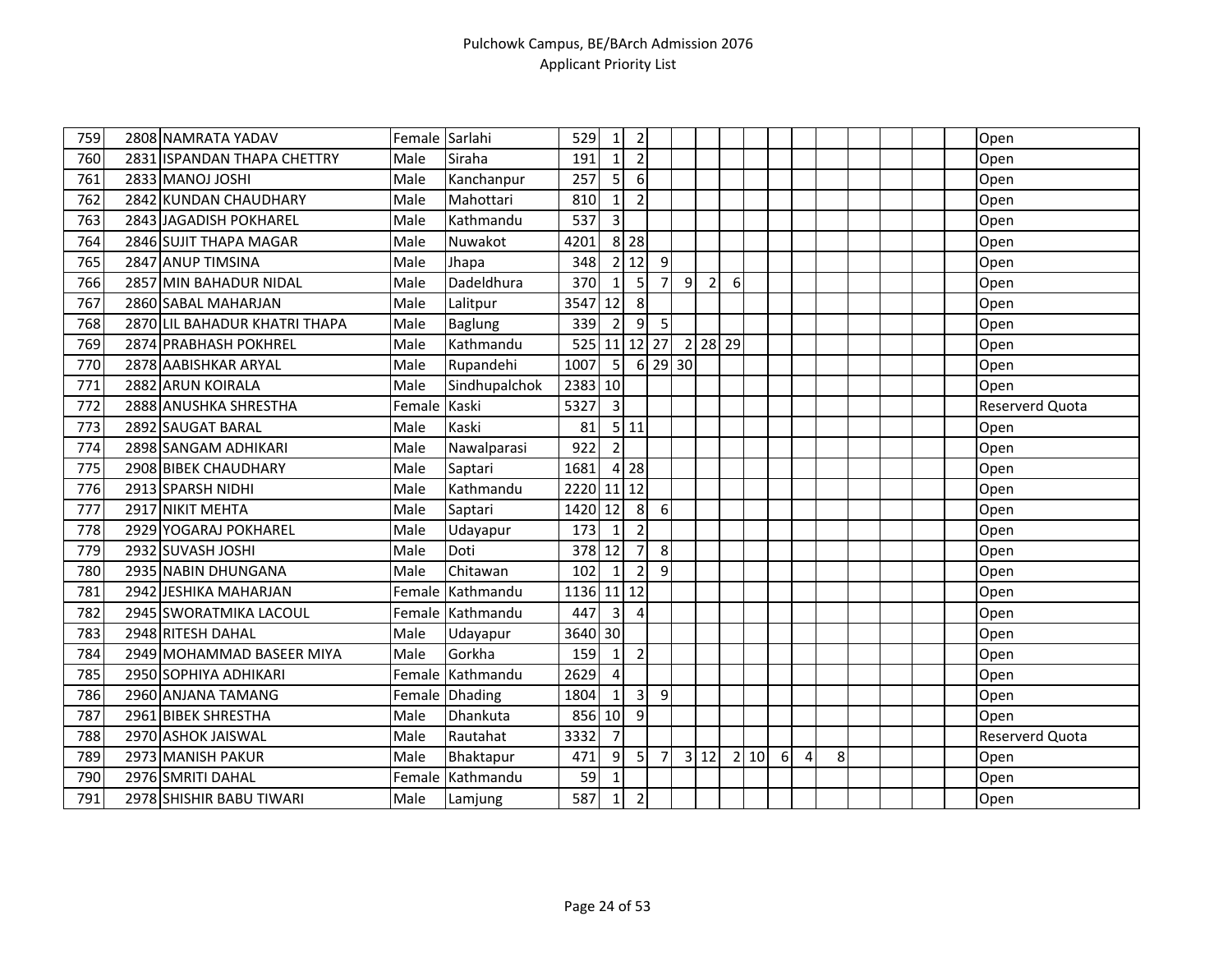| 792 | 2985 ANURAJ GAUTAM          | Male   | Makwanpur      | 499        | $\overline{3}$          | $\overline{\mathbf{4}}$ | $\overline{2}$ |      |   |         |                 |   |  |  |  | Open                   |
|-----|-----------------------------|--------|----------------|------------|-------------------------|-------------------------|----------------|------|---|---------|-----------------|---|--|--|--|------------------------|
| 793 | 3003 GAURAV RAJ PANDEY      | Male   | Rautahat       | 3596       | $\overline{2}$          | $6\phantom{1}$          |                |      |   |         |                 |   |  |  |  | Open                   |
| 794 | 3006 NABIN DEVKOTA          | Male   | <b>Bhojpur</b> | 626        | $\mathbf{1}$            |                         | $2$ 12         |      |   |         |                 |   |  |  |  | Open                   |
| 795 | 3007 SUSMITA G.C.           | Female | Nawalparasi    | 702        | $\overline{2}$          | 3                       |                |      |   |         |                 |   |  |  |  | Open                   |
| 796 | 3011 RAM NARESH MAHATO      | Male   | <b>Bara</b>    | 921        |                         | 27 28                   |                |      |   |         |                 |   |  |  |  | Open                   |
| 797 | 3013 SANKET MUDBHARI        | Male   | Rupandehi      | 760        | $\overline{2}$          |                         |                |      |   |         |                 |   |  |  |  | Open                   |
| 798 | 3023 AAYUSH DAHAL           | Male   | Kathmandu      | 1821       |                         | $12$   28               |                |      |   |         |                 |   |  |  |  | Open                   |
| 799 | 3033 SUBAS ADHIKARI         | Male   | Parbat         | 239        | $11$ 12                 |                         |                |      |   |         |                 |   |  |  |  | Open                   |
| 800 | 3042 BIKASH BHANDARI        | Male   | Kaski          | 85         | $\mathbf{1}$            |                         |                |      |   |         |                 |   |  |  |  | Open                   |
| 801 | 3046 SWETA SHRESTHA         | Female | Kathmandu      | 3377       | $\mathbf{1}$            | $\overline{2}$          | $\overline{3}$ | 4    |   |         |                 |   |  |  |  | Open                   |
| 802 | 3048 SANJAY CHAUDHARY       | Male   | Dang           | 4903       | $\mathbf{1}$            | 5                       |                |      |   |         |                 |   |  |  |  | Reserverd Quota        |
| 803 | 3049 KRISHNA B.K            | Male   | Dolpa          | 1306       | $\overline{4}$          | 6                       |                |      |   |         |                 |   |  |  |  | Open                   |
| 804 | 3059 PRAJWAL KUMAR PANDEY   | Male   | Rupandehi      | 290        |                         | $11$ 12                 |                |      |   |         |                 |   |  |  |  | Open                   |
| 805 | 3071 MAHESH KHANAL          | Male   | Arghakhanchi   | 27         | $\mathbf{1}$            |                         |                |      |   |         |                 |   |  |  |  | Open                   |
| 806 | 3084 RIYA KADEL             | Female | Ramechhap      | 1661       | $\overline{2}$          |                         |                |      |   |         |                 |   |  |  |  | Open                   |
| 807 | 3091 NIRMAL KUMAR PANDIT    | Male   | Sarlahi        | 1832       |                         | $6 \overline{27}$       |                |      |   |         |                 |   |  |  |  | Open                   |
| 808 | 3091 NIRMAL KUMAR PANDIT    | Male   | Sarlahi        | 1832       | $1\overline{ }$         | 5                       |                |      |   |         |                 |   |  |  |  | Reserverd Quota        |
| 809 | 3093 SWASTIK SHRESTHA       | Male   | Chitawan       | 570        | $\overline{2}$          | 8                       |                |      |   |         |                 |   |  |  |  | Open                   |
| 810 | 3099 RAPHI MAHARJAN         | Female | Lalitpur       | 2575       | $\overline{4}$          |                         |                |      |   |         |                 |   |  |  |  | Open                   |
| 811 | 3102 ASISH KHANAL           | Male   | Terhathum      | 5054       | $\overline{2}$          | 8                       |                |      |   |         |                 |   |  |  |  | Open                   |
| 812 | 3117 GANESH SAPKOTA         | Male   | Udayapur       | 496        | $\overline{7}$          | 5 <sub>l</sub>          |                | 8 10 | 6 |         |                 |   |  |  |  | Open                   |
| 813 | 3125 MONIKA MANDAL          | Female | Dhanusha       | 3786       | $\overline{\mathbf{3}}$ | $\overline{4}$          | $\mathbf{1}$   |      |   | 2 11 12 | $5\overline{)}$ | 6 |  |  |  | Open                   |
| 814 | 3127 LOKESH SHRESTHA        | Male   | Chitawan       | 1029       | $\mathbf{1}$            |                         |                |      |   |         |                 |   |  |  |  | <b>IOE Staff</b>       |
| 815 | 3127 LOKESH SHRESTHA        | Male   | Chitawan       | 1029       | $1\vert$                | $\overline{2}$          |                |      |   |         |                 |   |  |  |  | Open                   |
| 816 | 3127 LOKESH SHRESTHA        | Male   | Chitawan       | 1029       | $\mathbf{1}$            |                         |                |      |   |         |                 |   |  |  |  | Reserverd Quota        |
| 817 | 3129 PRABHAT KARNA          | Male   | Saptari        | 1066 11 12 |                         |                         |                |      |   |         |                 |   |  |  |  | Open                   |
| 818 | 3132 DIBAS THAKURI          | Male   | Kavrepalanchok | 117        | 11                      | $\mathbf{1}$            |                |      |   |         |                 |   |  |  |  | Open                   |
| 819 | 3134 BIDHAN GHIMIRE         | Male   | Nawalparasi    | 255        |                         | $1 \overline{)12}$      | $\overline{2}$ |      |   |         |                 |   |  |  |  | Open                   |
| 820 | 3136 SANDEEP KUMAR KUSHWAHA | Male   | Rautahat       | 5235       | $\mathbf{1}$            |                         |                |      |   |         |                 |   |  |  |  | <b>Reserverd Quota</b> |
| 821 | 3144 ABINASH BHANDARI       | Male   | Myagdi         | 492        | 5 <sup>1</sup>          | $\boldsymbol{6}$        |                |      |   |         |                 |   |  |  |  | Open                   |
| 822 | 3145 MUSKAN PRADHAN         | Female | Kathmandu      | 3901       | 12                      |                         |                |      |   |         |                 |   |  |  |  | Open                   |
| 823 | 3146 SUYOJ SHRESTHA         | Male   | Tanahun        | 654        | $\mathbf{1}$            | $\overline{2}$          |                |      |   |         |                 |   |  |  |  | Open                   |
| 824 | 3154 AASHISH BHATT          | Male   | Kailali        | 1282 12    |                         | 8                       |                |      |   |         |                 |   |  |  |  | Open                   |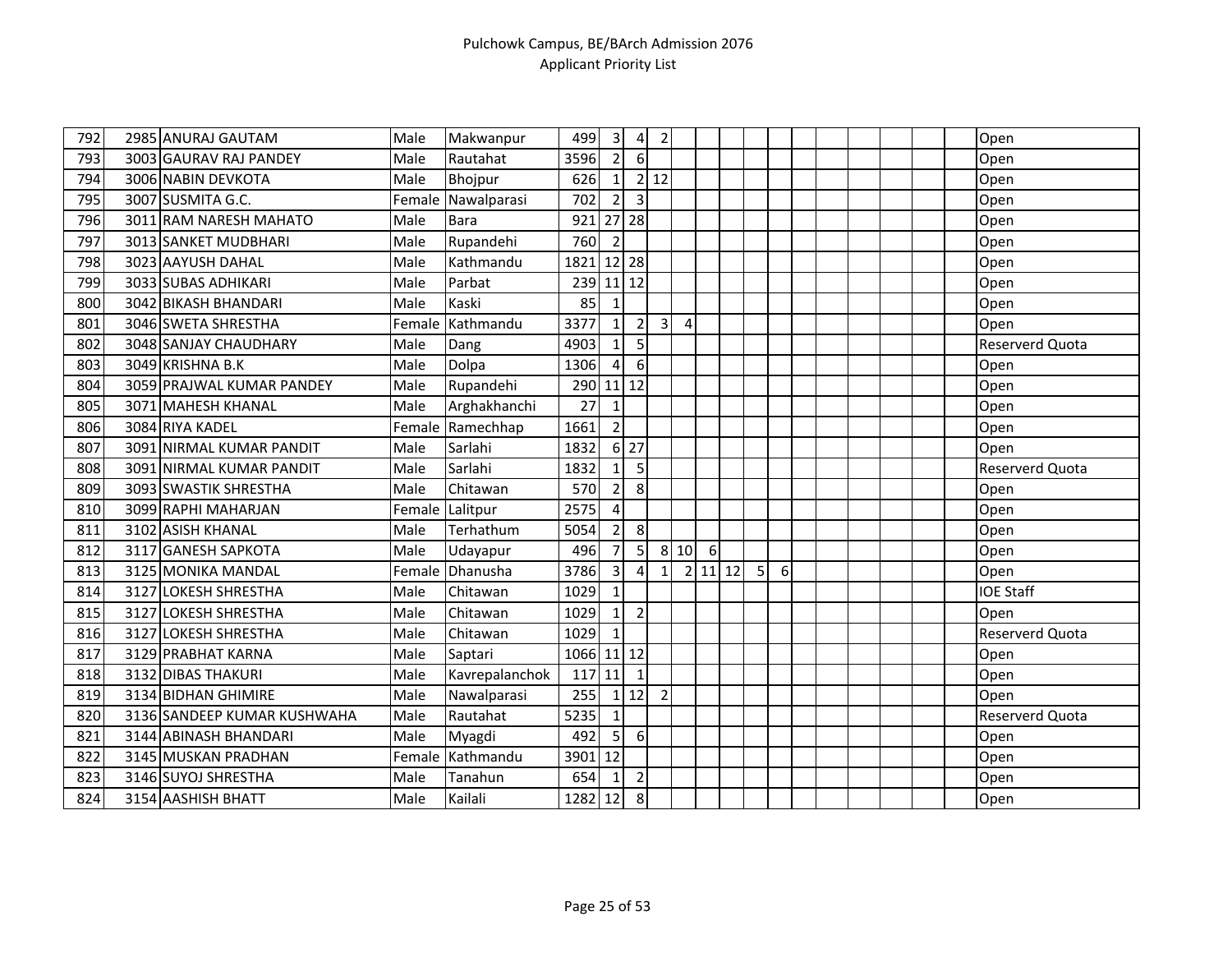| 825 | 3160 SUJAN GURUNG         | Male          | <b>Dhading</b>   | 1619 10 |                         |                         |                |            |      |  |  |  |  | Open                   |
|-----|---------------------------|---------------|------------------|---------|-------------------------|-------------------------|----------------|------------|------|--|--|--|--|------------------------|
| 826 | 3163 SATISH CHAND KEWAT   | Male          | Nawalparasi      | 523     | 12                      | $\overline{\mathsf{S}}$ |                | 6 30       |      |  |  |  |  | Open                   |
| 827 | 3167 SANTOSH KAPRI        | Male          | Gorkha           | 812     | 12                      |                         | 610            |            |      |  |  |  |  | Open                   |
| 828 | 3193 ASMITA SINGH         | Female Siraha |                  | 1995    | 4                       |                         |                |            |      |  |  |  |  | Open                   |
| 829 | 3199 ROSHAN BAHADUR SAUD  | Male          | Achham           | 5114    | 1                       |                         |                |            |      |  |  |  |  | <b>Reserverd Quota</b> |
| 830 | 3208 SMRITI DHUNGANA      | Female Kaski  |                  | 1394    | $1\vert$                | 2                       | 5              | $\sqrt{6}$ |      |  |  |  |  | Open                   |
| 831 | 3211 KUMUD SHRESTHA       |               | Female Kathmandu | 3039 12 |                         |                         |                |            |      |  |  |  |  | Open                   |
| 832 | 3213 KRISHBIN PAUDEL      | Male          | Kathmandu        | 217     | 11                      |                         | 712            | 8          | 9 10 |  |  |  |  | Open                   |
| 833 | 3220 ANISH ADHIKARI       | Male          | <b>Bara</b>      | 1932 30 |                         |                         |                |            |      |  |  |  |  | Open                   |
| 834 | 3220 ANISH ADHIKARI       | Male          | Bara             | 1932    | $\mathbf{1}$            |                         |                |            |      |  |  |  |  | Reserverd Quota        |
| 835 | 3224 JAGADISH SHRESTHA    | Male          | Kathmandu        | 864     | 12                      |                         |                |            |      |  |  |  |  | Open                   |
| 836 | 3232 PREETI SHRESTHA      | Female        | Kathmandu        | 2857    | $\overline{\mathbf{4}}$ |                         |                |            |      |  |  |  |  | Open                   |
| 837 | 3234 BINAYA DHAKAL        | Male          | Tanahun          | 564     | 7                       | 8                       |                |            |      |  |  |  |  | Open                   |
| 838 | 3247 SABINA GHIMIRE       | Female Kaski  |                  | 477     | $\mathbf{1}$            | $\overline{2}$          |                |            |      |  |  |  |  | Open                   |
| 839 | 3250 RASIQUE JIREL        | Male          | Dolakha          | 717     | $\overline{2}$          |                         |                |            |      |  |  |  |  | Open                   |
| 840 | 3253 BHASKAR PANT         | Male          | Baitadi          | 340     | $\overline{2}$          | $\overline{5}$          | $\overline{7}$ |            |      |  |  |  |  | Open                   |
| 841 | 3256 AAYUSH GAUTAM        | Male          | Ramechhap        | 2177    | 12                      |                         |                |            |      |  |  |  |  | Open                   |
| 842 | 3257 AVINASH KUMAR SAH    | Male          | Mahottari        | 187     | 5 <sup>1</sup>          | $1\vert$                | $\overline{2}$ |            |      |  |  |  |  | Open                   |
| 843 | 3258 ASHWINI MANDAL       | Male          | Dhanusha         | 233     |                         | $11$   12               | $\overline{7}$ | 8          |      |  |  |  |  | Open                   |
| 844 | 3260 ABHISHEK SHARMA      | Male          | Morang           | 992     | 11                      |                         |                |            |      |  |  |  |  | Open                   |
| 845 | 3273 SUJAL KOIRALA        | Male          | Syangja          | 109     | $\mathbf{1}$            | $\overline{2}$          |                |            |      |  |  |  |  | Open                   |
| 846 | 3276 TRIPTI SHARMA        |               | Female Kathmandu | 383     | $\overline{7}$          |                         | 8 27           |            |      |  |  |  |  | Open                   |
| 847 | 3277 PRASAMSHA DOTEL      |               | Female Nuwakot   | 1248    | $6 \mid$                | 12                      | 8              |            |      |  |  |  |  | Open                   |
| 848 | 3280 LAZIO KHADKA         | Male          | Sunsari          | 386     |                         | 9 10 27                 |                |            |      |  |  |  |  | Open                   |
| 849 | 3281 DEEPAK YADAV         | Male          | Saptari          | 747     | $\overline{2}$          |                         |                |            |      |  |  |  |  | Open                   |
| 850 | 3290 ROHAN SEDHAI         | Male          | Kavrepalanchok   | 140     | $1\vert$                | 9                       | $\overline{2}$ |            |      |  |  |  |  | Open                   |
| 851 | 3291 SANJAYA NEPALI       | Male          | Gorkha           | 569     | $10$ 12                 |                         |                |            |      |  |  |  |  | Open                   |
| 852 | 3299 SWARNA JANG MADEN    | Male          | Taplejung        | 3790 12 |                         |                         |                |            |      |  |  |  |  | Open                   |
| 853 | 3301 SANTOSH SHRESTHA     | Male          | Lamjung          | 1048    | $\overline{2}$          | $\overline{3}$          |                |            |      |  |  |  |  | Open                   |
| 854 | 3303 AISHWARYA RAJ        |               | Female Rautahat  | 2844    | $\overline{2}$          |                         |                |            |      |  |  |  |  | Open                   |
| 855 | 3310 PRAJITA SHRESTHA     |               | Female Ramechhap | 372     | $\mathbf{1}$            | $\mathbf{2}$            | 3              | 4          |      |  |  |  |  | Open                   |
| 856 | 3316 KRISHNA KUMAR BOHARA | Male          | Kailali          | 343     | $\overline{2}$          |                         |                |            |      |  |  |  |  | Open                   |
| 857 | 3326 SURAJ NIROULA        | Male          | Morang           |         | 170 11 12               |                         | $\mathbf{1}$   |            |      |  |  |  |  | Open                   |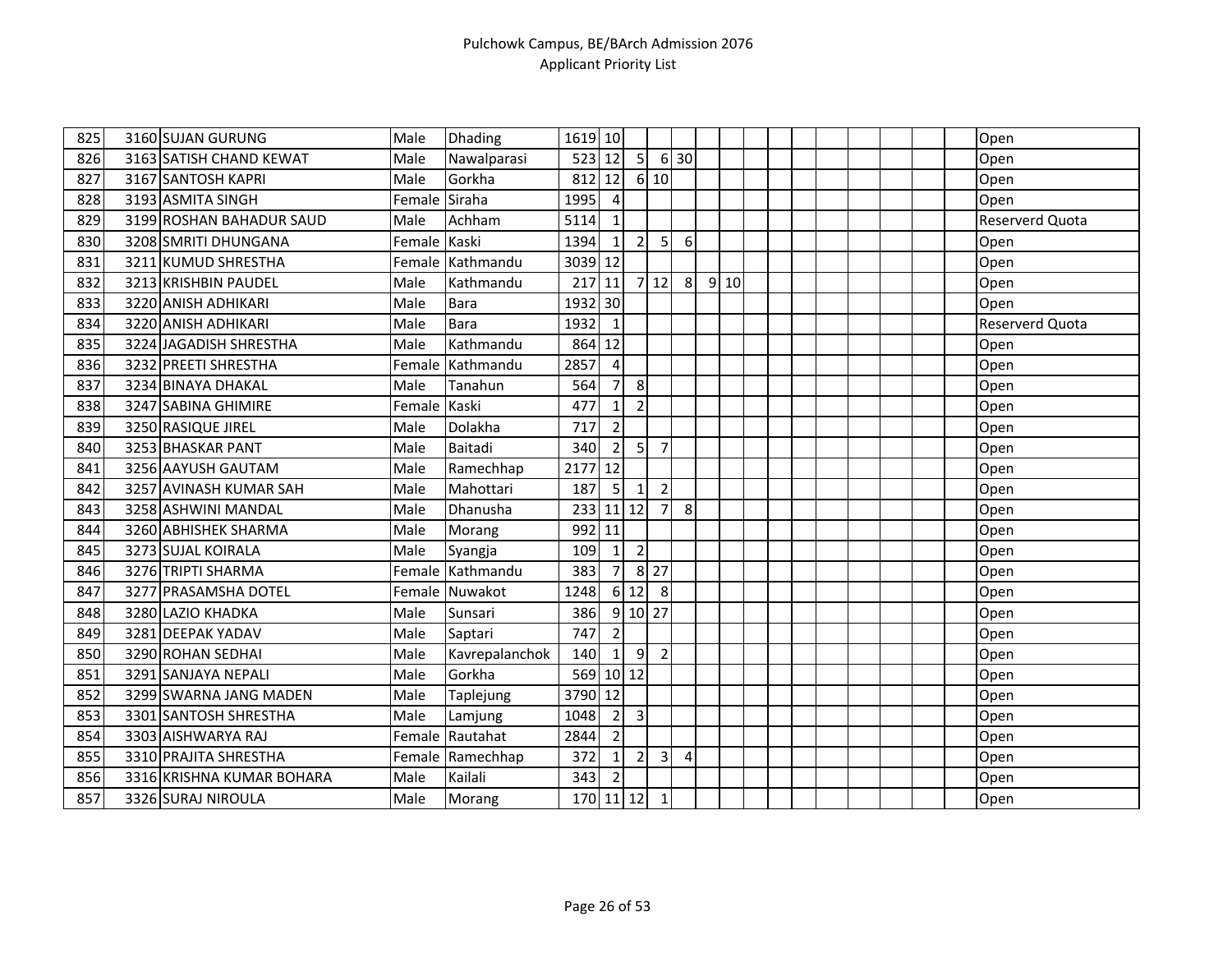| 858 | 3331 BIBHUSHAN PANDEY    | Male           | Taplejung            | 2539    | $\overline{4}$   |                  |                |                |                |                |              |                |   |   |              |    |    | Open            |
|-----|--------------------------|----------------|----------------------|---------|------------------|------------------|----------------|----------------|----------------|----------------|--------------|----------------|---|---|--------------|----|----|-----------------|
| 859 | 3336 PUJA SILWAL         |                | Female Sindhupalchok | 1792    |                  | 27 28 12         |                |                |                |                |              |                |   |   |              |    |    | Open            |
| 860 | 3337 BIJAY RAJ MARASINI  | Male           | Gulmi                | 33      | $1\vert$         |                  |                |                |                |                |              |                |   |   |              |    |    | Open            |
| 861 | 3338 SRIJANA HAMAL       | Female Parbat  |                      | 1296    |                  | $2$   27         |                |                |                |                |              |                |   |   |              |    |    | Open            |
| 862 | 3341 PRAJWAL BISTA       | Male           | Gulmi                | 70      | $11$ 12          |                  |                |                |                |                |              |                |   |   |              |    |    | Open            |
| 863 | 3351 AASHISH MAHATO      | Male           | Dhanusha             | 1834    | 28               |                  |                |                |                |                |              |                |   |   |              |    |    | Open            |
| 864 | 3358 RANISH KARN         | Male           | Dhanusha             | 1226    | 6                | 3 <sup>1</sup>   | 4              |                |                |                |              |                |   |   |              |    |    | Open            |
| 865 | 3359 KAMAL BISWAKARMA    | Male           | Sunsari              | 84      | $\mathbf{1}$     |                  |                |                |                |                |              |                |   |   |              |    |    | Open            |
| 866 | 3370 SANJIT KUMAR SAH    | Male           | Sarlahi              | 620     | $1\vert$         | $\overline{5}$   |                |                |                |                |              |                |   |   |              |    |    | Reserverd Quota |
| 867 | 3371 AVIRAL SHARMA       | Male           | Kathmandu            | 20      | $\mathbf{1}$     |                  |                |                |                |                |              |                |   |   |              |    |    | Open            |
| 868 | 3377 AAYUSHA MALLA       | Female         | Makwanpur            | 3744    | 28               | $\overline{4}$   |                |                |                |                |              |                |   |   |              |    |    | Open            |
| 869 | 3380 RAMU KANDEL         | Male           | Dang                 | 287     | 9                |                  | 110            | $\overline{2}$ |                |                |              |                |   |   |              |    |    | Open            |
| 870 | 3382 SANSKRITII RIMAL    | Female Sunsari |                      | 1305    | $\overline{4}$   |                  |                |                |                |                |              |                |   |   |              |    |    | Open            |
| 871 | 3388 RAJNISH BARAL       | Male           | Kathmandu            | 1399    | 11               |                  |                |                |                |                |              |                |   |   |              |    |    | Open            |
| 872 | 3392 SHEETAL SHIVAKOTI   |                | Female Dolakha       | 1719    |                  | 27 28            | 5              | 6 <sup>1</sup> | 29             | 30             | $\mathbf{1}$ | $\overline{2}$ | 7 | 8 | $\mathsf{q}$ | 10 | 11 | 12 Open         |
| 873 | 3397 MUNA ALE            |                | Female Tanahun       | 2961    | 4                |                  |                |                |                |                |              |                |   |   |              |    |    | Open            |
| 874 | 3399 AMAN SINGH          | Male           | Sarlahi              | 485     | $\overline{5}$   | 6                | $\overline{2}$ |                |                |                |              |                |   |   |              |    |    | Open            |
| 875 | 3400 RABINA SHRESTHA     |                | Female Dhading       | 946     | $\overline{2}$   | $\mathbf{1}$     |                |                |                |                |              |                |   |   |              |    |    | Open            |
| 876 | 3409 SHIRAPA MASKEY      |                | Female Kathmandu     | 4995    | $\overline{2}$   | $\mathbf{1}$     |                |                |                |                |              |                |   |   |              |    |    | Open            |
| 877 | 3410 LUMINA MANANDHAR    |                | Female Kathmandu     | 2214    | 4                |                  |                |                |                |                |              |                |   |   |              |    |    | Open            |
| 878 | 3412 SANDIP ADHIKARI     | Male           | Myagdi               | 330     | $12$ 27          |                  |                |                | $9$ 28         | $\overline{2}$ |              | 710            |   |   |              |    |    | Open            |
| 879 | 3418 SAURAV SHAH         | Male           | Sarlahi              | 533     | 5 <sub>l</sub>   | $6 \overline{6}$ | $\mathbf 1$    | $\overline{2}$ | $\overline{7}$ | 8              |              | 9 10           |   |   |              |    |    | Open            |
| 880 | 3421 YOJANA LAMICHHANE   | Female         | Nuwakot              | 3073    | 10               | 8                |                |                |                |                |              |                |   |   |              |    |    | Open            |
| 881 | 3442 SUJAN GAIHRE        | Male           | Nawalparasi          | 487     | $\overline{7}$   |                  | $5$   29       |                | 8 10           | 6              |              |                |   |   |              |    |    | Open            |
| 882 | 3451 ROHIT KUMAR SAH     | Male           | Mahottari            | 1465 11 |                  |                  |                |                |                |                |              |                |   |   |              |    |    | Reserverd Quota |
| 883 | 3456 PRAJESH SHRESTHA    | Male           | Morang               | 421     | 12               |                  |                |                |                |                |              |                |   |   |              |    |    | Open            |
| 884 | 3465 KRIPESH PATHAK      | Male           | Makwanpur            | 782     | $\boldsymbol{6}$ |                  |                |                |                |                |              |                |   |   |              |    |    | Open            |
| 885 | 3468 SUSHAN KUNWAR       | Male           | Lalitpur             | 969     | 12               |                  |                |                |                |                |              |                |   |   |              |    |    | Open            |
| 886 | 3470 DIWAKAR TIMILSINA   | Male           | Bhaktapur            | 571     | $\overline{2}$   |                  |                |                |                |                |              |                |   |   |              |    |    | Open            |
| 887 | 3472 AASHISH PANDEY      | Male           | Kavrepalanchok       | 4449    | 28               |                  |                |                |                |                |              |                |   |   |              |    |    | Open            |
| 888 | 3474 SAMIR GHIMIRE       | Male           | Lamjung              | 566     | 1                | $\overline{2}$   |                |                |                |                |              |                |   |   |              |    |    | Open            |
| 889 | 3478 SUJATA CHAUDHARY    | Female         | Dang                 | 522     | $\mathbf{1}$     |                  | $2$ 12         | $\overline{7}$ |                |                |              |                |   |   |              |    |    | Open            |
| 890 | 3485 SHREE KRISHNA YADAV | Male           | Dhanusha             | 1436 30 |                  |                  |                |                |                |                |              |                |   |   |              |    |    | Open            |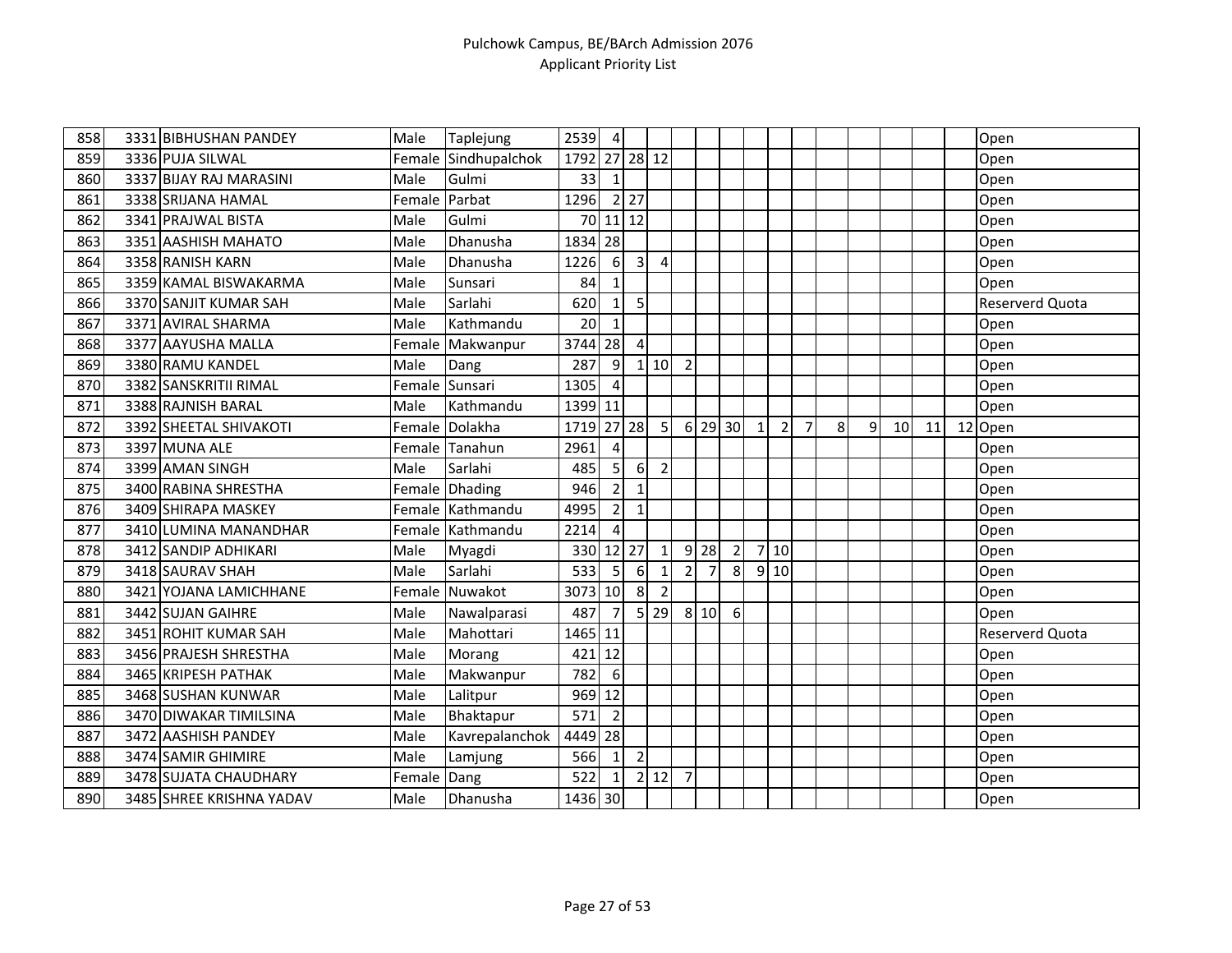| 891 | 3487 NIRAV SAPKOTA         | Male           | Chitawan         | 1096 11 12    |                         |                         | $\overline{7}$ | 8              |                |   |  |  |  |  | Open             |
|-----|----------------------------|----------------|------------------|---------------|-------------------------|-------------------------|----------------|----------------|----------------|---|--|--|--|--|------------------|
| 892 | 3490 ANISH BHUSAL          | Male           | Kapilbastu       | 731           | $\overline{2}$          |                         |                |                |                |   |  |  |  |  | Open             |
| 893 | 3499 PRASHANT KARN         | Male           | Dhanusha         | 402 11        |                         |                         | 712            | 8              | 5 <sup>1</sup> | 6 |  |  |  |  | Open             |
| 894 | 3500 RITIKA BHANDARI       | Female         | Tanahun          | 1212          | 12                      |                         |                |                |                |   |  |  |  |  | Open             |
| 895 | 3505 BIBEK PARIYAR         | Male           | Tanahun          | 401           | $\overline{7}$          |                         | 8 1 2          |                |                |   |  |  |  |  | Open             |
| 896 | 3512 KUSUM RAYAMAJHI       |                | Female Rupandehi | 2084          |                         | $27$ 28                 |                |                |                |   |  |  |  |  | Open             |
| 897 | 3516 AAYUSH JHA            | Male           | Dhanusha         | 1097 27 28 12 |                         |                         |                | $\overline{7}$ | 8 <sup>1</sup> |   |  |  |  |  | Open             |
| 898 | 3520 SANKAR KUMAR YADAV    | Male           | Saptari          | 631           | $\mathbf{1}$            | $\overline{2}$          |                | $9$   11       |                |   |  |  |  |  | Open             |
| 899 | 3530 MAHIMA DHAKAL         |                | Female Rupandehi | 128           | 11                      | $\mathbf{1}$            |                |                |                |   |  |  |  |  | Open             |
| 900 | 3538 MOHAMMAD DANISH       | Male           | Kathmandu        | 3644          | $\overline{2}$          |                         |                |                |                |   |  |  |  |  | Open             |
| 901 | 3538 MOHAMMAD DANISH       | Male           | Kathmandu        | 3644          | $\mathbf{1}$            |                         |                |                |                |   |  |  |  |  | Reserverd Quota  |
| 902 | 3539 ABISHA SHAKYA         | Female         | Kathmandu        | 473           | $\mathbf{1}$            | $\overline{2}$          |                |                |                |   |  |  |  |  | Open             |
| 903 | 3541 ADITYA KHADKA         | Male           | Pyuthan          | 1285          |                         | $8$ 28                  |                |                |                |   |  |  |  |  | Open             |
| 904 | 3544 NISHANT UPRETY        | Male           | Jhapa            | 397           | 12                      |                         |                |                |                |   |  |  |  |  | Open             |
| 905 | 3569 PUSHAN POKHREL        | Male           | Rupandehi        | 1693          | 8                       | $\overline{2}$          |                |                |                |   |  |  |  |  | Open             |
| 906 | 3575 DENISH THAPA          | Male           | Morang           | 1204          | 10                      |                         |                |                |                |   |  |  |  |  | Open             |
| 907 | 3576 AYUSH PARAJULI        | Male           | Kaski            | 515           | 11                      |                         |                |                |                |   |  |  |  |  | <b>IOE Staff</b> |
| 908 | 3581 YUDIP PAUDEL          | Male           | Surkhet          | 1165          | $\overline{7}$          | 8                       |                |                |                |   |  |  |  |  | Open             |
| 909 | 3584 BIBEK KOIRALA         | Male           | Kaski            | 2224          | $\overline{4}$          |                         |                |                |                |   |  |  |  |  | Open             |
| 910 | 3589 SRESTA SHARMA         | Female         | Kathmandu        | 1914          | 4                       |                         |                |                |                |   |  |  |  |  | Open             |
| 911 | 3593 RAVI KUMAR THAKUR     | Male           | Lalitpur         | 1237          | $\overline{2}$          |                         |                |                |                |   |  |  |  |  | Open             |
| 912 | 3594 AAYUSH ACHARYA        | Male           | Lalitpur         | 1300          |                         | $2$ 12                  |                |                |                |   |  |  |  |  | Open             |
| 913 | 3596 MADAN BOHARA          | Male           | Kanchanpur       | 407           | $\overline{5}$          | $6\phantom{1}6$         |                |                |                |   |  |  |  |  | Open             |
| 914 | 3614 SURAKSHYA MAINALI     | Female         | Kavrepalanchok   | 1550          | $\overline{\mathbf{3}}$ | $\overline{4}$          |                |                |                |   |  |  |  |  | Open             |
| 915 | 3617 BIBEK KUMAR SINGH     | Male           | Parsa            | 2428          | 30                      | 6                       | 8 <sup>°</sup> |                |                |   |  |  |  |  | Open             |
| 916 | 3619 BIKRANT BIDARI        | Male           | Makwanpur        | 435 11 12     |                         |                         |                |                |                |   |  |  |  |  | Open             |
| 917 | 3621 SHREYA GURUNG         | Female Kaski   |                  | 595           | $\overline{\mathbf{3}}$ | 4                       | 5 <sub>l</sub> | 6              |                |   |  |  |  |  | Open             |
| 918 | 3630 PRAKRIJ SHRESTHA      | Male           | Lalitpur         | 2145          | $\overline{a}$          |                         |                |                |                |   |  |  |  |  | Open             |
| 919 | 3633 GUDDU PRASAD JAISAWAL | Male           | Nawalparasi      | 1046 10       |                         |                         |                |                |                |   |  |  |  |  | Open             |
| 920 | 3642 PRACHI KUMARI SINGH   | Female Saptari |                  | 1845          | $\overline{\mathbf{3}}$ | $\overline{\mathbf{4}}$ |                |                |                |   |  |  |  |  | Open             |
| 921 | 3646 SATYA SANDESH BYANJU  | Male           | Bhaktapur        | 6973 12       |                         |                         |                |                |                |   |  |  |  |  | Open             |
| 922 | 3650 AAYAM DHAKAL          | Male           | Kathmandu        | 1547          |                         | 10 30                   | 6              |                |                |   |  |  |  |  | Open             |
| 923 | 3655 SATYAM GHIMIRE        | Male           | Nawalparasi      | 966           | $\overline{7}$          | 8                       |                |                |                |   |  |  |  |  | Open             |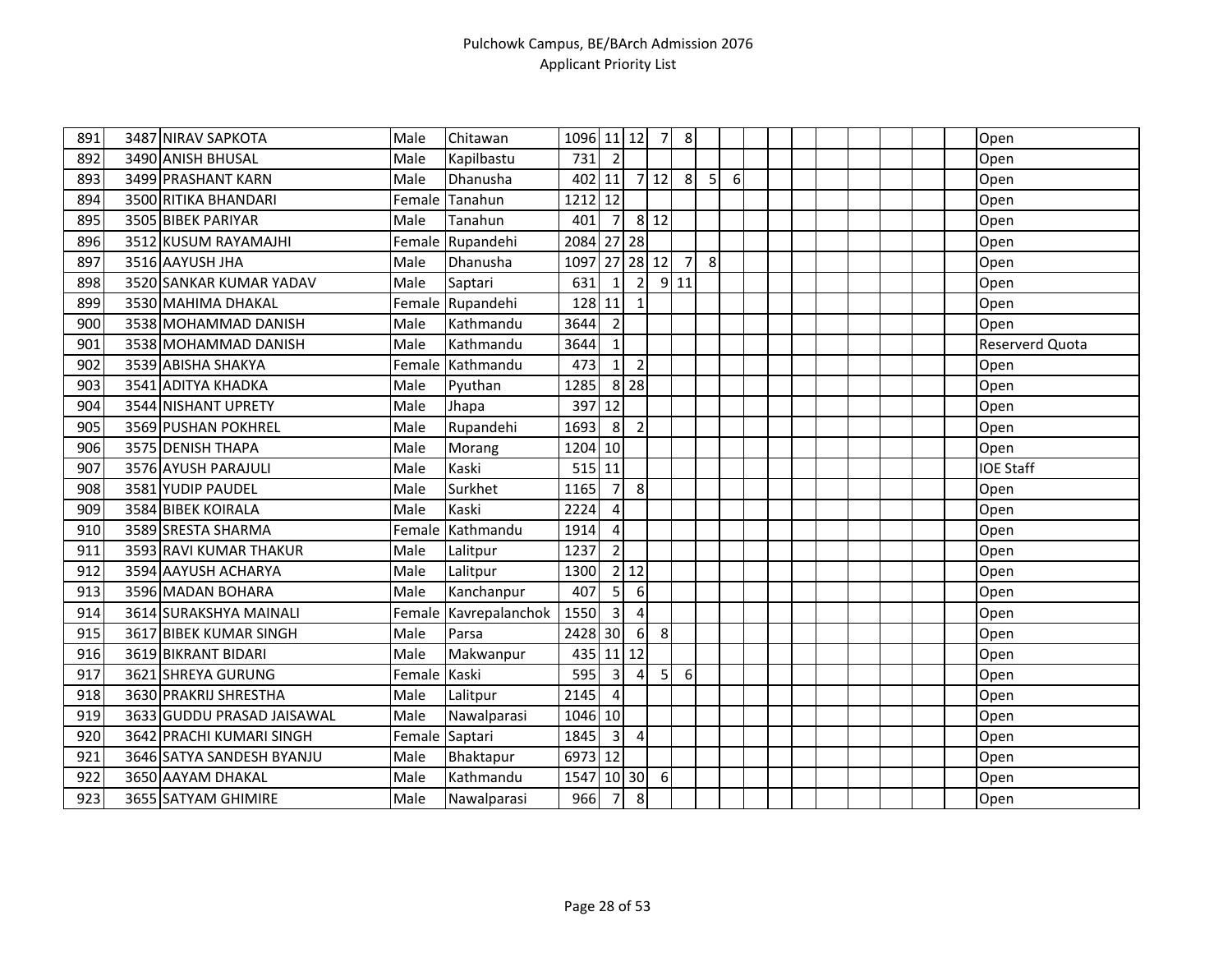| 924 | 3656 ASHMIT TIMSINA     | Male         | Kathmandu         | 823        |                         | $27$ 28        | 8                  |                         | 6 10 |                |       |   |    |  |  | Open |
|-----|-------------------------|--------------|-------------------|------------|-------------------------|----------------|--------------------|-------------------------|------|----------------|-------|---|----|--|--|------|
| 925 | 3662 AMRIT BHATTA       | Male         | Chitawan          | 678        | $6 \mid$                |                |                    |                         |      |                |       |   |    |  |  | Open |
| 926 | 3663 PRASHANT BIST      | Male         | Kanchanpur        | 77         | 1 <sup>1</sup>          | $\overline{2}$ |                    |                         |      |                |       |   |    |  |  | Open |
| 927 | 3670 KASU MALLA THAKURI | Female       | <b>Dhading</b>    | 2363       |                         | 6 29 30        |                    | 4                       |      |                |       |   |    |  |  | Open |
| 928 | 3683 SANTOSH SUBEDI     | Male         | Kaski             | 650        | $\overline{2}$          |                |                    |                         |      |                |       |   |    |  |  | Open |
| 929 | 3693 SUDEEP KAUCHA      | Male         | Gulmi             | 452        |                         | $11$ 12        |                    |                         |      |                |       |   |    |  |  | Open |
| 930 | 3694 ASIAN CHUDALI      | Male         | Rupandehi         | 92         | $1\vert$                | $\overline{2}$ |                    |                         |      |                |       |   |    |  |  | Open |
| 931 | 3709 ADITYA RAJ PANDEY  | Male         | Kathmandu         | 183 11     |                         | 7 <sup>1</sup> | 9                  | $\mathbf{1}$            |      |                |       |   |    |  |  | Open |
| 932 | 3714 HEMANT BHATTA      | Male         | Kailali           | 971 28     |                         |                |                    |                         |      |                |       |   |    |  |  | Open |
| 933 | 3715 NIRAJAN KHADKA     | Male         | Baglung           | 1358 11 12 |                         |                |                    |                         |      |                |       |   |    |  |  | Open |
| 934 | 3742 SABIGYA POKHAREL   | Female Kaski |                   | 605 12     |                         | $\overline{2}$ |                    |                         |      |                |       |   |    |  |  | Open |
| 935 | 3744 RAJIN THAPA        | Male         | Kathmandu         | 181        | 11                      |                | $1 \overline{)12}$ | $\overline{2}$          | 5    | $\overline{7}$ |       |   |    |  |  | Open |
| 936 | 3746 PRABESH K.C        | Male         | Dang              | 659        | $\overline{2}$          |                |                    |                         |      |                |       |   |    |  |  | Open |
| 937 | 3752 SAROJ ADHIKARI     | Male         | Syangja           | 417        | $\overline{2}$          |                |                    |                         |      |                |       |   |    |  |  | Open |
| 938 | 3753 SUCHANA SHARMA     |              | Female Baglung    | 4145       | $\sqrt{4}$              | $\overline{2}$ |                    |                         |      |                |       |   |    |  |  | Open |
| 939 | 3754 REJINA ADHIKARI    |              | Female Lamjung    | 1542       | 4                       | $\overline{2}$ |                    |                         |      |                |       |   |    |  |  | Open |
| 940 | 3766 ROSHAN POKHAREL    | Male         | Dolakha           | 709        | 12                      | $\overline{7}$ |                    | $5$   27                |      |                |       |   |    |  |  | Open |
| 941 | 3767 STELA SHRESTHA     |              | Female Lalitpur   | 1844       | $\overline{4}$          | $\overline{2}$ |                    |                         |      |                |       |   |    |  |  | Open |
| 942 | 3769 APEKSHA GHIMIRE    |              | Female Chitawan   | 1178       | 6                       | $\overline{2}$ |                    |                         |      |                |       |   |    |  |  | Open |
| 943 | 3771 AAKARSHAN PRADHAN  | Male         | Lalitpur          | 2500 28    |                         |                |                    |                         |      |                |       |   |    |  |  | Open |
| 944 | 3777 SIRJANA BHATTA     |              | Female Kanchanpur | 750        | 12                      | 7 <sup>1</sup> | 8                  |                         |      |                |       |   |    |  |  | Open |
| 945 | 3786 TULA RAM BASNET    | Male         | Dang              | 690 10     |                         |                |                    |                         |      |                |       |   |    |  |  | Open |
| 946 | 3793 PRATIMA SHRESTHA   |              | Female Syangja    | 2032       | 4                       |                |                    |                         |      |                |       |   |    |  |  | Open |
| 947 | 3801 AYUSH KARKI        | Male         | Siraha            | 332        | $1\vert$                | 7 <sup>1</sup> |                    | $2$ 12                  | 8    |                |       |   |    |  |  | Open |
| 948 | 3803 BISHAL RIJAL       | Male         | Dhading           | 609        | 12                      |                |                    |                         |      |                |       |   |    |  |  | Open |
| 949 | 3809 ROSHANI SHRESTHA   | Female       | Kathmandu         | 2423       | $\overline{4}$          |                |                    |                         |      |                |       |   |    |  |  | Open |
| 950 | 3813 PRABIGYA ACHARYA   | Male         | Kathmandu         | 254        |                         | $11$   $12$    | $\overline{7}$     | 8                       |      |                |       |   |    |  |  | Open |
| 951 | 3816 AMIT RAJ PANT      | Male         | Baitadi           | 590        |                         | 27 11 12       |                    | $\overline{7}$          | 8    | 9              |       |   |    |  |  | Open |
| 952 | 3828 SALONI KHADKA      | Female       | Jhapa             | 107        | $\overline{\mathbf{3}}$ |                |                    | $4 \mid 11 \mid 12$     |      |                |       |   |    |  |  | Open |
| 953 | 3830 NIKESH KHATIWADA   | Male         | Sunsari           | 209        | $1\vert$                | $\overline{2}$ |                    |                         |      |                |       |   |    |  |  | Open |
| 954 | 3831 KUSHEN MAHARJAN    | Male         | Lalitpur          | 5004       | $\overline{2}$          |                |                    |                         |      |                |       |   |    |  |  | Open |
| 955 | 3848 ROZAN RAI          | Male         | Khotang           | 597        | $\overline{5}$          | $\overline{7}$ | 27                 | $\overline{\mathbf{3}}$ | 9    | $6 \mid$       | 8 2 8 | 4 | 10 |  |  | Open |
| 956 | 3857 ANMOL KUMAR GUPTA  | Male         | Rautahat          | 2014       |                         | 6 28 30        |                    |                         |      |                |       |   |    |  |  | Open |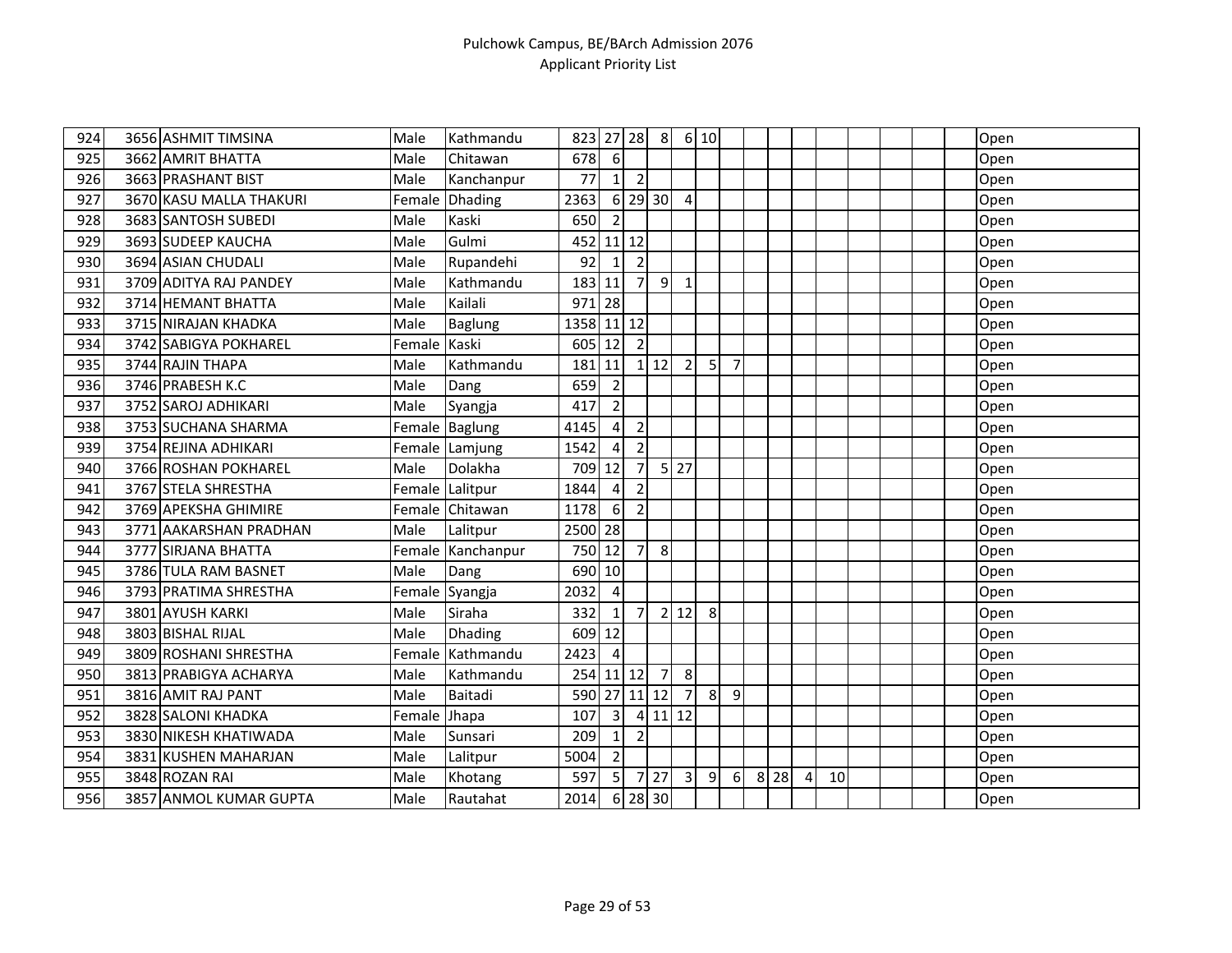| 957 | 3859 SIMAN SINGH              | Male           | Dhankuta          | 3915 10          |                         |                            |                   |   |   |      |                |   |  |  |  | Open            |
|-----|-------------------------------|----------------|-------------------|------------------|-------------------------|----------------------------|-------------------|---|---|------|----------------|---|--|--|--|-----------------|
| 958 | 3875 PRABESH PRASAD KUSHWAHA  | Male           | Bara              | 486              | $\mathbf{1}$            |                            |                   |   |   |      |                |   |  |  |  | Reserverd Quota |
| 959 | 3889 UJJWAL SHRESTHA          | Male           | Rupandehi         | 644              | $\overline{7}$          |                            |                   |   |   |      |                |   |  |  |  | Open            |
| 960 | 3893 DIPENDRA KUMAR KARKI     | Male           | Morang            | 307              | 1                       | $\overline{2}$             |                   |   |   |      |                |   |  |  |  | Open            |
| 961 | 3895 SANJIV DAHAL             | Male           | Jhapa             | 818              | $\overline{\mathbf{3}}$ | $\overline{4}$             |                   |   |   |      |                |   |  |  |  | Open            |
| 962 | 3897 AMIT KUMAR SAH           | Male           | Sarlahi           | 1419             | $\overline{4}$          | 6                          |                   |   |   |      |                |   |  |  |  | Open            |
| 963 | 3899 DENNIS SHRESTHA          | Male           | Kavrepalanchok    | 57               | 11 12                   |                            |                   |   |   |      |                |   |  |  |  | Open            |
| 964 | 3911 KYAROL SUWAL             | Male           | Bhaktapur         | 285              | $\mathbf{1}$            | $\overline{2}$             |                   |   |   |      |                |   |  |  |  | Open            |
| 965 | 3914 PRABHU NARAYAN CHAUDHARY | Male           | Morang            | 554              | $1\vert$                | 5                          |                   |   |   |      |                |   |  |  |  | Reserverd Quota |
| 966 | 3915 AASHISH BHATTARAI        | Male           | Nawalparasi       | 108              | 11                      |                            | 2 11              |   |   |      |                |   |  |  |  | Open            |
| 967 | 3920 UTSAV SHARMA ADHIKARI    | Male           | Kathmandu         | 1091             |                         | 2 10                       |                   |   |   |      |                |   |  |  |  | Open            |
| 968 | 3922 SAGAR KUMAR THAPA        | Male           | Rupandehi         |                  | 26 11                   |                            |                   |   |   |      |                |   |  |  |  | Open            |
| 969 | 3923 DIWAKAR GYAWALI          | Male           | Gulmi             | 269 12           |                         | 7                          | 8                 | 5 |   |      |                |   |  |  |  | Open            |
| 970 | 3924 NISHANT LUITEL           | Male           | Morang            |                  | $14$ 11                 |                            |                   |   |   |      |                |   |  |  |  | Open            |
| 971 | 3929 NISCHAL NIRAULA          | Male           | Sarlahi           | 5595 27 28 12 11 |                         |                            |                   |   |   | 9 10 | $\overline{7}$ | 8 |  |  |  | Open            |
| 972 | 3932 UMESH GURUNG             | Male           | Lamjung           | 1480 11 12       |                         |                            |                   |   |   |      |                |   |  |  |  | Open            |
| 973 | 3933 AVINAYA DAHAL            | Male           | Sindhuli          | 143              | $\mathbf{1}$            |                            |                   |   |   |      |                |   |  |  |  | Open            |
| 974 | 3938 BIDHAN DHAKAL            | Male           | Dhading           | 6849             |                         | $6 \overline{\smash{)}28}$ |                   |   |   |      |                |   |  |  |  | Open            |
| 975 | 3940 MANOJ GIRI               | Male           | <b>Bajhang</b>    | 1474             | 8                       |                            |                   |   |   |      |                |   |  |  |  | Open            |
| 976 | 3945 JAYAN GHIMIRE            | Male           | Kathmandu         | 1095 12          |                         |                            |                   |   |   |      |                |   |  |  |  | Open            |
| 977 | 3949 RUJAL SHRESTHA           | Male           | Kathmandu         | 3493             | 12                      | $\overline{2}$             |                   |   |   |      |                |   |  |  |  | Open            |
| 978 | 3953 DEEPTI BHANTANA          |                | Female Gorkha     | 5310             | $\overline{2}$          |                            |                   |   |   |      |                |   |  |  |  | Open            |
| 979 | 3957 BHAWANA BHATT            |                | Female Kanchanpur | 937              | $\mathbf{1}$            | $\mathbf 2$                | 5 <sup>1</sup>    | 6 |   |      |                |   |  |  |  | Open            |
| 980 | 3961 PRATIK KUMAR LABH        | Male           | Saptari           | 466              | 12                      | $\overline{2}$             |                   |   |   |      |                |   |  |  |  | Open            |
| 981 | 3965 AASHISH THAPA            | Male           | Kathmandu         | 3615             | $\overline{2}$          | $6 \mid$                   |                   |   |   |      |                |   |  |  |  | Open            |
| 982 | 3969 AAVASH ADHIKARI          | Male           | Sarlahi           | 1173             | 6                       |                            |                   |   |   |      |                |   |  |  |  | Open            |
| 983 | 3980 SUNITI SHRESTHA          |                | Female Kathmandu  | 462              | 1                       | $\overline{2}$             | $\overline{3}$    | 4 |   |      |                |   |  |  |  | Open            |
| 984 | 3984 SAJJAN ACHARYA           | Male           | Kathmandu         | 366              | 12                      | $\mathbf 1$                |                   |   |   |      |                |   |  |  |  | Open            |
| 985 | 3985 AAYUSH SHRESTHA          | Male           | Sunsari           | 244              | $\mathbf{1}$            |                            | $2 \overline{12}$ |   |   |      |                |   |  |  |  | Open            |
| 986 | 3991 SUPRIYA JOSHI            | Female Kailali |                   | 550              | $\mathbf{1}$            | $\mathbf 2$                |                   |   |   |      |                |   |  |  |  | Open            |
| 987 | 3998 BINIT SHRESTHA           | Male           | Bhaktapur         | 1015             | $\mathbf{1}$            | $\overline{2}$             |                   |   |   |      |                |   |  |  |  | Open            |
| 988 | 4005 SUSIL BHATTARAI          | Male           | Palpa             | 1543             |                         |                            | 8 12 10 28        |   | 6 |      |                |   |  |  |  | Open            |
| 989 | 4009 BIDISHA BOHARA           | Female Kailali |                   | 1697             | $\overline{\mathbf{3}}$ | $\overline{4}$             |                   |   |   |      |                |   |  |  |  | Open            |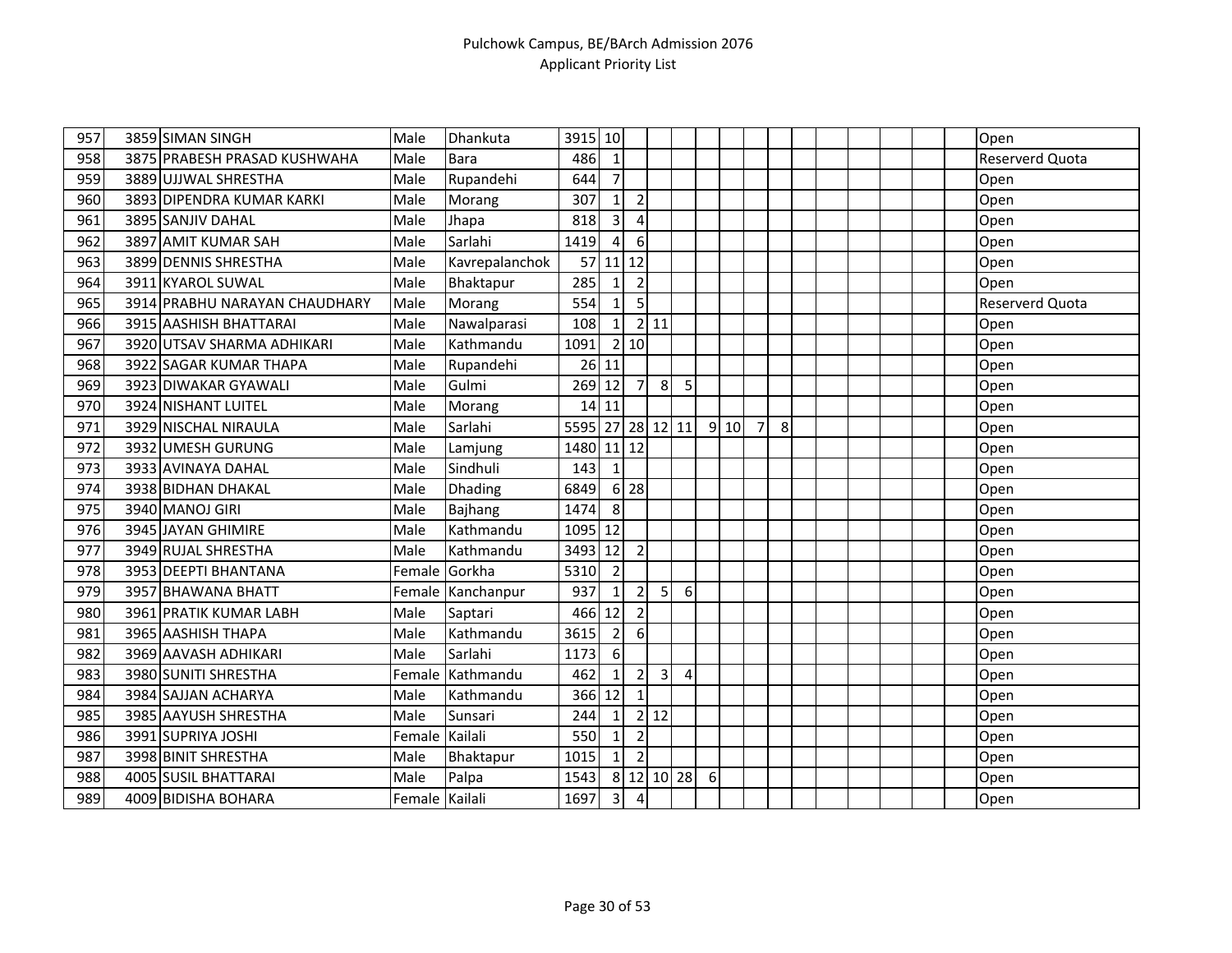| 990  | 4010 RABIN BHATTARAI      | Male        | Tanahun              | 406             | 1                       | 5 <sub>l</sub> | 7              |                |      |  |  |  |  | Open            |
|------|---------------------------|-------------|----------------------|-----------------|-------------------------|----------------|----------------|----------------|------|--|--|--|--|-----------------|
| 991  | 4013 NIRU DHAUBANJAR      |             | Female Bhaktapur     | 2966 11 12      |                         |                | $\overline{3}$ | $\overline{4}$ |      |  |  |  |  | Open            |
| 992  | 4014 NIKHIL PRADHAN       | Male        | Parbat               | 755 12          |                         |                | 6 10           |                |      |  |  |  |  | Open            |
| 993  | 4015 ANISHA BHATTARAI     | Female Dang |                      | 2685            | 3                       | 4              | $\overline{2}$ |                |      |  |  |  |  | Open            |
| 994  | 4041 PRASHANA SHRESTHA    |             | Female Bhaktapur     | 3889 12         |                         |                |                |                |      |  |  |  |  | Open            |
| 995  | 4045 SUJAN CHAULAGAIN     | Male        | Makwanpur            | 365             | $\overline{2}$          | 9              | 5 <sup>1</sup> |                |      |  |  |  |  | Open            |
| 996  | 4048 CHETANA SUBEDI       |             | Female Baglung       | 1082            | $\overline{2}$          | $\overline{3}$ | $\mathbf{A}$   |                |      |  |  |  |  | Open            |
| 997  | 4068 AYUSH THAPA          | Male        | Morang               | 3183 28 30      |                         |                |                |                |      |  |  |  |  | Open            |
| 998  | 4070 AASTHA DHUNGEL       |             | Female Makwanpur     | 2063 12         |                         | $\infty$       | $\overline{7}$ |                |      |  |  |  |  | Open            |
| 999  | 4075 AENISH DYOPALA       | Male        | Bhaktapur            | 636             | $\overline{2}$          | $\overline{5}$ |                |                |      |  |  |  |  | Open            |
| 1000 | 4079 SANTOSH PANDAY       | Male        | Arghakhanchi         | 76              | $\mathbf{1}$            |                |                |                |      |  |  |  |  | Open            |
| 1001 | 4083 AATISH THAPA MAGAR   | Male        | Lalitpur             | 432             | 1                       | $\overline{2}$ | 3 <sup>l</sup> | 4              |      |  |  |  |  | Open            |
| 1002 | 4092 REEYA BAIDYA         | Female      | Lalitpur             | 551             | 12                      | $\overline{7}$ | 8 <sup>1</sup> |                |      |  |  |  |  | Open            |
| 1003 | 4093 RAHUL SHRESTHA       | Male        | Syangja              | 360 11 12       |                         |                | $\overline{7}$ | 8              |      |  |  |  |  | Open            |
| 1004 | 4094 SHUMANSHI CHAUHAN    |             | Female Arghakhanchi  | 322             | 11                      | $1\vert$       | 12             | $\overline{2}$ |      |  |  |  |  | Open            |
| 1005 | 4095 RADHIKA SHRESTHA     |             | Female Lalitpur      | 1861            | $\overline{\mathbf{3}}$ | $\overline{4}$ |                |                |      |  |  |  |  | Open            |
| 1006 | 4099 AMRIT BARAL          | Male        | Nawalparasi          | 100             |                         | 11 12          | $\mathbf{1}$   |                |      |  |  |  |  | Open            |
| 1007 | 4107 SUBASH PATHAK        | Male        | Syangja              | 498             | $\overline{2}$          | 8              |                |                |      |  |  |  |  | Open            |
| 1008 | 4110 AYUB TIWARI          | Male        | Terhathum            | 1599 28 30      |                         |                |                |                |      |  |  |  |  | Open            |
| 1009 | 4121 KRITIKA SHRESTHA     | Female      | Sankhuwasabha        | 1319            | $\overline{2}$          |                |                |                |      |  |  |  |  | Open            |
| 1010 | 4130 BINITA LAUDARI       | Female      | Tanahun              | 1627            | $\mathbf{1}$            |                |                |                |      |  |  |  |  | Reserverd Quota |
| 1011 | 4140 SABINA POUDEL        |             | Female Tanahun       | 3287            | 30                      |                |                |                |      |  |  |  |  | Open            |
| 1012 | 4143 BIBEK MAHARJAN       | Male        | Kathmandu            | 2596            | $\overline{2}$          | $\overline{4}$ |                |                |      |  |  |  |  | Open            |
| 1013 | 4144 SHREESHANT PRAJAPATI | Male        | Bhaktapur            | 104             | $11$ 12                 |                |                |                |      |  |  |  |  | Open            |
| 1014 | 4145 LENISH KHADKA        | Male        | Ilam                 | 944             |                         | $10$   28      |                |                |      |  |  |  |  | Open            |
| 1015 | 4146 PRAKRITI TIMALSENA   | Female      | Kathmandu            | 909             | 11 12                   |                | $\overline{7}$ | 8              | 9 10 |  |  |  |  | Open            |
| 1016 | 4154 DIWAKAR LAMICHHANE   | Male        | Gorkha               | 31              | $\mathbf{1}$            |                |                |                |      |  |  |  |  | Open            |
| 1017 | 4156 AJAY BHATTARAI       | Male        | Morang               | 174             | $\mathbf{1}$            | $\overline{2}$ |                |                |      |  |  |  |  | Open            |
| 1018 | 4164 RUPAK MANI SHARMA    | Male        | Dolakha              | 689             | 12                      | 8 <sup>1</sup> | 6              |                |      |  |  |  |  | Open            |
| 1019 | 4165 SUPRIYA ARYAL        |             | Female Sindhupalchok | 2992            | 8 <sup>1</sup>          | 6 <sup>1</sup> | $\overline{4}$ |                |      |  |  |  |  | Open            |
| 1020 | 4166 SUMAN POUDEL         | Male        | Chitawan             | 11              | $\mathbf{1}$            |                |                |                |      |  |  |  |  | Open            |
| 1021 | 4175 SUBRAT SHARMA        | Male        | Kavrepalanchok       | 572 12 28 27 11 |                         |                |                |                | 9 10 |  |  |  |  | Open            |
| 1022 | 4178 SANJAY THAPA         | Male        | Kavrepalanchok       |                 | $\overline{95}$   11    | $\vert$ 1      | 12             |                |      |  |  |  |  | Open            |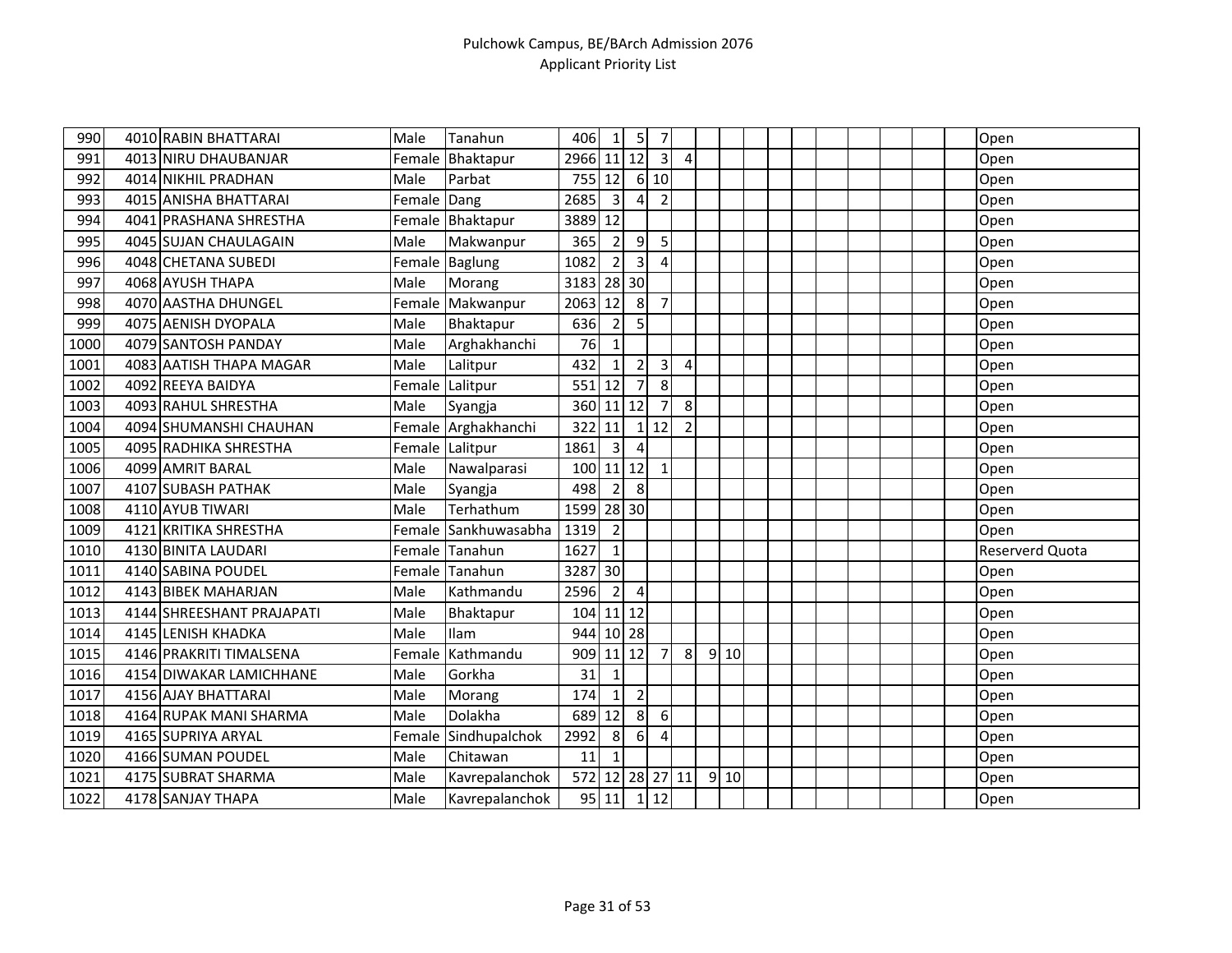| $\overline{1}023$ | 4182 BANDANA MAINALI        | Female Sarlahi |                  | 2634       | $\overline{4}$          | $\boldsymbol{6}$ |                   |                |                |              |                |  |  |  | Open                 |
|-------------------|-----------------------------|----------------|------------------|------------|-------------------------|------------------|-------------------|----------------|----------------|--------------|----------------|--|--|--|----------------------|
| 1024              | 4184 BISHAL GAUTAM          | Male           | Gulmi            | 1148 30 10 |                         |                  |                   |                |                |              |                |  |  |  | Open                 |
| 1025              | 4185 ANJANA SUBEDI          | Female Kaski   |                  | 5653       | 1                       |                  | $5 \quad 9$       |                |                | 7 27 29      |                |  |  |  | Reserverd Quota      |
| 1026              | 4192 MIMANSHA OJHA          | Female Kailali |                  | 3937       | 12                      | 6                |                   | 8 2 8          |                |              |                |  |  |  | Open                 |
| 1027              | 4203 SANDIP LAMICHHANE      | Male           | Salyan           | 1181       | $\overline{2}$          |                  |                   |                |                |              |                |  |  |  | Open                 |
| 1028              | 4207 BIPLOV BHANDARI        | Male           | Dang             | 514 27     |                         |                  | $2 \overline{28}$ |                |                |              |                |  |  |  | Open                 |
| 1029              | 4215 SUNIL OLI              | Male           | <b>Bajura</b>    | 670 12     |                         | $\overline{2}$   | 6                 |                |                |              |                |  |  |  | Open                 |
| 1030              | 4225 MANAS SUBEDI           | Male           | Sunsari          | 4704       | $\overline{3}$          | $\overline{4}$   | 29                |                |                |              |                |  |  |  | Open                 |
| 1031              | 4226 AMRITA BELBASE         | Female Dang    |                  | 4672       | $\overline{2}$          |                  |                   |                |                |              |                |  |  |  | Open                 |
| 1032              | 4229 KRITIKA THAKUR         |                | Female Dhanusha  | 6000       | $1\vert$                | $\overline{2}$   |                   |                |                |              |                |  |  |  | Open                 |
| 1033              | 4238 KAVYA THAPA            |                | Female Kathmandu | 2528       |                         | 9 10             |                   |                |                |              |                |  |  |  | Open                 |
| 1034              | 4251 APSARA B.K.            |                | Female Mustang   | 6656 12    |                         |                  |                   |                |                |              |                |  |  |  | Government Sponsored |
| 1035              | 4251 APSARA B.K.            |                | Female Mustang   | 6656       | 11                      | $\mathbf{1}$     | $\overline{3}$    |                |                |              |                |  |  |  | Reserverd Quota      |
| 1036              | 4252 SAFALTA KUMARI YADAV   |                | Female Mahottari | 3851       | $\overline{2}$          |                  |                   |                |                |              |                |  |  |  | Open                 |
| 1037              | 4253 MIHIR RAJAK NEPALI     | Male           | Lalitpur         | 1172       | $\overline{\mathbf{3}}$ | $\overline{4}$   |                   |                |                |              |                |  |  |  | Open                 |
| 1038              | 4254 SAMANA BHATTARAI       |                | Female Sunsari   | 281        | $1\vert$                | $\mathbf{3}$     | 9                 | 5              |                |              |                |  |  |  | Open                 |
| 1039              | 4257 PRATIKSHYA THAPALIYA   |                | Female Dhading   | 450        | $1\vert$                | $\overline{2}$   |                   |                |                |              |                |  |  |  | Open                 |
| 1040              | 4263 PRINSA JOSHI           |                | Female Bhaktapur | 1038       |                         | 8 12             |                   | 2 10           | 6              |              |                |  |  |  | Open                 |
| 1041              | 4271 ASHMIT RAJAURE         | Male           | Dang             | 426        | 12                      | $\overline{7}$   | 8                 |                |                |              |                |  |  |  | Open                 |
| 1042              | 4278 ABHISHEK NEUPANE       | Male           | Nawalparasi      | 1751 28    |                         |                  |                   |                |                |              |                |  |  |  | Open                 |
| 1043              | 4284 ARAKSHA PURI           | Male           | Nawalparasi      | 138 12     |                         |                  |                   |                |                |              |                |  |  |  | Open                 |
| 1044              | 4293 NEHA PUN               |                | Female Rupandehi | 594        | $\overline{\mathbf{3}}$ | $\overline{4}$   |                   |                |                |              |                |  |  |  | Open                 |
| 1045              | 4297 SHWETA MISHRA          | Female Sarlahi |                  | 2138       | 11                      |                  | $7$ 12            | 8              |                |              |                |  |  |  | Open                 |
| 1046              | 4300 ALISHA POUDEL          |                | Female Parbat    | 1039       | $1\vert$                | $\overline{2}$   |                   |                |                |              |                |  |  |  | Open                 |
| 1047              | 4301 SANDHYA ACHARYA        | Female Rolpa   |                  | 4818 27 28 |                         |                  |                   |                |                |              |                |  |  |  | Open                 |
| 1048              | 4304 AARTI SHAH             |                | Female Mahottari | 4987       | 12                      | $\overline{7}$   | 8                 | $\overline{3}$ | $\overline{4}$ | $\mathbf{1}$ | $\overline{2}$ |  |  |  | Open                 |
| 1049              | 4309 MICA POKHAREL          |                | Female Kathmandu | 2615       | $\overline{4}$          |                  |                   |                |                |              |                |  |  |  | Open                 |
| 1050              | 4317 RITESH TANDUKAR        | Male           | Kathmandu        | 3513       | $\vert$                 | $\mathbf{3}$     | $\overline{2}$    |                |                |              |                |  |  |  | Open                 |
| 1051              | 4325 AMARNATH MAHATO        | Male           | Sarlahi          | 729        | 12                      | $\overline{7}$   |                   | 8 10           |                |              |                |  |  |  | Open                 |
| 1052              | 4326 SANDESH SUBEDI         | Male           | Dhading          | 1221       | $\overline{2}$          |                  |                   |                |                |              |                |  |  |  | Open                 |
| 1053              | 4330 PRAMILA SHRESTHA       | Female         | Tanahun          | 3320       | $\vert$                 |                  |                   |                |                |              |                |  |  |  | Open                 |
| 1054              | 4347 AASHISH PRASHAD PANDEY | Male           | <b>Baitadi</b>   | 331        |                         | $11$ 12          | 2                 |                | 510            |              |                |  |  |  | Open                 |
| 1055              | 4360 AASHISH ADHIKARI       | Male           | Kaski            |            | 62 11 12                |                  | $\overline{7}$    |                |                |              |                |  |  |  | Open                 |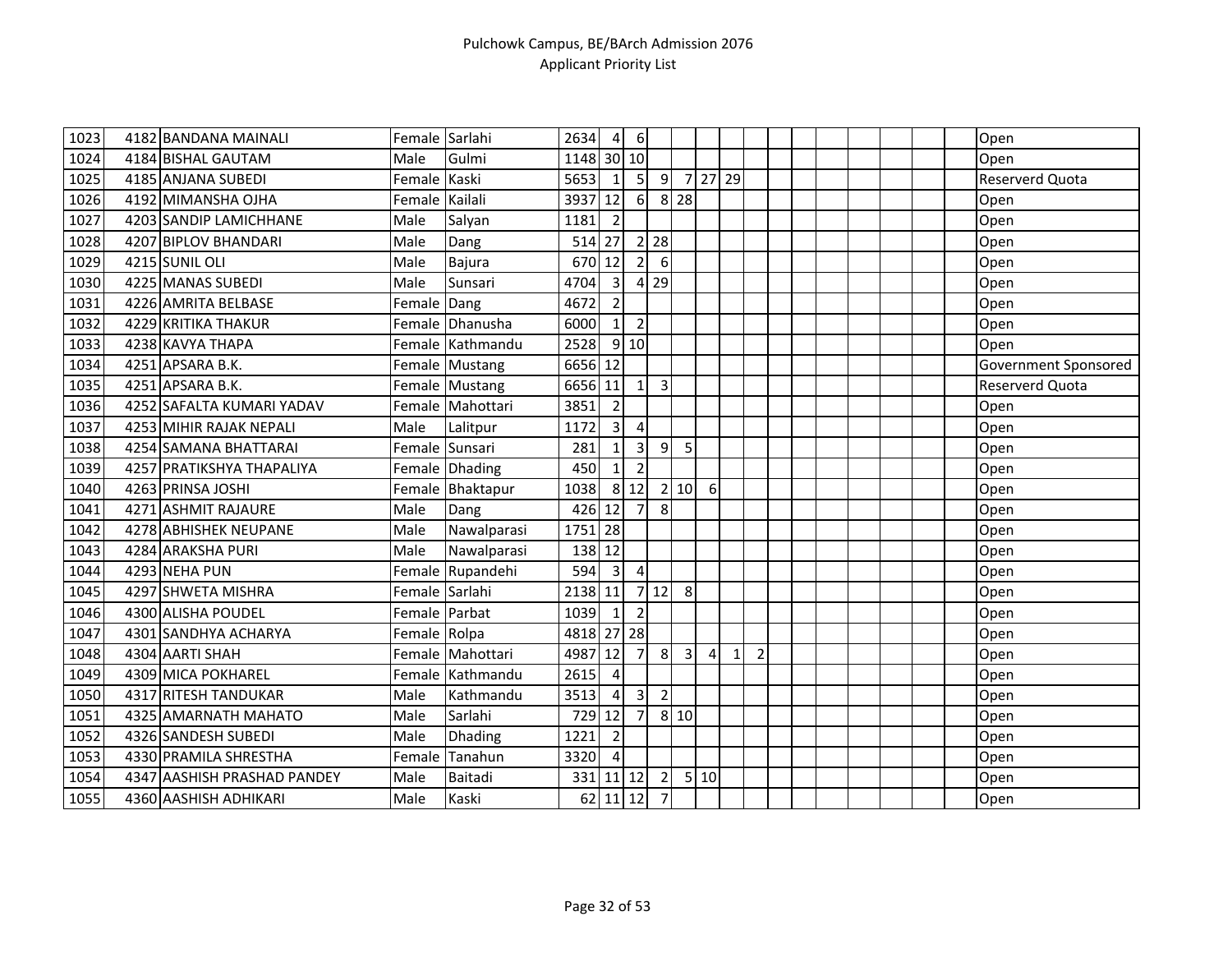| 1056 | 4364 RICHA KUMARI SHAH     |        | Female Dhanusha  | 2290         |                         | 2 12           |                      |                |                |                |   |   |  |  |  | Open                   |
|------|----------------------------|--------|------------------|--------------|-------------------------|----------------|----------------------|----------------|----------------|----------------|---|---|--|--|--|------------------------|
| 1057 | 4366 DIYA SENTURY          |        | Female Tanahun   | 3574         | $\overline{\mathbf{3}}$ |                |                      |                |                |                |   |   |  |  |  | Reserverd Quota        |
| 1058 | 4368 MANJIL SITOULA        | Male   | Jhapa            | 708          | $\overline{2}$          |                |                      |                |                |                |   |   |  |  |  | Open                   |
| 1059 | 4369 AJAYA KHADKA          | Male   | Ramechhap        | 437          | $1\vert$                | $\overline{2}$ |                      |                |                |                |   |   |  |  |  | Open                   |
| 1060 | 4374 SACHET PUN            | Male   | Kaski            | 696 11       |                         | $\mathbf{1}$   |                      |                |                |                |   |   |  |  |  | <b>Reserverd Quota</b> |
| 1061 | 4385 SWASTIK OM BK         | Male   | Rupandehi        | 783 28 10 30 |                         |                |                      | 6              |                |                |   |   |  |  |  | Open                   |
| 1062 | 4386 SANSKAR CHANDRA SHAHI | Male   | Bhaktapur        | 873 28 10    |                         |                |                      |                |                |                |   |   |  |  |  | Open                   |
| 1063 | 4390 SUJATA KHAREL         | Female | Gulmi            | 301          | 1                       | $\overline{2}$ |                      |                |                |                |   |   |  |  |  | Open                   |
| 1064 | 4392 SABIN DHAKAL          | Male   | Kavrepalanchok   | 130          |                         | 9 11           |                      |                |                |                |   |   |  |  |  | Open                   |
| 1065 | 4393 SWAGAT ADHIKARI       | Male   | Chitawan         | 555          | $\overline{7}$          | $\overline{2}$ |                      | 8 27           |                |                |   |   |  |  |  | Open                   |
| 1066 | 4394 SUJITA POUDEL         | Female | Tanahun          | 1326         | $\overline{3}$          | $\overline{4}$ |                      |                |                |                |   |   |  |  |  | Open                   |
| 1067 | 4403 SHASHWOT SHRESTHA     | Male   | <b>Dhading</b>   | 673          | 5                       | $6 \mid$       | 8                    |                |                |                |   |   |  |  |  | Open                   |
| 1068 | 4406 NISHANT GURUNG        | Male   | Kathmandu        | 324          | $1\vert$                |                | $\overline{2}$ 11 12 |                | 5 <sub>l</sub> | $6 \mid$       |   |   |  |  |  | Open                   |
| 1069 | 4418 DIPESH DHAMALA        | Male   | Chitawan         | 230 11       |                         | $\mathbf{1}$   |                      | 9 12           | $\overline{2}$ |                |   |   |  |  |  | Open                   |
| 1070 | 4428 BARUN KUMAR MANDAL    | Male   | Dhanusha         | 821 12       |                         |                |                      |                |                |                |   |   |  |  |  | Open                   |
| 1071 | 4430 RAJEEV BHANDARI       | Male   | Kaski            | 304          | $\overline{2}$          |                |                      |                |                |                |   |   |  |  |  | Open                   |
| 1072 | 4433 KRISHA RAUNIYAR       |        | Female Kathmandu | 1933         | $\vert$                 |                |                      |                |                |                |   |   |  |  |  | Open                   |
| 1073 | 4437 HABI PYATHA           | Male   | Bhaktapur        | 2174         | 7                       | $\overline{3}$ | 5 <sub>l</sub>       | 8              | 4              | <sup>6</sup>   |   |   |  |  |  | Open                   |
| 1074 | 4446 SARAD MISHRA          | Male   | Morang           | 1059 12 10   |                         |                |                      |                |                |                |   |   |  |  |  | Open                   |
| 1075 | 4448 SAURAV GYAWALI        | Male   | Nawalparasi      | 1392         | 1                       | $\overline{2}$ | 7                    | 8              |                |                |   |   |  |  |  | Open                   |
| 1076 | 4453 ANAMOL RAUT           | Male   | Udayapur         | 506          |                         |                | 9 10 27              |                |                |                |   |   |  |  |  | Open                   |
| 1077 | 4459 ANMOL SINGH YADAV     | Male   | Sunsari          | 3653         |                         | $1$   11       |                      |                |                |                |   |   |  |  |  | <b>Reserverd Quota</b> |
| 1078 | 4464 PRATIK DAHAL          | Male   | Sunsari          | 1            | 11                      |                |                      |                |                |                |   |   |  |  |  | Open                   |
| 1079 | 4467 RIJAN ADHIKARI        | Male   | Dhankuta         | 414          | $\mathbf{1}$            |                | 2 11 12              |                | 5              |                |   |   |  |  |  | Open                   |
| 1080 | 4471 AAYUSH PUDASAINI      | Male   | Nuwakot          | 1174         | 10                      | 6              |                      |                |                |                |   |   |  |  |  | Open                   |
| 1081 | 4478 NISHAN PAUDEL         | Male   | Parbat           | 484          | 2                       | 8              |                      |                |                |                |   |   |  |  |  | Open                   |
| 1082 | 4480 AVISHEK PANTA         | Male   | Tanahun          | 649 11 12    |                         |                | 1                    | $\overline{2}$ | 5              | $\overline{7}$ | 6 | 8 |  |  |  | Open                   |
| 1083 | 4490 HEMANT SHRESTHA       | Male   | Ramechhap        | 2512         | 1                       |                |                      |                |                |                |   |   |  |  |  | Reserverd Quota        |
| 1084 | 4491 TILAK CHIDI           | Male   | Palpa            | 1376         | $\vert$ 1               | 5              | 9                    | $\overline{7}$ |                |                |   |   |  |  |  | <b>Reserverd Quota</b> |
| 1085 | 4492 SAKSHAM SHRESTHA      | Male   | Kathmandu        | 883          |                         | 111            |                      |                |                |                |   |   |  |  |  | Open                   |
| 1086 | 4496 SAMIR ACHARYA         | Male   | Sunsari          | 928          | 7                       | 8              | $\mathbf{1}$         | $\overline{2}$ | 5              | 6              |   |   |  |  |  | Open                   |
| 1087 | 4501 RAJAT SHRESTHA        | Male   | Bhaktapur        | 3091 10      |                         |                |                      |                |                |                |   |   |  |  |  | Open                   |
| 1088 | 4504 BISHESH CHAUDHARY     | Male   | Kailali          | 778          |                         | 111            |                      |                |                |                |   |   |  |  |  | <b>Reserverd Quota</b> |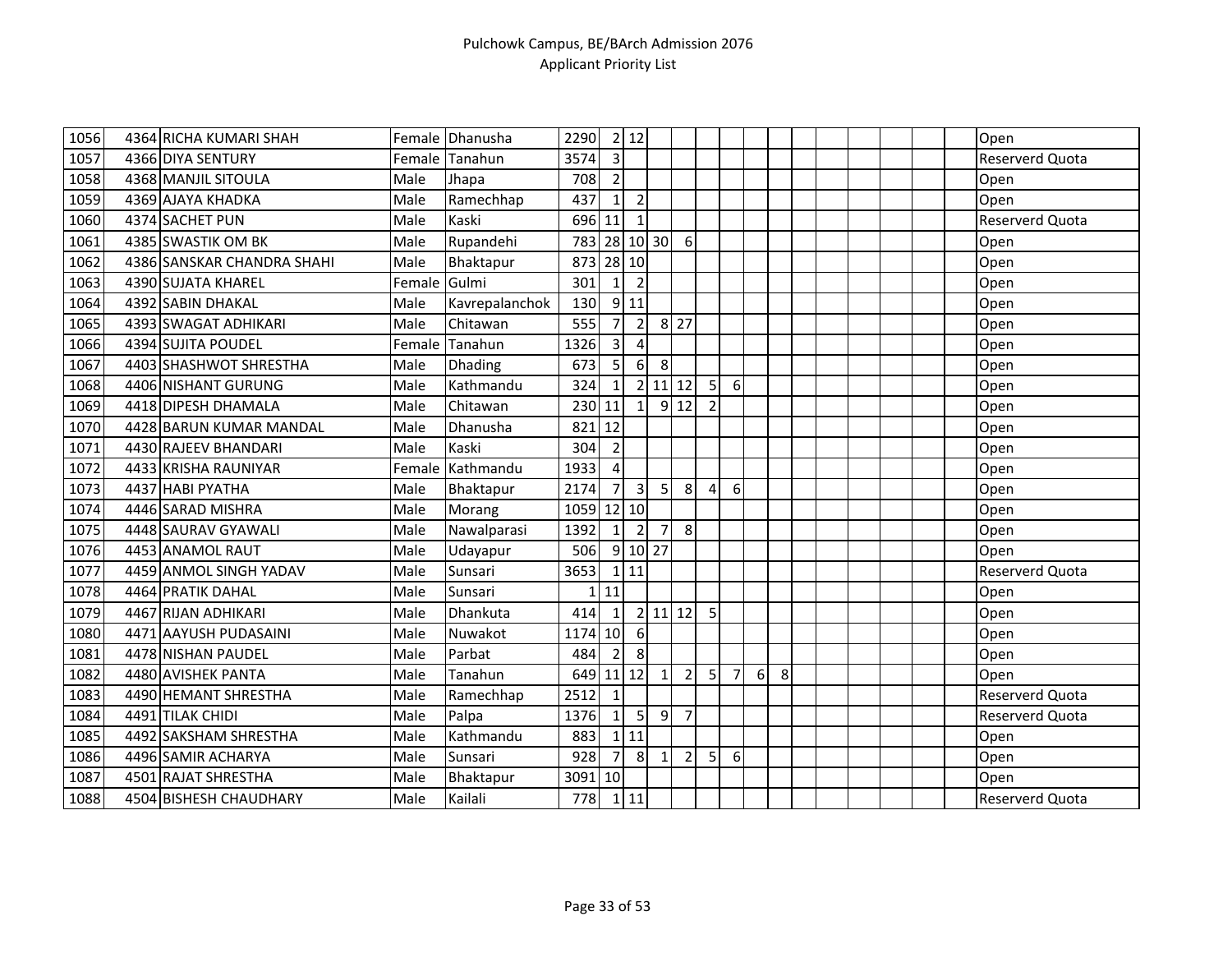| 1089 | 4506 SHIRSHAK ACHARYA          | Male         | Kathmandu            | 1042        | 8              |                |                |   |          |  |  |  |  | Open |
|------|--------------------------------|--------------|----------------------|-------------|----------------|----------------|----------------|---|----------|--|--|--|--|------|
| 1090 | 4507 RAJ K.C.                  | Male         | Chitawan             | 356         | $\vert$ 1      | $\overline{2}$ |                |   |          |  |  |  |  | Open |
| 1091 | 4509 BIBHUSHAN GAUTAM          | Male         | Kathmandu            | 1628        | $\overline{2}$ |                |                |   |          |  |  |  |  | Open |
| 1092 | 4514 PRABIN DHAKAL             | Male         | Morang               | 603 12      |                |                |                |   |          |  |  |  |  | Open |
| 1093 | 4522 SHISHIR POUDEL            | Male         | Syangja              | 453         | $\overline{2}$ |                |                |   |          |  |  |  |  | Open |
| 1094 | 4523 ABINA TAMANG              |              | Female Sankhuwasabha | 868         | $\mathbf{1}$   | $\overline{2}$ |                |   |          |  |  |  |  | Open |
| 1095 | 4525 NABIN PAUDYAL             | Male         | Nuwakot              | 545 12      |                |                |                |   |          |  |  |  |  | Open |
| 1096 | 4543 APURWA DARSHAN UPRETI     | Male         | Dhading              | 326         | $\mathbf{1}$   | 2              | 3              | 4 |          |  |  |  |  | Open |
| 1097 | 4550 DEV KUMAR CHAUDHARY THARU | Male         | Saptari              | 3846        | $\overline{4}$ |                |                |   |          |  |  |  |  | Open |
| 1098 | 4560 SARUNA NEUPANE            |              | Female Makwanpur     | 3321 30     |                |                |                |   |          |  |  |  |  | Open |
| 1099 | 4561 PRITAM SAH TELI           | Male         | Parsa                | 1464 11     |                |                | 712            |   | $8$   28 |  |  |  |  | Open |
| 1100 | 4562 SURESH THAPAMAGAR         | Male         | Ramechhap            | 1530        |                | 2 10           |                |   |          |  |  |  |  | Open |
| 1101 | 4568 ANIL KUMAR YADAV          | Male         | Siraha               | 1610        | 1              |                | 2 27 28        |   |          |  |  |  |  | Open |
| 1102 | 4590 NABIN KUMAR SAH           | Male         | Saptari              | 2812        | 7              | 8              |                |   |          |  |  |  |  | Open |
| 1103 | 4592 SHREEVATSHANKA DHAKAL     | Male         | Kathmandu            | 1340        |                | 8 1 2          |                |   |          |  |  |  |  | Open |
| 1104 | 4598 SOHAN POKHAREL            | Male         | Gorkha               | 1529        |                | 8 10           |                |   |          |  |  |  |  | Open |
| 1105 | 4599 AVINASH ARYAL             | Male         | Gulmi                | 213         | $1\vert$       | $\overline{7}$ | 5 <sub>l</sub> |   |          |  |  |  |  | Open |
| 1106 | 4609 SUBAN SHRESTHA            | Male         | Sunsari              | $161$ 11 12 |                |                | $\overline{7}$ |   |          |  |  |  |  | Open |
| 1107 | 4610 SHRIJA GURAGAIN           | Female       | Bhaktapur            | 1355        | $\overline{2}$ |                |                |   |          |  |  |  |  | Open |
| 1108 | 4621 SAGUN NEUPANE             | Male         | Tanahun              | 2388 12 10  |                |                |                |   |          |  |  |  |  | Open |
| 1109 | 4623 RUPESH NEPAL              | Male         | Jhapa                | 1882 12 10  |                |                | $\overline{2}$ |   |          |  |  |  |  | Open |
| 1110 | 4628 NIRAJ BARTAULA            | Male         | Chitawan             | 1564        | $\overline{2}$ |                |                |   |          |  |  |  |  | Open |
| 1111 | 4632 AJASRA RAJBAMSHI          | Male         | Kavrepalanchok       | 2410        | $\vert$ 1      | $\overline{2}$ |                |   |          |  |  |  |  | Open |
| 1112 | 4633 PUKAR ADHIKARI            | Male         | Lamjung              | 1790 30 10  |                |                |                |   |          |  |  |  |  | Open |
| 1113 | 4636 ROSHAN KHADKA             | Male         | Dang                 | 970         |                |                | $9$ 10 12      |   |          |  |  |  |  | Open |
| 1114 | 4640 MISSION SHRESTHA          | Male         | Chitawan             | 1317        |                | 8 12           |                |   |          |  |  |  |  | Open |
| 1115 | 4642 SANDESH THAPA             | Male         | Kathmandu            | 288         |                | 712            |                |   |          |  |  |  |  | Open |
| 1116 | 4650 BARSHA BASNET             | Female Kaski |                      | 5424 28     |                |                |                |   |          |  |  |  |  | Open |
| 1117 | 4661 SHUSHRUSHA MAHARJAN       |              | Female Kathmandu     | 1360 12 10  |                |                | 8              |   |          |  |  |  |  | Open |
| 1118 | 4662 UJJWOL POUDEL             | Male         | Ramechhap            | 1099        | 8              |                |                |   |          |  |  |  |  | Open |
| 1119 | 4670 JANAK RAJ JOSHI           | Male         | Kanchanpur           | 891         | 9              |                |                |   |          |  |  |  |  | Open |
| 1120 | 4672 OSCAR GAUTAM              | Male         | Chitawan             | 2914        |                | $2 \mid 10$    |                |   |          |  |  |  |  | Open |
| 1121 | 4676 MANISHA POUDEL            |              | Female Arghakhanchi  | 6389        | $\overline{2}$ | $\overline{1}$ |                |   |          |  |  |  |  | Open |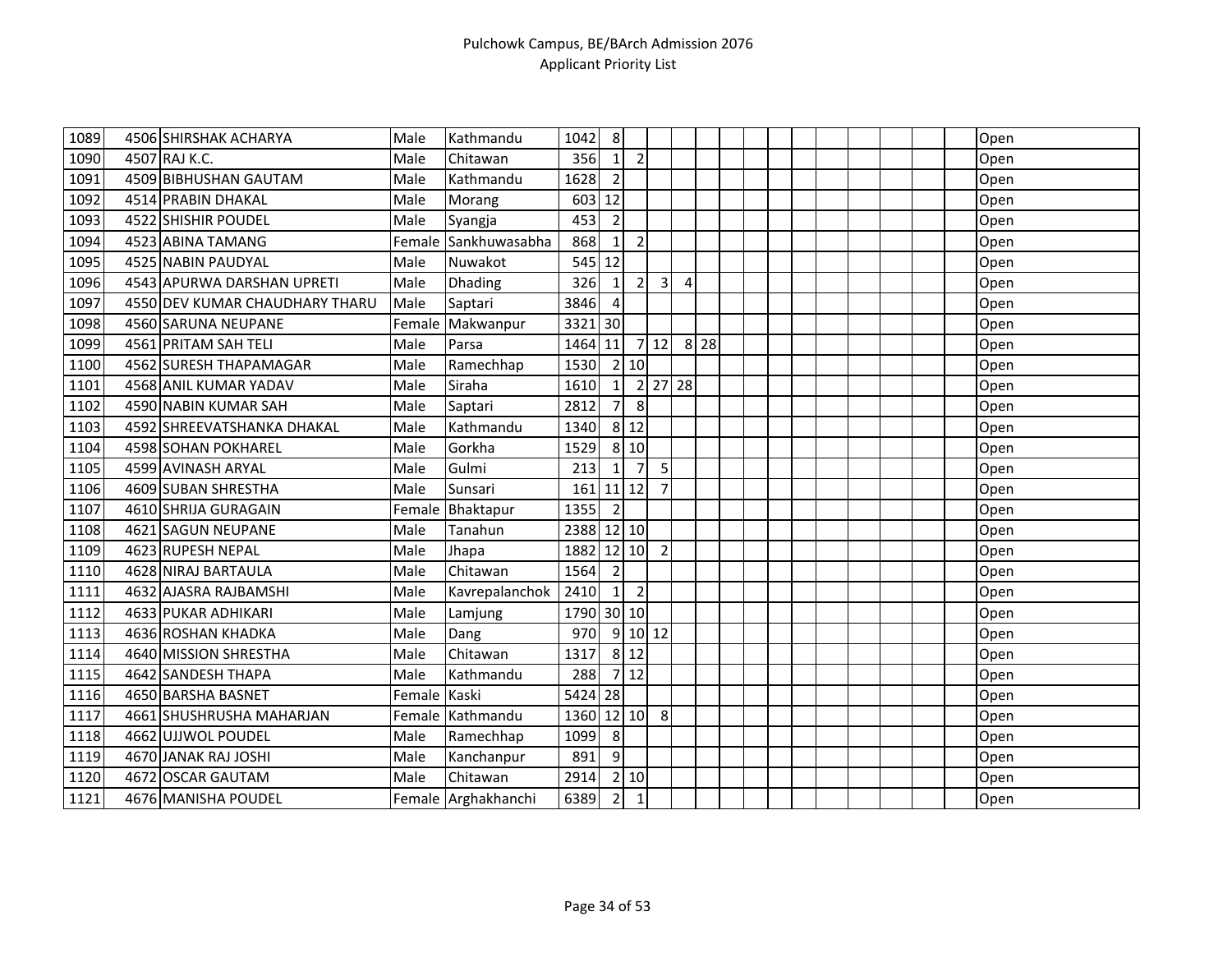| 1122 | 4683 SANISH KHADGI         | Male           | Kathmandu        | 5648            | $\mathbf{1}$   | $\overline{2}$    |                     |   |      |                |   |  |  |  | Open                   |
|------|----------------------------|----------------|------------------|-----------------|----------------|-------------------|---------------------|---|------|----------------|---|--|--|--|------------------------|
| 1123 | 4684 KANCHAN BASNET        | Male           | Ramechhap        | 500             | $5 \vert$      | $6 \overline{6}$  | $\overline{7}$      |   | 8 10 | $\overline{2}$ |   |  |  |  | Open                   |
| 1124 | 4686 BINOD THAPA           | Male           | Pyuthan          | 179             | $\mathbf{1}$   | $\overline{2}$    |                     |   |      |                |   |  |  |  | Open                   |
| 1125 | 4692 ARJUN PAUDEL          | Male           | Sindhupalchok    | 468             | 5              | 9                 | $\overline{7}$      |   | 2 10 | 6              | 8 |  |  |  | Open                   |
| 1126 | 4698 KAL BDR KHADKA        | Male           | Mugu             | 892             | $\overline{2}$ |                   |                     |   |      |                |   |  |  |  | Open                   |
| 1127 | 4699 RAJAN RAJ PAUDEL      | Male           | Baglung          | 1696            |                | $1 \overline{29}$ |                     |   |      |                |   |  |  |  | Reserverd Quota        |
| 1128 | 4702 SANGITA BHUSAL        | Female Palpa   |                  | 3035            | $\mathbf{1}$   | 5                 | $\overline{7}$      |   |      |                |   |  |  |  | Reserverd Quota        |
| 1129 | 4709 PURNIMA ADHIKARI      |                | Female Nuwakot   | 1145            | $\overline{2}$ | 3 <sup>l</sup>    | 4                   |   |      |                |   |  |  |  | Open                   |
| 1130 | 4713 PRAJWOL RAJ BAKHATI   | Male           | Kathmandu        | 1712 12         |                |                   |                     |   |      |                |   |  |  |  | Open                   |
| 1131 | 4721 AADITYA RAJ BAIDYA    | Male           | Lalitpur         | 2854 12         |                |                   |                     |   |      |                |   |  |  |  | Open                   |
| 1132 | 4724 SABINA ACHARYA        | Female         | <b>Dhading</b>   | 1036            | $\mathbf{1}$   | $\overline{2}$    |                     |   |      |                |   |  |  |  | Open                   |
| 1133 | 4725 DIPESH SUBEDI         | Male           | <b>Dhading</b>   | 1718 10         |                |                   |                     |   |      |                |   |  |  |  | Open                   |
| 1134 | 4727 CHANDAN JHA           | Male           | Dhanusha         | 1009            | 6              |                   |                     |   |      |                |   |  |  |  | Open                   |
| 1135 | 4728 ISHMRITI GAIRE        |                | Female Rupandehi | 2769            | $\overline{4}$ |                   |                     |   |      |                |   |  |  |  | Open                   |
| 1136 | 4734 REET ARYAL            |                | Female Kathmandu | 4021            | 8              |                   |                     |   |      |                |   |  |  |  | Open                   |
| 1137 | 4739 DEEPIKA BHATTARAI     |                | Female Terhathum | 4142            | $1\vert$       | $\overline{2}$    |                     |   |      |                |   |  |  |  | Open                   |
| 1138 | 4741 SANDESH NEPAL         | Male           | Sindhupalchok    | 847             |                | 6 10              | 8                   |   |      |                |   |  |  |  | Open                   |
| 1139 | 4747 AAYUSHA PANDIT        |                | Female Lalitpur  | 5619            | 5 <sup>1</sup> | $\mathbf{1}$      | $\overline{7}$      |   |      |                |   |  |  |  | Reserverd Quota        |
| 1140 | 4750 SIRJANA OLI           | Female Dang    |                  | 1292            | $\mathbf{1}$   | $\overline{2}$    | $\overline{3}$      | 4 |      |                |   |  |  |  | Open                   |
| 1141 | 4751 BIKAL DEVKOTA         | Male           | Rupandehi        | 10 <sup>1</sup> |                | $11$   27         |                     |   |      |                |   |  |  |  | Open                   |
| 1142 | 4757 PRIYA CHAPAGAIN       |                | Female Rupandehi | 561             | 5 <sub>l</sub> | $\overline{7}$    | 6                   | 8 |      |                |   |  |  |  | Open                   |
| 1143 | 4760 BHAGAWATI GNAWALI     | Female Gulmi   |                  | 226             | $1\vert$       | $\overline{2}$    |                     |   |      |                |   |  |  |  | Open                   |
| 1144 | 4761 AAKRITI CHALISE       |                | Female Rupandehi | 443             | $\mathbf{1}$   |                   | $2 \mid 11 \mid 12$ |   |      |                |   |  |  |  | Open                   |
| 1145 | 4762 PRAKRITI KHATIWADA    |                | Female Sunsari   | 3081 28         |                |                   |                     |   |      |                |   |  |  |  | Open                   |
| 1146 | 4772 ANJANA BASNAT         |                | Female Dolakha   | 3186            | $\overline{4}$ |                   |                     |   |      |                |   |  |  |  | Open                   |
| 1147 | 4775 KAJAL SHAKYA          | Female Sunsari |                  | 3138            |                | 2 12              |                     |   |      |                |   |  |  |  | Open                   |
| 1148 | 4777 SARITA BARAL          | Female Kaski   |                  | 772             | 8              |                   |                     |   |      |                |   |  |  |  | Open                   |
| 1149 | 4780 SEJAL SHAKYA          |                | Female Sunsari   | 4325            | 12             |                   |                     |   |      |                |   |  |  |  | Open                   |
| 1150 | 4781 NITU YADAV            |                | Female Mahottari | 828             | $\vert$ 1      |                   |                     |   |      |                |   |  |  |  | Open                   |
| 1151 | 4782 PRASANNA PRATAP THAPA | Male           | Lalitpur         | 295 27 28       |                |                   | $\overline{7}$      | 5 |      |                |   |  |  |  | Open                   |
| 1152 | 4786 SUSANT SAPKOTA        | Male           | Jhapa            | 863             | 12             | $\overline{a}$    |                     |   |      |                |   |  |  |  | Open                   |
| 1153 | 4788 JASMINE BAJRACHARYA   |                | Female Lalitpur  | 2923 12         |                |                   |                     |   |      |                |   |  |  |  | Open                   |
| 1154 | 4796 PUJA RANA MAGAR       | Female Kailali |                  | 4295            | $\vert$ 1      |                   |                     |   |      |                |   |  |  |  | <b>Reserverd Quota</b> |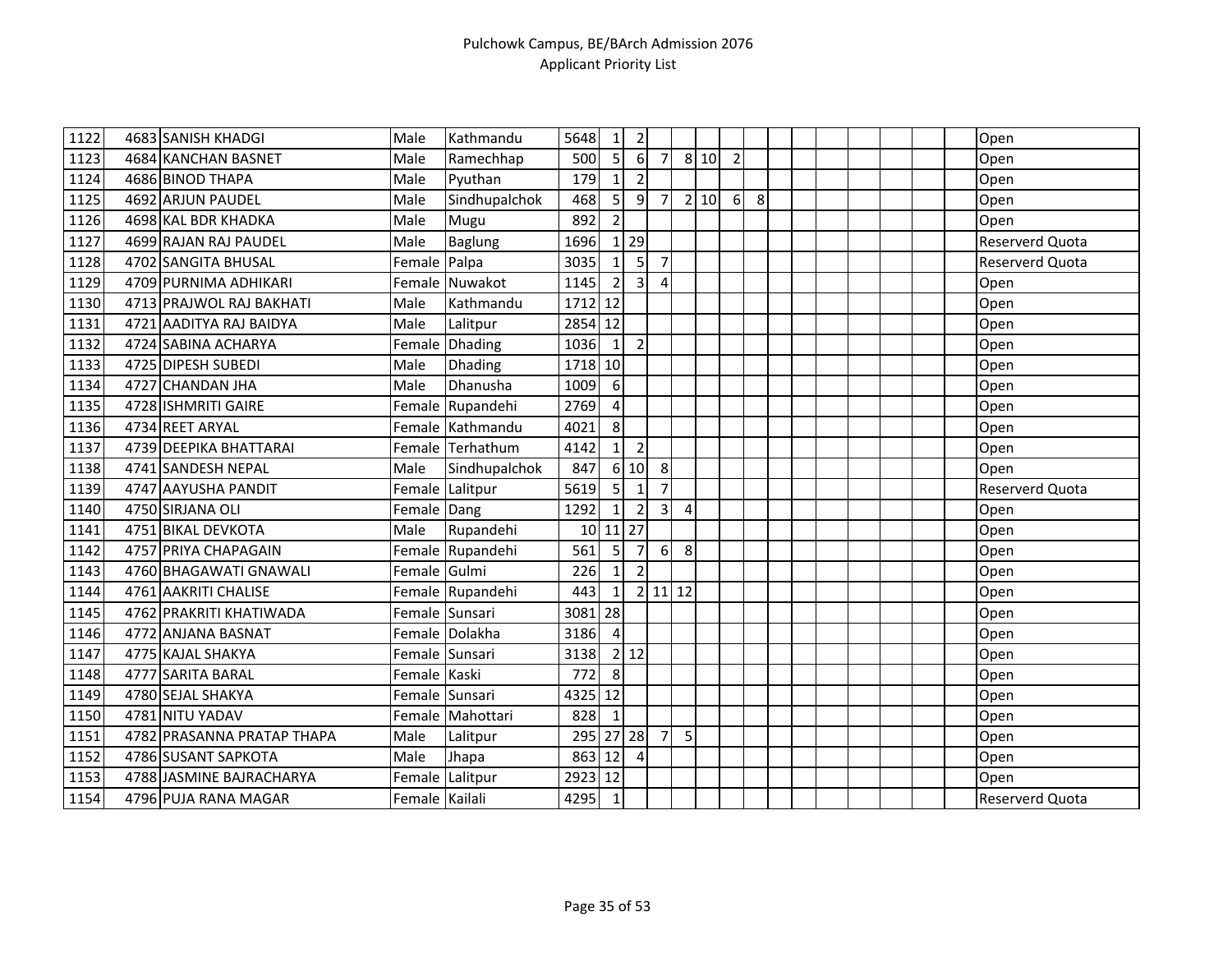| $\sqrt{1155}$ | 4797 SARINA KHARBUJA       |                | Female Bhaktapur    | 2894          | $\overline{4}$          |                |                |                |                |      |  |  |  |  | Open                   |
|---------------|----------------------------|----------------|---------------------|---------------|-------------------------|----------------|----------------|----------------|----------------|------|--|--|--|--|------------------------|
| 1156          | 4801 PRAJINA MAHARJAN      |                | Female Lalitpur     | 1741          | 3 <sup>1</sup>          | $\overline{4}$ |                |                |                |      |  |  |  |  | Open                   |
| 1157          | 4804 BIJAY BHATTARAI       | Male           | Sindhupalchok       | 699           | 2                       |                |                |                |                |      |  |  |  |  | Open                   |
| 1158          | 4805 SONY MAJHI            |                | Female Dhankuta     | 4018          |                         | 111            | 9 <sub>l</sub> | 5              |                |      |  |  |  |  | <b>Reserverd Quota</b> |
| 1159          | 4806 ANUSHA UDAYA          | Female Palpa   |                     | 3053          | $\overline{4}$          |                |                |                |                |      |  |  |  |  | Open                   |
| 1160          | 4814 AMRIT THAPA           | Male           | Sindhupalchok       | 122           | 5 <sup>1</sup>          |                | 7 11           | $\mathbf{1}$   |                |      |  |  |  |  | Open                   |
| 1161          | 4817 PRATIK THAKUR         | Male           | Dhanusha            | 858           | 1 <sup>1</sup>          | $\overline{2}$ | 5 <sub>l</sub> | $6 \mid$       | 7              | 8    |  |  |  |  | Open                   |
| 1162          | 4820 ABHINAV CHAUDHARY     | Male           | Dang                | 3044          |                         | 27 28          |                |                |                |      |  |  |  |  | Open                   |
| 1163          | 4825 ARCHANA SHRESTHA      | Female         | Kailali             | 1910          | $\overline{3}$          | $\overline{4}$ |                |                |                |      |  |  |  |  | Open                   |
| 1164          | 4835 RICHA ADHIKARI        | Female         | Gorkha              | 1785          | $\overline{3}$          | $\overline{4}$ | 8              |                |                |      |  |  |  |  | Open                   |
| 1165          | 4840 BHARAT NEUPANE        | Male           | Gorkha              | 371           | 7 <sup>1</sup>          |                | 8 11 12        |                |                | 9 10 |  |  |  |  | Open                   |
| 1166          | 4842 BIPIN DHAKAL          | Male           | Gorkha              | 1410          | $\overline{3}$          | $\overline{4}$ |                |                |                |      |  |  |  |  | Open                   |
| 1167          | 4844 DHIRAJ KUMAR SAH      | Male           | Sarlahi             | 3669          |                         | 111            | $\overline{3}$ |                |                |      |  |  |  |  | Reserverd Quota        |
| 1168          | 4853 AAYUSH MAHARJAN       | Male           | Makwanpur           | 1585 11 12    |                         |                |                |                |                |      |  |  |  |  | Open                   |
| 1169          | 4862 SANJEEV LAMICHHANE    | Male           | Gorkha              | 74            |                         | 9 10           |                |                |                |      |  |  |  |  | Open                   |
| 1170          | 4876 LASTA MAHARJAN        | Female         | Lalitpur            | 3107          | $11$ 12                 |                |                |                |                |      |  |  |  |  | Open                   |
| 1171          | 4878 SARITA SHARMA POUDEL  |                | Female Syangja      | 808           | $1\vert$                | $\overline{2}$ | 5              |                | 6 11           |      |  |  |  |  | Open                   |
| 1172          | 4886 SAYON SHRESTHA        | Male           | Sunsari             | 3135 10 12 29 |                         |                |                |                |                |      |  |  |  |  | Open                   |
| 1173          | 4892 SANTOSH GAUTAM        | Male           | Kavrepalanchok      | 467           | $\overline{2}$          |                |                |                |                |      |  |  |  |  | Open                   |
| 1174          | 4898 SEZAL GAIRE           |                | Female Rupandehi    | 2386          | $\overline{\mathbf{3}}$ |                | 4 27 28        |                |                |      |  |  |  |  | Open                   |
| 1175          | 4900 NIRMAL PRASAD PANTA   | Male           | <b>Dhading</b>      | 17            | $\overline{9}$          |                |                |                |                |      |  |  |  |  | Open                   |
| 1176          | 4906 DHANANJAY KUMAR YADAV | Male           | <b>Bara</b>         | 1477 28       |                         | $\,8\,$        |                |                |                |      |  |  |  |  | Open                   |
| 1177          | 4910 BIKASH KUMAR SINGH    | Male           | Morang              | 2252 29       |                         |                |                |                |                |      |  |  |  |  | Reserverd Quota        |
| 1178          | 4918 DIWASH ADHIKARI       | Male           | Makwanpur           | 3770 11 27    |                         |                |                |                |                |      |  |  |  |  | Open                   |
| 1179          | 4919 JAMUNA SHRESTHA       |                | Female Lalitpur     | 1223          | $1\vert$                | $\overline{2}$ | $\overline{3}$ | $\overline{4}$ |                |      |  |  |  |  | Open                   |
| 1180          | 4920 SOMYA PATHAK          | Female Kailali |                     | 1523          | $\overline{3}$          | $\overline{4}$ |                |                |                |      |  |  |  |  | Open                   |
| 1181          | 4924 SEJEENA PRADHAN       |                | Female Kathmandu    | 723           | $\overline{3}$          | $\overline{4}$ | 12             | $\overline{7}$ | 8 <sup>°</sup> | 6    |  |  |  |  | Open                   |
| 1182          | 4937 GANGA SHRESTHA        |                | Female Lalitpur     | 1158          | $1\vert$                | $\overline{2}$ | $\overline{3}$ | 4              |                |      |  |  |  |  | Open                   |
| 1183          | 4939 ASMITA BHUSAL         |                | Female Arghakhanchi | 458           | $1\vert$                | $\overline{2}$ |                |                |                |      |  |  |  |  | Open                   |
| 1184          | 4960 RITU KUMARI PANDAY    |                | Female Dhanusha     | 6088          | $\overline{3}$          |                |                |                |                |      |  |  |  |  | Reserverd Quota        |
| 1185          | 4961 BRIJKISHOR PANDIT     | Male           | Parsa               | 265           | 5 <sup>1</sup>          | 6              |                |                |                |      |  |  |  |  | Open                   |
| 1186          | 4963 NIKAS MOKTAN          | Male           | Sarlahi             | 4136          |                         | 111            | 5              |                |                |      |  |  |  |  | Open                   |
| 1187          | 4964 JIGYASHA SHAH         |                | Female Dhanusha     | 1789          | 4                       | $\overline{3}$ | $\overline{2}$ | $\mathbf{1}$   |                |      |  |  |  |  | Open                   |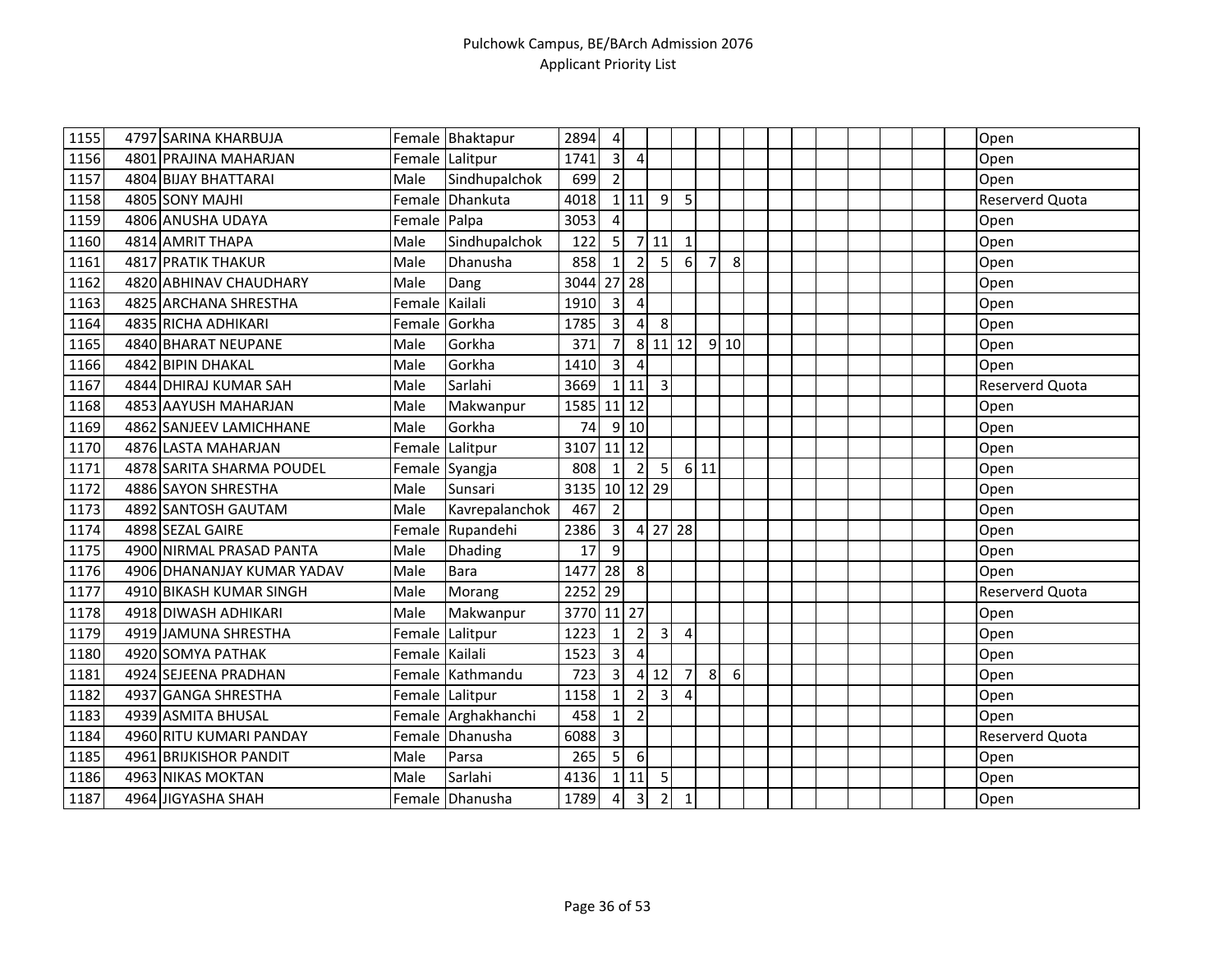| 1188 | 4965 SHUSIL PARAJULI      | Male        | Nawalparasi      | 429       | $\overline{2}$  |                  |                |                |      |      |          |                |  |  |  | Open                   |
|------|---------------------------|-------------|------------------|-----------|-----------------|------------------|----------------|----------------|------|------|----------|----------------|--|--|--|------------------------|
| 1189 | 4973 AAKASH SHRESTHA      | Male        | Kathmandu        | 622       |                 | 7 11             | 5 <sup>1</sup> | $\vert$ 1      |      | 8 12 | $6 \mid$ | $\overline{2}$ |  |  |  | Open                   |
| 1190 | 4977 ASHMIN POUDEL        | Male        | Kaski            | 97        | $\mathbf{1}$    |                  |                |                |      |      |          |                |  |  |  | Open                   |
| 1191 | 4980 RAJENDRA BASKOTA     | Male        | Jhapa            | 961       | $\overline{7}$  | 8                |                |                |      |      |          |                |  |  |  | Open                   |
| 1192 | 4985 SAMJHANA NEUPANE     | Female      | Dolakha          | 1489      | 3 <sup>1</sup>  | 5                |                |                |      |      |          |                |  |  |  | Open                   |
| 1193 | 4996 LAXMAN YADAV         | Male        | Sunsari          | 1643 28   |                 |                  |                |                |      |      |          |                |  |  |  | Open                   |
| 1194 | 5009 SHRADHA ACHARYA      | Female      | Lalitpur         | 278       |                 | 111              | 5 <sub>l</sub> |                | 2 12 | 6    |          |                |  |  |  | Open                   |
| 1195 | 5011 BIBEK TAMANG         | Male        | Dhading          | 1182      | 1               | $\overline{2}$   | $\overline{3}$ | 4              |      |      |          |                |  |  |  | Open                   |
| 1196 | 5012 NIRAJ CHAPAGAIN      | Male        | Nawalparasi      | 86        | $1\overline{ }$ | $\overline{2}$   |                |                |      |      |          |                |  |  |  | Open                   |
| 1197 | 5017 PRANISH CHAUDHARY    | Male        | <b>Banke</b>     | 6623 11   |                 |                  | 5 12           |                |      |      |          |                |  |  |  | Open                   |
| 1198 | 5017 PRANISH CHAUDHARY    | Male        | <b>Banke</b>     | 6623 11   |                 |                  |                |                |      |      |          |                |  |  |  | Reserverd Quota        |
| 1199 | 5018 DIP SAGAR GNAWALI    | Male        | Gulmi            | 258       | 1               | $\overline{2}$   | 5 <sup>1</sup> | 9              |      |      |          |                |  |  |  | Open                   |
| 1200 | 5020 SAMSHRITA GHIMIRE    | Female      | Bhaktapur        | 2198      | 12              | $\overline{2}$   | $\overline{7}$ | 8 <sup>1</sup> | 5    |      |          |                |  |  |  | Open                   |
| 1201 | 5031 GARIMA ACHARYA       |             | Female Makwanpur | 241       | $\mathbf{1}$    | $\overline{2}$   |                |                |      |      |          |                |  |  |  | Open                   |
| 1202 | 5032 AAYUSH SHRESTHA      | Male        | Kathmandu        | 1405      | 12              | 8                |                |                |      |      |          |                |  |  |  | Open                   |
| 1203 | 5035 KARINA DUMARU        | Female      | Bhaktapur        | 1369      | $\mathbf{1}$    | $\overline{2}$   | $\overline{3}$ | $\overline{4}$ |      |      |          |                |  |  |  | Open                   |
| 1204 | 5040 DIPAK DAS            | Male        | Rautahat         | 835       |                 | 27 28            |                |                |      |      |          |                |  |  |  | Open                   |
| 1205 | 5046 ANISH SHRESTHA       | Male        | Morang           | 665       | 9               |                  |                |                |      |      |          |                |  |  |  | Open                   |
| 1206 | 5049 SIMANTA PANDEY       | Male        | Tanahun          | 232       |                 | $11$ 12          | $\overline{7}$ | 8              |      |      |          |                |  |  |  | Open                   |
| 1207 | 5055 DEEPTI GAUTAM        | Female      | Parbat           | 2253      | $\overline{2}$  |                  |                |                |      |      |          |                |  |  |  | Open                   |
| 1208 | 5058 BIBEK PANDEYA        | Male        | Kanchanpur       | 270       | 1 <sup>1</sup>  | $\overline{2}$   |                |                |      |      |          |                |  |  |  | Open                   |
| 1209 | 5061 MOHAMAD NEYAJ ANSARI | Male        | Parsa            | 1192      |                 | 6 10             |                |                |      |      |          |                |  |  |  | Open                   |
| 1210 | 5066 DIKSHYANT DHUNGANA   | Male        | Nawalparasi      | 1113      | 12              | $\overline{2}$   |                |                |      |      |          |                |  |  |  | Open                   |
| 1211 | 5069 BIBEK GHIMIRE        | Male        | Rupandehi        | 423       | 5               | $6 \overline{6}$ |                |                |      |      |          |                |  |  |  | Open                   |
| 1212 | 5077 KASENDRA BHANDARI    | Male        | Morang           | 351       | $\mathbf{1}$    | $\overline{2}$   |                |                |      |      |          |                |  |  |  | Open                   |
| 1213 | 5086 RISHIKA DHUNGANA     | Female      | Kailali          | 1652      | $\overline{2}$  |                  | 8 12           |                |      |      |          |                |  |  |  | Open                   |
| 1214 | 5107 NIRDESH TIMSINA      | Male        | Jhapa            | 888       |                 |                  | $2$ 10 12      |                |      |      |          |                |  |  |  | Open                   |
| 1215 | 5109 AAYUSH SHRESTHA      | Male        | Morang           | 1328      |                 |                  | 8 28 30        |                |      |      |          |                |  |  |  | Open                   |
| 1216 | 5115 SAMIKSHYA CHAPAGAIN  |             | Female Syangja   | 243 11 12 |                 |                  | $\vert$ 1      | $\overline{2}$ |      |      |          |                |  |  |  | Open                   |
| 1217 | 5139 BIBEK BAN            | Male        | Sunsari          | 706 12    |                 |                  |                |                |      |      |          |                |  |  |  | Open                   |
| 1218 | 5167 DIPESH BHATTA        | Male        | Kailali          | 2450      | 5               | $6 \mid$         |                |                |      |      |          |                |  |  |  | Open                   |
| 1219 | 5178 PRITHAK DAHAL        | Male        | Siraha           | 156       | 27              | $1\vert$         |                | 2 11 12        |      | 9    |          |                |  |  |  | Open                   |
| 1220 | 5208 SARITA KUMARI LAMA   | Female Bara |                  | 1819      | $\vert$ 1       | $\overline{9}$   |                |                |      |      |          |                |  |  |  | <b>Reserverd Quota</b> |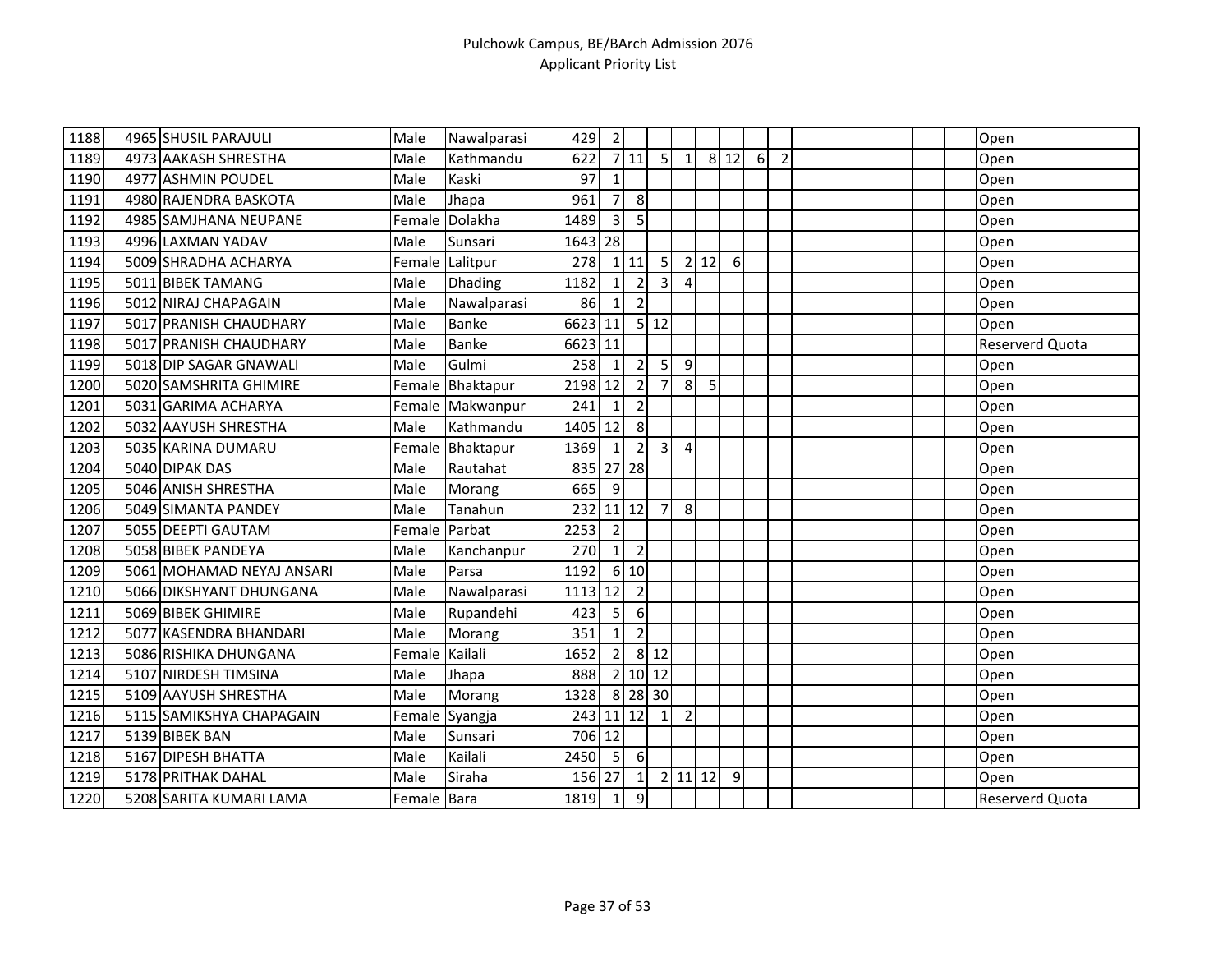| 1221 | 5211 SUDEEP ARYAL           | Male           | Sindhupalchok  | 6663             | $\overline{2}$          |                |                            |                |   |                |                |  |  |  | Open                   |
|------|-----------------------------|----------------|----------------|------------------|-------------------------|----------------|----------------------------|----------------|---|----------------|----------------|--|--|--|------------------------|
| 1222 | 5212 NIRAJAN PRASAD GUPTA   | Male           | Kapilbastu     | 256 27           |                         | 5              |                            | 9 28           |   |                |                |  |  |  | Open                   |
| 1223 | 5215 SAURAV BASTOLA         | Male           | Chitawan       | 43               |                         | $11$ 12        |                            |                |   |                |                |  |  |  | Open                   |
| 1224 | 5223 PRAMILA THAPA MAGAR    | Female Kaski   |                | 3489             | $\overline{\mathbf{3}}$ | 4              |                            |                |   |                |                |  |  |  | Open                   |
| 1225 | 5228 PRATIMA DAWADI         |                | Female Lamjung | 980              | $1\vert$                |                | 2 12                       | 7 <sup>1</sup> | 8 | $\overline{3}$ | $\overline{4}$ |  |  |  | Open                   |
| 1226 | 5230 ANUPAM ADHIKARI        | Male           | Khotang        | 1756             |                         | 4 30           |                            |                |   |                |                |  |  |  | Open                   |
| 1227 | 5231 BHAGYASHREE BADAYAK    | Female Kailali |                | 6635             |                         | 1 11           |                            |                |   |                |                |  |  |  | Reserverd Quota        |
| 1228 | 5234 ABHIYAN NIRAULA        | Male           | Khotang        | 470 12           |                         |                | 2 10                       | $\overline{7}$ | 8 |                |                |  |  |  | Open                   |
| 1229 | 5238 RITESH BASNET          | Male           | Solukhumbu     | 4806             | $\overline{2}$          | $\overline{4}$ |                            |                |   |                |                |  |  |  | Open                   |
| 1230 | 5242 SUDEEP RAYAMAJHI       | Male           | Makwanpur      | 743              | 1                       | $\overline{2}$ | 9                          |                |   |                |                |  |  |  | Open                   |
| 1231 | 5249 KUNAL KUMAR SAH        | Male           | Dhanusha       | 1094             |                         | 27 28          | 8                          |                |   |                |                |  |  |  | Open                   |
| 1232 | 5262 ASHISH SHARMA          | Male           | Achham         | 5539             | $1\vert$                |                |                            |                |   |                |                |  |  |  | <b>Reserverd Quota</b> |
| 1233 | 5267 NISAN SHRESTHA         | Male           | Chitawan       | 251              |                         | $11$ 12        |                            |                |   |                |                |  |  |  | Open                   |
| 1234 | 5273 KABITA KUMARI YONJAN   | Female Sarlahi |                | 2861             | 1                       |                | 5 11                       |                |   |                |                |  |  |  | Open                   |
| 1235 | 5276 MANISH PATHAK          | Male           | Kailali        | 4814             | $1\vert$                | $\overline{2}$ |                            | $8$ 12         |   |                |                |  |  |  | Open                   |
| 1236 | 5278 SUBODH KIRAN PUN MAGAR | Male           | Rolpa          | 3601 12          |                         |                |                            |                |   |                |                |  |  |  | Open                   |
| 1237 | 5282 DIKSHANT BHATTARAI     | Male           | Kathmandu      | 3690             |                         |                | 2 27 28                    |                |   |                |                |  |  |  | Open                   |
| 1238 | 5283 SUBRAT UPADHAYA DAHAL  | Male           | Sunsari        | 911              | $2\vert$                | 6              |                            |                |   |                |                |  |  |  | Open                   |
| 1239 | 5288 SAUGAT NEPAL           | Male           | Nuwakot        | 936 12 10        |                         |                | $\overline{\phantom{0}}$ 2 |                |   |                |                |  |  |  | Open                   |
| 1240 | 5290 SAMPURNA KC            | Male           | Bhaktapur      | 556 12           |                         |                |                            |                |   |                |                |  |  |  | Open                   |
| 1241 | 5304 SUSHIL SHARMA          | Male           | Rupandehi      | 1310             |                         | 8 10           |                            |                |   |                |                |  |  |  | Open                   |
| 1242 | 5306 SACHITRA GURUNG        | Male           | Kaski          | 890 27           |                         |                |                            |                |   |                |                |  |  |  | Open                   |
| 1243 | 5316 RASHU KUNWAR           | Male           | Lalitpur       | 3509 28          |                         |                |                            |                |   |                |                |  |  |  | Open                   |
| 1244 | 5330 SHARAD SHAKYA          | Male           | Kathmandu      | 829              | 11                      |                | 712                        | 8              |   |                |                |  |  |  | Open                   |
| 1245 | 5335 SAMMAN BABU AMGAIN     | Male           | Gorkha         | 583 11 12        |                         |                |                            |                |   |                |                |  |  |  | Open                   |
| 1246 | 5338 SHANKAR BOHARA         | Male           | Siraha         | 2026             | $6\overline{6}$         | 8              |                            |                |   |                |                |  |  |  | Open                   |
| 1247 | 5339 SHANKAR BHANDARI       | Male           | Syangja        | 907              | $6 \mid$                | 4              | 8                          |                |   |                |                |  |  |  | Open                   |
| 1248 | 5352 GRISHMA RAJ KHANAL     | Male           | Rupandehi      | 189              | 11                      |                | $1 \vert 12$               | $\overline{2}$ |   |                |                |  |  |  | Open                   |
| 1249 | 5375 SANSKRITI DHAKAL       |                | Female Baglung | 2226             | $\overline{4}$          |                |                            |                |   |                |                |  |  |  | Open                   |
| 1250 | 5386 NIRANJAN PRASAD SAH    | Male           | Parsa          | 3316             | 9                       |                |                            |                |   |                |                |  |  |  | Reserverd Quota        |
| 1251 | 5400 SACHIN BHUSAL          | Male           | Nawalparasi    | 157              | $\vert$ 1               | $\overline{7}$ | 12                         | $\overline{2}$ |   |                |                |  |  |  | Open                   |
| 1252 | 5404 ARAHANTA POKHREL       | Male           | Sunsari        | 449              | 12                      | $\overline{2}$ | 8                          |                |   |                |                |  |  |  | Open                   |
| 1253 | 5417 SACHIN KHADKA          | Male           | Kathmandu      | 1404 27 28 11 12 |                         |                |                            |                |   |                |                |  |  |  | Open                   |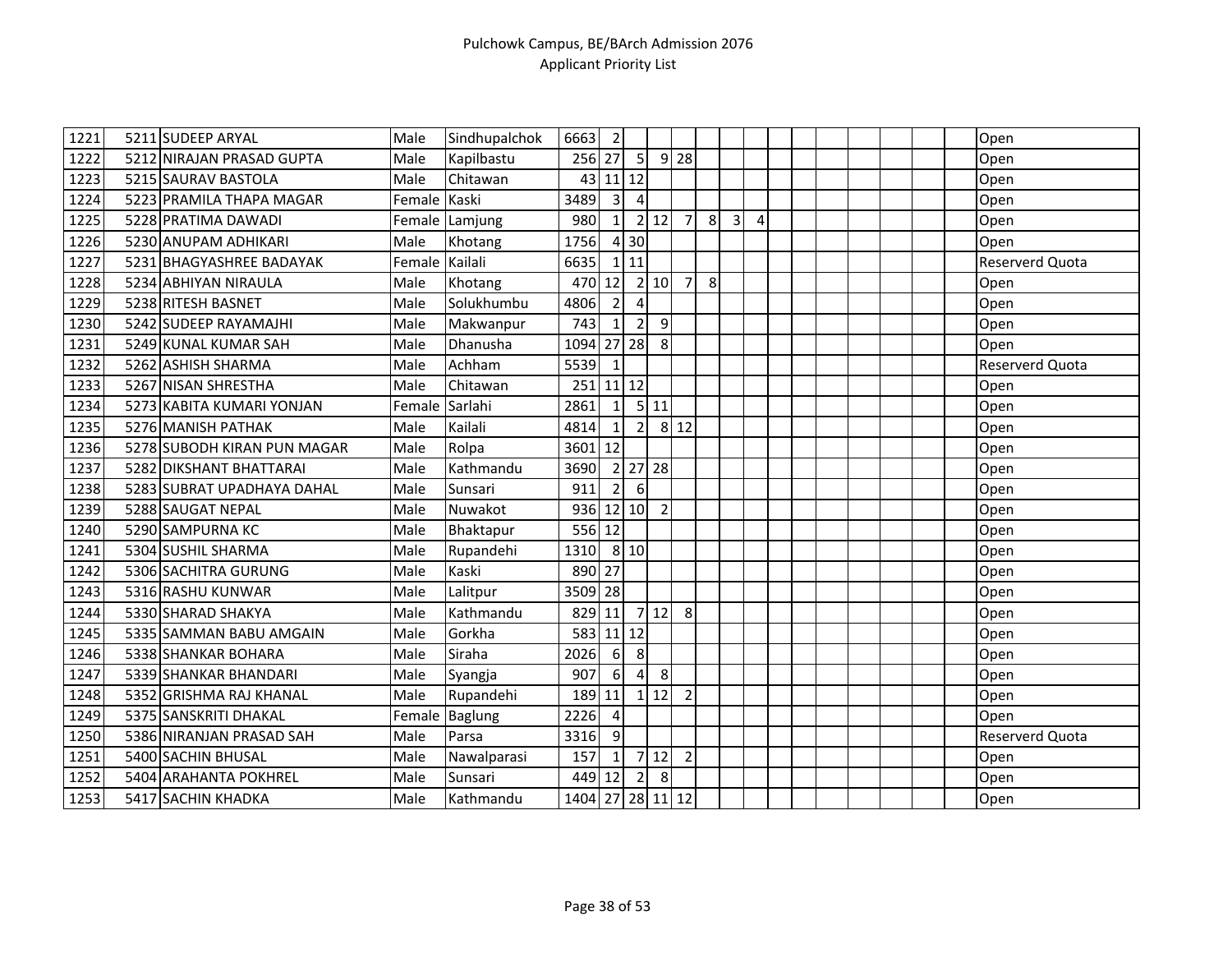| $\sqrt{1254}$ | 5426 DHANAPATI DHAKAL     | Male   | Gulmi                 | 271        | 1                       | $\overline{2}$   |                  |                |                |          |  |  |  |  | Open                 |
|---------------|---------------------------|--------|-----------------------|------------|-------------------------|------------------|------------------|----------------|----------------|----------|--|--|--|--|----------------------|
| 1255          | 5430 YUKESH NEPAL         | Male   | Sarlahi               | 1418 11 12 |                         |                  |                  |                |                |          |  |  |  |  | Open                 |
| 1256          | 5432 BIJEN SHRESTHA       | Male   | Kathmandu             | 720 12     |                         | 8                |                  |                |                |          |  |  |  |  | Open                 |
| 1257          | 5433 SOVIT KUMAR KARN     | Male   | Sarlahi               | 4561       |                         | 30 28            |                  |                |                |          |  |  |  |  | Open                 |
| 1258          | 5438 SUBINIKA NEUPANE     | Female | Bhaktapur             | 1008       | $\overline{4}$          |                  |                  |                |                |          |  |  |  |  | Open                 |
| 1259          | 5457 NABARAJ SUBEDI       | Male   | Kaski                 | 505 27     |                         |                  |                  |                |                |          |  |  |  |  | Open                 |
| 1260          | 5466 RANJIT K.C.          | Male   | Lalitpur              | 1012       |                         | 712              | 8                |                |                |          |  |  |  |  | Open                 |
| 1261          | 5470 SAMEER NEUPANE       | Male   | Jumla                 | 1864       | $\vert$ 1               |                  |                  |                |                |          |  |  |  |  | Reserverd Quota      |
| 1262          | 5472 SAMRAT PRADHAN       | Male   | Lamjung               | 1713 11    |                         |                  |                  |                |                |          |  |  |  |  | Reserverd Quota      |
| 1263          | 5474 PRADIP CHAUDHARY     | Male   | Dang                  | 2394 27 11 |                         |                  | 9                | $\mathbf{1}$   | $\overline{7}$ |          |  |  |  |  | Reserverd Quota      |
| 1264          | 5479 KANCHAN KARKI        | Female | Ramechhap             | 1870       | 8                       |                  |                  |                |                |          |  |  |  |  | Open                 |
| 1265          | 5482 GAURAV LAMA          | Male   | Dolakha               | 752        | $\overline{2}$          |                  |                  |                |                |          |  |  |  |  | Open                 |
| 1266          | 5492 SUMIT YADAV          | Male   | Dhanusha              | 1406       | 11                      | 5                | 7 <sup>1</sup>   | $\mathbf{1}$   |                |          |  |  |  |  | Reserverd Quota      |
| 1267          | 5497 OJASWI GIRI          |        | Female Kavrepalanchok | 6801       | $\overline{2}$          |                  |                  |                |                |          |  |  |  |  | Open                 |
| 1268          | 5498 SANDIP BARAL         | Male   | Kaski                 | 773        | 12                      |                  | 8 10             |                |                |          |  |  |  |  | Open                 |
| 1269          | 5510 RANJITA GHIMIRE      | Female | Dolakha               | 1193       | $\overline{2}$          | $\overline{4}$   |                  |                |                |          |  |  |  |  | Open                 |
| 1270          | 5511 LAXMAN RIJAL         | Male   | Nuwakot               | 1130       |                         | $11$ 12          | $7 \overline{ }$ | 8              | 5 <sup>1</sup> | $6 \mid$ |  |  |  |  | Open                 |
| 1271          | 5526 ABHISHEK BUDHATHOKI  | Male   | Kathmandu             | 867        |                         |                  | 12 28 30         | $\overline{2}$ |                |          |  |  |  |  | Open                 |
| 1272          | 5536 SARANSH BIKRAM KANTH | Male   | Parsa                 | 3523       | $\overline{2}$          | 6                | 8                |                |                |          |  |  |  |  | Open                 |
| 1273          | 5541 SHAKSHYAM KAFLE      | Male   | Kavrepalanchok        | 45         | $\mathbf{1}$            | $\overline{2}$   |                  |                |                |          |  |  |  |  | Open                 |
| 1274          | 5564 MANOJ KHATRI         | Male   | <b>Baglung</b>        | 12         | 11                      |                  |                  |                |                |          |  |  |  |  | Open                 |
| 1275          | 5570 BHIMRAJ KARKI        | Male   | Solukhumbu            | 1341       | $\overline{2}$          |                  |                  |                |                |          |  |  |  |  | Government Sponsored |
| 1276          | 5570 BHIMRAJ KARKI        | Male   | Solukhumbu            | 1341       | 27                      |                  |                  |                |                |          |  |  |  |  | Open                 |
| 1277          | 5570 BHIMRAJ KARKI        | Male   | Solukhumbu            | 1341       | $1\vert$                |                  |                  |                |                |          |  |  |  |  | Reserverd Quota      |
| 1278          | 5584 BIKRAM KHADKA        | Male   | Rupandehi             | 192        | $\vert$ 1               | $\overline{2}$   |                  |                |                |          |  |  |  |  | Open                 |
| 1279          | 5588 RUPESH LAMICHHANE    | Male   | Nuwakot               | 1325       | $6 \overline{6}$        |                  |                  |                |                |          |  |  |  |  | Open                 |
| 1280          | 5591 LAKPO TAMANG         | Male   | Sindhupalchok         | 3878       | $\overline{2}$          | $6 \overline{6}$ |                  | 8 10           |                |          |  |  |  |  | Open                 |
| 1281          | 5600 AVAHAN TAMRAKAR      | Male   | Kathmandu             | 6310 28    |                         |                  |                  |                |                |          |  |  |  |  | Open                 |
| 1282          | 5630 KARUNA DHITAL        | Female | Gorkha                | 4273 30    |                         |                  |                  |                |                |          |  |  |  |  | Open                 |
| 1283          | 5640 BASANTA KOIRALA      | Male   | Udayapur              | 1022 10    |                         |                  |                  |                |                |          |  |  |  |  | Open                 |
| 1284          | 5642 ANISH KHADKA         | Male   | Jhapa                 | 589        | 6                       | $\overline{7}$   |                  |                |                |          |  |  |  |  | Open                 |
| 1285          | 5646 MANISH ACHARYA       | Male   | Kathmandu             | 1100       | $\overline{\mathbf{3}}$ | $\overline{4}$   |                  |                |                |          |  |  |  |  | Open                 |
| 1286          | 5664 AJAY POKHREL         | Male   | Pyuthan               | 797        |                         | 910              |                  |                |                |          |  |  |  |  | Open                 |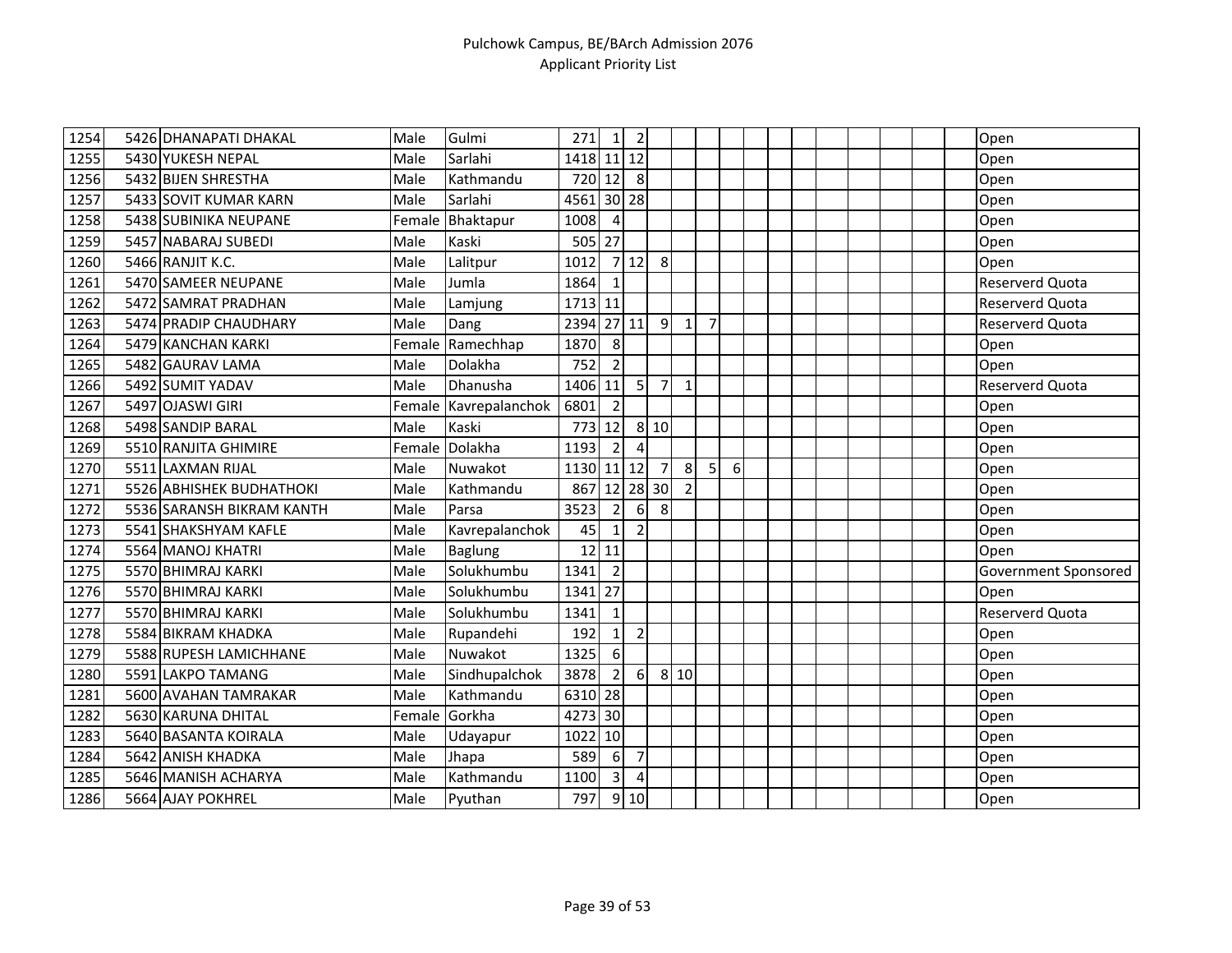| 1287 | 5669 ANJILA TIMSINA          |        | Female Chitawan  | 2393       | 7              | 8              |                |   |      |   |  |  |  | Open            |
|------|------------------------------|--------|------------------|------------|----------------|----------------|----------------|---|------|---|--|--|--|-----------------|
| 1288 | 5673 BISHAL BISHWOKARMA      | Male   | Arghakhanchi     | 6413 11    |                |                |                |   |      |   |  |  |  | Reserverd Quota |
| 1289 | 5678 ANIL PANTHI             | Male   | Palpa            | 931        | $\overline{3}$ | $\overline{4}$ |                |   |      |   |  |  |  | Open            |
| 1290 | 5686 PHURSHANG TSHERING DONG | Male   | Kathmandu        | 1156       |                | $10$   28      | 8              |   |      |   |  |  |  | Open            |
| 1291 | 5692 AVINASH B.K             | Male   | Kapilbastu       | 347        | 9              | $\overline{7}$ |                |   |      |   |  |  |  | Open            |
| 1292 | 5694 PRABIGYA PATHAK         | Male   | Palpa            | 113        | 11             | $\overline{7}$ | $\mathbf{1}$   |   |      |   |  |  |  | Open            |
| 1293 | 5697 KRISHNA BASHYAL         | Male   | Palpa            | 879        | $6 \mid$       | 3              |                |   |      |   |  |  |  | Open            |
| 1294 | 5701 SHUBHAM KARN            | Male   | Mahottari        | 219        | $\mathbf{1}$   | $\overline{2}$ |                |   |      |   |  |  |  | Open            |
| 1295 | 5702 SAILESH GHIMIRE         | Male   | Rupandehi        | 943 11 12  |                |                |                |   |      |   |  |  |  | Open            |
| 1296 | 5720 ASHUTOSH LAMICHHANE     | Male   | Parbat           | 1684 12    |                | 6              |                |   |      |   |  |  |  | Open            |
| 1297 | 5723 SUDIP SUBEDI            | Male   | Rupandehi        | 1512 10    |                |                |                |   |      |   |  |  |  | Open            |
| 1298 | 5735 AVASH DHUNGANA          | Male   | Chitawan         | 719        | $\mathbf{1}$   | $\overline{2}$ |                |   |      |   |  |  |  | Open            |
| 1299 | 5738 SADHANA REGMI           | Female | Palpa            | 1051       |                | $11$ 12        | $\overline{7}$ | 8 |      |   |  |  |  | Open            |
| 1300 | 5746 PRAKASH POUDEL          | Male   | Kanchanpur       | 987        | $\overline{2}$ |                | 8 28           |   |      |   |  |  |  | Open            |
| 1301 | 5760 ARJUN BASNET            | Male   | Sunsari          | 855        | $\mathbf{1}$   | $\overline{2}$ |                |   |      |   |  |  |  | Open            |
| 1302 | 5779 SHISHIR CHHETRI         | Male   | Syangja          | 770 10     |                | 9              | 8              |   |      |   |  |  |  | Open            |
| 1303 | 5803 PREKSHA NEUPANE         |        | Female Rupandehi | 4394       | $\overline{2}$ |                |                |   |      |   |  |  |  | Open            |
| 1304 | 5828 SANJEEV KUNWAR          | Male   | Parbat           | 527        | 6              |                |                |   |      |   |  |  |  | Open            |
| 1305 | 5841 SAKET CHAUDHARY         | Male   | <b>Banke</b>     | 3602       |                | 7 11           | $\mathbf{1}$   |   |      |   |  |  |  | Reserverd Quota |
| 1306 | 5847 SONU KUMAR SAH          | Male   | Mahottari        | 1488       | $1\vert$       | 5              |                |   |      |   |  |  |  | Reserverd Quota |
| 1307 | 5851 ELISHA POKHREL          | Female | Tanahun          | 3684       |                | 2 12           | 8 <sup>1</sup> |   |      |   |  |  |  | Open            |
| 1308 | 5869 LAJINA MAHARJAN         |        | Female Kathmandu | 5386 12    |                | $\overline{4}$ |                |   |      |   |  |  |  | Open            |
| 1309 | 5873 BISHAL NEUPANE          | Male   | Dang             | 2067       | $\overline{a}$ |                |                |   |      |   |  |  |  | Open            |
| 1310 | 5875 SUBASH ROSHAN CHAUDHARY | Male   | Siraha           | 1637       | $\overline{4}$ |                |                |   |      |   |  |  |  | Open            |
| 1311 | 5880 RASHIK DALLAKOTI        | Male   | Chitawan         | 2116 10 28 |                |                | $\overline{2}$ |   |      |   |  |  |  | Open            |
| 1312 | 5911 NISTHA AWAL             |        | Female Bhaktapur | 3548       | 4              |                |                |   |      |   |  |  |  | Open            |
| 1313 | 5917 JAYRAJ ADHIKARI         | Male   | Mahottari        | 267        | $\mathbf{1}$   | $\overline{2}$ | $\overline{9}$ |   |      |   |  |  |  | Open            |
| 1314 | 5932 ANISA DHAKAL            | Female | Chitawan         | 1682       | $\mathbf{1}$   |                |                |   |      |   |  |  |  | Reserverd Quota |
| 1315 | 5936 GAURAV KATTEL           | Male   | Sunsari          | 94         |                | 9 10           |                |   |      |   |  |  |  | Open            |
| 1316 | 5941 MALISHA MAHARJAN        |        | Female Kathmandu | 1735 12    |                | 8              |                |   |      |   |  |  |  | Open            |
| 1317 | 5959 ANUKA K.C.              |        | Female Dolakha   | 1623       |                | $11$ $12$      | $\overline{7}$ | 8 | 9 10 | 3 |  |  |  | Open            |
| 1318 | 5963 AKSHATA BINAYEE         |        | Female Kathmandu | 6524       | 6              |                |                |   |      |   |  |  |  | Open            |
| 1319 | 5969 DIPEEN PRASAD UPADHYAYA | Male   | Syangja          | 201        | 1              |                | 2 12           |   |      |   |  |  |  | Open            |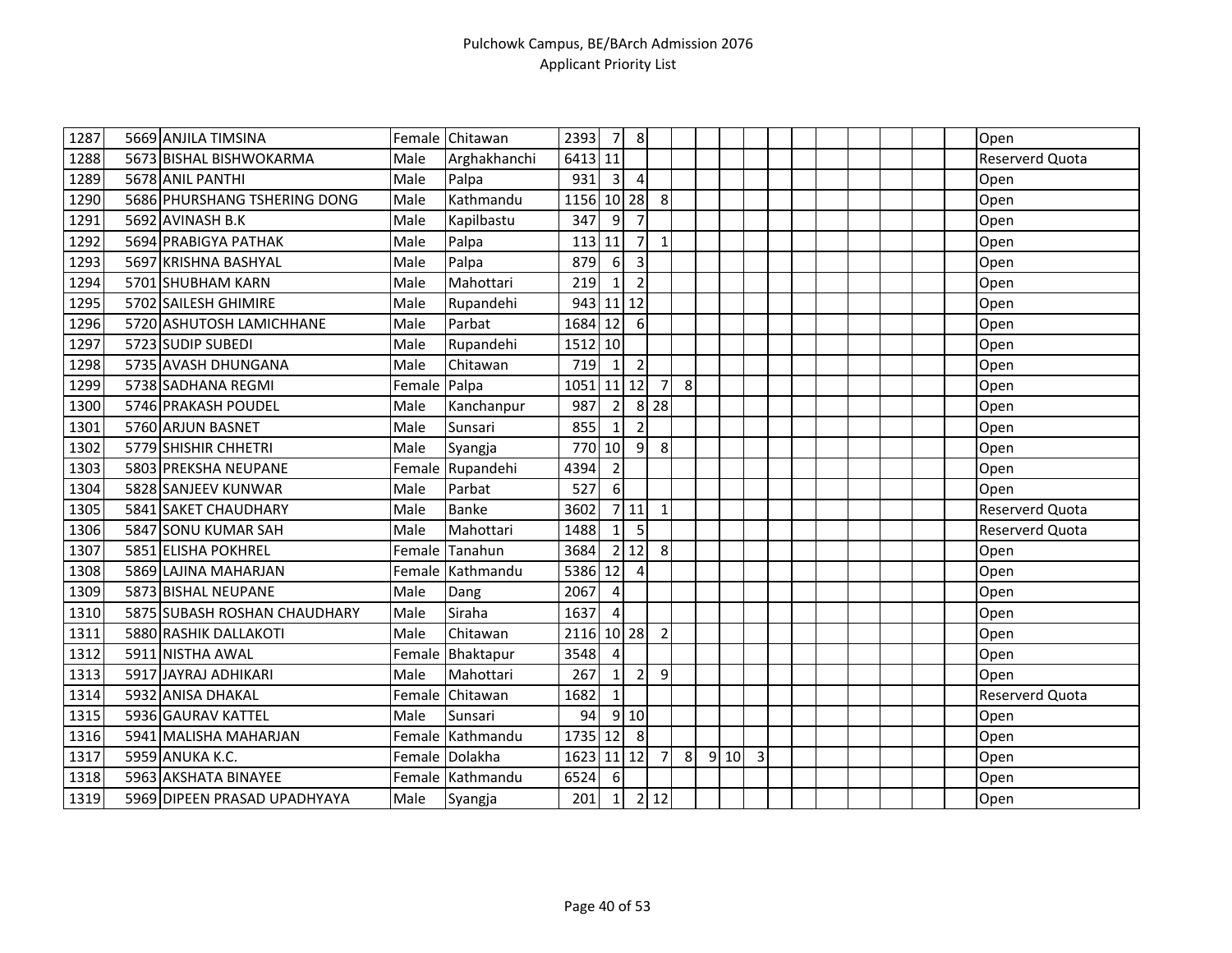| 1320 | 5973 PRAKRITI BARTAULA  |        | Female Makwanpur | 1970      | $\overline{\mathbf{3}}$ | $\mathbf{1}$      | 4              | $\overline{2}$ |                |                |  |  |  |  | Open                 |
|------|-------------------------|--------|------------------|-----------|-------------------------|-------------------|----------------|----------------|----------------|----------------|--|--|--|--|----------------------|
| 1321 | 5983 DIKSHYA MAHARJAN   |        | Female Lalitpur  | 1517      | $\overline{\mathbf{3}}$ | $\overline{4}$    |                |                |                |                |  |  |  |  | Open                 |
| 1322 | 5989 GOPAL THADA MAGAR  | Male   | Surkhet          | 2882      | $1\vert$                |                   | $9$ 27         |                |                |                |  |  |  |  | Reserverd Quota      |
| 1323 | 5993 PRASHANT BHANDARI  | Male   | Gulmi            | 283       | 12                      | $\mathbf{1}$      |                |                |                |                |  |  |  |  | Open                 |
| 1324 | 6009 NADIKA POUDEL      | Female | Lamjung          | 314       |                         | $11 \mid 12 \mid$ | 1              | $\overline{2}$ |                |                |  |  |  |  | Open                 |
| 1325 | 6010 ISHAN SHIWAKOTI    | Male   | Dolakha          | 1807      | 28                      |                   |                |                |                |                |  |  |  |  | Open                 |
| 1326 | 6016 SARMILA GYAWALI    |        | Female Syangja   | 1324      |                         | 9 10              |                |                |                |                |  |  |  |  | Open                 |
| 1327 | 6023 PRASHANNA GHIMIRE  | Male   | Gulmi            | 2112      | $\overline{2}$          |                   |                |                |                |                |  |  |  |  | Open                 |
| 1328 | 6027 KRISHAN DEV PANDIT | Male   | Dhanusha         | 1727      | $\vert$                 |                   |                |                |                |                |  |  |  |  | Open                 |
| 1329 | 6033 MUSKAN KARKI       | Male   | Bhojpur          | 463       | $\overline{2}$          |                   |                |                |                |                |  |  |  |  | Open                 |
| 1330 | 6041 MOHIT DAHAL        | Male   | Kathmandu        | 1433      | $\overline{2}$          |                   |                |                |                |                |  |  |  |  | Open                 |
| 1331 | 6043 DHIRENDRA KHANAL   | Male   | Gulmi            | 334       | 11                      |                   | $1 \vert 12$   | $\overline{2}$ | $\overline{7}$ |                |  |  |  |  | Open                 |
| 1332 | 6045 RABINDRA JOSHI     | Male   | Bajhang          | 369       |                         | 1112              | $\overline{2}$ |                |                |                |  |  |  |  | Open                 |
| 1333 | 6046 ROHAN DHAKAL       | Male   | Jhapa            | 880 28    |                         |                   |                |                |                |                |  |  |  |  | Open                 |
| 1334 | 6057 BINEET RAJ KUIKEL  | Male   | Kathmandu        | 2824      | $\overline{2}$          |                   |                |                |                |                |  |  |  |  | Open                 |
| 1335 | 6063 RUPAK POKHREL      | Male   | Kapilbastu       | 788       | 12                      | 8                 | 6              |                |                |                |  |  |  |  | Open                 |
| 1336 | 6069 BRIJESH GHALE      | Male   | Bhaktapur        | 1646      | $\overline{4}$          |                   |                |                |                |                |  |  |  |  | Open                 |
| 1337 | 6075 SUBIGYA SHRESTHA   | Male   | Kathmandu        | 259 11 12 |                         |                   |                |                |                |                |  |  |  |  | Open                 |
| 1338 | 6078 APARAJITA K.C.     | Female | Lalitpur         | 3466      | $\overline{4}$          |                   |                |                |                |                |  |  |  |  | Open                 |
| 1339 | 6079 BISHAL DHAKAL      | Male   | Syangja          | 374       | $1\vert$                | $\overline{2}$    |                |                |                |                |  |  |  |  | Open                 |
| 1340 | 6082 SAUGAT BHATTARAI   | Male   | Morang           | 677       | $\overline{2}$          | $6\phantom{1}6$   |                |                |                |                |  |  |  |  | Open                 |
| 1341 | 6095 SANDESH SITAULA    | Male   | Jhapa            | 400 11 12 |                         |                   | $\overline{7}$ | 8              | $\overline{5}$ | 6 <sup>1</sup> |  |  |  |  | Open                 |
| 1342 | 6104 ANMOL SHRESTHA     | Male   | Sindhupalchok    | 392       | 10                      |                   |                |                |                |                |  |  |  |  | Government Sponsored |
| 1343 | 6104 ANMOL SHRESTHA     | Male   | Sindhupalchok    | 392       | $\overline{9}$          |                   |                |                |                |                |  |  |  |  | Open                 |
| 1344 | 6113 APEKSHA GYAWALI    | Female | Gulmi            | 4042      | 12                      |                   |                |                |                |                |  |  |  |  | Open                 |
| 1345 | 6115 BISHAL SHAKYA      | Male   | Lalitpur         | 224       | $1\vert$                | $\overline{2}$    |                |                |                |                |  |  |  |  | Open                 |
| 1346 | 6117 BIJAY BHUSAL       | Male   | Rupandehi        | 373       | $\overline{2}$          |                   |                |                |                |                |  |  |  |  | Open                 |
| 1347 | 6119 ROKEB B.K.         | Male   | Pyuthan          | 5024      | 12                      | 8                 |                |                |                |                |  |  |  |  | Open                 |
| 1348 | 6124 INDIRA SHARMA      | Female | Chitawan         | 1127      |                         |                   | 11 12 7        | 8              |                |                |  |  |  |  | Open                 |
| 1349 | 6149 SIDDHARTHA KHATRI  | Male   | Kaski            | 6926      | $\overline{7}$          |                   |                |                |                |                |  |  |  |  | Open                 |
| 1350 | 6163 SACHIN YADAV       | Male   | Saptari          | 411       |                         | $11$ 12           |                |                |                |                |  |  |  |  | Open                 |
| 1351 | 6194 RAJU PATEL         | Male   | Rautahat         | 5897      | $1\vert$                |                   |                |                |                |                |  |  |  |  | Reserverd Quota      |
| 1352 | 6196 SAMBHAV MAHAT      | Male   | Makwanpur        | 5485 28   |                         |                   |                |                |                |                |  |  |  |  | Open                 |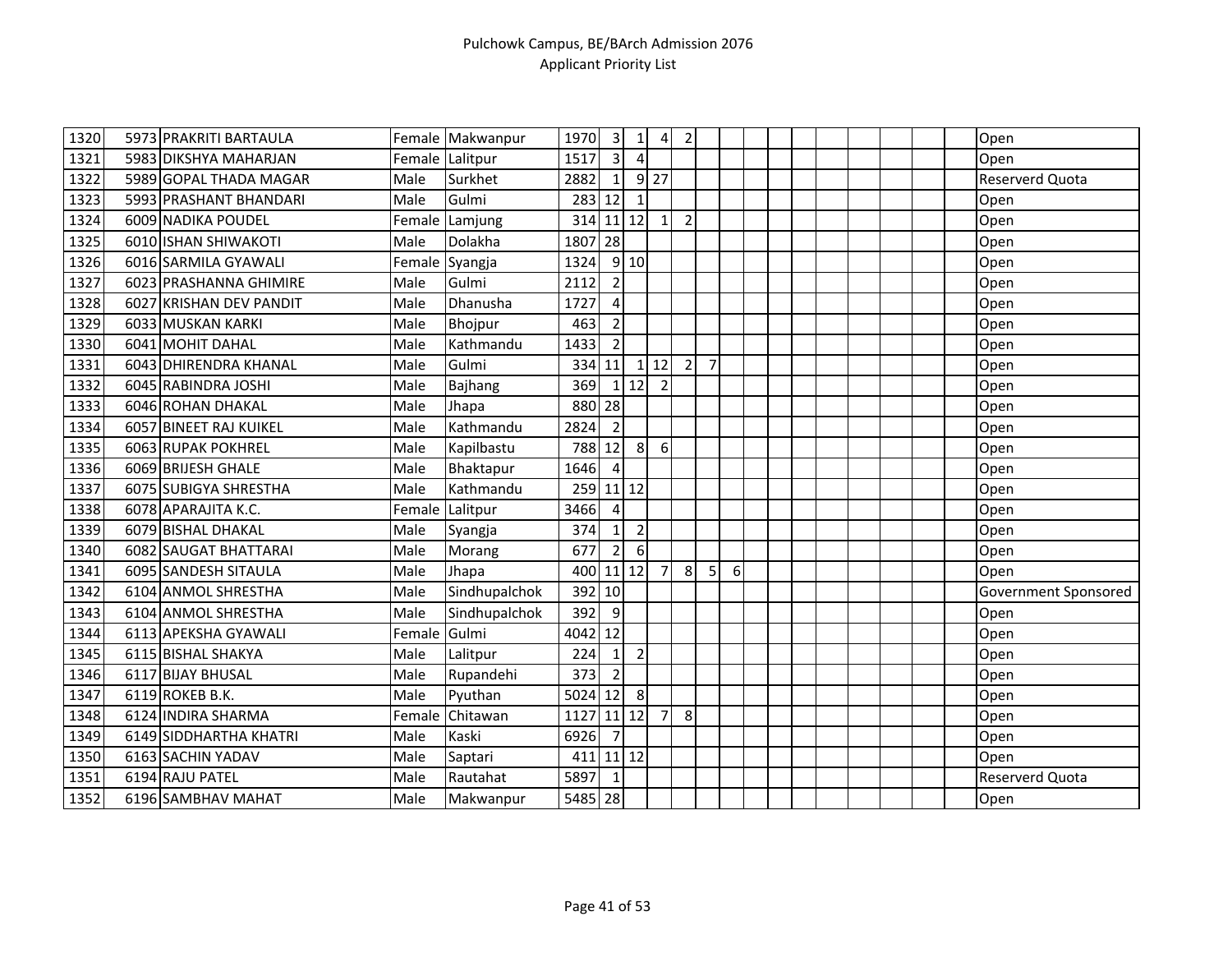| 1353 | 6206 RITIKA ACHARYA CHHETRI    |               | Female Kathmandu | 1618 11 12  |                         |                | $\overline{3}$ | $\overline{4}$ |          |  |  |  |  | Open                   |
|------|--------------------------------|---------------|------------------|-------------|-------------------------|----------------|----------------|----------------|----------|--|--|--|--|------------------------|
| 1354 | 6217 BIPIN DAHAL               | Male          | Jhapa            | 133         | $1\vert$                | $\overline{2}$ |                |                |          |  |  |  |  | Open                   |
| 1355 | 6227 DIWAS ADHIKARI            | Male          | Kathmandu        | 135         | 7                       | $\mathbf{1}$   |                |                |          |  |  |  |  | Open                   |
| 1356 | 6241 ANIL KUMAR CHAUDHARY      | Male          | Saptari          | 5372        | $\vert$ 1               |                |                |                |          |  |  |  |  | <b>Reserverd Quota</b> |
| 1357 | 6243 ROHIT KHATIWADA           | Male          | Makwanpur        | 1232        |                         | 9 10           |                |                |          |  |  |  |  | Open                   |
| 1358 | 6252 KAUSHAL GAUTAM            | Male          | Dhankuta         | 215 11 12   |                         |                |                |                |          |  |  |  |  | Open                   |
| 1359 | 6255 RASHMI KHADKA             | Female        | Dolakha          | 656 11 12 1 |                         |                |                | $\overline{2}$ |          |  |  |  |  | Open                   |
| 1360 | 6260 SUJAN SAPKOTA             | Male          | Kavrepalanchok   | 1590 10     |                         |                |                |                |          |  |  |  |  | Open                   |
| 1361 | 6273 MANOJ MUKHIYA             | Male          | Arghakhanchi     | 1450        | $\vert$ 1               |                | $9$ 11         |                |          |  |  |  |  | Reserverd Quota        |
| 1362 | 6281 KABINDRA SHARMA CHAPAGAIN | Male          | <b>Baglung</b>   | 380         | $\overline{2}$          |                |                |                |          |  |  |  |  | Open                   |
| 1363 | 6284 SADIKSHYA BHATTARAI       | Female Kaski  |                  | 1331        | $\overline{3}$          |                | 4 27           |                |          |  |  |  |  | Open                   |
| 1364 | 6285 PARAS KCPOKHREL           | Male          | Pyuthan          | 2651        | $\overline{4}$          |                |                |                |          |  |  |  |  | Open                   |
| 1365 | 6288 DARSHAN SUBEDI            | Male          | Kathmandu        | 4433        | 12                      |                |                |                |          |  |  |  |  | Open                   |
| 1366 | 6295 ANIS ALAM ANSARI          | Male          | Sunsari          | 938         | $\overline{2}$          |                |                |                |          |  |  |  |  | Open                   |
| 1367 | 6309 GOBIND RAJ JOSHI          | Male          | Dadeldhura       | 510         | $\overline{2}$          |                |                |                |          |  |  |  |  | Open                   |
| 1368 | 6314 KRITI PAUDEL              | Female Parbat |                  | 1603        | $\overline{\mathbf{3}}$ |                |                |                |          |  |  |  |  | Open                   |
| 1369 | 6316 OLIVER TAMRAKAR           | Male          | Kathmandu        | 1981 29     |                         |                |                |                |          |  |  |  |  | Open                   |
| 1370 | 6332 RASHI VERMA               |               | Female Mahottari | 5672        | $\vert$ 1               | 5              | $\overline{2}$ | 6              |          |  |  |  |  | Open                   |
| 1371 | 6354 ASHMI GAJUREL             |               | Female Makwanpur | 1886 30     |                         | 8              |                |                |          |  |  |  |  | Open                   |
| 1372 | 6364 BIBEK SHRESTHA            | Male          | Lamjung          | 263         | 12                      | $\mathbf{1}$   | 9              | $\overline{2}$ |          |  |  |  |  | Open                   |
| 1373 | 6382 SHREEDHAR POUDEL          | Male          | Dang             | 363         |                         | 9 10           | $\mathbf{1}$   | $\overline{2}$ |          |  |  |  |  | Open                   |
| 1374 | 6387 SAURAV GHIMIRE            | Male          | Kathmandu        | 611 28      |                         | 9              |                |                |          |  |  |  |  | Open                   |
| 1375 | 6389 PRASANNA SAPKOTA          | Male          | Chitawan         | 1556        | 5                       | $6\,$          |                |                |          |  |  |  |  | Open                   |
| 1376 | 6397 SULAV DEO                 | Male          | Morang           | 177         |                         | $11$ 12        |                |                |          |  |  |  |  | Open                   |
| 1377 | 6399 SUJAN PRASAD BHATTARAI    | Male          | Palpa            | 744         | 8                       |                |                |                |          |  |  |  |  | Open                   |
| 1378 | 6404 JIBESH ADHIKARI           | Male          | Kaski            | 902         |                         | 2 27           |                |                |          |  |  |  |  | Open                   |
| 1379 | 6417 SHEKHAR POKHREL           | Male          | Dang             | 1698 27 28  |                         |                |                |                |          |  |  |  |  | Open                   |
| 1380 | 6423 RAJARAM YADAV             | Male          | Siraha           | 152         | 11 12                   |                |                |                |          |  |  |  |  | Open                   |
| 1381 | 6423 RAJARAM YADAV             | Male          | Siraha           | 152         | 11                      |                |                |                |          |  |  |  |  | Reserverd Quota        |
| 1382 | 6431 BISHAL NEUPANE            | Male          | Syangja          | 2761        | $\overline{4}$          |                |                |                |          |  |  |  |  | Open                   |
| 1383 | 6438 MANOJ LAMA                | Male          | Lamjung          | 2046        |                         |                | 1 11 27        | 9              | $5$   29 |  |  |  |  | Reserverd Quota        |
| 1384 | 6455 MOHIT AMATYA              | Male          | Lalitpur         | 4642        | $\vert$                 |                |                |                |          |  |  |  |  | Open                   |
| 1385 | 6470 ADARSHA PANDEY            | Male          | Dang             | 2983        | $\overline{4}$          |                |                |                |          |  |  |  |  | Open                   |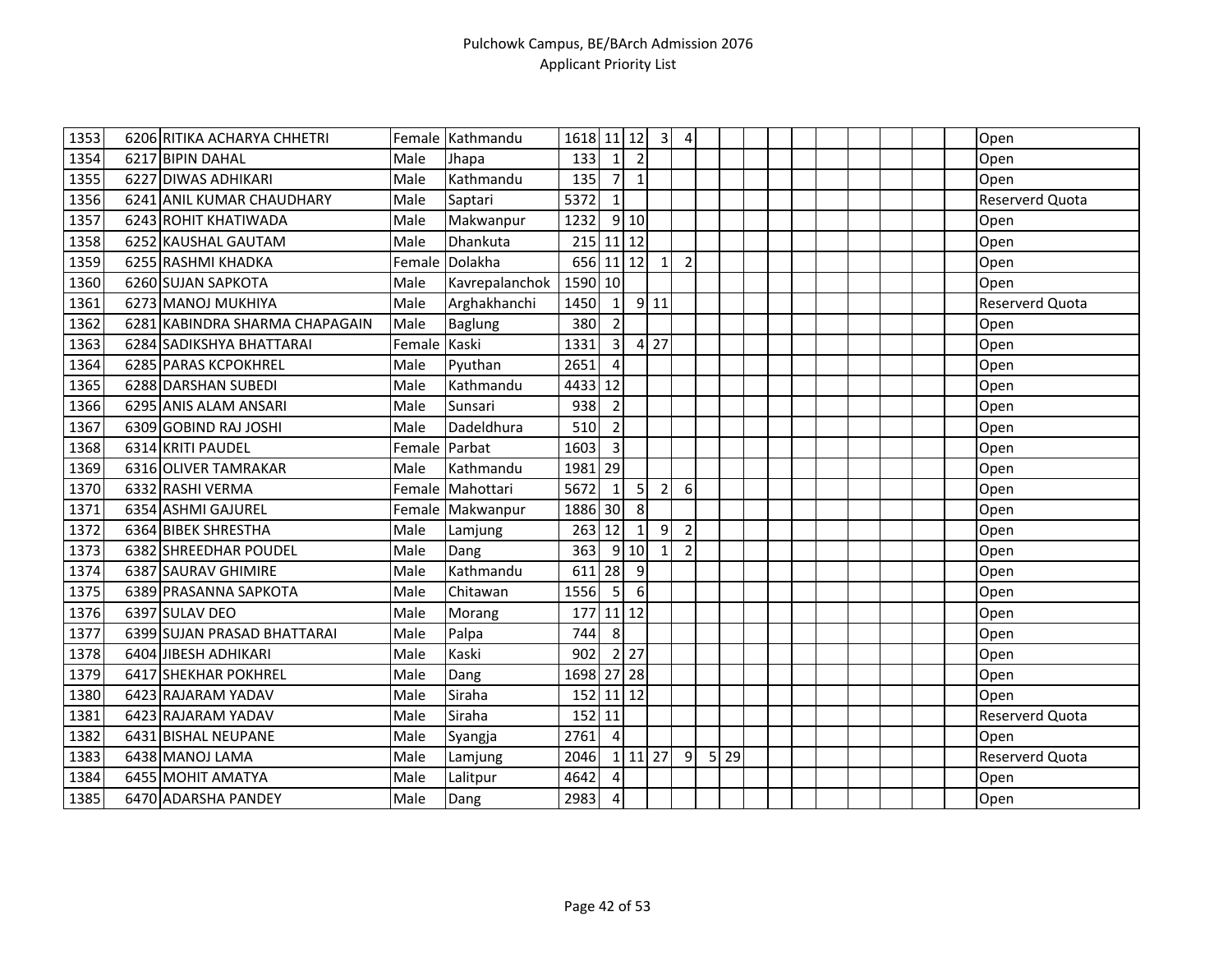| 1386 | 6494 SANTOSH BISTA       | Male           | Pyuthan             | 481              | $\overline{2}$          |                         |                |                |                 |                |  |  |  |  | Open            |
|------|--------------------------|----------------|---------------------|------------------|-------------------------|-------------------------|----------------|----------------|-----------------|----------------|--|--|--|--|-----------------|
| 1387 | 6495 KSHITIZ PANDEY      | Male           | Chitawan            | 379 12           |                         | 8                       | $\mathbf{1}$   | $\overline{2}$ |                 |                |  |  |  |  | Open            |
| 1388 | 6496 HARI PRASAD KAFLE   | Male           | Nawalparasi         | 1679             | 8                       |                         |                |                |                 |                |  |  |  |  | Open            |
| 1389 | 6532 BIVEK SHRESTHA      | Male           | Chitawan            | 65               | 11 12                   |                         | $\mathbf{1}$   |                |                 |                |  |  |  |  | Open            |
| 1390 | 6533 RAJAN KARKI         | Male           | Sunsari             | 132              |                         | 111                     |                |                |                 |                |  |  |  |  | Open            |
| 1391 | 6570 SANTOSH BHANDARI    | Male           | Kapilbastu          | 245              | $\mathbf{1}$            | 5 <sub>l</sub>          |                | 712            |                 |                |  |  |  |  | Open            |
| 1392 | 6572 SAUGAT SHRESTHA     | Male           | Tanahun             | 2479 12          |                         | 8                       |                |                |                 |                |  |  |  |  | Open            |
| 1393 | 6593 ANISH MANDAL        | Male           | Mahottari           | 4020             | $\overline{a}$          |                         |                |                |                 |                |  |  |  |  | Open            |
| 1394 | 6616 AAWARAN ACHARYA     | Male           | Jhapa               | 2777             | $1\vert$                | 5 <sub>l</sub>          | $\overline{2}$ | 6              |                 |                |  |  |  |  | Open            |
| 1395 | 6617 SAKI BASNET         | Male           | Kaski               | 342              |                         | 9 10                    | 5              | $6 \mid$       | $\overline{7}$  |                |  |  |  |  | Open            |
| 1396 | 6636 SIBESH PANDEY       | Male           |                     | 7003             | $\overline{2}$          |                         |                |                |                 |                |  |  |  |  | Foreign         |
| 1397 | 6639 MOHIT AGARWAL       | Male           |                     | 7001             | 12                      | 8                       | $6 \mid$       |                |                 |                |  |  |  |  | Foreign         |
| 1398 | 6642 LOKENDRA JOSHI      | Male           | <b>Baitadi</b>      | 445              | $\mathbf{1}$            |                         |                |                |                 |                |  |  |  |  | Open            |
| 1399 | 6719 SHIKHA KHANAL       |                | Female Arghakhanchi | 925              | $\overline{\mathbf{3}}$ | $\overline{\mathbf{4}}$ |                |                |                 |                |  |  |  |  | Open            |
| 1400 | 6725 KOPILA ADHIKARI     | Female Illam   |                     | 4948             | 6                       |                         |                |                |                 |                |  |  |  |  | Open            |
| 1401 | 6744 ABHINAV KAFLE       | Male           | Rupandehi           | 88               | 11                      | $1\vert$                | 5              |                |                 |                |  |  |  |  | Open            |
| 1402 | 6763 SRIJANA KATHAYAT    |                | Female Lalitpur     | 3341             | 4                       |                         |                |                |                 |                |  |  |  |  | Open            |
| 1403 | 6773 RAM PRASAD ADHIKARI | Male           | Arghakhanchi        | 2874             | $\mathbf{1}$            |                         |                |                |                 |                |  |  |  |  | Reserverd Quota |
| 1404 | 6778 PUSHPA SAH          | Female Saptari |                     | 4520             | 6                       |                         |                |                |                 |                |  |  |  |  | Open            |
| 1405 | 6789 SIDDHARTHA THAKUR   | Male           | Mahottari           | 1799             | 6                       |                         |                |                |                 |                |  |  |  |  | Open            |
| 1406 | 6801 SWACHAN SHAHI       | Female         | Kalikot             | 4083             | 6                       |                         |                |                |                 |                |  |  |  |  | Open            |
| 1407 | 6814 PURUSHOTAM SAH      | Male           | Sarlahi             | 2179             | $\overline{2}$          |                         | 8 28 12 10     |                |                 |                |  |  |  |  | Open            |
| 1408 | 6816 SAROJ BARAL         | Male           | Kaski               | 225              | $11$ 12                 |                         |                |                |                 |                |  |  |  |  | Open            |
| 1409 | 6870 SAURAV KUMAR THAKUR | Male           | Dhanusha            | 1665 27 28 29 30 |                         |                         |                |                |                 |                |  |  |  |  | Open            |
| 1410 | 6871 SUPRICH POKHAREL    | Male           | Rupandehi           | 850 10           |                         |                         |                |                |                 |                |  |  |  |  | Open            |
| 1411 | 6879 ABHISHEK THAPA      | Male           | Udayapur            | 981              | $\overline{\mathbf{3}}$ | $\overline{4}$          |                |                |                 |                |  |  |  |  | Open            |
| 1412 | 6887 JAY KUMAR KESHARI   | Male           | Morang              | 2957             | $\overline{4}$          |                         |                |                |                 |                |  |  |  |  | Open            |
| 1413 | 6904 LINCOLN BASNET      | Male           | Saptari             | 436              | 7 <sup>1</sup>          | 8                       | 5 <sub>l</sub> |                |                 |                |  |  |  |  | Open            |
| 1414 | 6910 MILAN GURUNG        | Male           | Nawalparasi         | 530              |                         | $2$   12                |                | 9 10           |                 |                |  |  |  |  | Open            |
| 1415 | 6918 SAGAR SHARMA        | Male           | Rupandehi           | 236 11 12        |                         |                         | $\overline{7}$ | 8              | $1\overline{)}$ | $\overline{2}$ |  |  |  |  | Open            |
| 1416 | 6922 SHREYA POUDEL       | Female         | Kathmandu           | 2237             | $\overline{a}$          |                         |                |                |                 |                |  |  |  |  | Open            |
| 1417 | 6931 BASANT BELBASE      | Male           | Kapilbastu          | 1883 10          |                         |                         |                |                |                 |                |  |  |  |  | Open            |
| 1418 | 6933 NISHCHAL SHRESTHA   | Male           | Bhaktapur           | 1662             | $\vert$ 1               | $\overline{2}$          |                |                |                 |                |  |  |  |  | Open            |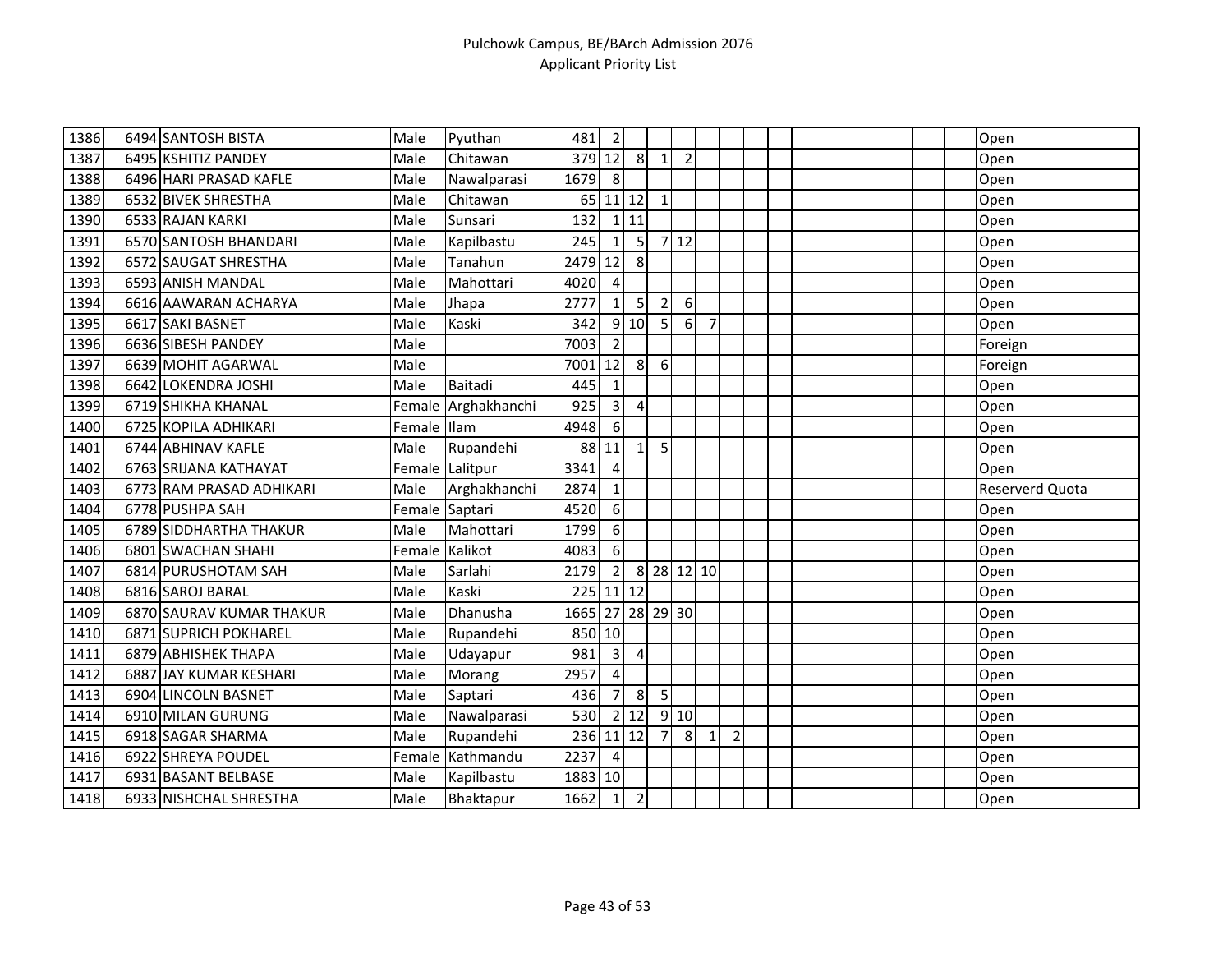| 1419 | 6956 ABHISHEK CHAUDHARY      | Male           | <b>Bara</b>           | 635 12 11 |                |                |                     |                |                |                |      |           |   |    |    |   |           | Open                 |
|------|------------------------------|----------------|-----------------------|-----------|----------------|----------------|---------------------|----------------|----------------|----------------|------|-----------|---|----|----|---|-----------|----------------------|
| 1420 | 6998 AADHAR SHRESTHA         | Male           | Kathmandu             | 4803      | $\vert$        |                |                     |                |                |                |      |           |   |    |    |   |           | Government Sponsored |
| 1421 | 6998 AADHAR SHRESTHA         | Male           | Kathmandu             | 4803      | $\overline{4}$ |                |                     |                |                |                |      |           |   |    |    |   |           | Open                 |
| 1422 | 7016 PRASUP DARAI            | Male           | Tanahun               | 218 11    |                | $\mathbf{1}$   | $\overline{2}$      |                |                |                |      |           |   |    |    |   |           | Open                 |
| 1423 | 7019 BINOD ACHARYA           | Male           | Ramechhap             | 5532      | 1              | 5              |                     |                |                |                |      |           |   |    |    |   |           | Open                 |
| 1424 | 7029 SAILESH BASTOLA         | Male           | Lamjung               | 1443 10   |                |                |                     |                |                |                |      |           |   |    |    |   |           | Open                 |
| 1425 | 7031 NISHA SHARMA            | Female Kaski   |                       | 3340      | $\overline{4}$ |                |                     |                |                |                |      |           |   |    |    |   |           | Open                 |
| 1426 | 7035 KAJOL PANDEY            | Female Banke   |                       | 6078 10   |                | 8              |                     |                |                |                |      |           |   |    |    |   |           | Open                 |
| 1427 | 7037 PRALISHA KANSAKAR       |                | Female Kathmandu      | 1571      | $\overline{4}$ |                |                     |                |                |                |      |           |   |    |    |   |           | Open                 |
| 1428 | 7051 NABIN KHANAL            | Male           | Gulmi                 |           | $9$ 11         |                |                     |                |                |                |      |           |   |    |    |   |           | Open                 |
| 1429 | 7052 HARIKALA NEUPANE        |                | Female Nawalparasi    | 4610      | $\overline{4}$ |                | $2 \overline{27}$   |                |                |                |      |           |   |    |    |   |           | Open                 |
| 1430 | 7053 SUSHANT SHAKYA          | Male           | Lalitpur              | 5703      | $\mathbf{3}$   |                |                     |                |                |                |      |           |   |    |    |   |           | Reserverd Quota      |
| 1431 | 7064 KHUMA DEVI POUDEL       |                | Female Nawalparasi    | 4300      | $\overline{4}$ |                |                     |                |                |                |      |           |   |    |    |   |           | Open                 |
| 1432 | 7065 GANGOTRI SAH            |                | Female Morang         | 388       | 11             | $\overline{7}$ |                     | $9$ 12         |                |                |      |           |   |    |    |   |           | Open                 |
| 1433 | 7069 SIDDHARTHA KUMAR KHATRI | Male           | Morang                | 919       | $\overline{2}$ |                |                     |                |                |                |      |           |   |    |    |   |           | Open                 |
| 1434 | 7072 SMRITI ACHARYA          | Female Dang    |                       | 368       | $\mathbf{1}$   |                | $2 \mid 11 \mid 12$ |                | $\overline{7}$ |                |      |           |   |    |    |   |           | Open                 |
| 1435 | 7073 RASHMI JIREL            |                | Female Dolakha        | 3123      |                | 27 28          | $\overline{3}$      | $\overline{4}$ | $\mathbf{1}$   |                |      | $2$ 29 30 |   |    |    |   |           | Open                 |
| 1436 | 7075 RAJAN KUMAR SAH         | Male           | Dhanusha              | 838       | $1\vert$       | $\overline{2}$ |                     |                |                |                |      |           |   |    |    |   |           | Open                 |
| 1437 | 7086 NABIN BASNET            | Male           | Mahottari             | 296 11    |                | $\overline{7}$ |                     | 910            |                |                |      |           |   |    |    |   |           | Open                 |
| 1438 | 7088 KABITA KARMACHARYA      |                | Female Kavrepalanchok | 811       | $\mathbf{1}$   |                | $9$   27            |                |                |                |      |           |   |    |    |   |           | Open                 |
| 1439 | 7095 RAJIB ADHIKARI          | Male           | Chitawan              | 310       |                | 2 12           | $\overline{7}$      |                |                |                |      |           |   |    |    |   |           | Open                 |
| 1440 | 7100 HEMANT PANDEYA          | Male           | Dang                  | 1020      | $6 \mid$       |                |                     |                |                |                |      |           |   |    |    |   |           | Open                 |
| 1441 | 7103 REJINA DAHAL            | Female         | Udayapur              | 3457      |                | $27$ 28        | 1                   | $\overline{2}$ | $\overline{3}$ |                | 4 11 | 5         | 9 | 29 | 12 | 6 | <b>10</b> | 30 Open              |
| 1442 | 7112 ANUSHKA RAWAL           | Female Kailali |                       | 781       | $1\vert$       |                | $2 \mid 11 \mid 12$ |                |                |                |      |           |   |    |    |   |           | Open                 |
| 1443 | 7115 MEGHA THAKUR            |                | Female Dhanusha       | 3408      | $\overline{4}$ |                |                     |                |                |                |      |           |   |    |    |   |           | Open                 |
| 1444 | 7119 SUNIL BISTA             | Male           | Sindhupalchok         | 4094 28   |                |                |                     |                |                |                |      |           |   |    |    |   |           | Open                 |
| 1445 | 7121 RUJAL ACHARYA           | Male           | Sunsari               | 394       | $\overline{7}$ |                | 8 11 12             |                | 1              | $\overline{2}$ |      |           |   |    |    |   |           | Open                 |
| 1446 | 7122 BIBEK KC                | Male           | Lalitpur              | 1375      | 2              |                |                     |                |                |                |      |           |   |    |    |   |           | Open                 |
| 1447 | 7129 RAKESH KUMAR PATEL      | Male           | Parsa                 | 1365      | $6 \mid$       | 8              |                     |                |                |                |      |           |   |    |    |   |           | Open                 |
| 1448 | 7141 SHOBHIT RAJ JOSHI       | Male           | Kathmandu             | 56        | $1\vert$       |                |                     |                |                |                |      |           |   |    |    |   |           | Open                 |
| 1449 | 7165 BIJAY KHANAL            | Male           | Arghakhanchi          | 705       | 8              | 6              |                     | 2 10           |                |                |      |           |   |    |    |   |           | Open                 |
| 1450 | 7173 AKANSHA THAPA           |                | Female Syangja        | 6574      | $\overline{4}$ | $\mathbf{3}$   |                     |                |                |                |      |           |   |    |    |   |           | Open                 |
| 1451 | 7177 ABHUSHAN SUBEDI         | Male           | Sunsari               | 82        | 1              | $\overline{2}$ |                     |                |                |                |      |           |   |    |    |   |           | Open                 |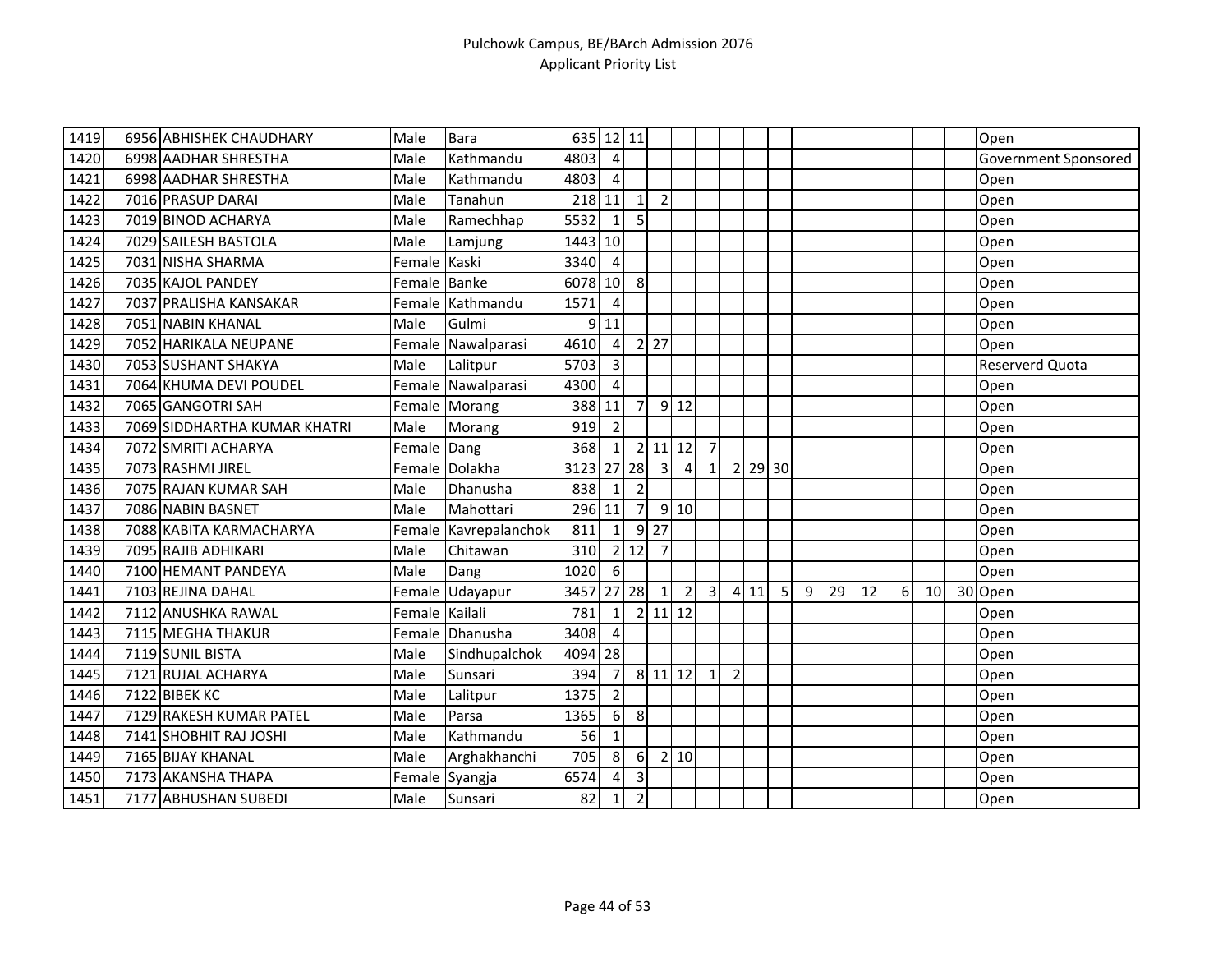| 1452 | 7178 HOSHTINA SHAH         |                | Female Dhanusha  | 2681      | $\overline{4}$          |                         |                |                 |                |         |                |                |  |  |  | Open                   |
|------|----------------------------|----------------|------------------|-----------|-------------------------|-------------------------|----------------|-----------------|----------------|---------|----------------|----------------|--|--|--|------------------------|
| 1453 | 7179 SUBHANGI DAS          | Female Saptari |                  | 2932      | 8                       |                         |                |                 |                |         |                |                |  |  |  | Open                   |
| 1454 | 7189 ANUP GELAL            | Male           | Kavrepalanchok   | 749       | 12                      |                         | 8 10           |                 |                |         |                |                |  |  |  | Open                   |
| 1455 | 7198 AMISHA POUDEL         | Female         | Kaski            | 1965      | $\overline{3}$          | $\overline{4}$          |                |                 |                |         |                |                |  |  |  | Open                   |
| 1456 | 7199 SANGAM GAIRHE         | Male           | Tanahun          | 998 10    |                         |                         |                |                 |                |         |                |                |  |  |  | Open                   |
| 1457 | 7212 RAKSHA KHADKA         | Female Sarlahi |                  | 2565      | 8                       |                         |                |                 |                |         |                |                |  |  |  | Open                   |
| 1458 | 7232 SADIKSHYA GAUTAM      |                | Female Morang    | 1463      | 11 12                   |                         | $\overline{7}$ |                 |                | 8 27 28 | $\overline{3}$ | $\overline{4}$ |  |  |  | Open                   |
| 1459 | 7233 ANISHA TOLANGE        |                | Female Makwanpur | 3476      | $\overline{\mathbf{3}}$ |                         |                |                 |                |         |                |                |  |  |  | Open                   |
| 1460 | 7233 ANISHA TOLANGE        |                | Female Makwanpur | 3476      | $\overline{\mathbf{3}}$ | $\mathbf{1}$            |                |                 |                |         |                |                |  |  |  | Reserverd Quota        |
| 1461 | 7236 AAYUSH CHAPAGAI       | Male           | Parbat           | 1291      | 28                      |                         |                |                 |                |         |                |                |  |  |  | Open                   |
| 1462 | 7237 SAURAB BARAL          | Male           | Kaski            | 293       | $1\vert$                |                         | $2$ 12         |                 |                |         |                |                |  |  |  | Open                   |
| 1463 | 7255 ASHISH BARAL          | Male           | Kaski            | 93        | $\mathbf{1}$            |                         |                |                 |                |         |                |                |  |  |  | Open                   |
| 1464 | 7258 ASHISH BHATTA         | Male           | Nuwakot          | 194       | $1\vert$                |                         | 2 10           |                 |                |         |                |                |  |  |  | Open                   |
| 1465 | 7266 SERENE SHRESTHA       | Male           | Lalitpur         | 3060 11   |                         |                         |                |                 |                |         |                |                |  |  |  | Reserverd Quota        |
| 1466 | 7278 SHRIJA MAHARJAN       | Female         | Lalitpur         | 2802      | $\overline{4}$          | $\overline{3}$          |                |                 |                |         |                |                |  |  |  | Open                   |
| 1467 | 7284 SRIJAN POUDEL         | Male           | Chitawan         | 216 11 12 |                         |                         | 7              | 8               |                |         |                |                |  |  |  | Open                   |
| 1468 | 7289 ANJILA RIJAL          |                | Female Kathmandu | 2799      | $\overline{2}$          |                         |                |                 |                |         |                |                |  |  |  | Open                   |
| 1469 | 7294 AYUSH DEEP NEUPANE    | Male           | Syangja          | 3591      | $\overline{4}$          |                         |                |                 |                |         |                |                |  |  |  | Open                   |
| 1470 | 7296 PRATIGYA PAUDEL       | Female         | Parbat           | 3131      |                         | 111                     | 9              | $5\phantom{.0}$ | $\overline{7}$ |         |                |                |  |  |  | Open                   |
| 1471 | 7297 NISCHAL GURAGAI       | Male           | Morang           | 147       | 11                      | 1                       |                | $2$ 12          |                |         |                |                |  |  |  | Open                   |
| 1472 | 7299 BHOJ RAJ BIST         | Male           | Kanchanpur       | 618       | 7                       | $\overline{5}$          | 9              |                 |                |         |                |                |  |  |  | Open                   |
| 1473 | 7310 BIPIN PARAJULI        | Male           | Syangja          | 6074 28   |                         |                         |                |                 |                |         |                |                |  |  |  | Open                   |
| 1474 | 7312 ASHISH BHATTARAI      | Male           | Syangja          | 422       | $\overline{2}$          |                         | $9$ 27 29      |                 |                | 5 30 10 |                |                |  |  |  | Open                   |
| 1475 | 7331 ANNAPURNA PARJULI     | Female Kaski   |                  | 875       | 10                      | 9                       |                |                 |                |         |                |                |  |  |  | Open                   |
| 1476 | 7332 DIKSHA KARNA          | Female         | Dhanusha         | 6495      | $\overline{3}$          |                         |                |                 |                |         |                |                |  |  |  | <b>Reserverd Quota</b> |
| 1477 | 7346 DIPESH BARTAULA       | Male           | Makwanpur        | 490 11    |                         |                         | 112            | $\overline{2}$  |                |         |                |                |  |  |  | Open                   |
| 1478 | 7352 AKRITI ACHARYA        | Female         | Rupandehi        | 718       | 12                      | $\overline{2}$          | 5              | 6               | $\overline{7}$ |         |                |                |  |  |  | Open                   |
| 1479 | 7354 AADITYA JHA           | Male           | Dhanusha         | 197       | $1\vert$                |                         | 2 11 12        |                 |                |         |                |                |  |  |  | Open                   |
| 1480 | 7371 DIPAK SINGH RAIKHOLA  | Male           | Darchula         | 5750      | $\overline{2}$          |                         |                |                 |                |         |                |                |  |  |  | Government Sponsored   |
| 1481 | 7371 DIPAK SINGH RAIKHOLA  | Male           | Darchula         | 5750      | $\vert$ 1               |                         |                |                 |                |         |                |                |  |  |  | <b>Reserverd Quota</b> |
| 1482 | 7379 NGAWANG SOPHA TAMANG  | Male           | Kathmandu        | 488       | 12                      | $\mathbf{1}$            | $\overline{2}$ | $\overline{7}$  | 8              |         |                |                |  |  |  | Open                   |
| 1483 | 7400 CHANDRESH KUMAR PATEL | Male           | Rautahat         | 562       | 2                       | $\boldsymbol{6}$        |                |                 |                |         |                |                |  |  |  | Open                   |
| 1484 | 7417 DIBYANSHU PRADHAN     | Male           | Chitawan         | 441       | $\overline{\mathbf{3}}$ | $\overline{\mathbf{4}}$ | $\overline{2}$ |                 |                |         |                |                |  |  |  | Open                   |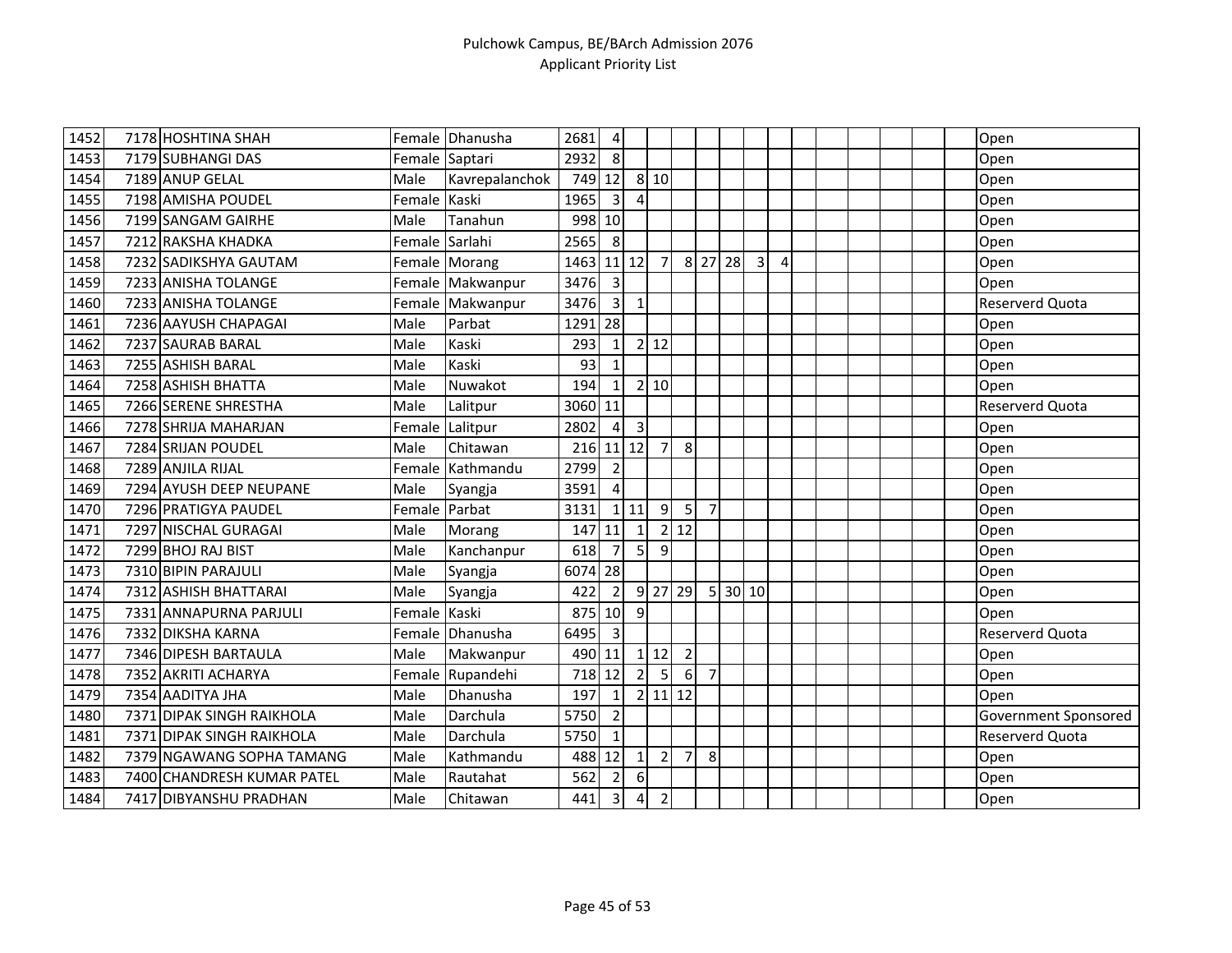| $\overline{1}$ 485 | 7426 PRAMILA LIMBU         | Female Sunsari |                  | 6123          | $\mathbf{1}$   |                |                |   |              |                |  |  |  |  | <b>Reserverd Quota</b> |
|--------------------|----------------------------|----------------|------------------|---------------|----------------|----------------|----------------|---|--------------|----------------|--|--|--|--|------------------------|
| 1486               | 7431 REECHA NIRAULA        |                | Female Morang    | 574           | $\overline{2}$ | $\mathbf{1}$   |                |   |              |                |  |  |  |  | Open                   |
| 1487               | 7452 PRAJITA BUDHATHOKI    |                | Female Nuwakot   | 1508          | $\overline{3}$ | $\overline{4}$ |                |   |              |                |  |  |  |  | Open                   |
| 1488               | 7487 KRISHNA BAHADUR KARKI | Male           | Sarlahi          | 648           | 27             | 9              |                |   |              |                |  |  |  |  | Open                   |
| 1489               | 7499 RUCHI DANGOL          |                | Female Kathmandu | 5368          |                |                | 2 12 30 28     |   |              |                |  |  |  |  | Open                   |
| 1490               | 7500 SANTOSH KUMAR DANGI   | Male           | Rolpa            | 3713 12 11    |                |                | 8              |   |              |                |  |  |  |  | Open                   |
| 1491               | 7515 DINESH GURUNG         | Male           | Dhading          | 639           | $\overline{3}$ |                |                |   |              |                |  |  |  |  | Open                   |
| 1492               | 7517 SARTHAK CHAUDHARY     | Male           | Sarlahi          | 1755          | 8 <sup>1</sup> |                |                |   |              |                |  |  |  |  | Open                   |
| 1493               | 7521 SACHIN GAUTAM         | Male           | Sunsari          | 89            | $1\vert$       | $\overline{2}$ |                |   |              |                |  |  |  |  | Open                   |
| 1494               | 7532 BINAY DHAKAL          | Male           | Gorkha           | 5198 29 30 28 |                |                |                |   |              |                |  |  |  |  | Open                   |
| 1495               | 7551 SULAB NEPAL           | Male           | Jhapa            | 2114 28       |                |                |                |   |              |                |  |  |  |  | Open                   |
| 1496               | 7570 KIRAN SHRESTHA        | Male           | Kathmandu        | 2870          | $\overline{2}$ | 4              |                |   |              |                |  |  |  |  | Open                   |
| 1497               | 7576 ARJUN NEPALI          | Male           | Dhading          | 2740          | $\mathbf{1}$   |                |                |   |              |                |  |  |  |  | <b>Reserverd Quota</b> |
| 1498               | 7629 DEEP NARAYAN YADAV    | Male           | Siraha           | 1368          | $\overline{2}$ | $\overline{4}$ | 27             |   |              |                |  |  |  |  | Open                   |
| 1499               | 7652 AADARSH KHATRI        | Male           | Rupandehi        | 276 12        |                | $\overline{2}$ | 6              |   |              |                |  |  |  |  | Open                   |
| 1500               | 7653 HENSAL SURYABANSHI    | Male           | Palpa            | 2879          | $\mathbf{1}$   | 5              |                |   |              |                |  |  |  |  | Reserverd Quota        |
| 1501               | 7659 REJINA KALAKHETI      |                | Female Chitawan  | 4708          | $\overline{a}$ |                |                |   |              |                |  |  |  |  | Open                   |
| 1502               | 7660 SUMAN BALAYAR         | Male           | Kanchanpur       |               | $91$ 11        | $\overline{7}$ |                |   |              |                |  |  |  |  | Open                   |
| 1503               | 7663 TAKSHAK BIKRAM BIST   | Male           | Kailali          | 260 11 12     |                |                | $\overline{2}$ |   |              |                |  |  |  |  | Open                   |
| 1504               | 7671 YUNISHA BASKOTA       |                | Female Kathmandu | 1826 12       |                |                |                |   |              |                |  |  |  |  | Open                   |
| 1505               | 7681 SAMICHA PURI          |                | Female Pyuthan   | 5454 28       |                |                |                |   |              |                |  |  |  |  | Open                   |
| 1506               | 7712 SANTOSH BASNET        | Male           | Kavrepalanchok   | 142           |                | $1$   11       | $\overline{7}$ |   |              |                |  |  |  |  | Open                   |
| 1507               | 7716 SAJAN PURI            | Male           | Sarlahi          | 503           | $\overline{1}$ | $\overline{2}$ |                |   |              |                |  |  |  |  | Open                   |
| 1508               | 7726 PRASUN THAPA          | Male           | Kathmandu        | 1806          |                | $2$ 12         |                |   |              |                |  |  |  |  | Open                   |
| 1509               | 7729 ANISH THAPA           | Male           | Kavrepalanchok   | 3442          | 28             |                |                |   |              |                |  |  |  |  | Open                   |
| 1510               | 7734 UTSUK PANDEY          | Male           | <b>Bara</b>      | 464           | 5              |                |                |   |              |                |  |  |  |  | Open                   |
| 1511               | 7739 SUMAN HANGSURUMBA     | Male           | Ilam             | 4005          | $\mathbf{1}$   |                |                |   |              |                |  |  |  |  | <b>Reserverd Quota</b> |
| 1512               | 7753 ABISEK BHATTARAI      | Male           | Ilam             | 5534          | $\overline{4}$ |                |                |   |              |                |  |  |  |  | Open                   |
| 1513               | 7760 JAISAL SHARMA         | Male           | Dhanusha         | 252 11        |                |                | 712            | 8 | $\mathbf{1}$ | $\overline{2}$ |  |  |  |  | Open                   |
| 1514               | 7765 AASHISH SHRESTHA      | Male           | Dhading          | 2808          | $\mathbf{1}$   | $\overline{9}$ |                |   |              |                |  |  |  |  | <b>Reserverd Quota</b> |
| 1515               | 7770 SANDIP PARIYAR        | Male           | Kavrepalanchok   | 1920 28       |                |                |                |   |              |                |  |  |  |  | Open                   |
| 1516               | 7784 PAWAN KUMAR SAH       | Male           | Rautahat         | 1023          | 1              | $\overline{2}$ |                |   |              |                |  |  |  |  | Open                   |
| 1517               | 7786 UDAYA JIMBA           | Male           | Mahottari        | 1000          | $\mathbf{1}$   |                |                |   |              |                |  |  |  |  | <b>Reserverd Quota</b> |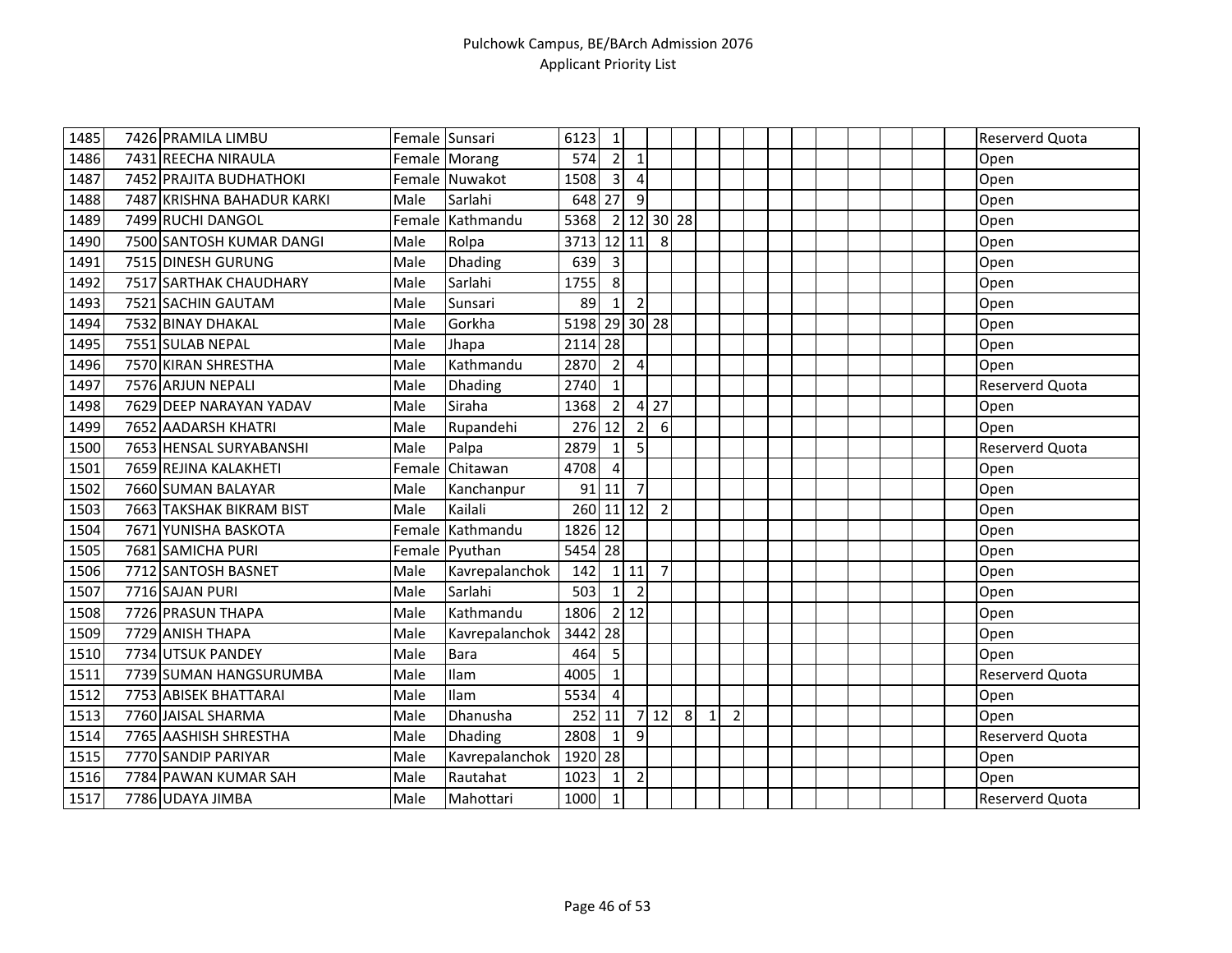| $\overline{1518}$ | 7789 DHANESHWAR SAH        | Male           | Mahottari      | 1234    | 27 28          |                    |                |   |  |  |  |  |  | Open                   |
|-------------------|----------------------------|----------------|----------------|---------|----------------|--------------------|----------------|---|--|--|--|--|--|------------------------|
| 1519              | 7824 SARJINA SHRESTHA      | Female         | Kathmandu      | 4340    | $\overline{2}$ |                    |                |   |  |  |  |  |  | Open                   |
| 1520              | 7826 ARBIN KUMAR CHAUDHARY | Male           | Siraha         | 6537    | 1              |                    |                |   |  |  |  |  |  | <b>Reserverd Quota</b> |
| 1521              | 7833 PEMA TAMANG           | Male           | Nawalparasi    | 2261    | $\mathbf{1}$   | 3                  | 9              |   |  |  |  |  |  | Reserverd Quota        |
| 1522              | 7869 BIPIN KUMAR THAGUNNA  | Male           | Darchula       | 168     | 1 <sup>1</sup> | $\overline{2}$     |                |   |  |  |  |  |  | Open                   |
| 1523              | 7888 SHUBHAM SHRESTHA      | Male           | Sindhupalchok  | 549     | $\overline{2}$ |                    |                |   |  |  |  |  |  | Open                   |
| 1524              | 7890 NITESH SHAH           | Male           | Sarlahi        | 738     | 5 <sub>l</sub> | $6\,$              | $\overline{2}$ |   |  |  |  |  |  | Open                   |
| 1525              | 7894 SAURAV ADHIKARI       | Male           | Parbat         | 144     |                | $11$   12          | 7              | 6 |  |  |  |  |  | Open                   |
| 1526              | 7915 DIPERSAN DHAKAL       | Male           | Morang         | 1220    |                | 2 10               |                |   |  |  |  |  |  | Open                   |
| 1527              | 7923 BIBEK KUMAR YADAV     | Male           | Saptari        | 758     |                | 2 12               | 5              | 6 |  |  |  |  |  | Open                   |
| 1528              | 7926 AARADHANA SHREE       | Female Saptari |                | 4393    |                | $9$ 29             |                |   |  |  |  |  |  | Reserverd Quota        |
| 1529              | 7931 SUSHIL RAJ PANDEY     | Male           | Kavrepalanchok | 125     | $1\vert$       | $\overline{2}$     |                |   |  |  |  |  |  | Open                   |
| 1530              | 7944 PAWESHA SHRESTHA      |                | Female Nuwakot | 2065    | 12             |                    |                |   |  |  |  |  |  | Open                   |
| 1531              | 7949 NABIN DA SHRESTHA     | Male           | Bhaktapur      | 28      | 11             |                    |                |   |  |  |  |  |  | Open                   |
| 1532              | 7951 KAMAL SHARMA          | Male           | Gulmi          | 29      |                | $1 \overline{27}$  |                |   |  |  |  |  |  | Open                   |
| 1533              | 7953 JYOTIKA SHRESTHA      | Female         | Bhaktapur      | 2850    | 4              |                    |                |   |  |  |  |  |  | Open                   |
| 1534              | 7958 BRIJKISHOR GUPTA      | Male           | Parsa          | 578 11  |                |                    |                |   |  |  |  |  |  | Open                   |
| 1535              | 7958 BRIJKISHOR GUPTA      | Male           | Parsa          | 578 11  |                |                    |                |   |  |  |  |  |  | <b>Reserverd Quota</b> |
| 1536              | 7986 UMESH SAUD            | Male           | Kanchanpur     | 279     |                | $11$ 12            |                |   |  |  |  |  |  | Open                   |
| 1537              | 7998 HEM RAJ PANDEY        | Male           | Baitadi        | 1524    | 1              |                    |                |   |  |  |  |  |  | <b>Reserverd Quota</b> |
| 1538              | 8023 NIRAJ THAPA           | Male           | Nuwakot        | 680     | 8              |                    |                |   |  |  |  |  |  | Open                   |
| 1539              | 8036 DIPU KUMAR YADAV      | Male           | Siraha         | 3349    | $\overline{2}$ |                    | 6 12           | 8 |  |  |  |  |  | Open                   |
| 1540              | 8045 ALISH GIRI            | Male           | Sindhupalchok  | 1457    | 12             |                    |                |   |  |  |  |  |  | Government Sponsored   |
| 1541              | 8058 SWOJAL MAHARJAN       | Male           | Kathmandu      | 1139    | $\vert$        | 8                  |                |   |  |  |  |  |  | Open                   |
| 1542              | 8069 AMRIT BHETUWAL        | Male           | Nuwakot        | 247     | $\mathbf{1}$   | $\overline{2}$     |                |   |  |  |  |  |  | Open                   |
| 1543              | 8091 SUSHANT PHAGU         | Male           | Terhathum      | 707     | 12             |                    |                |   |  |  |  |  |  | Open                   |
| 1544              | 8100 MANISH KUMAR GUPTA    | Male           | Kapilbastu     | 641     | $\overline{2}$ |                    |                |   |  |  |  |  |  | Open                   |
| 1545              | 8100 MANISH KUMAR GUPTA    | Male           | Kapilbastu     | 641     | $1\vert$       |                    | 9 11           |   |  |  |  |  |  | Reserverd Quota        |
| 1546              | 8108 GIRIRAJ TIMILSINA     | Male           | Saptari        | 2599    | 8              |                    |                |   |  |  |  |  |  | Open                   |
| 1547              | 8121 MD AADIL HUSSAIN      | Male           | Mahottari      | 1496 27 |                |                    |                |   |  |  |  |  |  | Open                   |
| 1548              | 8130 SONAM CHAUDHARI       | Female         | Mahottari      | 2549    | 11             | $\overline{7}$     | 3              |   |  |  |  |  |  | Reserverd Quota        |
| 1549              | 8156 REJINA KARKI          | Female         | Bhaktapur      | 2042    | $\overline{2}$ |                    |                |   |  |  |  |  |  | Open                   |
| 1550              | 8157 PRABESH PANDEY        | Male           | Kapilbastu     | 446     |                | $1 \overline{)12}$ | $\overline{2}$ |   |  |  |  |  |  | Open                   |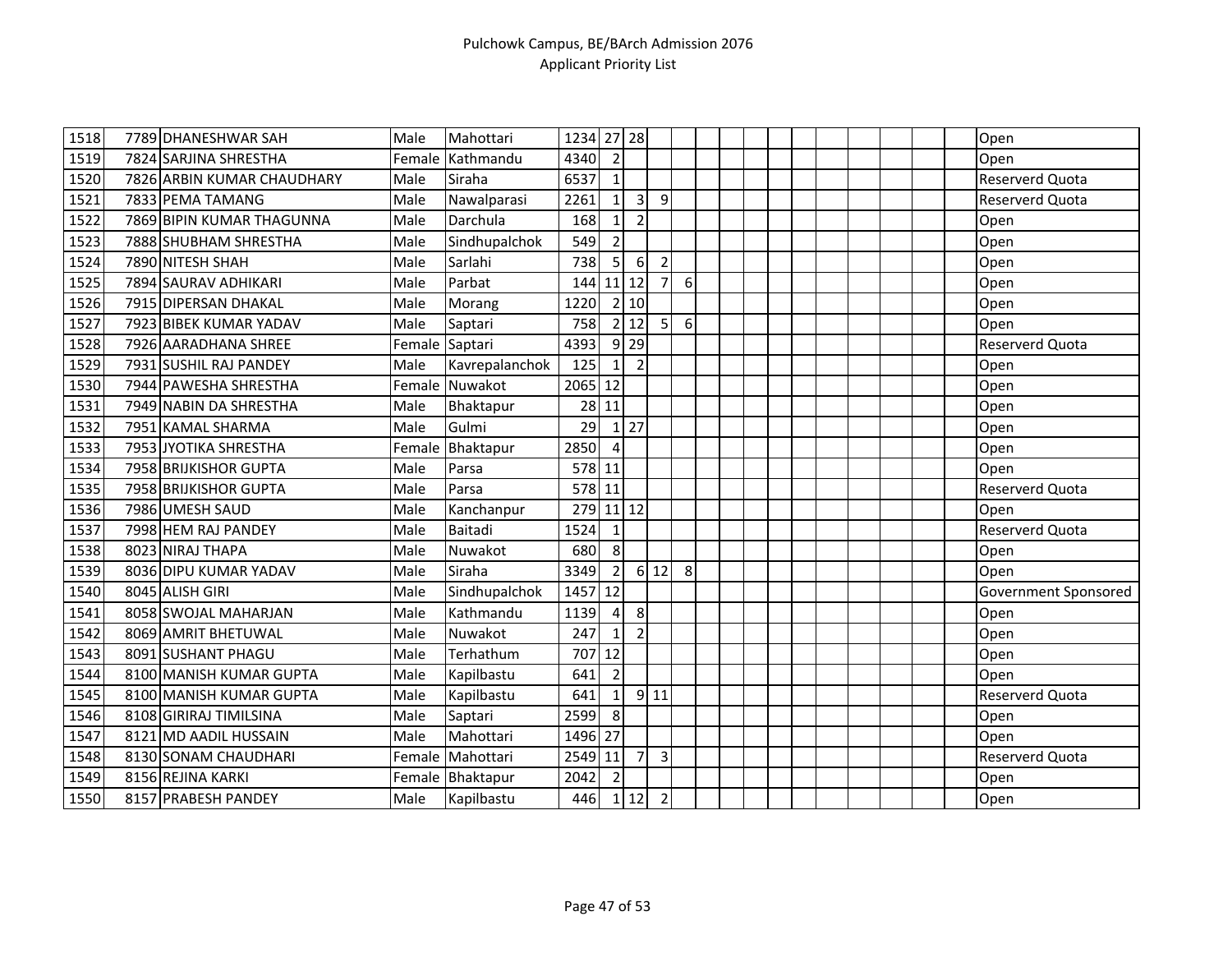| 1551 | 8184 SURAJ LUHAR         | Male          | Kanchanpur       | 6007       |                         | $1$ 11           | 5              | $\overline{7}$ | $\overline{9}$ |   |  |  |  |  | Reserverd Quota  |
|------|--------------------------|---------------|------------------|------------|-------------------------|------------------|----------------|----------------|----------------|---|--|--|--|--|------------------|
| 1552 | 8191 SAROJ ADHIKARI      | Male          | Tanahun          | 184        | $1\vert$                | $\overline{2}$   |                |                |                |   |  |  |  |  | Open             |
| 1553 | 8203 ROSHAN BHATT        | Male          | Kanchanpur       | 193 11 12  |                         |                  | $\overline{7}$ | 8 <sup>1</sup> |                |   |  |  |  |  | Open             |
| 1554 | 8213 RAJESH NEUPANE      | Male          | Rupandehi        | 235 12     |                         | $\overline{7}$   | 8              |                |                |   |  |  |  |  | Open             |
| 1555 | 8236 BIKASH GHARTI MAGAR | Male          | Rolpa            | 3436       | $\overline{2}$          |                  |                |                |                |   |  |  |  |  | Open             |
| 1556 | 8239 BISHOW BUDHA MAGAR  | Male          | Dang             | 4576 28    |                         |                  |                |                |                |   |  |  |  |  | Open             |
| 1557 | 8255 KUSUM SHAH          | Female Bara   |                  | 3429       |                         | 8 12             | $\overline{2}$ |                |                |   |  |  |  |  | Open             |
| 1558 | 8259 PABAN B.K.          | Male          | Arghakhanchi     | 4096       | $1\vert$                | $\overline{9}$   | 5              |                |                |   |  |  |  |  | Reserverd Quota  |
| 1559 | 8272 DIPAN NIRAULA       | Male          | Saptari          | 396        | 1                       | $\overline{2}$   |                |                |                |   |  |  |  |  | Open             |
| 1560 | 8276 SANDESH BHANDARI    | Male          | Dhading          | 2169       | $\overline{4}$          |                  |                |                |                |   |  |  |  |  | Open             |
| 1561 | 8294 AAYUSH GUPTA        | Male          | Saptari          | 3848 11 12 |                         |                  |                |                |                |   |  |  |  |  | Open             |
| 1562 | 8297 ASAL KOIRALA        | Male          | Kaski            | 1027       | $\mathbf{1}$            | 5                | 3              | 7              |                |   |  |  |  |  | Open             |
| 1563 | 8307 SUSHANT KUMAR       | Male          | Sarlahi          | 721        | 12                      | $\overline{2}$   | 6              |                |                |   |  |  |  |  | Open             |
| 1564 | 8318 SHARAN SHAKYA       | Male          | Lalitpur         | 1580 10 28 |                         |                  | 8              |                |                |   |  |  |  |  | Open             |
| 1565 | 8345 SUMNIMA TIWARI      | Female Gorkha |                  | 683        | $\mathbf{1}$            |                  |                |                |                |   |  |  |  |  | <b>IOE Staff</b> |
| 1566 | 8345 SUMNIMA TIWARI      | Female Gorkha |                  | 683        | $\mathbf{1}$            |                  |                |                |                |   |  |  |  |  | Open             |
| 1567 | 8395 MANOHAR KUMAR SINGH | Male          | Mahottari        | 3141 28 30 |                         |                  |                |                |                |   |  |  |  |  | Open             |
| 1568 | 8424 AKHISENO GHALAN     | Male          | Makwanpur        | 4313 11    |                         | 5                | $\overline{7}$ |                |                |   |  |  |  |  | Open             |
| 1569 | 8436 AGRAJ PAUDEL        | Male          | Kathmandu        | 1382 12    |                         |                  |                |                |                |   |  |  |  |  | Open             |
| 1570 | 8438 AKASH GYAWALI       | Male          | Palpa            | 539        | $\overline{2}$          | $\boldsymbol{6}$ |                |                |                |   |  |  |  |  | Open             |
| 1571 | 8440 KUSUM RAUT          |               | Female Bhaktapur | 1279       | $\overline{3}$          | $\overline{a}$   |                |                |                |   |  |  |  |  | Open             |
| 1572 | 8448 ARUN PRASAD PANERU  | Male          | Kanchanpur       | 1902       | 8 <sup>1</sup>          |                  |                |                |                |   |  |  |  |  | Open             |
| 1573 | 8490 SHRISTI MAHARJAN    |               | Female Kathmandu | 6598       | $\overline{\mathbf{4}}$ |                  |                |                |                |   |  |  |  |  | Open             |
| 1574 | 8496 ANISH GASI SHRESTHA | Male          | Bhaktapur        | 262        | 11                      | 5 <sup>1</sup>   | 7              | $\overline{9}$ | $\mathbf{1}$   | 3 |  |  |  |  | Open             |
| 1575 | 8499 HITESH KAYASTHA     | Male          | Dhanusha         | 5493 12    |                         |                  |                |                |                |   |  |  |  |  | Open             |
| 1576 | 8506 RABIN SHRESTHA      | Male          | Nuwakot          | 242        | $\mathbf{1}$            | $\overline{2}$   |                |                |                |   |  |  |  |  | Open             |
| 1577 | 8512 KUSUM LAMA          |               | Female Morang    | 4742       | $\overline{4}$          |                  |                |                |                |   |  |  |  |  | Open             |
| 1578 | 8515 ROSHAN RIJAL        | Male          | Dhading          | 872        | 11                      | $\mathbf{1}$     |                |                |                |   |  |  |  |  | Open             |
| 1579 | 8537 PREM KUMAR MAHARA   | Male          | Siraha           | 4765       | $\mathbf{1}$            |                  |                |                |                |   |  |  |  |  | Reserverd Quota  |
| 1580 | 8550 NIRJAL DHAUBANJAR   | Male          | Bhaktapur        | 289        | $1\vert$                | $\overline{2}$   |                |                |                |   |  |  |  |  | Open             |
| 1581 | 8559 BISHAL BHARATI      | Male          | Nuwakot          | 103        | $\mathbf{1}$            | $\mathbf 2$      |                |                |                |   |  |  |  |  | Open             |
| 1582 | 8563 PRATIK PANUHAR      | Male          | Bara             | 1129 12    |                         | 6                |                |                |                |   |  |  |  |  | Open             |
| 1583 | 8564 ASTHA BANSTOLA      |               | Female Kathmandu | 2665       | $\overline{4}$          |                  |                |                |                |   |  |  |  |  | Open             |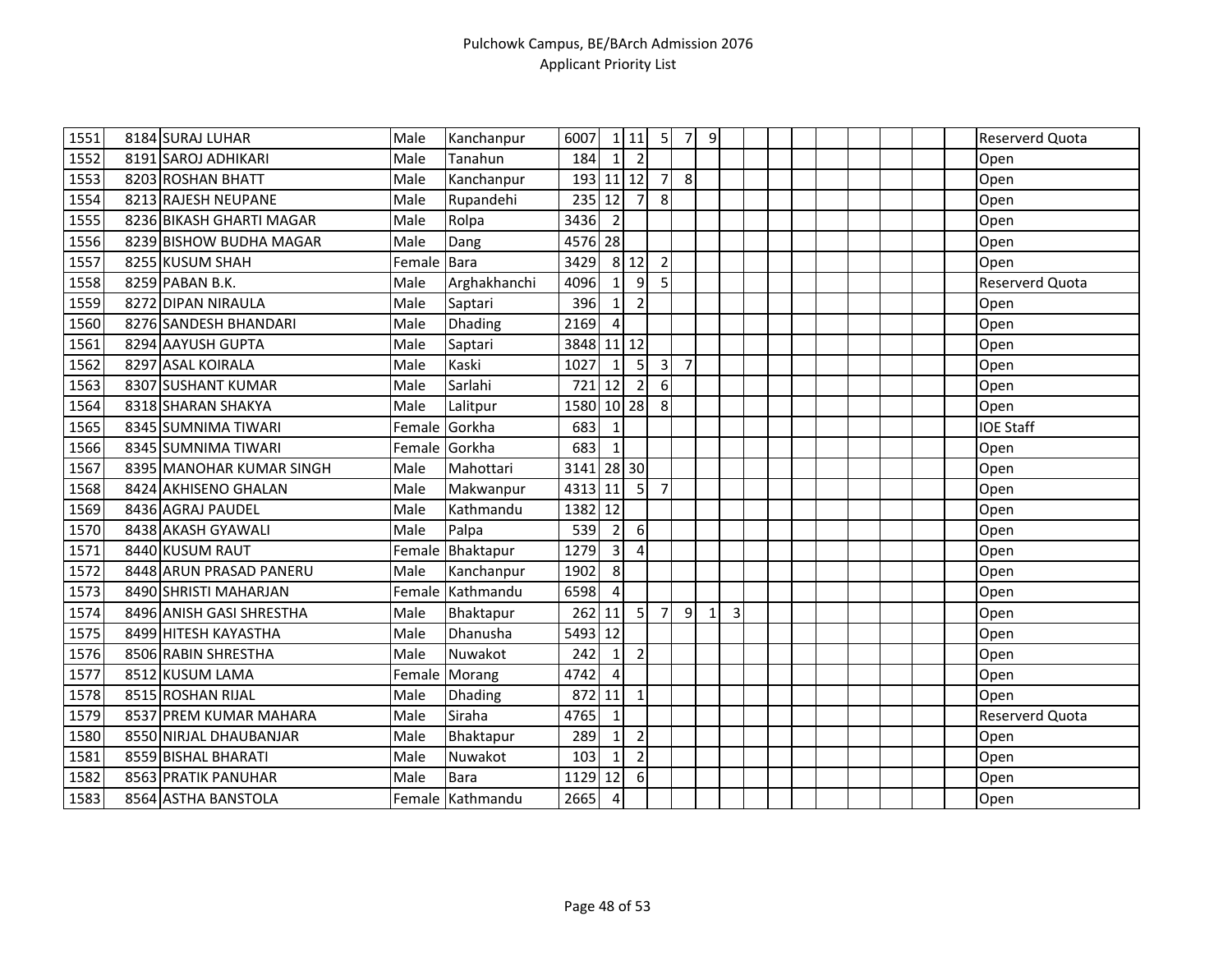| 1584 | 8578 SHASANK KHADKA           | Male        | Dang             | 787              |                         | 2 10           |                |                |                |                |  |  |  |  | Open                   |
|------|-------------------------------|-------------|------------------|------------------|-------------------------|----------------|----------------|----------------|----------------|----------------|--|--|--|--|------------------------|
| 1585 | 8579 KALPANA GHARTI MAGAR     |             | Female Surkhet   | 2640             |                         | 111            | 9              |                |                |                |  |  |  |  | Reserverd Quota        |
| 1586 | 8582 SUMI JHA                 |             | Female Mahottari | 843              | $1\vert$                |                | 7 11           | $\overline{2}$ |                | 8 12           |  |  |  |  | Open                   |
| 1587 | 8586 BIPLAV THAPA MAGAR       | Male        | Khotang          | 5662             | $\overline{2}$          |                | 6 12           |                |                |                |  |  |  |  | Open                   |
| 1588 | 8626 SHAMBHU KUMAR GIRI       | Male        | Saptari          | 384              | 1 <sup>1</sup>          | 9              |                |                |                |                |  |  |  |  | Open                   |
| 1589 | 8628 SUNIL KHADKA             | Male        | <b>Dhading</b>   | 1372 28 27       |                         |                |                |                |                |                |  |  |  |  | Open                   |
| 1590 | 8629 KRISHA KUMALE MANANDHAR  | Female      | Kathmandu        | 2816 12          |                         |                |                |                |                |                |  |  |  |  | Open                   |
| 1591 | 8630 KSHITIJ LUITEL           | Male        | Sunsari          | 1068 27 28 11 12 |                         |                |                |                | $\mathbf{1}$   | $\overline{2}$ |  |  |  |  | Open                   |
| 1592 | 8632 ROSHAN PRAJAPATI         | Male        | Bhaktapur        | 2268             | $\overline{4}$          |                |                |                |                |                |  |  |  |  | Open                   |
| 1593 | 8635 CHHATRA BIKRAM SHAH      | Male        | Dhanusha         | 123 11 12        |                         |                |                |                |                |                |  |  |  |  | Open                   |
| 1594 | 8683 UJJWAL DAHAL             | Male        | Morang           | 1260 27 28       |                         |                | $\overline{7}$ | 8              |                | 9 10           |  |  |  |  | Open                   |
| 1595 | 8686 ANISH LAMICHHANE         | Male        | Nuwakot          | 357              | $12$   27               |                |                | 910            | $\overline{7}$ | 8              |  |  |  |  | Open                   |
| 1596 | 8702 UDIP TIMSINA             | Male        | Panchthar        | 1040             |                         | 9 10           |                |                |                |                |  |  |  |  | Open                   |
| 1597 | 8735 TEJENDRA NEUPANE         | Male        | Jumla            | 4365             |                         | 8 30           |                |                |                |                |  |  |  |  | Open                   |
| 1598 | 8773 RAJIN KHATRI             | Male        | Bhaktapur        | 722              | 12                      |                |                |                |                |                |  |  |  |  | Open                   |
| 1599 | 8818 DIPESH KHATIWADA         | Male        | Dhading          | 2068             | 4                       |                |                |                |                |                |  |  |  |  | Open                   |
| 1600 | 8823 BISHAKHA KHADKA          | Female      | Ramechhap        | 2658 28          |                         |                | 412            | $\overline{2}$ |                |                |  |  |  |  | Open                   |
| 1601 | 8838 DIWAS THAPA              | Male        | Lamjung          | 3837             | $\overline{2}$          |                |                |                |                |                |  |  |  |  | Open                   |
| 1602 | 8871 BIPIN GAJUREL            | Male        | Jhapa            | 585              | $\overline{7}$          | 8              |                |                |                |                |  |  |  |  | Open                   |
| 1603 | 8893 RAMANSU KUMAR JHA        | Male        | Mahottari        | 160              | 5                       | 9              | $\overline{7}$ | 1              |                |                |  |  |  |  | Open                   |
| 1604 | 8893 RAMANSU KUMAR JHA        | Male        | Mahottari        | 160              | $\mathsf{5}$            | 9              | $\mathbf{1}$   | $\overline{7}$ |                |                |  |  |  |  | <b>Reserverd Quota</b> |
| 1605 | 8910 NITESH KUSHAWAHA         | Male        | Sarlahi          | 2960 12          |                         |                |                |                |                |                |  |  |  |  | Open                   |
| 1606 | 8913 SHISHIR GURUNG           | Male        | Chitawan         | 3049 12          |                         | $\overline{2}$ | 8              |                |                |                |  |  |  |  | Open                   |
| 1607 | 8949 AAYUSH BIKRAM LAMICHHANE | Male        | Parbat           | 2747             | 12                      |                |                |                |                |                |  |  |  |  | Open                   |
| 1608 | 8954 SAMIK BHATTARAI          | Male        | Tanahun          | 1197             | $\overline{3}$          | $\overline{4}$ |                |                |                |                |  |  |  |  | Open                   |
| 1609 | 8965 KHURSAID NADAF           | Male        | Mahottari        | 2866             | $1\vert$                |                |                |                |                |                |  |  |  |  | Reserverd Quota        |
| 1610 | 8979 NGAWANG CHHIRING SHERPA  | Male        | Solukhumbu       | 2899             |                         | $1$   11       |                |                |                |                |  |  |  |  | Reserverd Quota        |
| 1611 | 9025 JUBIN ADHIKARI           | Male        | Syangja          | 78               |                         | 111            |                |                |                |                |  |  |  |  | Open                   |
| 1612 | 9032 TULSI RAM BHANDARI       | Male        | Bardiya          | 1366 10          |                         |                |                |                |                |                |  |  |  |  | Open                   |
| 1613 | 9043 SUJAN DHAKAL             | Male        | Kathmandu        | 5701             | $\overline{2}$          | $\overline{4}$ |                |                |                |                |  |  |  |  | Open                   |
| 1614 | 9111 PARKRITI NEUPANE         |             | Female Rupandehi | 1242             |                         |                | 27 28 10       |                |                |                |  |  |  |  | Open                   |
| 1615 | 9151 GRISHMA SHRESTHA         | Female Ilam |                  | 6987             | $\overline{\mathbf{3}}$ | $\overline{4}$ |                |                |                |                |  |  |  |  | Open                   |
| 1616 | 9185 ROHIT KUMAR GUPTA        | Male        | Kapilbastu       | 563 12 27 7      |                         |                |                | 8              |                |                |  |  |  |  | Open                   |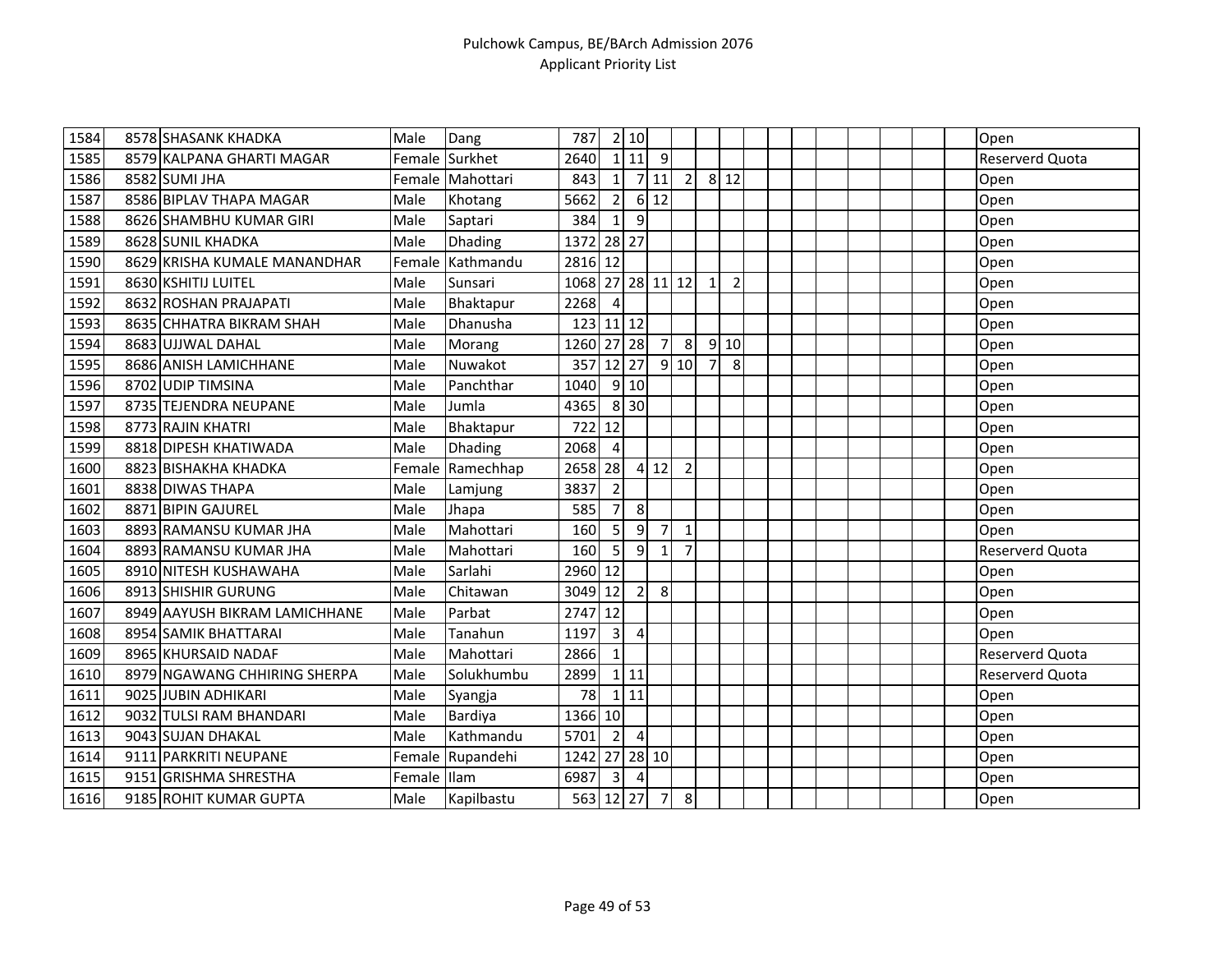| $\overline{1617}$ | 9217 PRABIN SHAH          | Male         | Sarlahi        | 3876      |                         | 2 12              |                |                |                |     |  |  |  |  | Open                   |
|-------------------|---------------------------|--------------|----------------|-----------|-------------------------|-------------------|----------------|----------------|----------------|-----|--|--|--|--|------------------------|
| 1618              | 9217 PRABIN SHAH          | Male         | Sarlahi        | 3876      |                         | $1\overline{11}$  |                |                |                |     |  |  |  |  | Reserverd Quota        |
| 1619              | 9244 RINU GAMUWA THARU    | Female Banke |                | 4453      | $1\vert$                | 5                 | $\overline{3}$ |                |                |     |  |  |  |  | <b>Reserverd Quota</b> |
| 1620              | 9254 BIKASH ACHARYA       | Male         | Arghakhanchi   | 1255 10   |                         |                   |                |                |                |     |  |  |  |  | Open                   |
| 1621              | 9298 PUSPA GAJMER         |              | Female Khotang | 4237      | $\mathbf{1}$            |                   |                |                |                |     |  |  |  |  | Open                   |
| 1622              | 9307 PRETTAM SHRESTHA     | Male         | Gorkha         | 1615 10   |                         | 6                 | 8              |                |                |     |  |  |  |  | Open                   |
| 1623              | 9311 RUBINA OLI           | Female       | Rukum          | 504       | $\overline{\mathbf{3}}$ | $\overline{4}$    | 7              |                | 8 1 2          |     |  |  |  |  | Open                   |
| 1624              | 9320 DILEEP KUMAR GUPTA   | Male         | Rautahat       | 2298      | $1\vert$                | 5 <sub>l</sub>    | 11             | $\overline{9}$ | $\overline{7}$ |     |  |  |  |  | Open                   |
| 1625              | 9320 DILEEP KUMAR GUPTA   | Male         | Rautahat       | 2298      | $1\vert$                |                   | 5 11           |                |                |     |  |  |  |  | Reserverd Quota        |
| 1626              | 9330 KRISHNA BISHWOKARMA  | Male         | Dang           | 6952      |                         | $5 \overline{27}$ |                |                |                |     |  |  |  |  | <b>Reserverd Quota</b> |
| 1627              | 9346 AKASH REGMI          | Male         | Kathmandu      | 1831      | 8                       |                   |                |                |                |     |  |  |  |  | Open                   |
| 1628              | 9376 LEKHNATH LAMICHHANE  | Male         | Gorkha         | 2313      | $\overline{4}$          |                   |                |                |                |     |  |  |  |  | Open                   |
| 1629              | 9383 SUYASH PAUDEL        | Male         | Parbat         | 1162      | 8                       |                   |                |                |                |     |  |  |  |  | Open                   |
| 1630              | 9406 MANOJ KUMAR CHAUHAN  | Male         | Saptari        | 3485      | 7                       |                   |                |                |                |     |  |  |  |  | Reserverd Quota        |
| 1631              | 9448 RANJAN KUMAR GOIT    | Male         | Siraha         | 596       |                         | $1$   11          | 9              | 5              | $\overline{7}$ |     |  |  |  |  | Open                   |
| 1632              | 9448 RANJAN KUMAR GOIT    | Male         | Siraha         | 596       |                         | 111               | 5              |                |                |     |  |  |  |  | Reserverd Quota        |
| 1633              | 9495 ARUN SINGH NEPALI    | Male         | Gorkha         | 3582      |                         | $11$ 12           |                |                |                |     |  |  |  |  | Open                   |
| 1634              | 9530 PRABESH KUMAR SAH    | Male         | Siraha         | 391       | 12                      | $\overline{7}$    |                | $8$ 27         |                |     |  |  |  |  | Open                   |
| 1635              | 9585 SUSHANK GHIMIRE      | Male         | Dolakha        | 695       | 12                      |                   |                |                |                |     |  |  |  |  | Open                   |
| 1636              | 9721 SWOTANTRA GHIMIRE    | Male         | Kathmandu      | 61        | 1                       |                   |                |                |                |     |  |  |  |  | Open                   |
| 1637              | 9727 SHRIJANA BUDHATHOKI  | Female       | Ramechhap      | 1527      | $\overline{4}$          |                   |                |                |                |     |  |  |  |  | Open                   |
| 1638              | 9735 BISHAL BHUJEL        | Male         | Nuwakot        | 1491      | $\vert$ 1               |                   | 5 11           | $\overline{2}$ |                | 612 |  |  |  |  | Open                   |
| 1639              | 9750 RISHAV LAMICHHANE    | Male         | Nuwakot        | 336       | $\mathbf{1}$            |                   |                |                |                |     |  |  |  |  | Open                   |
| 1640              | 9752 RAMESH B.K           | Male         | <b>Dhading</b> | 6130 11   |                         |                   |                |                |                |     |  |  |  |  | Reserverd Quota        |
| 1641              | 9778 SAURAV KHATRI        | Male         | Panchthar      | 2091      | $\overline{2}$          |                   |                |                |                |     |  |  |  |  | Government Sponsored   |
| 1642              | 9781 SANDESH MAGAR        | Male         | Dhading        | 3957 11   |                         |                   |                |                |                |     |  |  |  |  | Reserverd Quota        |
| 1643              | 9833 SUSHIL BAHADUR THAPA | Male         | Bajura         | 5263      | $\mathbf{1}$            |                   |                |                |                |     |  |  |  |  | Reserverd Quota        |
| 1644              | 9836 KUMAR TAMANG         | Male         | Nuwakot        | 3409      | 27                      |                   |                |                |                |     |  |  |  |  | Reserverd Quota        |
| 1645              | 9860 NISCHAL MAINALI      | Male         | Sarlahi        | 333 12    |                         |                   |                |                |                |     |  |  |  |  | Open                   |
| 1646              | 9882 SHIVA SHRESTHA       | Male         | Nawalparasi    | 950 11 12 |                         |                   |                |                |                |     |  |  |  |  | Open                   |
| 1647              | 9898 PRALHAD KHADKA       | Male         | Sindhupalchok  | 4022 28   |                         |                   |                |                |                |     |  |  |  |  | Open                   |
| 1648              | 9926 SUJAN SHRESTHA       | Male         | Kathmandu      | 2453      |                         | 2 12              |                |                |                |     |  |  |  |  | Open                   |
| 1649              | 9946 ARUN KUMAR SHARMA    | Male         | Dhanusha       | 1080      | 1                       | $\overline{2}$    |                |                |                |     |  |  |  |  | Open                   |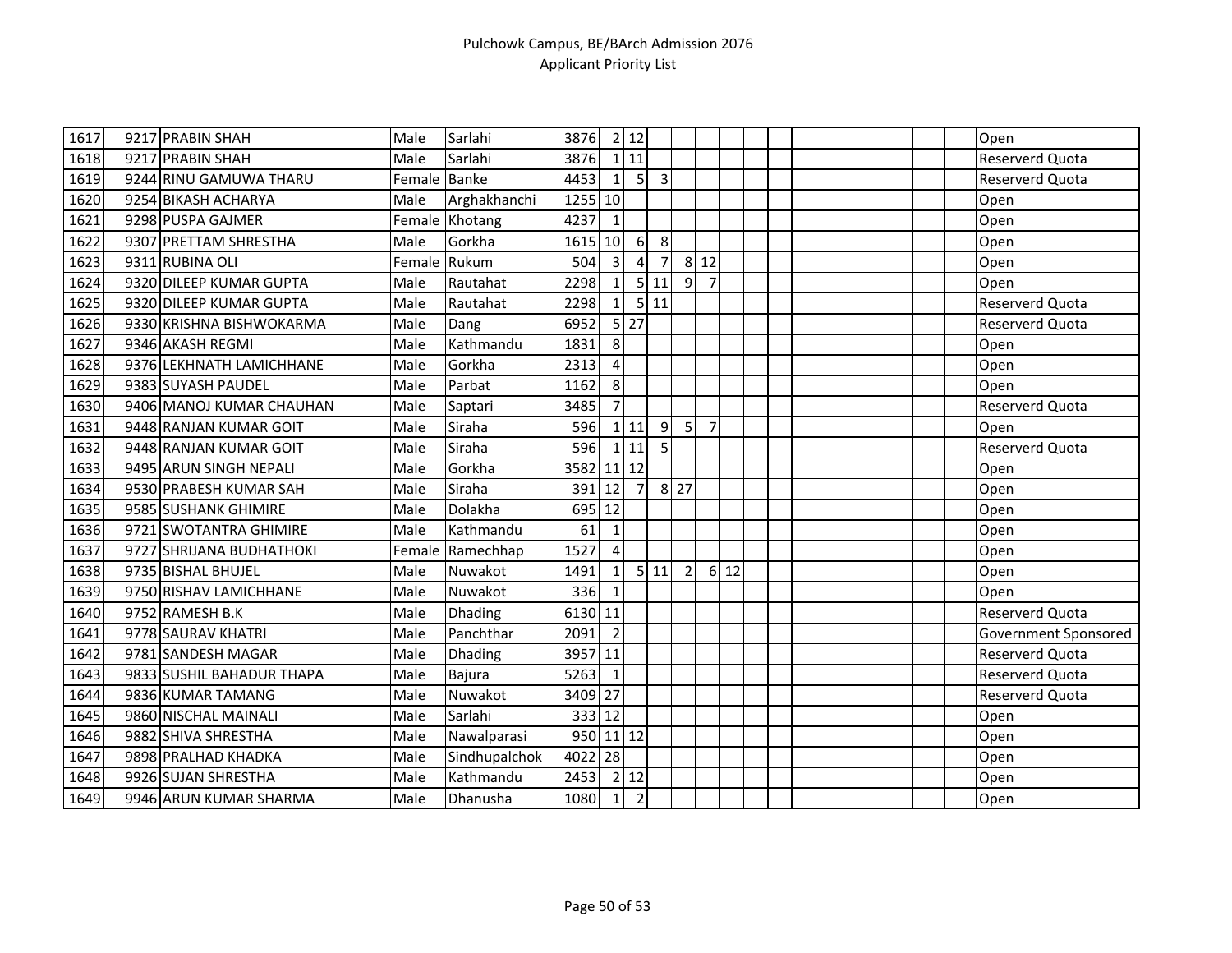| 1650 | 10004 GANESH BAHADUR MALLA | Male   | <b>Dailekh</b>   | 6405       | $\overline{a}$ |                |                |                  |       |  |  |  |  | Open                   |
|------|----------------------------|--------|------------------|------------|----------------|----------------|----------------|------------------|-------|--|--|--|--|------------------------|
| 1651 | 10006 SAURABH YADAV        | Male   | Saptari          | 3017       | $\overline{2}$ |                |                |                  |       |  |  |  |  | Open                   |
| 1652 | 10034 SAURAV BHANDARI      | Male   | Jhapa            | 685        | 12             | 8              | $6 \mid$       | 3                | 4     |  |  |  |  | Open                   |
| 1653 | 10053 SAURABH KOJU         | Male   | Bhaktapur        | 54         | $11$ 12        |                |                |                  |       |  |  |  |  | Open                   |
| 1654 | 10054 YUNIP SHRESTHA       | Male   | Ramechhap        | 1734       | $\overline{4}$ |                |                |                  |       |  |  |  |  | Open                   |
| 1655 | 10061 ANWESH ADHIKARI      | Male   | <b>Banke</b>     | 1960 12    |                |                |                |                  |       |  |  |  |  | Open                   |
| 1656 | 10085 BIJESH SHRESTHA      | Male   | Lalitpur         | 6426 12    |                |                |                |                  |       |  |  |  |  | Open                   |
| 1657 | 10126 SARINA RANJIT        | Female | Kavrepalanchok   | 2721       | 12             | 1              | $\overline{2}$ |                  | 30 10 |  |  |  |  | Open                   |
| 1658 | 10172 BIBEK CHAUDHARY      | Male   | Kapilbastu       | 4498 27 28 |                |                | 5 <sub>l</sub> | 6                |       |  |  |  |  | Open                   |
| 1659 | 10175 AMIT KUMAR MISHRA    | Male   | Saptari          | 13         | 1              |                |                |                  |       |  |  |  |  | Open                   |
| 1660 | 10185 NISTHA BAJRACHARYA   | Female | Palpa            | 935 12     |                |                |                |                  |       |  |  |  |  | Open                   |
| 1661 | 10201 AASHRA BAJRACHARYA   |        | Female Kathmandu | 300 11     |                | $\overline{7}$ | $\mathbf{1}$   |                  |       |  |  |  |  | Open                   |
| 1662 | 10252 BADAL KOIRALA        | Male   | Okhaldhunga      | 616        | 1              | $\mathbf 2$    |                |                  |       |  |  |  |  | Open                   |
| 1663 | 10258 RAJESH KUMAR YADAV   | Male   | Dhanusha         | 4363       | $\overline{7}$ |                |                |                  |       |  |  |  |  | Open                   |
| 1664 | 10293 SANDEEP BASNET       | Male   | Pyuthan          | 1510       |                | 8 10           |                |                  |       |  |  |  |  | Open                   |
| 1665 | 10331 AMAN KUMAR PODDAR    | Male   | Sunsari          | 1519 12    |                |                | 6 10           |                  |       |  |  |  |  | Open                   |
| 1666 | 10359 PRAJNA SHAKYA        | Female | Lalitpur         | 3764       | $\overline{4}$ |                |                |                  |       |  |  |  |  | Open                   |
| 1667 | 10368 BIKASH GYAWALI       | Male   | Gulmi            | 798 29 28  |                |                |                |                  |       |  |  |  |  | Open                   |
| 1668 | 10370 SUSHIL DHAKAL        | Male   | Kathmandu        | 4867 12 28 |                |                |                |                  |       |  |  |  |  | Open                   |
| 1669 | 10372 ARJUN BHUSAL         | Male   | Syangja          | 457        | 12             |                | 2 10           |                  |       |  |  |  |  | Open                   |
| 1670 | 10390 BIBECHANA SHARMA     | Female | Parbat           | 1511       | $\overline{a}$ |                |                |                  |       |  |  |  |  | Open                   |
| 1671 | 10401 KRISHNA DATTA BHATTA | Male   | Kanchanpur       | 55         | $\vert$ 1      |                |                |                  |       |  |  |  |  | Open                   |
| 1672 | 10409 SHIV NARAYAN SINGH   | Male   | Mahottari        | 412        | $\overline{7}$ | 8              |                |                  |       |  |  |  |  | Open                   |
| 1673 | 10538 SHRINAV BASNET       | Male   | Kathmandu        | 4430       | 4              |                |                |                  |       |  |  |  |  | Open                   |
| 1674 | 10589 MADHU SUDAN ARYAL    | Male   | Gulmi            | 4346       | $\overline{2}$ |                |                |                  |       |  |  |  |  | Open                   |
| 1675 | 10590 SURAJ SAH            | Male   | Saptari          | 228        | $\overline{7}$ | 5              | 8 <sup>1</sup> | $\boldsymbol{6}$ |       |  |  |  |  | Open                   |
| 1676 | 10598 SUSHANT SRIVASTAV    | Male   | Rupandehi        | 2518 12    |                |                |                |                  |       |  |  |  |  | Open                   |
| 1677 | 10607 SAURAV KHANAL        | Male   | Palpa            | 2626 11 12 |                |                |                |                  |       |  |  |  |  | Open                   |
| 1678 | 10612 ABINASH POUDEL       | Male   | Gulmi            | 1816 28    |                |                |                |                  |       |  |  |  |  | Open                   |
| 1679 | 10628 ARBINDA RAJ PAUDEL   | Male   | Parbat           | 495        | $\overline{2}$ |                | 8 12           |                  |       |  |  |  |  | Open                   |
| 1680 | 10649 CHIRANJIBI PANDIT    | Male   | Sunsari          | 472        | 1              | $\overline{2}$ |                |                  |       |  |  |  |  | Open                   |
| 1681 | 10650 BISHAL KUMAR GUPTA   | Male   | Sunsari          | 231        | 11             | $\mathbf 1$    |                |                  |       |  |  |  |  | Open                   |
| 1682 | 10650 BISHAL KUMAR GUPTA   | Male   | Sunsari          | 231 11     |                |                |                |                  |       |  |  |  |  | <b>Reserverd Quota</b> |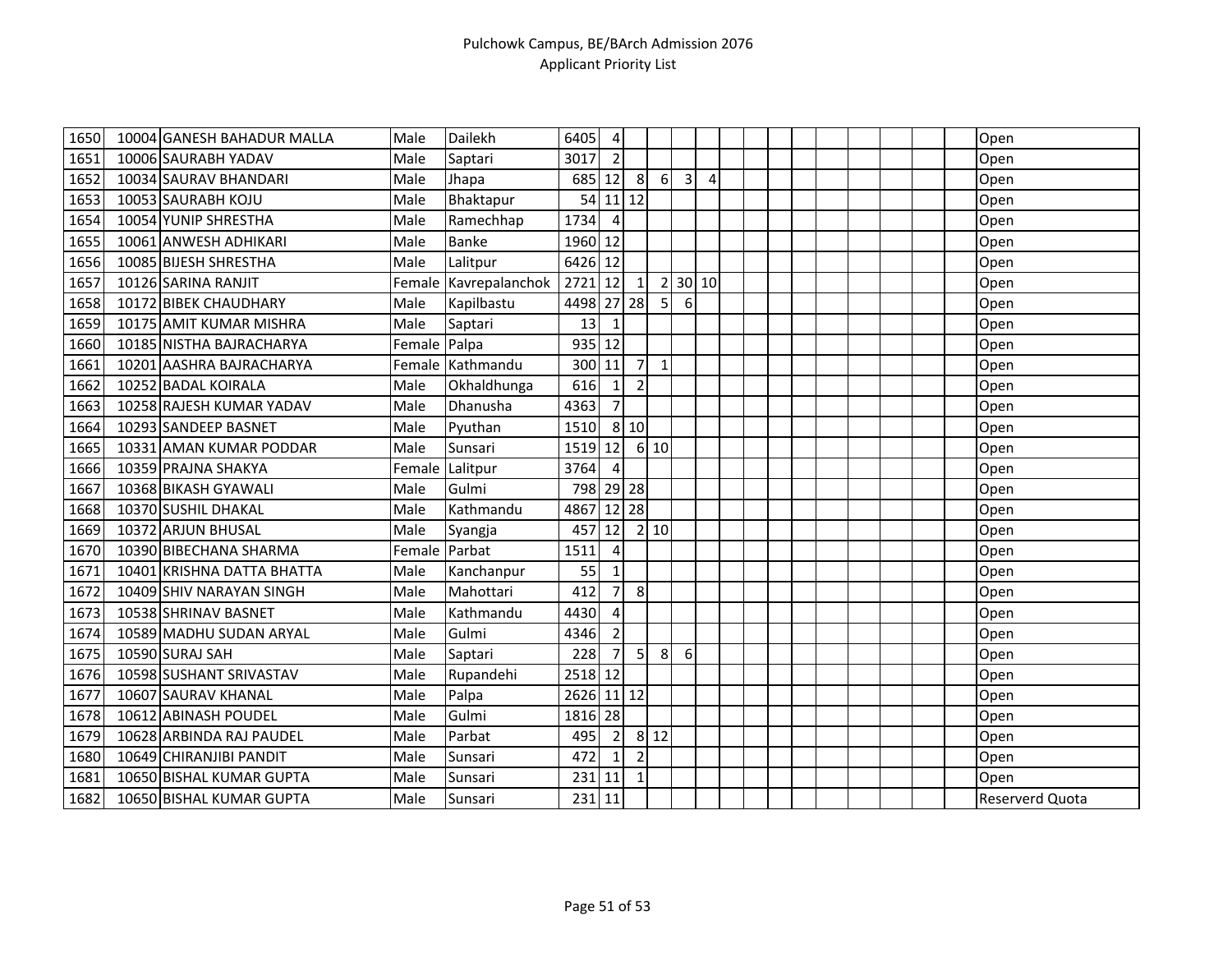| 1683 | 10670 AISHWARYA SHRESTHA          |        | Female Kathmandu | 2356 29 27   |                         |                |                | 3 30 28        |  |  |  |  |  | Open                   |
|------|-----------------------------------|--------|------------------|--------------|-------------------------|----------------|----------------|----------------|--|--|--|--|--|------------------------|
| 1684 | 10678 SHUDARSHAN BHATTA           | Male   | Kanchanpur       | 350          | $\mathbf{1}$            |                |                |                |  |  |  |  |  | Open                   |
| 1685 | 10702 SONAM SHERPA                | Male   | Okhaldhunga      | 6646         |                         | 6 10           |                |                |  |  |  |  |  | Open                   |
| 1686 | 10718 PAPILA GHISING              | Female | <b>Ilam</b>      | 4186 27      |                         |                |                |                |  |  |  |  |  | <b>Reserverd Quota</b> |
| 1687 | 10800 NAYAN RAJ SHAH              | Male   | Parsa            | 2330 11      |                         |                |                |                |  |  |  |  |  | <b>Reserverd Quota</b> |
| 1688 | 10802 RITIK KAPHLE                | Male   | Morang           | 2484         |                         |                | 2 10 12        |                |  |  |  |  |  | Open                   |
| 1689 | 10806 SWEEKAR ARYAL               | Male   | Chitawan         | 2364         | $\overline{4}$          |                |                |                |  |  |  |  |  | Open                   |
| 1690 | 10820 ASHMA YONGHANG              | Female | Jhapa            | 381          | $\overline{7}$          | 8              |                |                |  |  |  |  |  | Open                   |
| 1691 | 10844 BISHAL GAUTAM               | Male   | Parbat           | 1426         |                         | 2 10           | 8              |                |  |  |  |  |  | Open                   |
| 1692 | 10853 KRISHNA KUMAR SAH           | Male   | Siraha           | 2538         | $\overline{2}$          |                |                |                |  |  |  |  |  | Open                   |
| 1693 | 10867 BIPLOV SHRESTHA             | Male   | Kathmandu        | 4227         | $\overline{4}$          |                |                |                |  |  |  |  |  | Open                   |
| 1694 | 10888 NABIN AYER                  | Male   | Dadeldhura       | 63           | $\mathbf{1}$            |                |                |                |  |  |  |  |  | Open                   |
| 1695 | 10904 ANIKET KUMAR RAM            | Male   | Rautahat         | 5624         | 27                      |                |                |                |  |  |  |  |  | Open                   |
| 1696 | 10969 OM HARI YADAV               | Male   | Saptari          | 2885         | 1                       |                |                |                |  |  |  |  |  | Reserverd Quota        |
| 1697 | 11015 KRITISH RAJ KHADKA          | Male   | Bhaktapur        | 1535         | $6 \overline{6}$        |                |                |                |  |  |  |  |  | Open                   |
| 1698 | 11066 PRABIN PAUDEL               | Male   | <b>Baglung</b>   | 382          |                         | 27 28          | $\mathbf{1}$   | $\overline{2}$ |  |  |  |  |  | Open                   |
| 1699 | 11079 NIRDESH KHANAL              | Male   | Kathmandu        | 988          |                         | 9 10 11        |                |                |  |  |  |  |  | Open                   |
| 1700 | 11083 ANKIT WASTI                 | Male   | Dhankuta         | 693          | $6 \mid$                | $\overline{2}$ |                |                |  |  |  |  |  | Open                   |
| 1701 | 11086 PRANESH SHRESTHA            | Male   | Kathmandu        | 5276         | 12                      |                |                |                |  |  |  |  |  | Open                   |
| 1702 | 11092 SUDEEP SUBEDI               | Male   | Terhathum        | 3575         | 28                      |                |                |                |  |  |  |  |  | Open                   |
| 1703 | 11127 AYUSH BATALA                | Male   | Kailali          | 580          | $\overline{2}$          | 8              |                |                |  |  |  |  |  | Open                   |
| 1704 | 11128 SNEHA KHANAL                | Female | Nawalparasi      | 1846         | $\overline{\mathbf{3}}$ | $\overline{4}$ |                |                |  |  |  |  |  | Open                   |
| 1705 | 11147 DEVENDRA DEEPKIRAN ADHIKARI | Male   | Chitawan         | 5292 28      |                         |                |                |                |  |  |  |  |  | Open                   |
| 1706 | 11156 BIPLAV KAFLE                | Male   | Syangja          | 1738         | $1\vert$                | $\overline{2}$ | $\overline{7}$ |                |  |  |  |  |  | Open                   |
| 1707 | 11250 KAJAL SINGH                 | Female | Mahottari        | 1997         |                         | 2 12           | 8 <sup>1</sup> |                |  |  |  |  |  | Open                   |
| 1708 | 11250 KAJAL SINGH                 |        | Female Mahottari | 1997         | 11                      | $\overline{7}$ | 5              |                |  |  |  |  |  | <b>Reserverd Quota</b> |
| 1709 | 11271 DIKSHYA SHRESTHA            | Female | Chitawan         | 1320         | $\overline{3}$          | 4              | 1              | $\overline{2}$ |  |  |  |  |  | Open                   |
| 1710 | 11271 DIKSHYA SHRESTHA            | Female | Chitawan         | 1320         | $\overline{\mathbf{3}}$ | $\mathbf{1}$   |                |                |  |  |  |  |  | Reserverd Quota        |
| 1711 | 11282 SANTOSH PANDEY              | Male   | Kapilbastu       | 688 12 27 28 |                         |                |                |                |  |  |  |  |  | Open                   |
| 1712 | 11325 BRIKHESH KUMAR RAUT         | Male   | Mahottari        | 4648 10      |                         | 9              |                |                |  |  |  |  |  | Open                   |
| 1713 | 11368 KAUSHAL KHANAL              | Male   | Kavrepalanchok   | 5293         | $12$ 10                 |                |                |                |  |  |  |  |  | Open                   |
| 1714 | 11386 MADHAV DURAL                | Male   | Bhaktapur        | 2335         | 8                       |                |                |                |  |  |  |  |  | Open                   |
| 1715 | 11399 DIPESH LAMICHHANE           | Male   | Syangja          | 4379 30      |                         |                |                |                |  |  |  |  |  | Open                   |